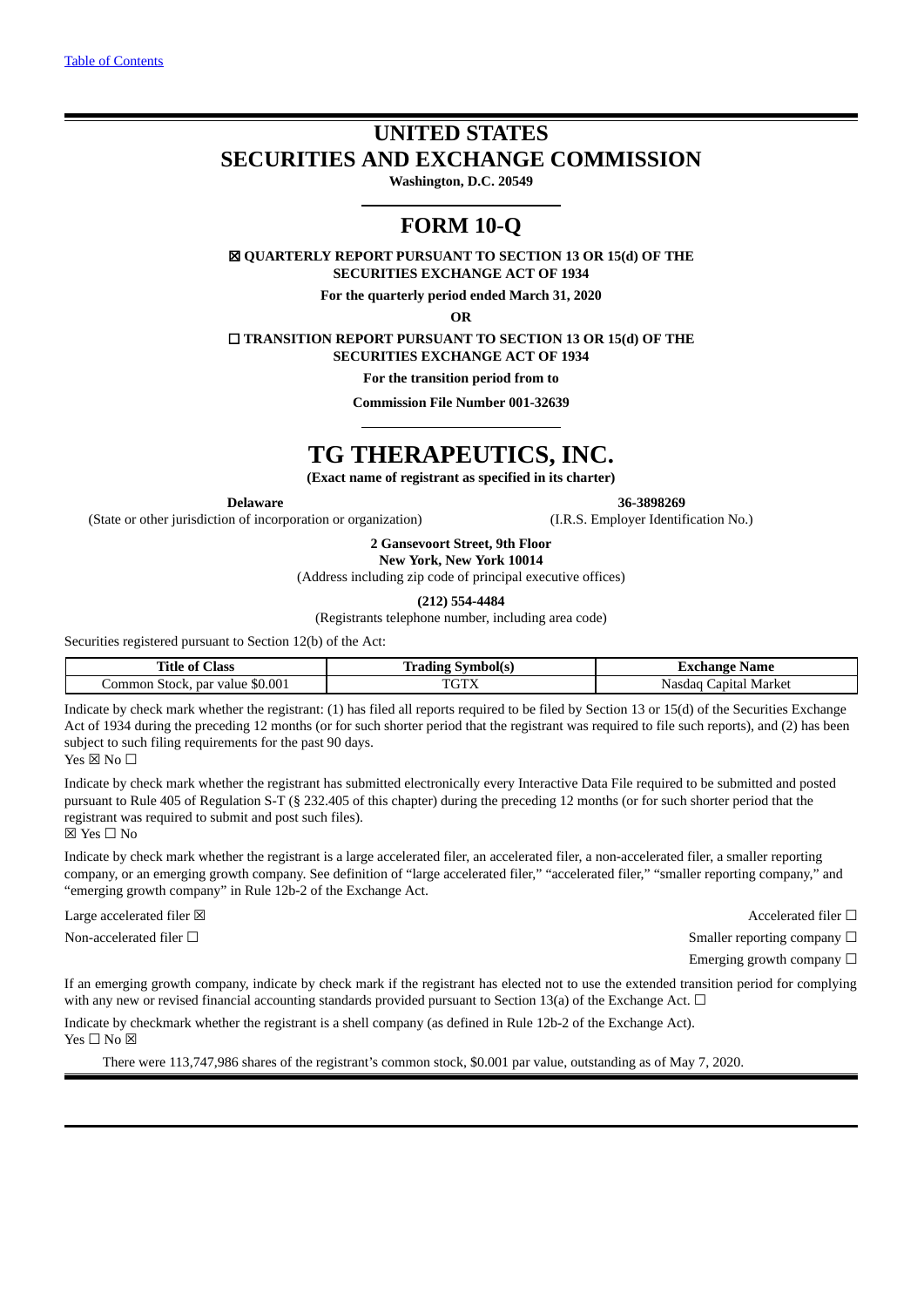## **TG THERAPEUTICS, INC. FORM 10-Q FOR THE QUARTER ENDED MARCH 31, 2020**

# **TABLE OF CONTENTS**

<span id="page-1-0"></span>

|                | SPECIAL CAUTIONARY NOTICE REGARDING FORWARD-LOOKING STATEMENTS                               | 3  |
|----------------|----------------------------------------------------------------------------------------------|----|
| <b>PART I</b>  | <b>FINANCIAL INFORMATION</b>                                                                 | 5  |
| Item 1         | <b>Financial Statements:</b>                                                                 | 5  |
|                | <b>Condensed Consolidated Balance Sheets</b>                                                 | 5  |
|                | <b>Condensed Consolidated Statements of Operations (unaudited)</b>                           | 6  |
|                | <b>Condensed Consolidated Statements of Stockholders' (Deficit) Equity (unaudited)</b>       | 7  |
|                | <b>Condensed Consolidated Statements of Cash Flows (unaudited)</b>                           | 8  |
|                | <b>Notes to Condensed Consolidated Financial Statements (unaudited)</b>                      | 9  |
| Item 2         | <b>Management's Discussion and Analysis of Financial Condition and Results of Operations</b> | 26 |
| Item 3         | <b>Quantitative and Qualitative Disclosures About Market Risk</b>                            | 34 |
| Item 4         | <b>Controls and Procedures</b>                                                               | 35 |
| <b>PART II</b> | <b>OTHER INFORMATION</b>                                                                     | 36 |
| Item 1         | <b>Legal Proceedings</b>                                                                     | 36 |
| Item 1A        | <b>Risk Factors</b>                                                                          | 36 |
| Item 6         | <b>Exhibits</b>                                                                              | 89 |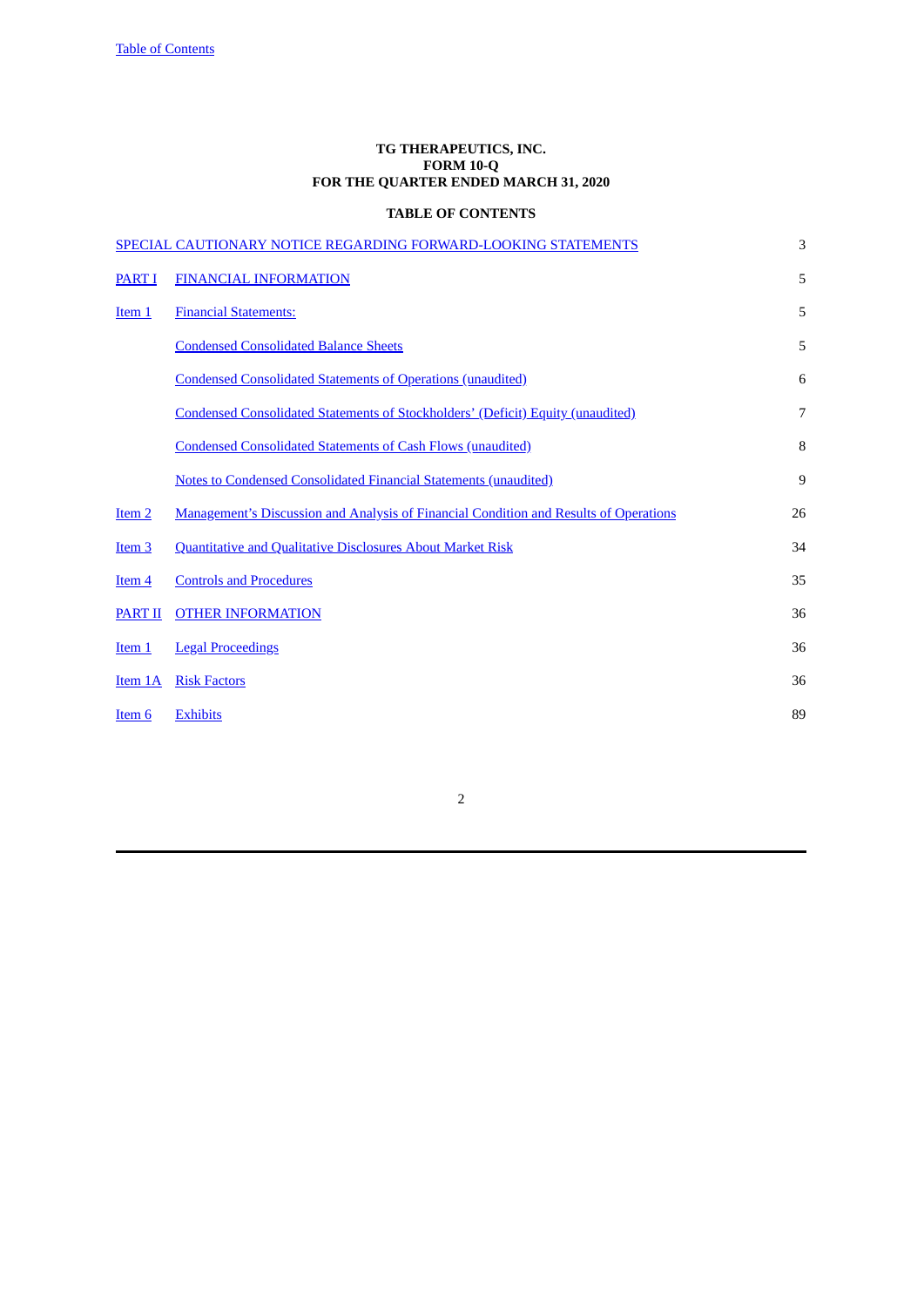## <span id="page-2-0"></span>**SPECIAL CAUTIONARY NOTICE REGARDING FORWARD-LOOKING STATEMENTS**

Certain matters discussed in this report, including matters discussed under the captions "Business" and "Management's Discussion and Analysis of Financial Condition and Results of Operations," may constitute forwardlooking statements for purposes of the Securities Act of 1933, as amended, (the "Securities Act"), and the Securities Exchange Act of 1934, as amended, (the "Exchange Act"), and involve known and unknown risks, uncertainties and other factors that may cause our actual results, performance or achievements to be materially different from the future results, performance or achievements expressed or implied by such forward-looking statements. In some cases, you can identify forward-looking statements by words such as "anticipate," "believe," "contemplate," "continue," "could," "estimate," "expect," "intend," "may," "plan," "potential," "predict," "project," "seek," "should," "target," "will," "would" or the negative of these words or other comparable terminology, although not all forward-looking statements contain these identifying words. All written or oral forward-looking statements attributable to us are expressly qualified in their entirety by these cautionary statements. In addition, with respect to all of our forward-looking statements, we claim the protection of the safe harbor for forward-looking statements contained in the Private Securities Litigation Reform Act of 1995. Such forward-looking statements include, but are not limited to, statements about our:

- expectations for increases or decreases in expenses;
- expectations for the clinical and pre-clinical development, manufacturing, regulatory approval, and commercialization of our pharmaceutical product candidates or any other products we may acquire or inlicense;
- use of clinical research centers and other contractors:
- expectations as to the timing of commencing or completing pre-clinical and clinical trials and the expected outcomes of those trials;
- expectations for incurring capital expenditures to expand our research and development and manufacturing capabilities;
- expectations for generating revenue or becoming profitable on a sustained basis;
- expectations or ability to enter into marketing and other partnership agreements;
- expectations or ability to enter into product acquisition and in-licensing transactions;
- expectations or ability to build our own commercial infrastructure to manufacture, market and sell our drug candidates;
- products being accepted by doctors, patients or payors;
- ability to compete against other companies and research institutions;
- ability to secure adequate protection for our intellectual property;
- ability to attract and retain key personnel;
- availability of reimbursement for our products;
- estimates of the sufficiency of our existing cash and cash equivalents and investments to finance our operating requirements, including expectations regarding the value and liquidity of our investments;
- stock price and its volatility;
- expectations for future capital requirements; and
- potential impact of the coronavirus ("COVID-19") pandemic and government measures to control it.

The forward-looking statements contained in this report reflect our views and assumptions only as of the date this report is signed. Except as required by law, we assume no responsibility for updating any forward-looking statements.

We qualify all of our forward-looking statements by these cautionary statements. In addition, with respect to all of our forward-looking statements, we claim the protection of the safe harbor for forward-looking statements contained in the Private Securities Litigation Reform Act of 1995.

Our actual results may differ materially from the results anticipated in these forward-looking statements due to a variety of factors, including, without limitation, those discussed under the captions "Risk Factors," "Management's Discussion and Analysis of Financial Condition and Results of Operations" and elsewhere in this report, as well as other factors which may be identified from time to time in our other filings with the Securities and Exchange Commission, or the SEC, or in the documents where such forward-looking statements appear. Given these uncertainties, you should not place undue reliance on these forward-looking statements. Our forward-looking statements do not reflect the potential impact of any future acquisitions, mergers, dispositions, joint ventures or investments we may make or enter into.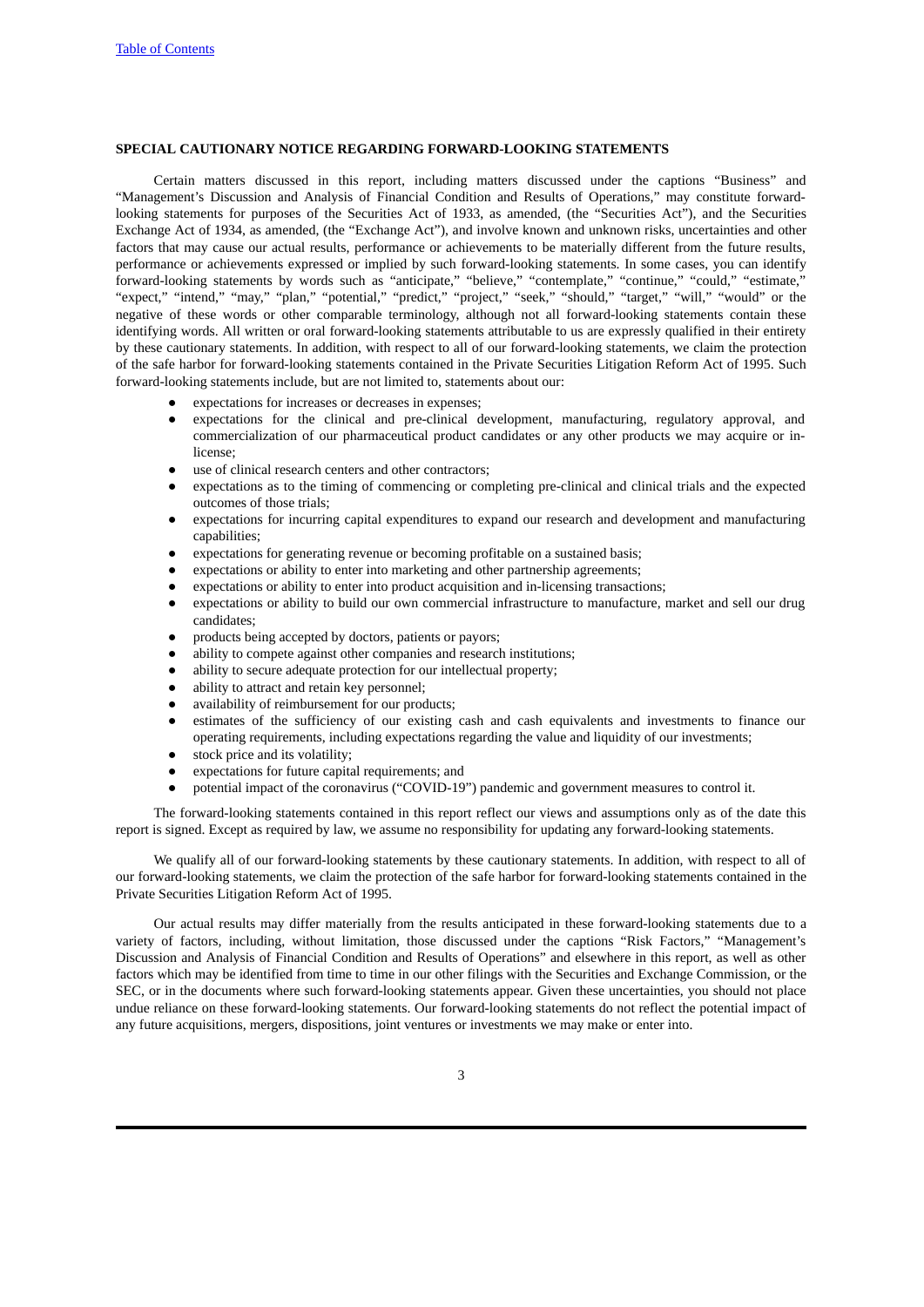You should read this report and the documents that we have filed as exhibits to this report completely and with the understanding that our actual future results, performance or achievements may be materially different from what we expect. Any forward-looking statements contained in this report reflect our current views with respect to future events or to our future financial performance and involve known and unknown risks, uncertainties and other important factors that may cause our actual results, performance or achievements to be materially different from any future results, performance or achievements expressed or implied by these forward-looking statements. The forward-looking statements contained in this report reflect our views and assumptions only as of the date this report is signed. Except as required by law, we assume no obligation to update or revise these forward-looking statements for any reason, even if new information becomes available in the future.

This report also contains estimates, projections and other information concerning our industry, our business and the markets for certain diseases, including data regarding the estimated size of those markets, and the incidence and prevalence of certain medical conditions. Information that is based on estimates, forecasts, projections, market research or similar methodologies is inherently subject to uncertainties and actual events or circumstances may differ materially from events and circumstances reflected in this information. Unless otherwise expressly stated, we obtained this industry, business, market and other data from reports, research surveys, studies and similar data prepared by market research firms and other third parties, industry, medical and general publications, government data and similar sources.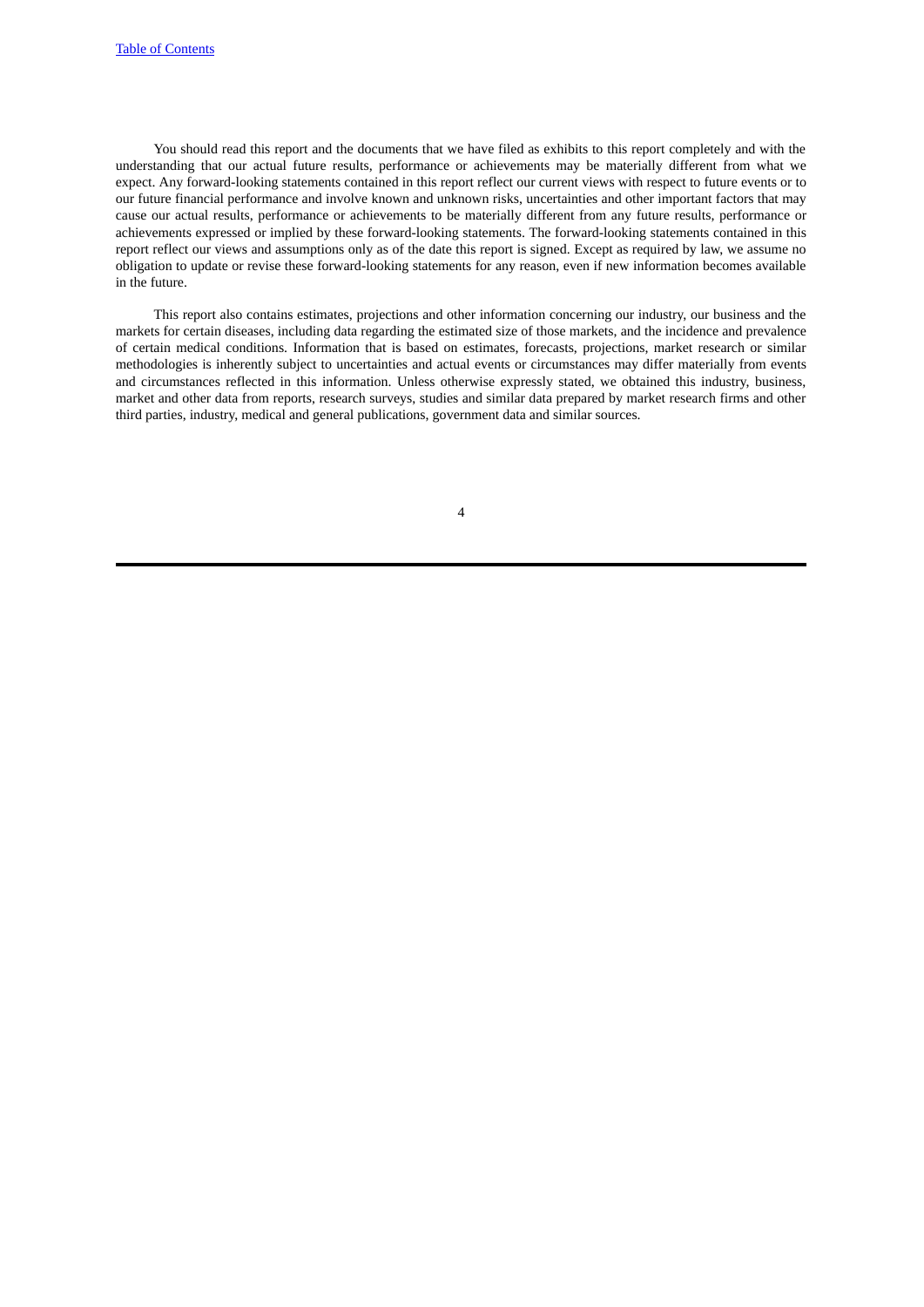# **PART I. FINANCIAL INFORMATION**

# <span id="page-4-2"></span><span id="page-4-1"></span><span id="page-4-0"></span>**ITEM 1. FINANCIAL INFORMATION**

# **TG Therapeutics, Inc.**

Condensed Consolidated Balance Sheets

(in thousands, except share and per share amounts)

|                                                                                | March 31,<br>2020 |             |    | December 31,<br>2019 |
|--------------------------------------------------------------------------------|-------------------|-------------|----|----------------------|
|                                                                                |                   | (Unaudited) |    | (Note 1)             |
| <b>Assets</b>                                                                  |                   |             |    |                      |
| Current assets:                                                                |                   |             |    |                      |
| Cash and cash equivalents                                                      | $\mathbb{S}$      | 52,051      | \$ | 112,637              |
| Short-term investment securities                                               |                   | 26,284      |    | 27,798               |
| Prepaid research and development                                               |                   | 7,737       |    | 8,105                |
| Other current assets                                                           |                   | 1,944       |    | 611                  |
| <b>Total current assets</b>                                                    |                   | 88,016      |    | 149,151              |
| Restricted cash                                                                |                   | 1,252       |    | 1,251                |
| Leasehold interest, net                                                        |                   | 2,168       |    | 2,129                |
| Equipment, net                                                                 |                   | 320         |    | 282                  |
| Right of use asset                                                             |                   | 9,294       |    | 9,402                |
| Goodwill                                                                       |                   | 799         |    | 799                  |
| <b>Total assets</b>                                                            | \$                | 101,849     | \$ | 163,014              |
|                                                                                |                   |             |    |                      |
| Liabilities and stockholders' (deficit) equity                                 |                   |             |    |                      |
| Current liabilities:                                                           |                   |             |    |                      |
| Accounts payable and accrued expenses                                          | $\mathbb{S}$      | 30,903      | \$ | 30,041               |
| Other current liabilities                                                      |                   | 29,245      |    | 48,994               |
| Lease liability - current portion                                              |                   | 1,602       |    | 1,616                |
| Accrued compensation                                                           |                   | 1,368       |    | 3,798                |
| <b>Total current liabilities</b>                                               |                   | 63,118      |    | 84,449               |
| Deferred revenue, net of current portion                                       |                   | 724         |    | 762                  |
| Long-term debt                                                                 |                   | 29,201      |    | 28,970               |
| Lease liability - non-current                                                  |                   | 10,159      |    | 10,218               |
| <b>Total liabilities</b>                                                       |                   | 103,202     |    | 124,399              |
| Commitments and contingencies                                                  |                   |             |    |                      |
| Stockholders' (deficit) equity:                                                |                   |             |    |                      |
| Common stock, \$0.001 par value per share (150,000,000 shares authorized,      |                   |             |    |                      |
| 110,209,293 and 109,425,243 shares issued, 110,167,984 and 109,383,934 shares  |                   |             |    |                      |
| outstanding at March 31, 2020 and December 31, 2019, respectively)             |                   | 110         |    | 109                  |
| Additional paid-in capital                                                     |                   | 751,103     |    | 739,956              |
| Treasury stock, at cost, 41,309 shares at March 31, 2020 and December 31, 2019 |                   | (234)       |    | (234)                |
| Accumulated deficit                                                            |                   | (752, 332)  |    | (701, 216)           |
| Total stockholders' (deficit) equity                                           |                   | (1, 353)    |    | 38,615               |
| Total liabilities and stockholders' (deficit) equity                           | \$                | 101,849     | \$ | 163,014              |

*The accompanying notes are an integral part of the condensed consolidated financial statements.*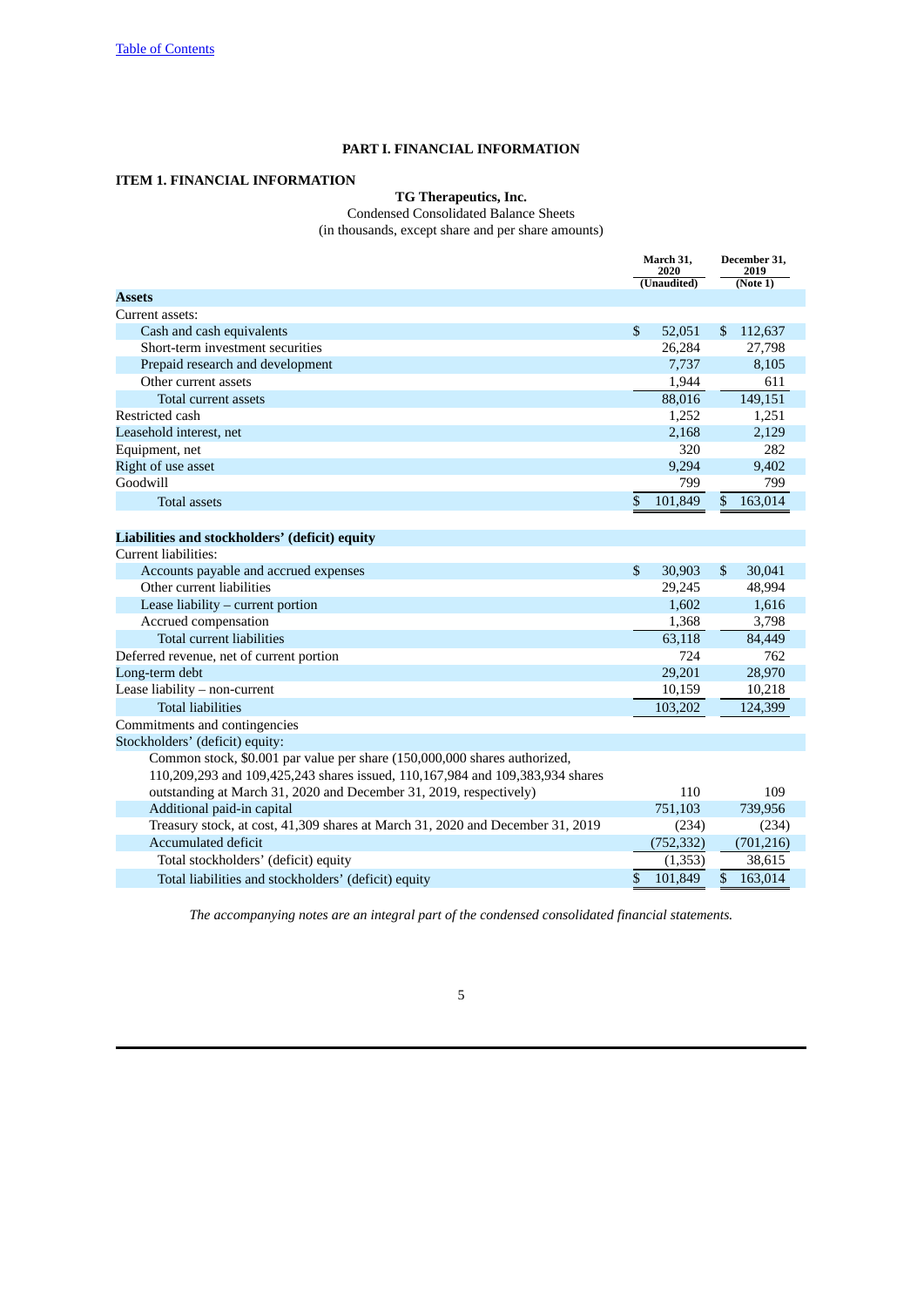#### **TG Therapeutics, Inc.**

Condensed Consolidated Statements of Operations (in thousands, except share and per share amounts) (Unaudited)

<span id="page-5-0"></span>

|                                                                                          | <b>Three months ended</b><br>March 31, |             |    |            |  |
|------------------------------------------------------------------------------------------|----------------------------------------|-------------|----|------------|--|
|                                                                                          |                                        | 2020        |    | 2019       |  |
| License revenue                                                                          | \$                                     | 38          | \$ | 38         |  |
| Costs and expenses:                                                                      |                                        |             |    |            |  |
| Research and development:                                                                |                                        |             |    |            |  |
| Noncash compensation                                                                     |                                        | 1,979       |    | 1,489      |  |
| Other research and development                                                           |                                        | 34,043      |    | 30,896     |  |
| Total research and development                                                           |                                        | 36,022      |    | 32,385     |  |
| General and administrative:                                                              |                                        |             |    |            |  |
| Noncash compensation                                                                     |                                        | 9,089       |    | 393        |  |
| Other general and administrative                                                         |                                        | 5,172       |    | 1,949      |  |
| Total general and administrative                                                         |                                        | 14,261      |    | 2,342      |  |
| Total costs and expenses                                                                 |                                        | 50,283      |    | 34,727     |  |
| <b>Operating loss</b>                                                                    |                                        | (50, 245)   |    | (34, 689)  |  |
| Other (income) expense:                                                                  |                                        |             |    |            |  |
| Interest expense                                                                         |                                        | 1,201       |    | 774        |  |
| Other income                                                                             |                                        | (330)       |    | (307)      |  |
| Total other expense, net                                                                 |                                        | 871         |    | 467        |  |
| Net loss                                                                                 | \$                                     | (51, 116)   | \$ | (35, 156)  |  |
| Basic and diluted net loss per common share                                              | \$                                     | (0.48)      | \$ | (0.43)     |  |
| Weighted average shares used in computing basic and diluted net loss per common<br>share |                                        | 105,461,892 |    | 81,174,301 |  |

*The accompanying notes are an integral part of the condensed consolidated financial statements.*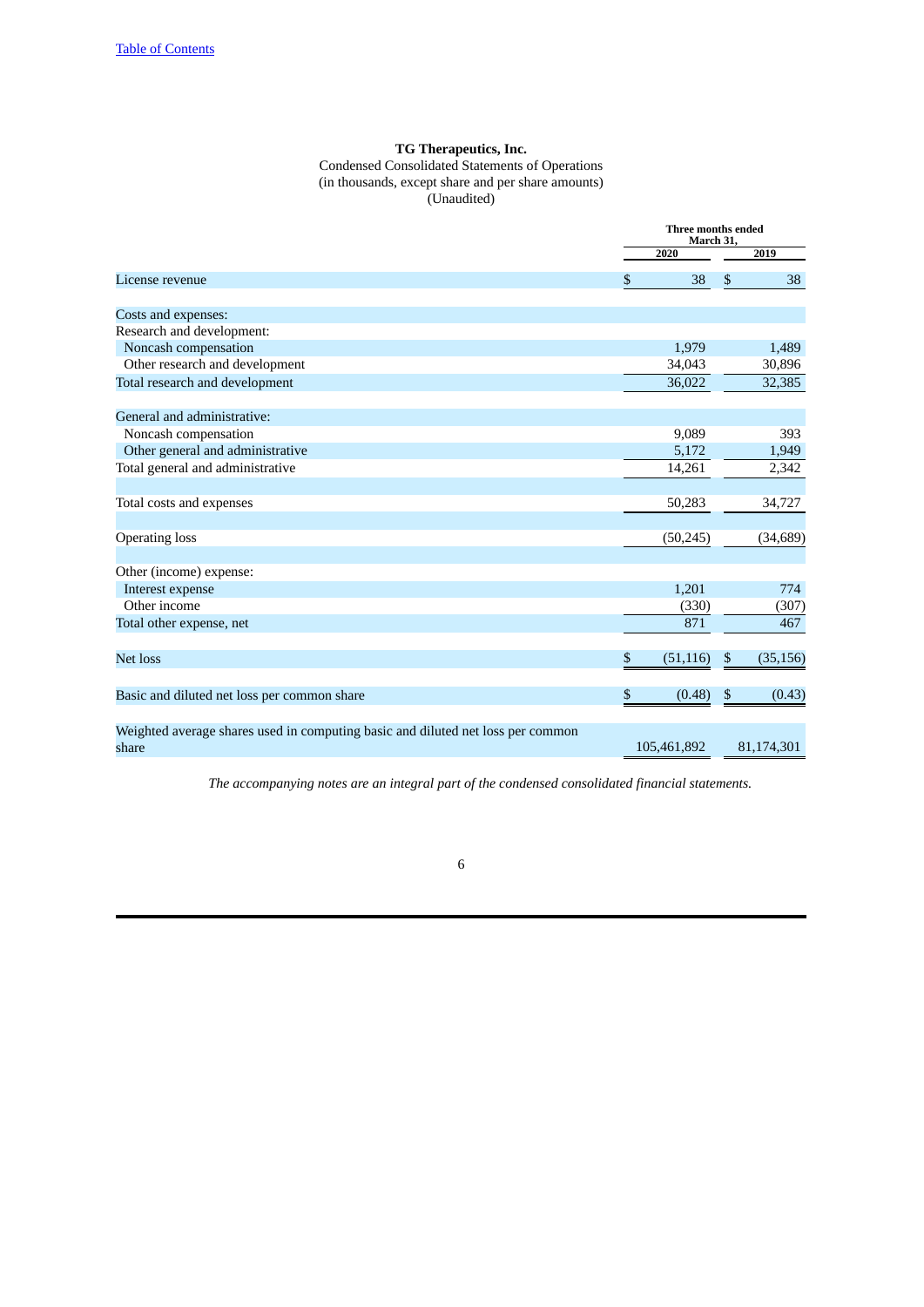## **TG Therapeutics, Inc.** Condensed Consolidated Statements of Stockholders' (Deficit) Equity (in thousands, except share amounts) (Unaudited)

<span id="page-6-0"></span>

|                                                                                                |                     |               |        | <b>Additional</b> |                       |               |        |    |                |    |           |
|------------------------------------------------------------------------------------------------|---------------------|---------------|--------|-------------------|-----------------------|---------------|--------|----|----------------|----|-----------|
|                                                                                                | <b>Common Stock</b> |               |        | paid-in           | <b>Treasury Stock</b> |               |        |    | Accumulated    |    |           |
|                                                                                                | <b>Shares</b>       | <b>Amount</b> |        | capital           | <b>Shares</b>         |               | Amount |    | <b>Deficit</b> |    | Total     |
| Balance at January 1, 2019                                                                     | 83,911,855          | \$            | 84     | \$552,531         | 41,309                | $\mathcal{S}$ | (234)  | \$ | (528, 345)     | \$ | 24,036    |
| Issuance of restricted stock                                                                   | 23,000              |               |        |                   |                       |               |        |    |                |    |           |
| Warrants issued with debt financing                                                            |                     |               |        | 993               |                       |               |        |    |                |    | 993       |
| Forfeiture of restricted stock                                                                 | (67, 628)           |               | *      | *                 |                       |               |        |    |                |    |           |
| Issuance of common stock in At-the-Market offerings                                            |                     |               |        |                   |                       |               |        |    |                |    |           |
| (net of offering costs of \$0.2 million)                                                       | 4,715,000           |               | 5      | 27,494            |                       |               |        |    |                |    | 27,499    |
| Compensation in respect of restricted stock granted to<br>employees, directors and consultants |                     |               |        | 1,882             |                       |               |        |    |                |    | 1,882     |
| Net loss                                                                                       |                     |               |        |                   |                       |               |        |    | (35, 156)      |    | (35, 156) |
| Balance at March 31, 2019                                                                      | 88,582,227          |               | 89     | \$582,900         | 41,309                |               | (234   |    | (563, 501)     | S. | 19,254    |
|                                                                                                |                     |               |        |                   |                       |               |        |    |                |    |           |
| Balance at January 1, 2020                                                                     | 109,425,243         | \$.           | 109    | \$739,956 41,309  |                       | \$            | (234)  | S  | (701, 216)     | S  | 38,615    |
| Issuance of common stock in connection with exercise                                           |                     |               |        |                   |                       |               |        |    |                |    |           |
| of options                                                                                     | 19,750              |               | $\ast$ | 80                |                       |               |        |    |                |    | 80        |
| Issuance of restricted stock                                                                   | 774.300             |               |        | (1)               |                       |               |        |    |                |    |           |
| Forfeiture of restricted stock                                                                 | (10,000)            |               | $\ast$ | $\ast$            |                       |               |        |    |                |    |           |
| Compensation in respect of restricted stock granted to<br>employees, directors and consultants |                     |               |        | 11,068            |                       |               |        |    |                |    | 11,068    |
| Net loss                                                                                       |                     |               |        |                   |                       |               |        |    | (51, 116)      |    | (51, 116) |
| Balance at March 31, 2020                                                                      | 110,209,293         |               | 110    | 751,103           | 41,309                |               | (234)  |    | (752,332)      |    | (1, 353)  |

*\* Amount less than one thousand dollars.*

*The accompanying notes are an integral part of the condensed consolidated financial statements.*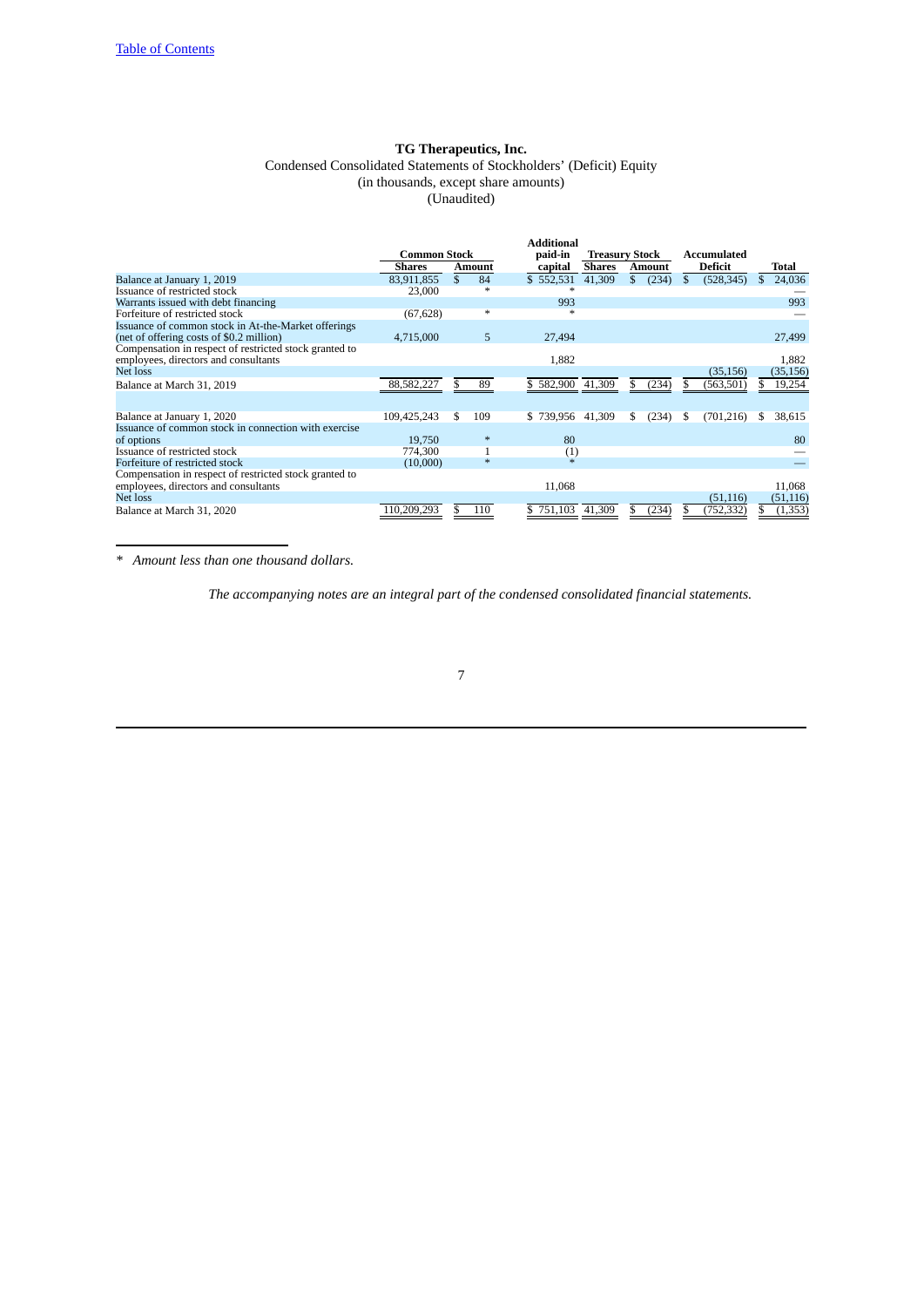## **TG Therapeutics, Inc.** Condensed Consolidated Statements of Cash Flows (in thousands) (Unaudited)

<span id="page-7-0"></span>

|                                                                             | <b>Three months ended</b><br>March 31. |           |                 |           |
|-----------------------------------------------------------------------------|----------------------------------------|-----------|-----------------|-----------|
|                                                                             |                                        | 2020      |                 | 2019      |
| CASH FLOWS FROM OPERATING ACTIVITIES                                        |                                        |           |                 |           |
| <b>Consolidated net loss</b>                                                | \$                                     | (51, 116) | \$              | (35, 156) |
| Adjustments to reconcile net loss to net cash used in operating activities: |                                        |           |                 |           |
| Non-cash stock compensation expense                                         |                                        | 11,068    |                 | 1,882     |
| Depreciation and amortization                                               |                                        | 30        |                 | 23        |
| Amortization of premium on investment securities                            |                                        | (44)      |                 | (75)      |
| Amortization of debt issuance costs                                         |                                        | 231       |                 | 77        |
| Amortization of leasehold interest                                          |                                        | 54        |                 | 46        |
| Non-cash change in lease liability and right-of-use asset                   |                                        | 2,001     |                 | 373       |
| Change in fair value of notes payable                                       |                                        | (20)      |                 | 66        |
| Changes in assets and liabilities:                                          |                                        |           |                 |           |
| Increase in other current assets                                            |                                        | (1,057)   |                 | (2, 454)  |
| Decrease in accrued interest receivable                                     |                                        | 40        |                 | 14        |
| (Decrease) increase in accounts payable and accrued expenses                |                                        | (1, 567)  |                 | 2,240     |
| Decrease in lease liabilities                                               |                                        | (1,967)   |                 | (339)     |
| (Decrease) increase in interest payable                                     |                                        | (832)     |                 | 549       |
| Decrease in other liabilities                                               |                                        | (18, 898) |                 | (559)     |
| Decrease in deferred revenue                                                |                                        | (38)      |                 | (38)      |
| Net cash used in operating activities                                       |                                        | (62, 115) |                 | (33, 351) |
|                                                                             |                                        |           |                 |           |
| CASH FLOWS FROM INVESTING ACTIVITIES                                        |                                        |           |                 |           |
| Proceeds from maturity of short-term securities                             |                                        | 9.000     |                 | 7.050     |
| Investment in held-to-maturity securities                                   |                                        | (7, 482)  |                 | (8, 171)  |
| Purchases of equipment                                                      |                                        | (68)      |                 | (14)      |
| Net cash provided by (used in) investing activities                         |                                        | 1,450     |                 | (1, 135)  |
| CASH FLOWS FROM FINANCING ACTIVITIES                                        |                                        |           |                 |           |
| Proceeds from sale of common stock, net                                     |                                        | $\equiv$  |                 | 27,678    |
| Proceeds from exercise of options                                           |                                        | 81        |                 |           |
| Proceeds from debt financings                                               |                                        |           |                 | 29.740    |
| Financing costs paid                                                        |                                        |           |                 | (538)     |
|                                                                             |                                        | 81        |                 |           |
| Net cash provided by financing activities                                   |                                        |           |                 | 56,880    |
| NET (DECREASE) INCREASE IN CASH, CASH EQUIVALENTS AND RESTRICTED CASH       |                                        | (60, 584) |                 | 22,394    |
| CASH, CASH EQUIVALENTS AND RESTRICTED CASH AT BEGINNING OF PERIOD           |                                        | 113,887   |                 | 43,199    |
|                                                                             |                                        |           |                 |           |
| CASH, CASH EQUIVALENTS AND RESTRICTED CASH AT END OF PERIOD                 | \$                                     | 53,303    | \$              | 65,593    |
|                                                                             |                                        |           |                 |           |
| Reconciliation to amounts on consolidated balance sheets:                   |                                        |           |                 |           |
| Cash and cash equivalents                                                   | \$                                     | 52,051    | \$              | 64,349    |
| Restricted cash                                                             |                                        | 1,252     |                 | 1,244     |
| Total cash, cash equivalents and restricted cash                            | $\overline{\mathbb{S}}$                | 53,303    | $\overline{\$}$ | 65,593    |
| Cash paid for:                                                              |                                        |           |                 |           |
| Interest                                                                    | \$                                     | 777       | \$              |           |
| NONCASH TRANSACTIONS                                                        |                                        |           |                 |           |
| Accrued offering costs                                                      | \$                                     |           | \$              | 179       |
| Deferred financing costs                                                    | \$                                     |           | \$              | 1,157     |
| Warrants issued with debt financing                                         | $\mathbf S$                            |           | \$              | 993       |
|                                                                             |                                        |           |                 |           |

*The accompanying notes are an integral part of the condensed consolidated financial statements.*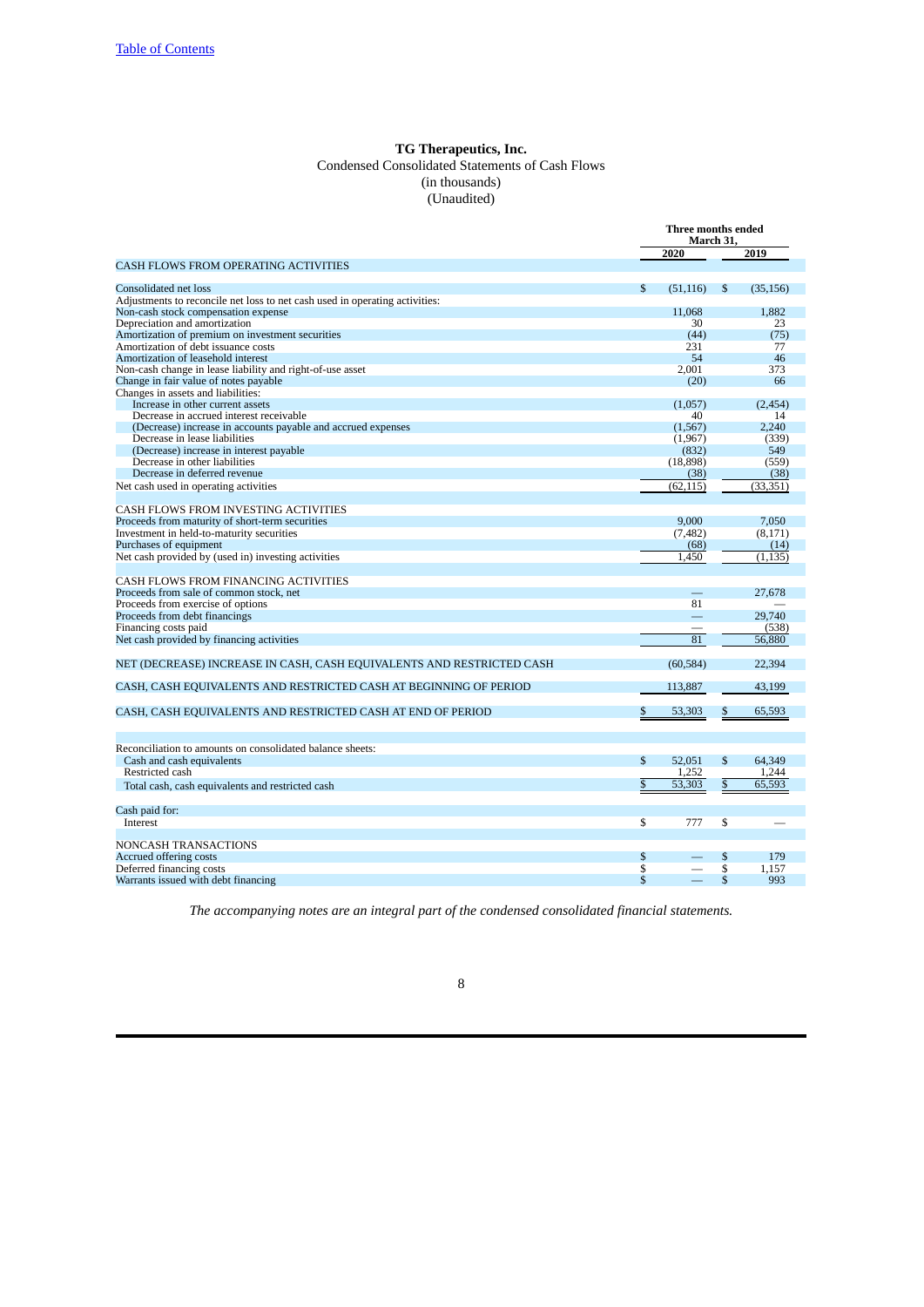## **TG Therapeutics, Inc.** Notes to Condensed Consolidated Financial Statements (unaudited)

<span id="page-8-0"></span>Unless the context requires otherwise, references in this report to "TG," "the Company", "we", "us" and "our" refer to *TG Therapeutics, Inc. and our subsidiaries.*

#### **NOTE 1 ORGANIZATION AND SUMMARY OF SIGNIFICANT ACCOUNTING POLICIES**

#### *Description of Business*

We are a biopharmaceutical company dedicated to developing and delivering medicines for patients with B-cell mediated diseases, including chronic lymphocytic leukemia (CLL), non-Hodgkin lymphoma (NHL) and multiple sclerosis (MS). We have developed a robust B-cell directed research and development (R&D) platform for identification of key Bcell pathways of interest and rapid clinical testing. Currently, we have five B-cell targeted drug candidates in clinical development, with the two lead therapies, ublituximab (TG-1101) and umbralisib (TGR-1202), in pivotal trials for CLL and NHL, with ublituximab also in pivotal trials for MS. Ublituximab is a novel anti-CD20 monoclonal antibody (mAb) that has been glycoengineered for enhanced potency over first-generation antibodies. Umbralisib is an oral, once daily, dual inhibitor of PI3K-delta and CK1-epsilon, which may lead to a differentiated safety profile. When used together in combination therapy, ublituximab and umbralisib are referred to as "U2". Additionally, in early clinical development we have an anti-PD-L1 monoclonal antibody referred to as cosibelimab (TG-1501), an oral Bruton's Tyrosine Kinase (BTK) inhibitor referred to as TG-1701, and an anti-CD47/CD19 bispecific antibody referred to as TG-1801.

We also actively evaluate complementary products, technologies and companies for in-licensing, partnership, acquisition and/or investment opportunities. To date, we have not received approval for the sale of any of our drug candidates in any market and, therefore, have not generated any product sales from our drug candidates.

The accompanying unaudited condensed consolidated financial statements were prepared in accordance with U.S. generally accepted accounting principles, or "GAAP", for interim financial information and with the instructions to Quarterly Report on Form 10-Q and Article 10 of Regulation S-X of the Exchange Act. Accordingly, they may not include all of the information and footnotes required by GAAP for complete financial statements. All adjustments that are, in the opinion of management, of a normal recurring nature and are necessary for a fair presentation of the condensed consolidated financial statements have been included. Nevertheless, these condensed consolidated financial statements should be read in conjunction with the audited consolidated financial statements contained in our Annual Report on Form 10-K for the year ended December 31, 2019. The accompanying condensed December 31, 2019 balance sheet has been derived from these statements. The results of operations for the three months ended March 31, 2020 are not necessarily indicative of the results that may be expected for the entire fiscal year or any other interim period.

In December 2018, the Company created an Australian corporation, TG Therapeutics AUS Pty Ltd. ("TG AUS"), as a wholly-owned subsidiary. This corporation's functional currency, the Australian dollar, is also its reporting currency, and its financial statements are translated to U.S. dollars, the Company's reporting currency, prior to consolidation. The activities of TG AUS result in immaterial currency translation adjustments and, thus, are included in Other Income/Expense on the Company's condensed consolidated statement of operations. The accompanying consolidated financial statements include the accounts of the Company and its subsidiaries, and all intercompany accounts and transactions have been eliminated in consolidation.

#### *Liquidity and Capital Resources*

We have incurred operating losses since our inception, expect to continue to incur operating losses for the foreseeable future, and may never become profitable. As of March 31, 2020, we have an accumulated deficit of approximately \$752.3 million.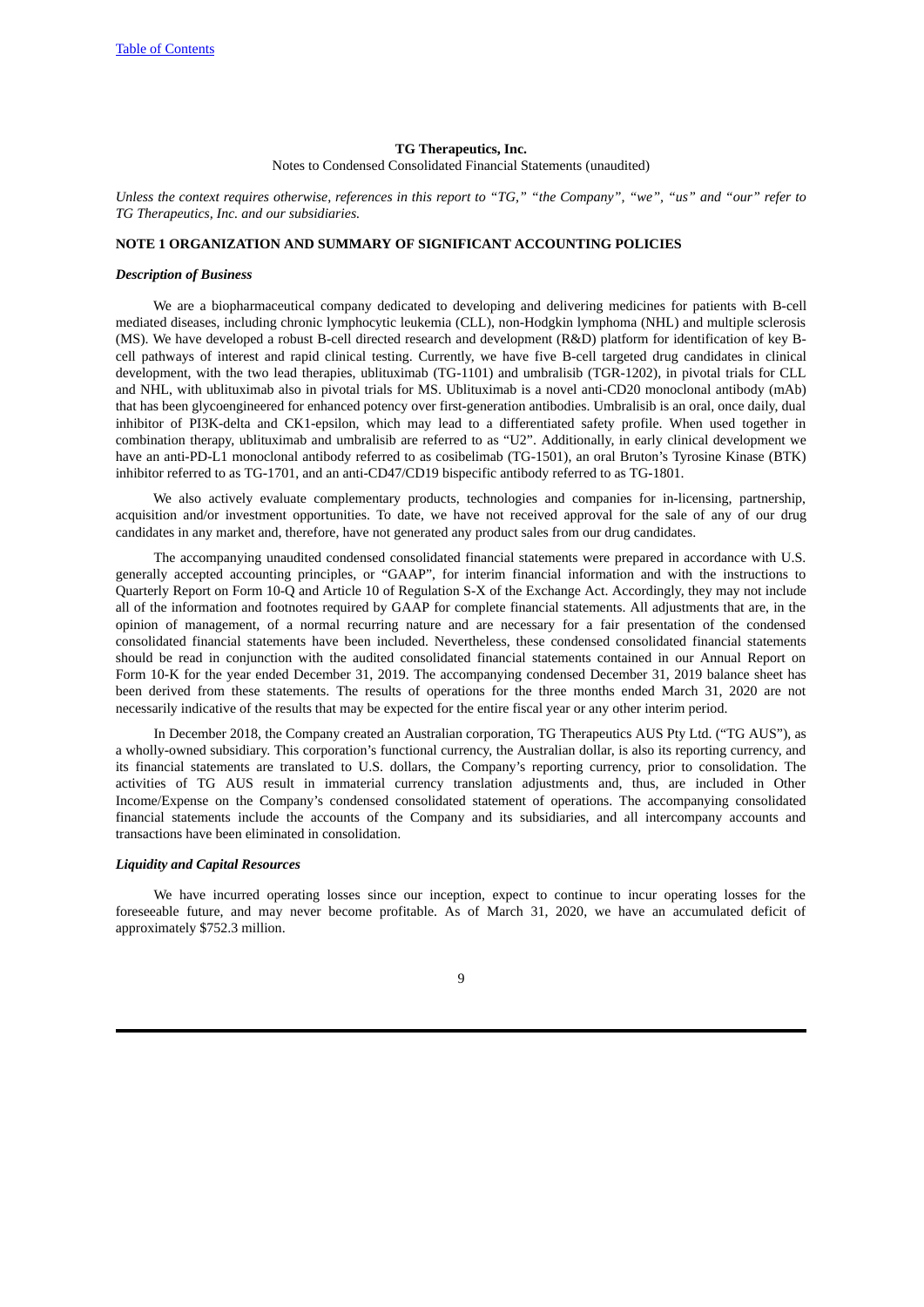Our major sources of cash have been proceeds from the private placement and public offering of equity securities, as well as debt financings. We have not yet commercialized any of our drug candidates and cannot be sure if we will ever be able to do so. Even if we commercialize one or more of our drug candidates, we may not become profitable. Our ability to achieve profitability depends on many factors, including our ability to obtain regulatory approval for our drug candidates; successfully complete any post-approval regulatory obligations; and successfully commercialize our drug candidates alone or in partnership. We may continue to incur substantial operating losses even if we begin to generate revenues from our drug candidates.

As of March 31, 2020, we had \$78.3 million in cash and cash equivalents, and investment securities. The Company believes its cash, cash equivalents, and investment securities on hand as of March 31, 2020, along with the additional capital raised in the second quarter of 2020 (see Note 5) will provide sufficient liquidity for more than a twelve-month period from the date of filing this Quarterly Report on Form 10-Q. The actual amount of cash that we will need to operate is subject to many factors, including, but not limited to, the timing, design and conduct of clinical trials for our drug candidates. We are dependent upon significant future financing to provide the cash necessary to execute our current operations, including the commercialization of any of our drug candidates.

Our common stock is listed on the Nasdaq Capital Market and trades under the symbol TGTX.

#### *Recently Issued Accounting Standards*

In July 2018, the Financial Accounting Standards Board ("FASB") issued Accounting Standards Update ("ASU") No. 2018-11, "Leases - Targeted Improvements" ("ASU 2018-11") as an update to ASU 2016-02, Leases ("ASU 2016-02" or "Topic 842") issued on February 25, 2016. ASU 2016-02 is effective for public business entities for fiscal years beginning January 1, 2019. ASU 2016-02 required companies to adopt the new leases standard at the beginning of the earliest period presented in the financial statements, which is January 1, 2017, using a modified retrospective transition method where lessees must recognize lease assets and liabilities for all leases even though those leases may have expired before the effective date of January 1, 2017. Lessees must also provide the new and enhanced disclosures for each period presented, including the comparative periods.

ASU 2018-11 provides an entity with an additional (and optional) transition method to adopt the new leases standard. Under this new transition method, an entity initially applies the new lease standard at the adoption date and recognizes a cumulative-effect adjustment to the opening balance of retained earnings in the period of adoption. Consequently, an entity's reporting for the comparative periods presented in the financial statements in which it adopts the new lease standard will continue to be in accordance with Accounting Standard Codification ("ASC") 840, Leases ("ASC 840"). An entity that elects this additional (and optional) transition method must provide the required ASC 840 disclosures for all periods that continue to be in accordance with ASC 840. The amendments do not change the existing disclosure requirements in ASC 840.

ASU 2018-11 is effective for public business entities for fiscal years beginning after December 15, 2018, and interim periods within those fiscal years, with earlier adoption permitted. The Company adopted ASU 2018-11 on January 1, 2019 using a modified retrospective method and will not restate comparative periods. We elected the package of practical expedients permitted under the transition guidance, which allows us to carryforward our historical lease classification and our assessment on whether a contract is or contains a lease. The adoption of this guidance resulted in the addition of material balances of right of use assets and lease liabilities to our consolidated balance sheets at January 1, 2019, primarily relating to our lease of office space (see Note 8). The impact to our consolidated statements of operations was not material as a result of this standard.

In June 2018, the FASB issued ASU No. 2018-07, "Improvements to Nonemployee Share-Based Payment Accounting" ("ASU 2018-07"). ASU 2018-07 expands the scope of FASB Topic 718, Compensation – Stock Compensation ("Topic 718") to include share-based payment transactions for acquiring goods and services from nonemployees. An entity should only remeasure equity-classified awards for which a measurement date has not been established through a cumulative-effect adjustment to retained earnings as of the beginning of the fiscal year of adoption. Upon transition, the entity is required to measure these nonemployee awards at fair value as of the adoption date. The entity must not remeasure assets that are completed. Disclosures required at transition include the nature of and reason for the change in accounting principle and, if applicable, quantitative information about the cumulative effect of the change on retained earnings or other components of equity.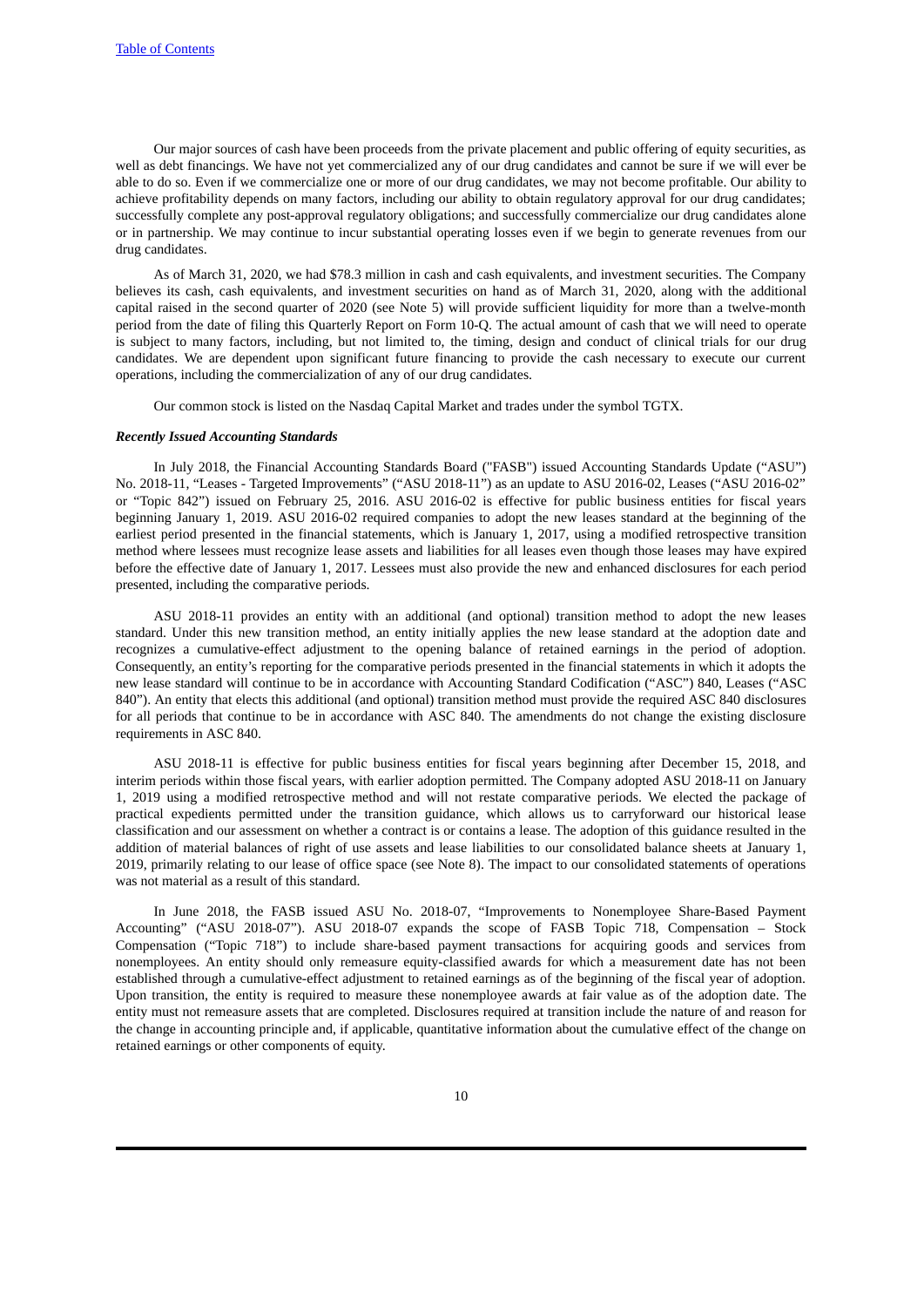ASU 2018-07 is effective for public business entities for fiscal years beginning after December 15, 2018, including interim periods within that fiscal year. Early adoption is permitted, but no earlier than an entity's adoption date of ASC Topic 606, *Revenue from Contracts with Customers* ("ASC 606"). The Company adopted ASU 2018-07 on January 1, 2019. The adoption of ASU 2018-07 did not have a material effect on our consolidated financial statements as of January 1, 2019. The adoption of ASU 2018-07 had no impact on nonemployee performance awards as they are measured based on the outcome that is probable.

Other pronouncements issued by the FASB or other authoritative accounting standards with future effective dates are either not applicable or not significant to our condensed consolidated financial statements.

#### *Use of Estimates*

The preparation of financial statements in conformity with GAAP requires management to make estimates and judgments that affect the reported amounts of assets and liabilities and the disclosure of contingent assets and liabilities at the date of the financial statements and the reported amounts of revenues and expenses during the applicable reporting period. On an ongoing basis, we evaluate our estimates and judgments, including those related to accrued expenses and stock-based compensation. Actual results could differ from those estimates. Such differences could be material to the financial statements.

### *Cash and Cash Equivalents*

We treat liquid investments with original maturities of less than three months when purchased as cash and cash equivalents.

#### *Restricted Cash*

We record cash pledged or held in trust as restricted cash. As of March 31, 2020 and December 31, 2019, we have approximately \$1.3 million of restricted cash pledged to secure a line of credit as a security deposit for an Office Agreement (see Note 8).

#### *Investment Securities*

Investment securities at March 31, 2020 and December 31, 2019 consist of short-term government securities. We classify these securities as held-to-maturity. Held-to-maturity securities are those securities in which we have the ability and intent to hold the security until maturity. Held-to-maturity securities are recorded at amortized cost, adjusted for the amortization or accretion of premiums or discounts. Premiums and discounts are amortized or accreted over the life of the related held-to-maturity security as an adjustment to yield using the effective interest method.

A decline in the market value of any investment security below cost, that is deemed to be other than temporary, results in a reduction in the carrying amount to fair value. The impairment is charged to operations and a new cost basis for the security is established. Other-than-temporary impairment charges are included in interest and other income (expense), net. Unrealized gains, if determined to be temporary, are included in accumulated other comprehensive income in equity. Dividend and interest income are recognized when earned.

#### *Credit Risk*

Financial instruments that potentially subject the Company to concentrations of credit risk consist primarily of cash and cash equivalents and short-term investments. The Company maintains its cash and cash equivalents and short-term investments with high-credit quality financial institutions. At times, such amounts may exceed federally-insured limits.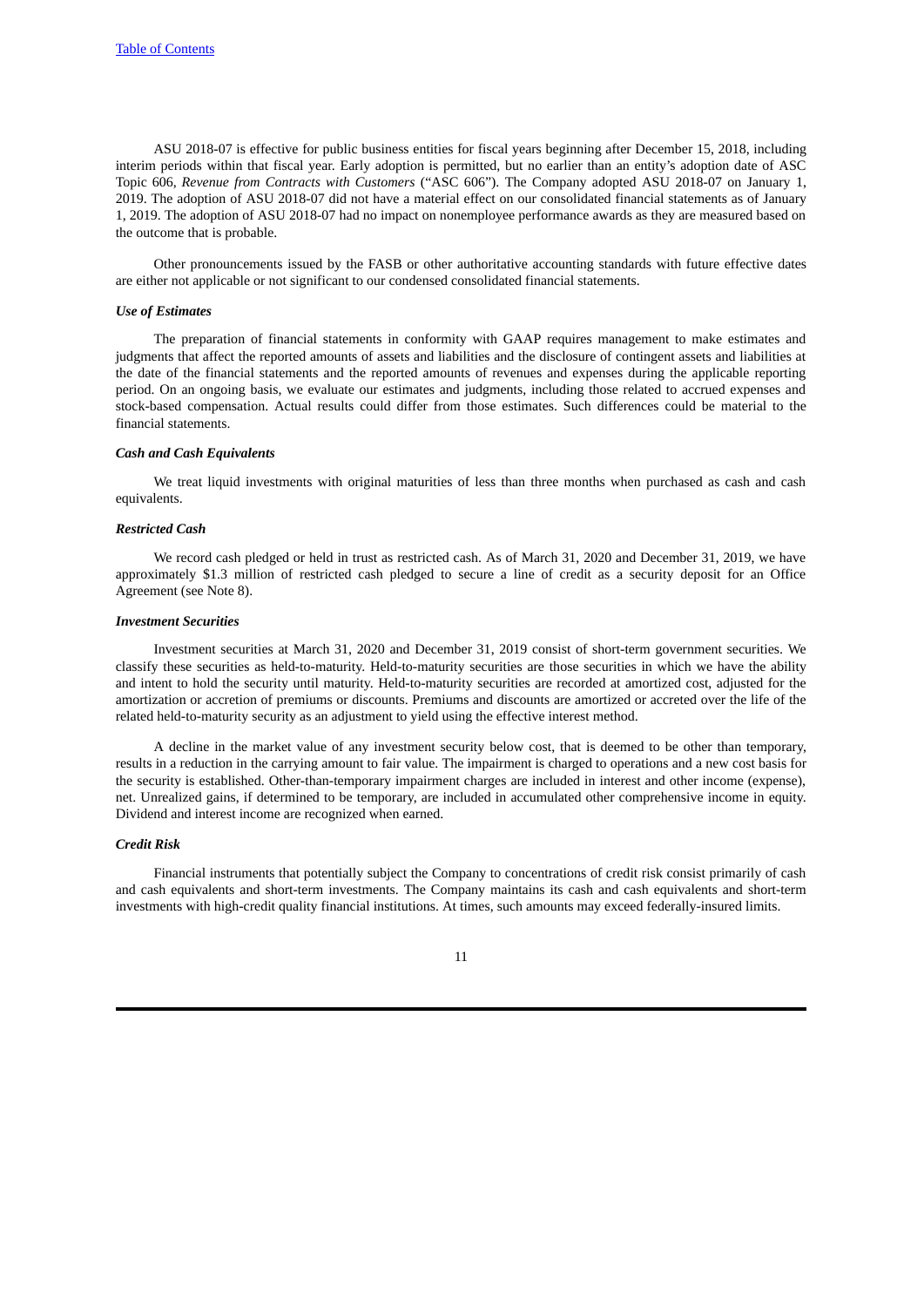### *Revenue Recognition*

The Company recognizes revenue under ASC 606. The core principle of this revenue standard is that a company should recognize revenue to depict the transfer of promised goods or services to customers in an amount that reflects the consideration to which the company expects to be entitled in exchange for those goods or services. The following five steps are applied to achieve that core principle:

- Step 1: Identify the contract with the customer
- Step 2: Identify the performance obligations in the contract
- Step 3: Determine the transaction price
- Step 4: Allocate the transaction price to the performance obligations in the contract
- Step 5: Recognize revenue when the company satisfies a performance obligation

In order to identify the performance obligations in a contract with a customer, a company must assess the promised goods or services in the contract and identify each promised good or service that is distinct. A performance obligation meets ASC 606's definition of a "distinct" good or service (or bundle of goods or services) if both of the following criteria are met:

- The customer can benefit from the good or service either on its own or together with other resources that are readily available to the customer (i.e., the good or service is capable of being distinct); and
- The entity's promise to transfer the good or service to the customer is separately identifiable from other promises in the contract (i.e., the promise to transfer the good or service is distinct within the context of the contract).

If a good or service is not distinct, the good or service is combined with other promised goods or services until a bundle of goods or services is identified that is distinct.

The transaction price is the amount of consideration to which an entity expects to be entitled in exchange for transferring promised goods or services to a customer, excluding amounts collected on behalf of third parties (for example, some sales taxes). The consideration promised in a contract with a customer may include fixed amounts, variable amounts, or both. Variable consideration is included in the transaction price only to the extent that it is probable that a significant reversal in the amount of cumulative revenue recognized will not occur when the uncertainty associated with the variable consideration is subsequently resolved.

The transaction price is allocated to each performance obligation on a relative standalone selling price basis. The transaction price allocated to each performance obligation is recognized when that performance obligation is satisfied, at a point in time or over time as appropriate.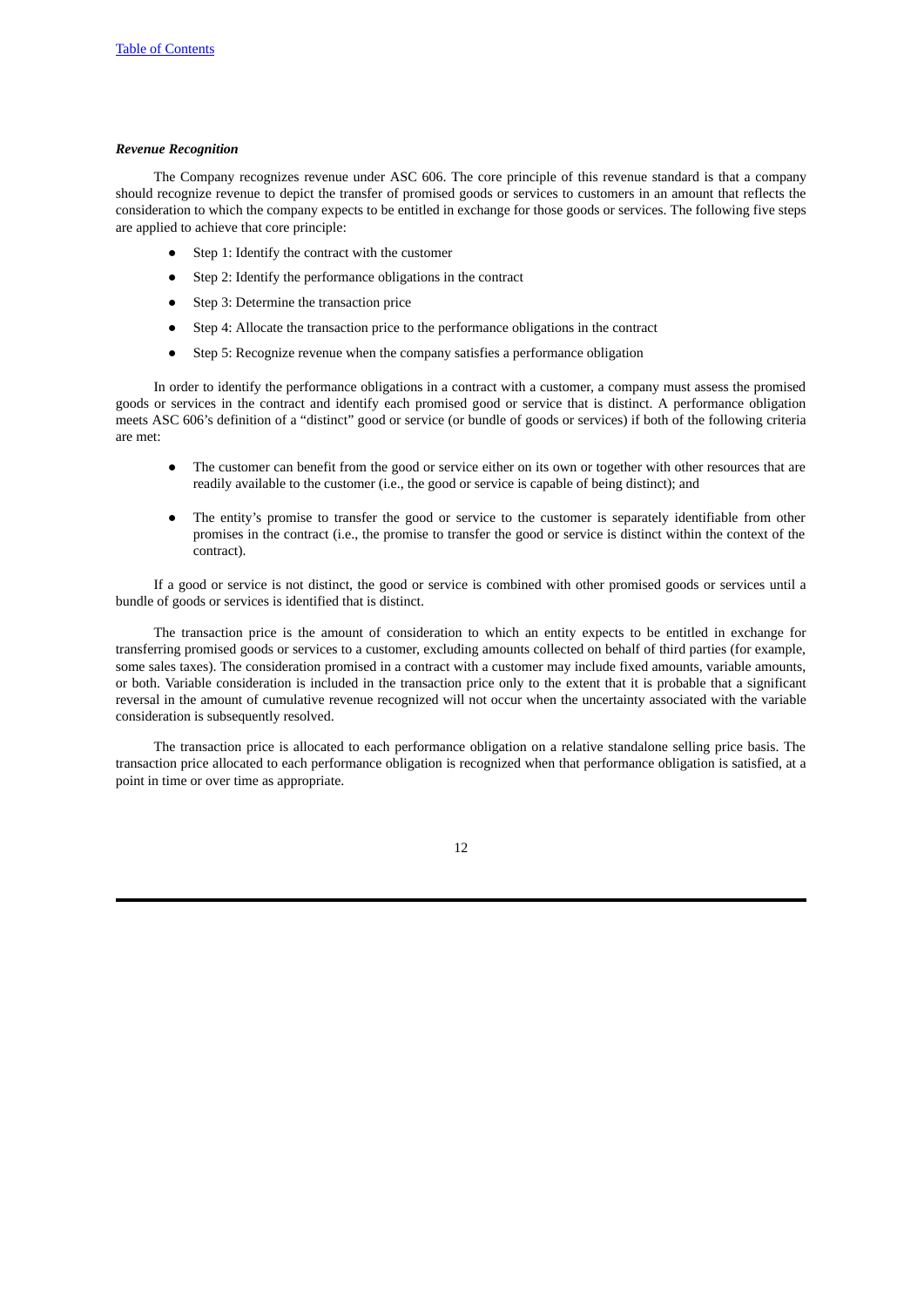## *Research and Development Costs*

Generally, research and development costs are expensed as incurred. Nonrefundable advance payments for goods or services that will be used or rendered for future research and development activities are deferred and amortized over the period that the goods are delivered or the related services are performed, subject to an assessment of recoverability. We make estimates of costs incurred in relation to external clinical research organizations, or "CROs," and clinical site costs. We analyze the progress of clinical trials, including levels of patient enrollment, invoices received and contracted costs when evaluating the adequacy of the amount expensed and the related prepaid asset and accrued liability. Significant judgments and estimates must be made and used in determining the accrued balance and expense in any accounting period. We review and accrue CRO expenses and clinical trial study expenses based on work performed and rely upon estimates of those costs applicable to the stage of completion of a study. Accrued CRO costs are subject to revisions as such trials progress to completion. Revisions are charged to expense in the period in which the facts that give rise to the revision become known. With respect to clinical site costs, the financial terms of these agreements are subject to negotiation and vary from contract to contract. Payments under these contracts may be uneven, and depend on factors such as the achievement of certain events, the successful recruitment of patients, the completion of portions of the clinical trial or similar conditions. The objective of our policy is to match the recording of expenses in our financial statements to the actual services received and efforts expended. As such, expense accruals related to clinical site costs are recognized based on our estimate of the degree of completion of the event or events specified in the specific clinical study or trial contract.

Prepaid research and development in our condensed consolidated balance sheets includes, among other things, certain costs to third party service providers related to development and manufacturing services as well as clinical development. These agreements often require payments in advance of services performed or goods received. Accordingly, as of March 31, 2020 and December 31, 2019, we recorded approximately \$7.7 million and \$8.1 million, respectively, in prepaid research and development related to such advance agreements.

#### *Income Taxes*

Income taxes are accounted for under the asset and liability method. Deferred tax assets and liabilities are recognized for the future tax consequences attributable to temporary differences between the financial statement carrying amounts of existing assets and liabilities and their respective tax bases, operating losses and tax credit carryforwards. Deferred tax assets and liabilities are measured using enacted tax rates expected to apply to taxable income in the years in which those temporary differences are expected to be recovered or settled. The effect on deferred tax assets and liabilities of a change in tax rates is recognized in operations in the period that includes the enactment date. If the likelihood of realizing the deferred tax assets or liability is less than "more likely than not," a valuation allowance is then created.

We, and our subsidiaries, file income tax returns in the U.S. Federal jurisdiction and in various states. We have tax net operating loss carryforwards that are subject to examination for a number of years beyond the year in which they were generated for tax purposes. Since a portion of these net operating loss carryforwards may be utilized in the future, many of these net operating loss carryforwards will remain subject to examination. We recognize interest and penalties related to uncertain income tax positions in income tax expense.

#### *Coronavirus Aid, Relief and Economic Security Act ("CARES Act")*

In response to the COVID-19 pandemic, the Coronavirus Aid, Relief and Economic Security Act ("CARES Act") was signed into law on March 27, 2020. The CARES Act, among other things, includes tax provisions relating to refundable payroll tax credits, deferment of employer's social security payments, net operating loss utilization and carryback periods, modifications to the net interest deduction limitations and technical corrections to tax depreciation methods for qualified improvement property. At this time, the Company does not believe that the CARES Act will have a material impact on the Company's income tax provision for 2020. The Company will continue to evaluate the impact of the CARES Act on its financial position, results of operations and cash flows.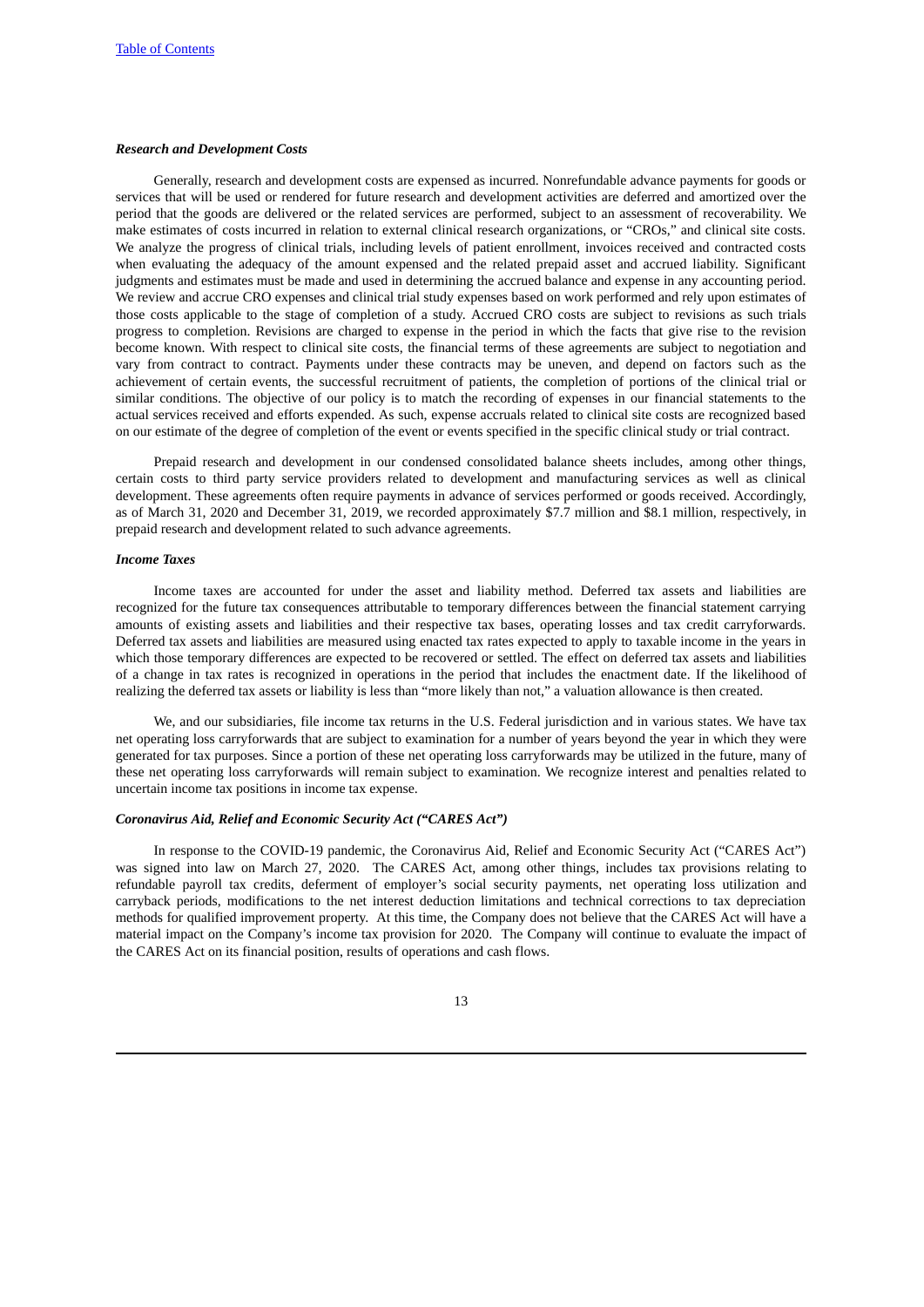## *Stock-Based Compensation*

We recognize all stock-based payments to employees and non-employee directors (as compensation for service) as noncash compensation expense in the condensed consolidated financial statements based on the fair values of such payments. Stock-based compensation expense recognized each period is based on the value of the portion of stock-based payment awards that is ultimately expected to vest during the period. Forfeitures are recognized as they occur.

In addition, because some of the options, restricted stock and warrants issued to employees, consultants and other third parties vest upon achievement of certain milestones, the total expense is uncertain. Compensation expense for such awards that vest upon the achievement of milestones is recognized when the achievement of such milestones becomes probable.

#### *Basic and Diluted Net Loss Per Common Share*

Basic net loss per share of our common stock is calculated by dividing net loss applicable to the common stock by the weighted-average number of our common stock outstanding for the period. Diluted net loss per share of common stock is the same as basic net loss per share of common stock since potentially dilutive securities from stock options, stock warrants and convertible preferred stock would have an antidilutive effect either because we incurred a net loss during the period presented or because such potentially dilutive securities were out of the money and the Company realized net income during the period presented. The amounts of potentially dilutive securities excluded from the calculation were 8,579,266 and 6,768,530 for the three months ended March 31, 2020 and 2019, respectively.

The following outstanding shares of potentially dilutive securities were excluded from the computation of net loss per share attributable to common stockholders for the periods presented because including them would have been antidilutive:

|                                      | March 31. |           |  |
|--------------------------------------|-----------|-----------|--|
|                                      | 2020      | 2019      |  |
| Unvested restricted stock            | 5,828,852 | 4,039,620 |  |
| Options                              | 2,585,980 | 2,565,310 |  |
| Warrants                             | 147,058   | 147,058   |  |
| Shares issuable upon note conversion | 17.376    | 16.542    |  |
| <b>Total</b>                         | 8.579.266 | 6,768,530 |  |

#### *Long-Lived Assets and Goodwill*

Long-lived assets are reviewed for potential impairment when circumstances indicate that the carrying value of long-lived tangible and intangible assets with finite lives may not be recoverable. Management's policy in determining whether an impairment indicator exists, a triggering event, comprises measurable operating performance criteria as well as qualitative measures. If an analysis is necessitated by the occurrence of a triggering event, we make certain assumptions in determining the impairment amount. If the carrying amount of an asset exceeds its estimated future cash flows, an impairment charge is recognized.

Goodwill is reviewed for impairment annually, or earlier when events arise that could indicate that an impairment exists. We test for goodwill impairment using a two-step process. The first step compares the fair value of the reporting unit with the unit's carrying value, including goodwill. When the carrying value of the reporting unit is greater than fair value, the unit's goodwill may be impaired, and the second step must be completed to measure the amount of the goodwill impairment charge, if any. In the second step, the implied fair value of the reporting unit's goodwill is compared with the carrying amount of the unit's goodwill. If the carrying amount is greater than the implied fair value, the carrying value of the goodwill must be written down to its implied fair value. We will continue to perform impairment tests annually, at December 31, and whenever events or changes in circumstances suggest that the carrying value of an asset may not be recoverable.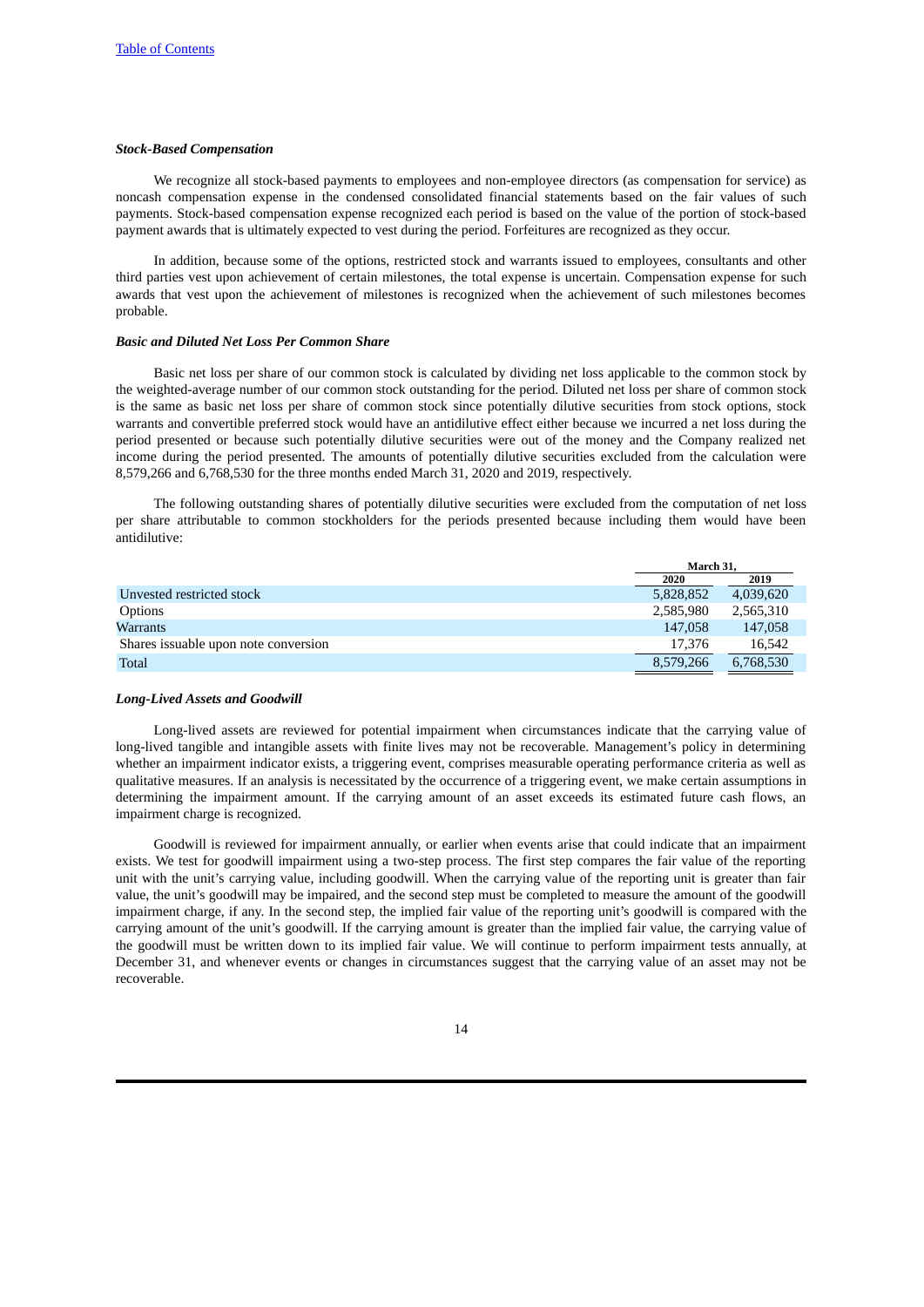# **NOTE 2 CASH AND CASH EQUIVALENTS**

The following tables summarize our cash and cash equivalents at March 31, 2020 and December 31, 2019:

| (in thousands)             |  | March 31,<br>2020 |   |         |  | December 31,<br>2019 |  |  |
|----------------------------|--|-------------------|---|---------|--|----------------------|--|--|
|                            |  |                   |   |         |  |                      |  |  |
| Checking and bank deposits |  | 47,905            | S | 110,135 |  |                      |  |  |
| Money market funds         |  | 4.146             |   | 2,502   |  |                      |  |  |
| Total                      |  | 52,051            |   | 112,637 |  |                      |  |  |
|                            |  |                   |   |         |  |                      |  |  |

## **NOTE 3 INVESTMENT SECURITIES**

Our investments as of March 31, 2020 and December 31, 2019 are classified as held-to-maturity. Held-to-maturity investments are recorded at amortized cost.

The following tables summarize our investment securities at March 31, 2020 and December 31, 2019:

|                                                                 | <b>March 31, 2020</b>             |     |                                             |    |  |  |          |  |                                       |  |                                |  |  |  |  |  |  |  |  |  |  |  |  |  |  |  |  |  |  |  |  |  |  |  |  |  |  |  |  |  |  |  |  |  |               |  |                              |  |       |  |  |  |  |  |                         |
|-----------------------------------------------------------------|-----------------------------------|-----|---------------------------------------------|----|--|--|----------|--|---------------------------------------|--|--------------------------------|--|--|--|--|--|--|--|--|--|--|--|--|--|--|--|--|--|--|--|--|--|--|--|--|--|--|--|--|--|--|--|--|--|---------------|--|------------------------------|--|-------|--|--|--|--|--|-------------------------|
| (in thousands)                                                  | Amortized<br>cost, as<br>adjusted |     | <b>Gross</b><br>unrealized                  |    |  |  |          |  |                                       |  |                                |  |  |  |  |  |  |  |  |  |  |  |  |  |  |  |  |  |  |  |  |  |  |  |  |  |  |  |  |  |  |  |  |  | holding gains |  | unrealized<br>holding losses |  | Gross |  |  |  |  |  | Estimated<br>fair value |
| Short-term investments:                                         |                                   |     |                                             |    |  |  |          |  |                                       |  |                                |  |  |  |  |  |  |  |  |  |  |  |  |  |  |  |  |  |  |  |  |  |  |  |  |  |  |  |  |  |  |  |  |  |               |  |                              |  |       |  |  |  |  |  |                         |
| Obligations of domestic governmental agencies (maturing between |                                   |     |                                             |    |  |  |          |  |                                       |  |                                |  |  |  |  |  |  |  |  |  |  |  |  |  |  |  |  |  |  |  |  |  |  |  |  |  |  |  |  |  |  |  |  |  |               |  |                              |  |       |  |  |  |  |  |                         |
| April 2020 and September 2020) (held-to-maturity)               | 26,284                            |     | 106                                         |    |  |  | \$26,390 |  |                                       |  |                                |  |  |  |  |  |  |  |  |  |  |  |  |  |  |  |  |  |  |  |  |  |  |  |  |  |  |  |  |  |  |  |  |  |               |  |                              |  |       |  |  |  |  |  |                         |
| Total short-term investment securities                          | \$26.284                          | 106 |                                             | S. |  |  | \$26,390 |  |                                       |  |                                |  |  |  |  |  |  |  |  |  |  |  |  |  |  |  |  |  |  |  |  |  |  |  |  |  |  |  |  |  |  |  |  |  |               |  |                              |  |       |  |  |  |  |  |                         |
|                                                                 |                                   |     |                                             |    |  |  |          |  |                                       |  |                                |  |  |  |  |  |  |  |  |  |  |  |  |  |  |  |  |  |  |  |  |  |  |  |  |  |  |  |  |  |  |  |  |  |               |  |                              |  |       |  |  |  |  |  |                         |
|                                                                 |                                   |     | <b>December 31, 2019</b>                    |    |  |  |          |  |                                       |  |                                |  |  |  |  |  |  |  |  |  |  |  |  |  |  |  |  |  |  |  |  |  |  |  |  |  |  |  |  |  |  |  |  |  |               |  |                              |  |       |  |  |  |  |  |                         |
|                                                                 | Amortized<br>cost, as<br>adjusted |     | <b>Gross</b><br>unrealized<br>holding gains |    |  |  |          |  | Gross<br>unrealized<br>holding losses |  | <b>Estimated fair</b><br>value |  |  |  |  |  |  |  |  |  |  |  |  |  |  |  |  |  |  |  |  |  |  |  |  |  |  |  |  |  |  |  |  |  |               |  |                              |  |       |  |  |  |  |  |                         |
| Short-term investments:                                         |                                   |     |                                             |    |  |  |          |  |                                       |  |                                |  |  |  |  |  |  |  |  |  |  |  |  |  |  |  |  |  |  |  |  |  |  |  |  |  |  |  |  |  |  |  |  |  |               |  |                              |  |       |  |  |  |  |  |                         |
| Obligations of domestic governmental agencies (maturing between |                                   |     |                                             |    |  |  |          |  |                                       |  |                                |  |  |  |  |  |  |  |  |  |  |  |  |  |  |  |  |  |  |  |  |  |  |  |  |  |  |  |  |  |  |  |  |  |               |  |                              |  |       |  |  |  |  |  |                         |
| January 2020 and September 2020) (held-to-maturity)             | \$27.798                          | S   | 28                                          | -S |  |  | 27,826   |  |                                       |  |                                |  |  |  |  |  |  |  |  |  |  |  |  |  |  |  |  |  |  |  |  |  |  |  |  |  |  |  |  |  |  |  |  |  |               |  |                              |  |       |  |  |  |  |  |                         |
| Total short-term investment securities                          | \$27.798                          |     | 28                                          |    |  |  | 27,826   |  |                                       |  |                                |  |  |  |  |  |  |  |  |  |  |  |  |  |  |  |  |  |  |  |  |  |  |  |  |  |  |  |  |  |  |  |  |  |               |  |                              |  |       |  |  |  |  |  |                         |

# **NOTE 4 FAIR VALUE MEASUREMENTS**

We measure certain financial assets and liabilities at fair value on a recurring basis in the condensed consolidated financial statements. The fair value hierarchy ranks the quality and reliability of inputs, or assumptions, used in the determination of fair value and requires financial assets and liabilities carried at fair value to be classified and disclosed in one of the following three categories:

- Level 1 quoted prices in active markets for identical assets and liabilities;
- Level 2 inputs other than Level 1 quoted prices that are directly or indirectly observable; and
- Level 3 unobservable inputs that are not corroborated by market data.

As of March 31, 2020 and December 31, 2019, the fair values of cash and cash equivalents, restricted cash, and notes and interest payable, approximate their carrying value.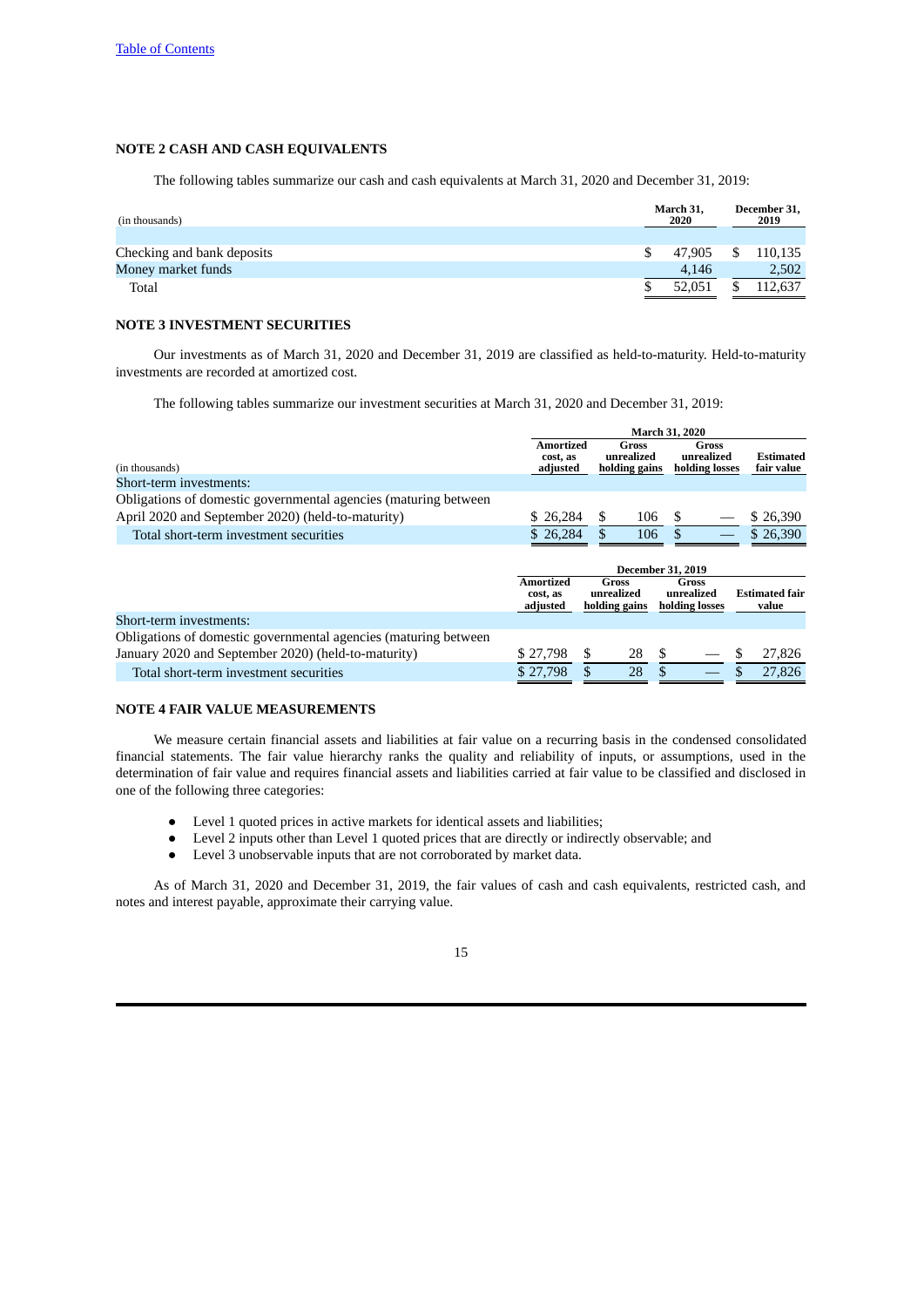At the time of our merger (we were then-known as Manhattan Pharmaceuticals, Inc.) with Ariston Pharmaceuticals, Inc. ("Ariston") in March 2010, Ariston issued \$15.5 million of five-year 5% notes payable (the "5% Notes") in satisfaction of several note payable issuances. The 5% Notes and accrued and unpaid interest thereon are convertible at the option of the holder into common stock at the conversion price of \$1,125 per share. Ariston agreed to make quarterly payments on the 5% Notes equal to 50% of the net product cash flow received from the exploitation or commercialization of Ariston's product candidates, AST-726 and AST-915. We have no obligations under the 5% Notes aside from (a) 50% of the net product cash flows from Ariston's product candidates, if any, payable to noteholders; and (b) the conversion feature, discussed above.

The cumulative liability to the Ariston subsidiary including accrued and unpaid interest of the 5% Notes was approximately \$19.5 million at March 31, 2020 and \$19.3 million at December 31, 2019. No payments have been made on the 5% Notes since the merger and through March 31, 2020.

In December 2011, we elected the fair value option for valuing the 5% Notes. The fair value option was elected in order to reflect in our financial statements the assumptions that market participants use in evaluating these financial instruments.

As of December 31, 2013, as a result of expiring intellectual property rights and other factors, it was determined that net product cash flows from AST-726 were unlikely. As we have no other obligations under the 5% Notes aside from the net product cash flows and the conversion feature, the conversion feature was used to estimate the 5% Notes' fair value as of March 31, 2020 and December 31, 2019. The assumptions, assessments and projections of future revenues are subject to uncertainties, difficult to predict, and require significant judgment. The use of different assumptions, applying different judgment to inherently subjective matters and changes in future market conditions could result in significantly different estimates of fair value and the differences could be material to our condensed consolidated financial statements.

The following tables provide the fair value measurements of applicable financial liabilities as of March 31, 2020 and December 31, 2019:

| Financial liabilities at fair value as of March 31, 2020 |                |  |                |  |                |                                                             |    |                |  |  |       |
|----------------------------------------------------------|----------------|--|----------------|--|----------------|-------------------------------------------------------------|----|----------------|--|--|-------|
| (in thousands)                                           | <b>Level 1</b> |  |                |  | <b>Level 2</b> |                                                             |    | <b>Level 3</b> |  |  | Total |
|                                                          |                |  |                |  |                |                                                             |    |                |  |  |       |
| 5% Notes                                                 | \$             |  | .S             |  | S              | 171                                                         | S  | 171            |  |  |       |
| Total                                                    |                |  |                |  |                | 171                                                         |    | 171            |  |  |       |
|                                                          |                |  |                |  |                |                                                             |    |                |  |  |       |
|                                                          |                |  |                |  |                | Financial liabilities at fair value as of December 31, 2019 |    |                |  |  |       |
|                                                          | <b>Level 1</b> |  | <b>Level 2</b> |  |                | <b>Level 3</b>                                              |    | Total          |  |  |       |
|                                                          |                |  |                |  |                |                                                             |    |                |  |  |       |
| 5% Notes                                                 |                |  |                |  | -S             | 190                                                         | S  | 190            |  |  |       |
| Total                                                    |                |  |                |  |                | 190                                                         | æ, | 190            |  |  |       |
|                                                          |                |  |                |  |                |                                                             |    |                |  |  |       |

The Level 3 amounts above represent the fair value of the 5% Notes and related accrued interest.

The Company's financial instruments include cash, cash equivalents consisting of money market funds, accounts payable and debt. Cash, cash equivalents, accounts payable and debt are stated at their respective historical carrying amounts, which approximate fair value due to their short-term nature.

The following table summarizes the changes in Level 3 instruments during the three months ended March 31, 2020:

| (in thousands)                              |       |
|---------------------------------------------|-------|
| Balance at December 31, 2019                | 190.  |
| Interest accrued on face value of 5% Notes  | 238   |
| Change in fair value of Level 3 liabilities | (257) |
| Balance at March 31, 2020                   |       |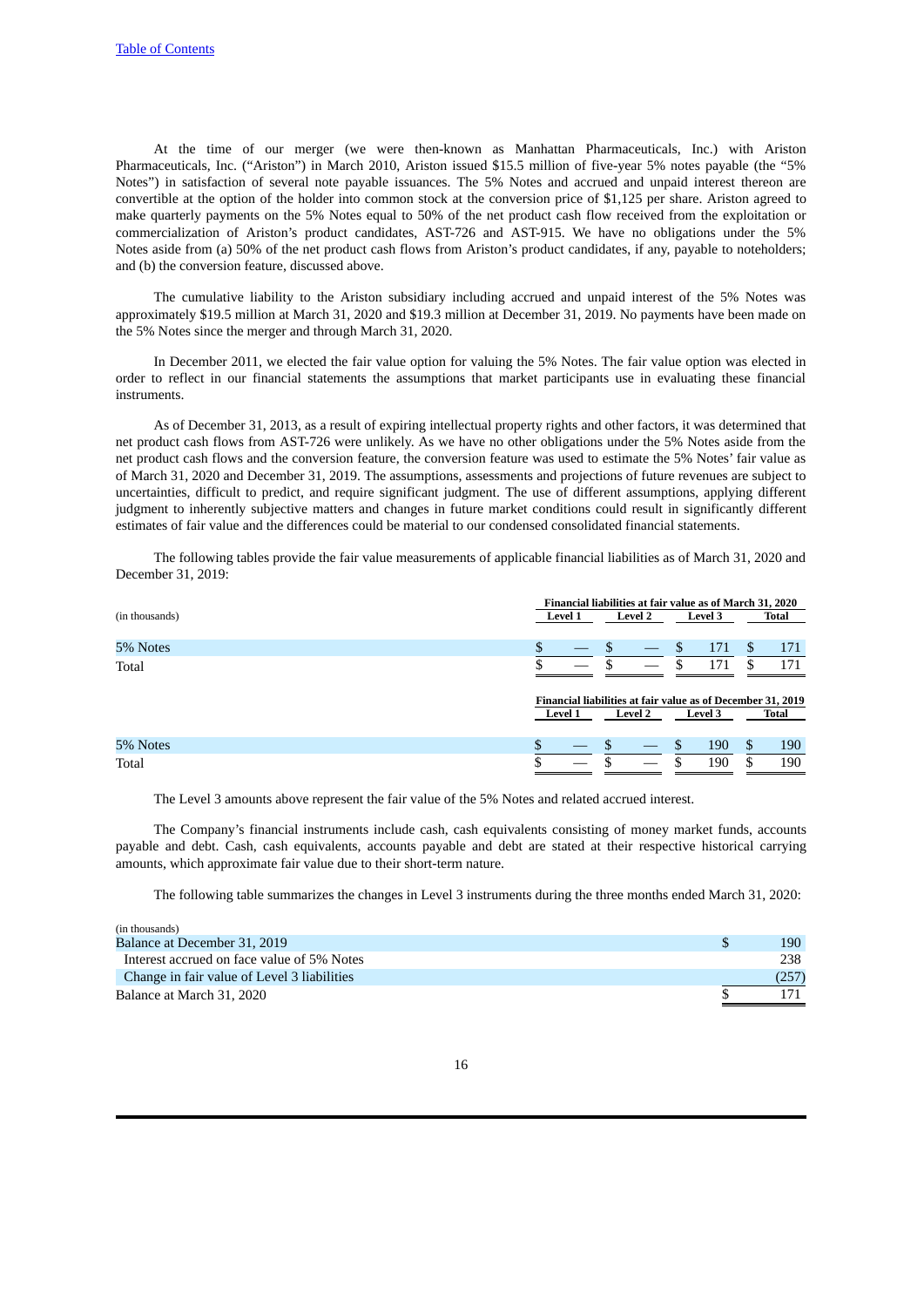The change in the fair value of the Level 3 liabilities is reported in other (income) expense in the accompanying condensed consolidated statements of operations.

## **NOTE 5 STOCKHOLDERS' (DEFICIT) EQUITY**

#### *Preferred Stock*

Our amended and restated certificate of incorporation authorizes the issuance of up to 10,000,000 shares of preferred stock, \$0.001 par value, with rights senior to those of our common stock, issuable in one or more series. Upon issuance, we can determine the rights, preferences, privileges and restrictions thereof. These rights, preferences and privileges could include dividend rights, conversion rights, voting rights, terms of redemption, liquidation preferences, sinking fund terms and the number of shares constituting any series or the designation of such series, any or all of which may be greater than the rights of common stock.

#### *Common Stock*

Our amended and restated certificate of incorporation authorizes the issuance of up to 150,000,000 shares of \$0.001 par value common stock.

On September 5, 2019, we filed an automatic "shelf registration" statement on Form S-3 (the "2019 WKSI Shelf") as a "well-known seasoned issuer" as defined in Rule 405 under the Securities Act, which registered an unlimited and indeterminate amount of debt or equity securities for future issuance and sale. The 2019 WKSI Shelf was declared effective in September 2019. In connection with the 2019 WKSI Shelf, we entered into an At-the-Market Issuance Sales Agreement (the "2020 ATM") with Jefferies LLC, Cantor Fitzgerald & Co. and B. Riley FBR, Inc. (each a "2020 Agent" and collectively, the "2020 Agents"), relating to the sale of shares of our common stock. Under the 2020 ATM, we pay the 2020 Agents a commission rate of up to 3.0% of the gross proceeds from the sale of any shares of common stock.

Subsequent to the first quarter, we sold an aggregate of 4,535,608 shares of common stock pursuant to the 2020 ATM for total gross proceeds of approximately \$77.4 million at an average selling price of \$17.07 per share, resulting in net proceeds of approximately \$76.0 million after deducting commissions and other transactions costs.

The 2019 WKSI Shelf is currently our only active shelf registration statement. We may offer any combination of the securities registered under the 2019 WKSI Shelf from time to time in response to market conditions or other circumstances if we believe such a plan of financing is in the best interests of our stockholders. We believe that the 2019 WKSI provides us with the flexibility to raise additional capital to finance our operations as needed.

#### *Equity Incentive Plans*

The TG Therapeutics, Inc. Amended and Restated 2012 Incentive Plan (the "2012 Incentive Plan") was approved by stockholders in June 2018. As of March 31, 2020, 7,328,852 shares of restricted stock and 2,585,980 options were outstanding and up to an additional 28,026 shares may be issued under the 2012 Incentive Plan.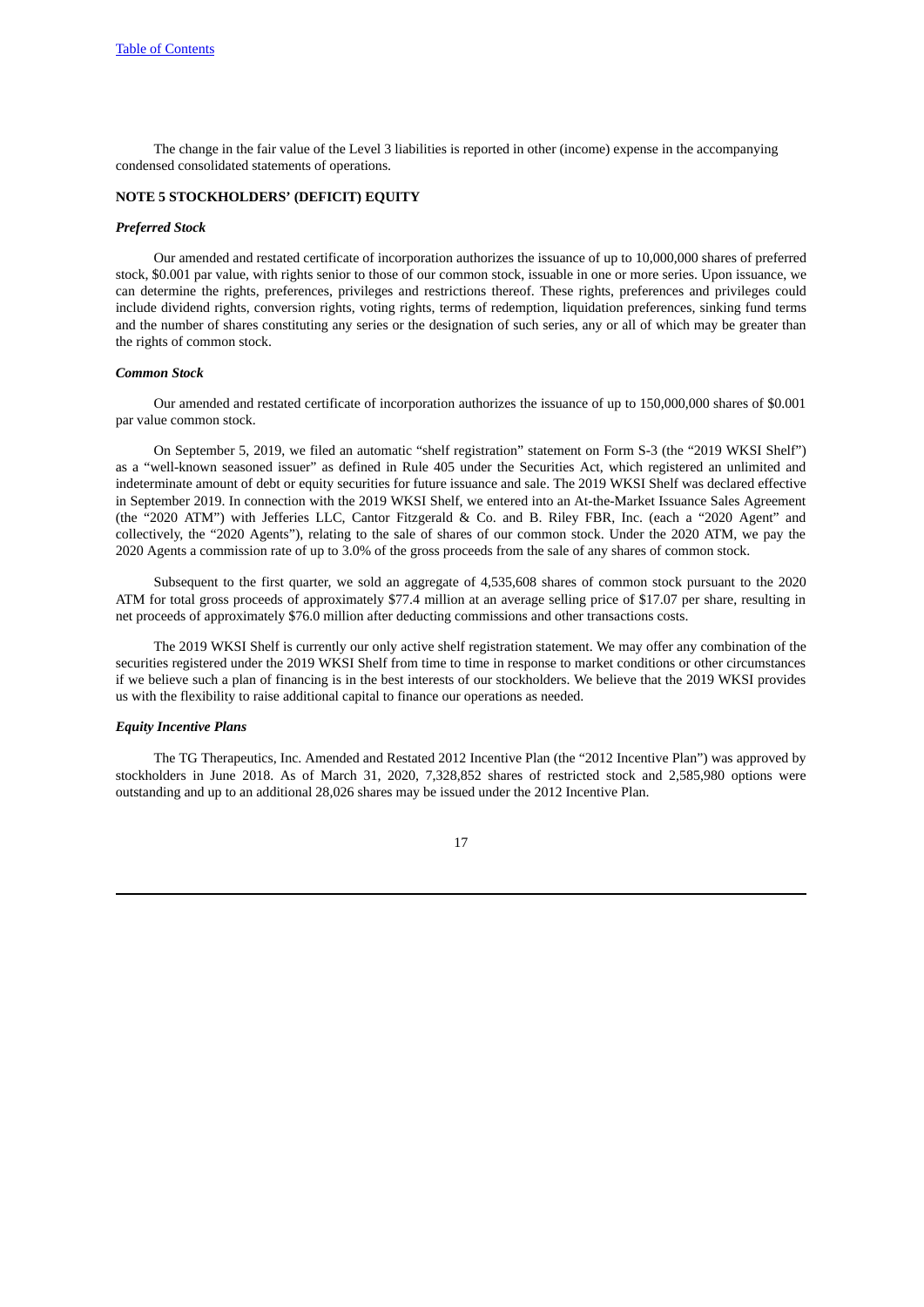## **Stock Options**

The following table summarizes stock option activity for the three months ended March 31, 2020:

|                                  | Number of<br>shares | Weighted-<br>average<br>exercise price | Weighted-<br>average<br>Contractual<br>Term<br>(in years) | Aggregate<br>intrinsic value |
|----------------------------------|---------------------|----------------------------------------|-----------------------------------------------------------|------------------------------|
|                                  |                     |                                        |                                                           |                              |
| Outstanding at December 31, 2019 | 2,605,730 \$        | 6.73                                   | 8.92                                                      | \$11,706,110                 |
| Granted                          |                     |                                        |                                                           |                              |
| Exercised                        | (19,750)            | 4.10                                   |                                                           |                              |
| Forfeited                        |                     |                                        |                                                           |                              |
| <b>Expired</b>                   |                     |                                        |                                                           |                              |
| Outstanding at March 31, 2020    | 2,585,980 \$        | 6.75                                   | 8.73                                                      | 9,153,390<br>S               |

Total expense associated with the stock options was approximately \$3.9 million and \$0.7 million during the three months ended March 31, 2020 and 2019, respectively. As of March 31, 2020, there was approximately \$2.1 million of total unrecognized compensation cost related to unvested time-based stock options, which is expected to be recognized over a weighted-average period of 1.7 years. As of March 31, 2020, the stock options outstanding include options granted to both employees and non-employees which are both time-based and milestone-based. Stock-based compensation for milestone-based options will be recorded if and when a milestone occurs.

The fair value of the Company's option awards granted during the three months ended March 31, 2019 were estimated on the grant date using the Black-Scholes option-pricing model using the assumptions below. There were no options granted during the three months ended March 31, 2020.

|                          | March 31, 2019  |
|--------------------------|-----------------|
| Volatility               | 204.59-291.61 % |
| Expected term (in years) | $5.0 - 6.25$    |
| Risk-free rate           | $2.40 - 2.49$ % |
| Expected dividend yield  | $- -$           |

## Restricted Stock

Certain employees, directors and consultants have been awarded restricted stock. The restricted stock vesting consists of milestone and time-based vesting.

The following table summarizes restricted share activity for the three months ended March 31, 2020:

|                                  | <b>Number of Shares</b> | <b>Weighted Average</b><br><b>Grant Date Fair</b> |
|----------------------------------|-------------------------|---------------------------------------------------|
|                                  |                         | Value                                             |
| Outstanding at December 31, 2019 | 7,091,789               | 7.78                                              |
| Granted                          | 774.300                 | 10.16                                             |
| <b>Vested</b>                    | (527, 237)              | 7.27                                              |
| Forfeited                        | (10,000)                | 7.54                                              |
| Outstanding at March 31, 2020    | 7,328,852               | 8.07                                              |
|                                  |                         |                                                   |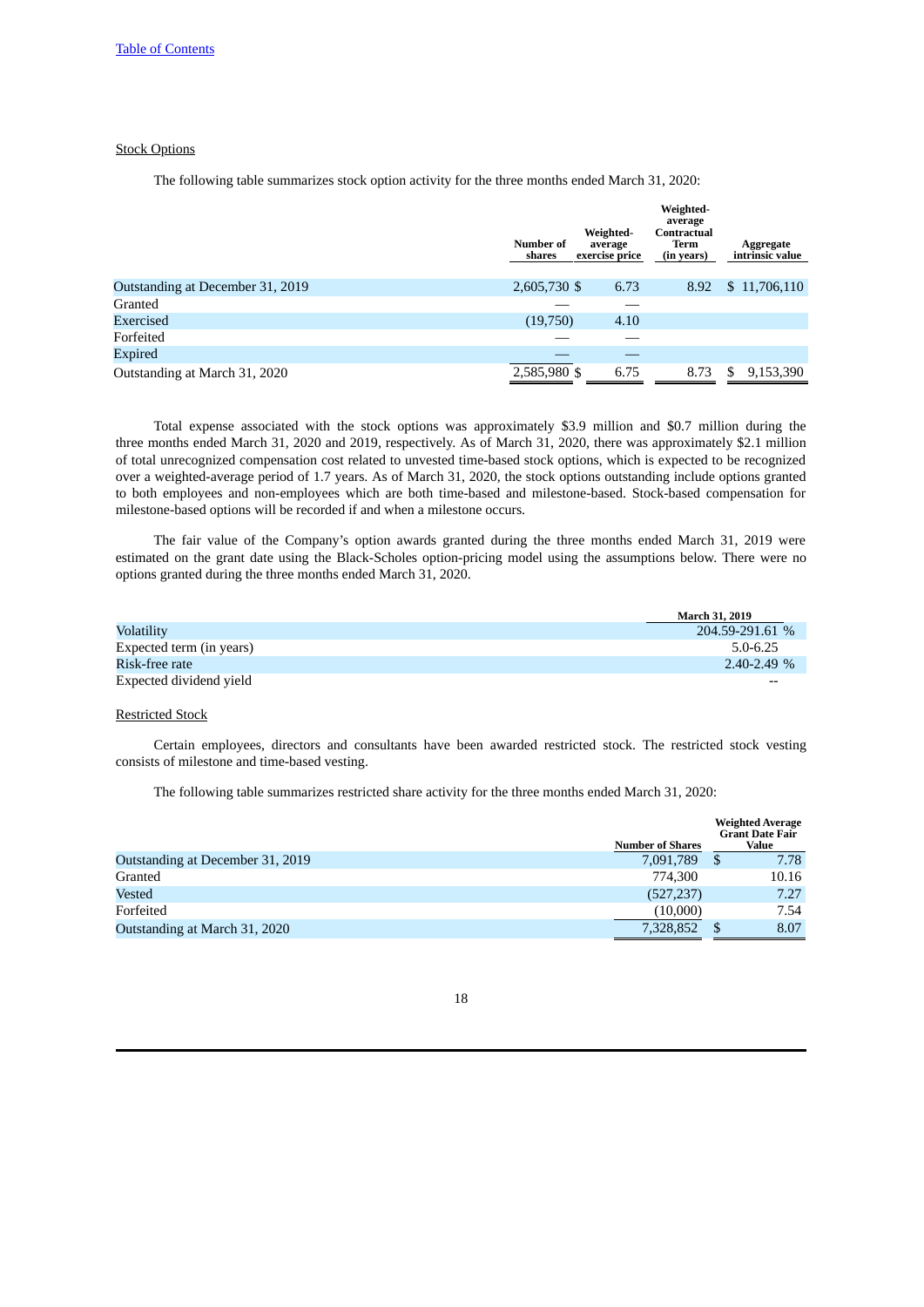Total expense associated with restricted stock grants was approximately \$7.1 million and \$1.2 million during the three months ended March 31, 2020 and 2019, respectively. As of March 31, 2020, there was approximately \$26.0 million of total unrecognized compensation cost related to unvested time-based restricted stock, which is expected to be recognized over a weighted-average period of 1.0 year. This amount does not include, as of March 31, 2020, 3,003,011 shares of restricted stock outstanding which are milestone-based and vest upon certain corporate milestones. Until the measurement date is reached for milestone awards, the total amount of compensation expense remains uncertain. We record compensation expense based on the fair value of the award at the grant date.

#### *Stock-Based Compensation*

The following table summarizes stock-based compensation expense information about restricted stock and stock options for the three months ended March 31, 2020 and 2019:

|                                                                   |                   | Three months ended |  |                   |
|-------------------------------------------------------------------|-------------------|--------------------|--|-------------------|
| (in thousands)                                                    | March 31.<br>2020 |                    |  | March 31.<br>2019 |
| Stock-based compensation expense associated with restricted stock |                   | 7.120              |  | 1.177             |
| Stock-based compensation expense associated with option grants    |                   | 3.948              |  | 705               |
| Total                                                             |                   | 11.068             |  | 1.882             |

#### **Warrants**

The following table summarizes warrant activity for the three months ended March 31, 2020:

|                                  |                 | Weighted-        |                 |  |  |
|----------------------------------|-----------------|------------------|-----------------|--|--|
|                                  |                 | average exercise | Aggregate       |  |  |
|                                  | <b>Warrants</b> | price            | intrinsic value |  |  |
| Outstanding at December 31, 2019 | 147,058         | 4.08<br>S        | \$1,032,347     |  |  |
| Issued                           |                 |                  |                 |  |  |
| Exercised                        |                 |                  |                 |  |  |
| Expired                          |                 |                  |                 |  |  |
| Outstanding at March 31, 2020    | 147,058         | 4.08             | 847,054         |  |  |

There was no stock compensation expense related to warrants during the three months ended March 31, 2020 and 2019.

#### **NOTE 6 OTHER LIABILITIES**

The following is a summary of Notes Payable included in other current liabilities on the Company's condensed consolidated balance sheet:

| March 31, 2020<br>(in thousands) |  |                            |                                    |  | <b>December 31, 2019</b> |                            |                                    |       |
|----------------------------------|--|----------------------------|------------------------------------|--|--------------------------|----------------------------|------------------------------------|-------|
|                                  |  | Current<br>portion,<br>net | Non-<br>current<br>portion,<br>net |  | Total                    | Current<br>portion,<br>net | Non-<br>current<br>portion,<br>net | Total |
| Convertible 5% Notes Payable     |  |                            |                                    |  |                          | 190                        |                                    | 190   |
| <b>Totals</b>                    |  | $\overline{ }$             |                                    |  |                          | 190                        |                                    | 190   |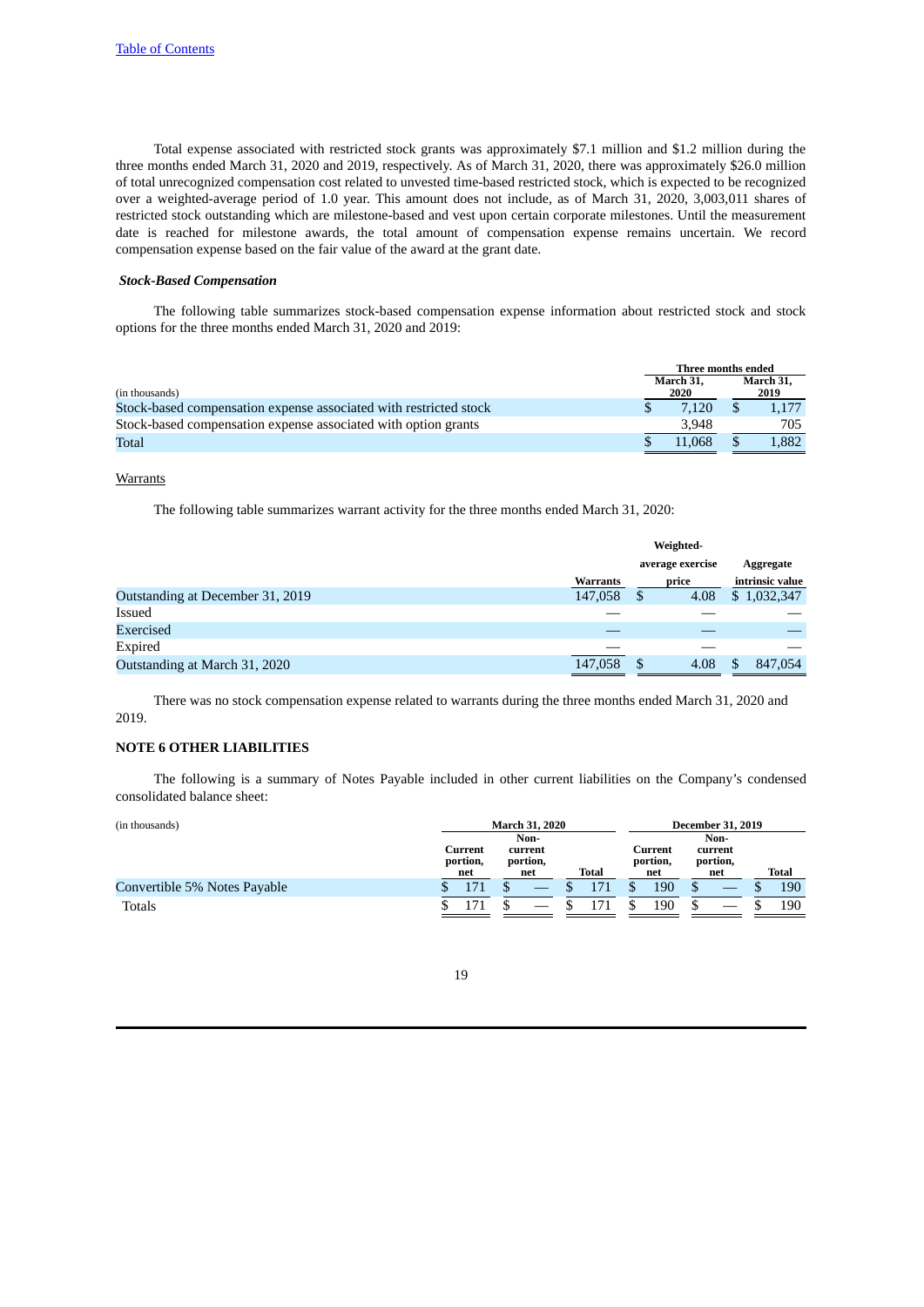#### *Convertible 5% Notes Payable*

The 5% Notes and accrued and unpaid interest thereon are convertible at the option of the holder into common stock at the conversion price of \$1,125 per share. We have no obligation under the 5% Notes aside from (a) 50% of the net product cash flows from Ariston's product candidates, if any, payable to noteholders; and (b) the conversion feature, discussed above. Interest accrues monthly, is added to principal on an annual basis, every March 8, and is payable at maturity, which was March 8, 2015 (see Note 4 for further details).

The cumulative liability including accrued and unpaid interest of these notes was approximately \$19.5 million at March 31, 2020 and \$19.3 million at December 31, 2019. No payments have been made on the 5% Notes as of March 31, 2020.

In December 2011, we elected the fair value option for valuing the 5% Notes. The fair value option was elected in order to reflect in our financial statements the assumptions that market participants use in evaluating these financial instruments (see Note 4 for further details).

## *Other Current Liabilities*

In 2018, we entered into an agreement with a contract manufacturer for the clinical and potential commercial supply of one of our product candidates. As part of this agreement, the contract manufacturer agreed to defer payment of certain costs and expenses under the agreement in exchange for the payment of an administrative fee. To date we have incurred expenses related to this agreement of approximately \$49.0 million as of March 31, 2020, which include service fees, raw material costs and administrative fees. Payments of \$20.3 million have been made to the contract manufacturer as of March 31, 2020. Accordingly, as of March 31, 2020, \$28.3 million is included in other current liabilities in the Company's unaudited condensed consolidated balance sheet. As of March 31, 2020, there are no long-term liabilities in the Company's unaudited condensed consolidated balance sheet related to this agreement. We will incur an administrative fee of six percent (6%) per year starting from the date of invoice issuance. For the three months ended March 31, 2020, we have accrued \$0.4 million in administrative fees in connection with these costs, which has been included in interest expense in the Company's unaudited condensed consolidated statements of operations.

#### **NOTE 7 LONG-TERM DEBT**

On February 28, 2019 (the "Closing Date"), we entered into a term loan facility of up to \$60.0 million ("Term Loan") with Hercules Capital, Inc. ("Hercules"), the proceeds of which were used for research and development programs and for general corporate purposes. The Term Loan is governed by a loan and security agreement, dated February 28, 2019 (the "Loan Agreement"), which provides for up to four separate advances. The first advance of \$30.0 million was drawn on the Closing Date. Two additional advances of \$10.0 million may be drawn at the Borrowers option but subject to the clinical trial milestones, and the fourth advance of \$10.0 million, available in minimum increments of \$5.0 million, is available through December 15, 2020 subject to the approval of Hercules' investment committee.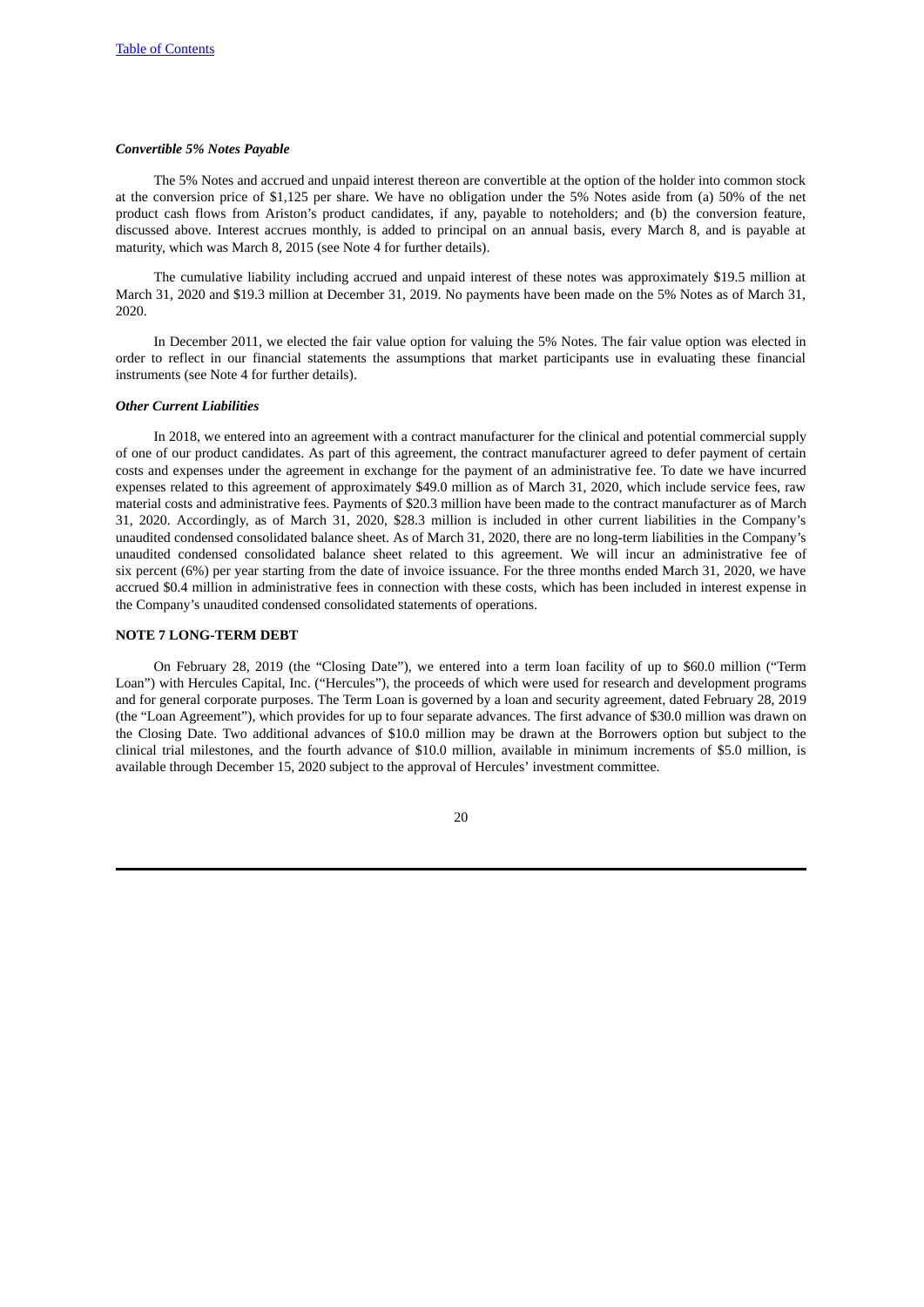The Term Loan will mature on March 1, 2022 (the "Loan Maturity Date"). Each advance accrues interest at a per annum rate of interest equal to the greater of either (i) the "prime rate" as reported in The Wall Street Journal plus 4.75%, and (ii) 10.25%. The Term Loan provides for interest-only payments until October 1, 2020. The interest-only period may be extended to April 1, 2021 if, on or before September 30, 2020, we achieve either the third milestone or we have raised at least \$150.0 million in unrestricted net cash proceeds from one or more equity financings, subordinated indebtedness and/or upfront proceeds from business development transactions permitted under the Loan Agreement, in each case after February 7, 2019, and prior to September 30, 2020 ("Milestone IV"). Thereafter, amortization payments will be payable monthly in eighteen installments (or, if the period requiring interest-only payments has been extended to April 1, 2021, in twelve installments) of principal and interest (subject to recalculation upon a change in prime rates). As a result of the Company having raised in excess of \$150 million before the required timeline in the Loan Agreement, the interest-only period has been extended to April 1, 2021. At our option upon seven business days' prior written notice to Hercules, we may prepay all or any portion greater than or equal to \$5.0 million of the outstanding advances by paying the entire principal balance (or portion thereof), all accrued and unpaid interest, subject to a prepayment charge of 3.0%, if such advance is prepaid in any of the first twelve months following the Closing Date; 1.5%, if such advance is prepaid after twelve months following the Closing Date but on or prior to twenty-four months following the Closing Date; and 0% thereafter. In addition, a final payment equal to 3.5% of the aggregate principal amount of the loan extended by Hercules is due on the maturity date. Amounts outstanding during an event of default shall be payable on demand and accrue interest at an additional rate of 4.0% per annum of the past due amount outstanding.

The Term Loan is secured by a lien on substantially all of our assets, other than intellectual property, and contains customary covenants and representations, including a liquidity covenant, financial reporting covenant and limitations on dividends, indebtedness, collateral, investments, distributions, transfers, mergers or acquisitions, taxes, corporate changes, deposit accounts, and subsidiaries. As of March 31, 2020 and through the filing date of this report, the Company has been in compliance with all covenants.

The events of default under the Loan Agreement include, without limitation, and subject to customary grace periods, (1) our failure to make any payments of principal or interest under the Loan Agreement, promissory notes or other loan documents, (2) our breach or default in the performance of any covenant under the Loan Agreement, (3) the occurrence of a material adverse effect, (4) a false or misleading representation or warranty in any material respect, (5) our insolvency or bankruptcy, (6) certain attachments or judgments on our assets, or (7) the occurrence of any material default under certain agreements or obligations involving indebtedness in excess of \$750,000. If an event of default occurs, Hercules is entitled to take enforcement action, including acceleration of amounts due under the Loan Agreement.

The Loan Agreement also contains warrant coverage of 2% of the total amount funded. A warrant (the "Hercules Warrant") was issued to Hercules to purchase 147,058 shares of common stock with an exercise price of \$4.08. The Hercules Warrant is exercisable for seven years from the date of issuance. Hercules may exercise the Hercules Warrant either by (a) cash or check or (b) through a net issuance conversion. The shares will be registered and freely tradeable within six months of issuance. We accounted for the Hercules Warrant as an equity instrument since it was indexed to our common shares and met the criteria for classification in shareholders' (deficit) equity. The relative fair value of the Hercules Warrant on the date of issuance was approximately \$1.0 million and was treated as debt issuance costs and as an offset to the Term Loan. This amount will be amortized to interest expense using the straight-line method, which approximates the effective interest method, over the life of the Term Loan.

The Company estimated the fair value of the Warrant using the Black-Scholes model based on the following key assumptions:

| <b>Exercise Price</b>                  | 4.08       |
|----------------------------------------|------------|
| Common share price on date of issuance | 6.80       |
| Volatility                             | 195.9 %    |
| Risk-free interest rate                | 2.63%      |
| Expected dividend vield                | $-9/6$     |
| Contractual term (in years)            | 7.00 years |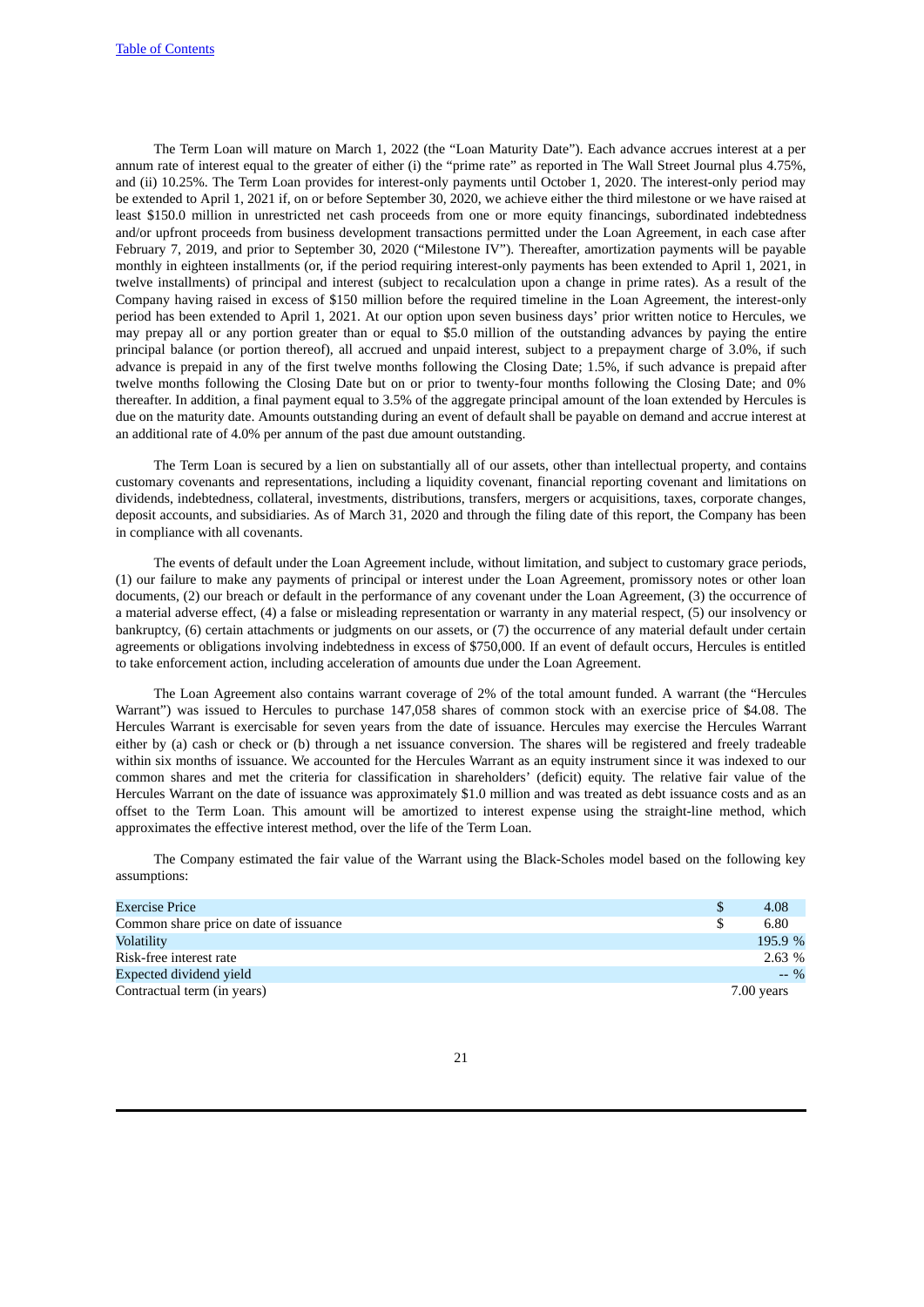The Company incurred financing expenses of \$2.8 million (including the fair value of the Hercules Warrant) related to the Hercules Loan Agreement which are recorded as debt issuance costs and as an offset to long-term debt on the Company's unaudited condensed consolidated balance sheet. The debt issuance costs are being amortized over the term of the debt using the straight-line method, which approximates the effective interest method, and are included in interest expense in the Company's unaudited condensed consolidated statements of operations. Amortization of debt issuance costs was \$0.2 million and \$0.1 million for the three months ended March 31, 2020 and 2019, respectively. At March 31, 2020, the remaining unamortized balance of debt issuance costs were \$1.8 million.

Long-term debt as of March 31, 2020 is as follows:

| (in thousands)                        |   | March 31,<br>2020 |
|---------------------------------------|---|-------------------|
| Long-term debt                        | Ф | 30,000            |
| End of term fee                       |   | 975               |
|                                       |   | 30,975            |
| Less: unamortized debt issuance costs |   | (1,774)           |
|                                       |   | 29,201            |
| Less: Current portion                 |   |                   |
| Long-term debt non-current            |   | 29,201            |

## **NOTE 8 LEASES**

In October 2014, we entered into an agreement (the "Office Agreement") with Fortress Biotech, Inc. ("FBIO") to occupy approximately 45% of the 24,000 square feet of New York City office space leased by FBIO. The Office Agreement requires us to pay our respective share of the average annual rent and other costs of the 15-year lease. We approximate an average annual rental obligation of \$1.4 million under the Office Agreement. We began to occupy this new space in April 2016, with rental payments beginning in the third quarter of 2016. At January 1, 2019, we recognized a lease liability and corresponding Right of Use ("ROU") asset of \$9.5 million and \$8.1 million, respectively, based on the present value of the remaining lease payments for all of our leased office spaces, the majority of which is comprised of our New York City office space.

The initial commitment period of the 45% rate was for a period of three (3) years. We and FBIO currently determine actual office space utilization annually and if our utilization differs from the amount we have been billed, we will either receive credits or be assessed incremental utilization charges. As of March 31, 2020, the allocation rate is 61% and will be evaluated again in August 2020 for the following rent year. Also in connection with this lease, in October 2014 we pledged \$0.6 million to secure a line of credit as a security deposit for the Office Agreement, which has been recorded as restricted cash in the accompanying consolidated balance sheets. Additional collateral of \$0.6 million was pledged in April 2018 to increase the letter of credit for the office space.

In October 2019, we finalized a five-year lease for office space in New Jersey (the "NJ Lease"). We approximate an average annual rental obligation of \$0.3 million under the NJ Lease. We took possession of this space in October 2019, with rental payments beginning in November 2019. We incurred rent expense of \$0.1 million for the three months ended March 31, 2020.

The present values of our lease liability and corresponding ROU asset are \$11.8 million and \$9.3 million, respectively, as of March 31, 2020. Our leases have remaining lease terms of 1 year to 12 years. One lease has a renewal option to extend the lease for an additional term of 1 year. The following components of lease expense are included in the Company's condensed consolidated statements of operations for the three months ended March 31, 2020 and 2019, respectively:

| (in thousands)       | March 31.<br>2020 | March 31.<br>2019 |
|----------------------|-------------------|-------------------|
| Operating lease cost | 507               | 418               |
| Net lease cost       | 507               | 418               |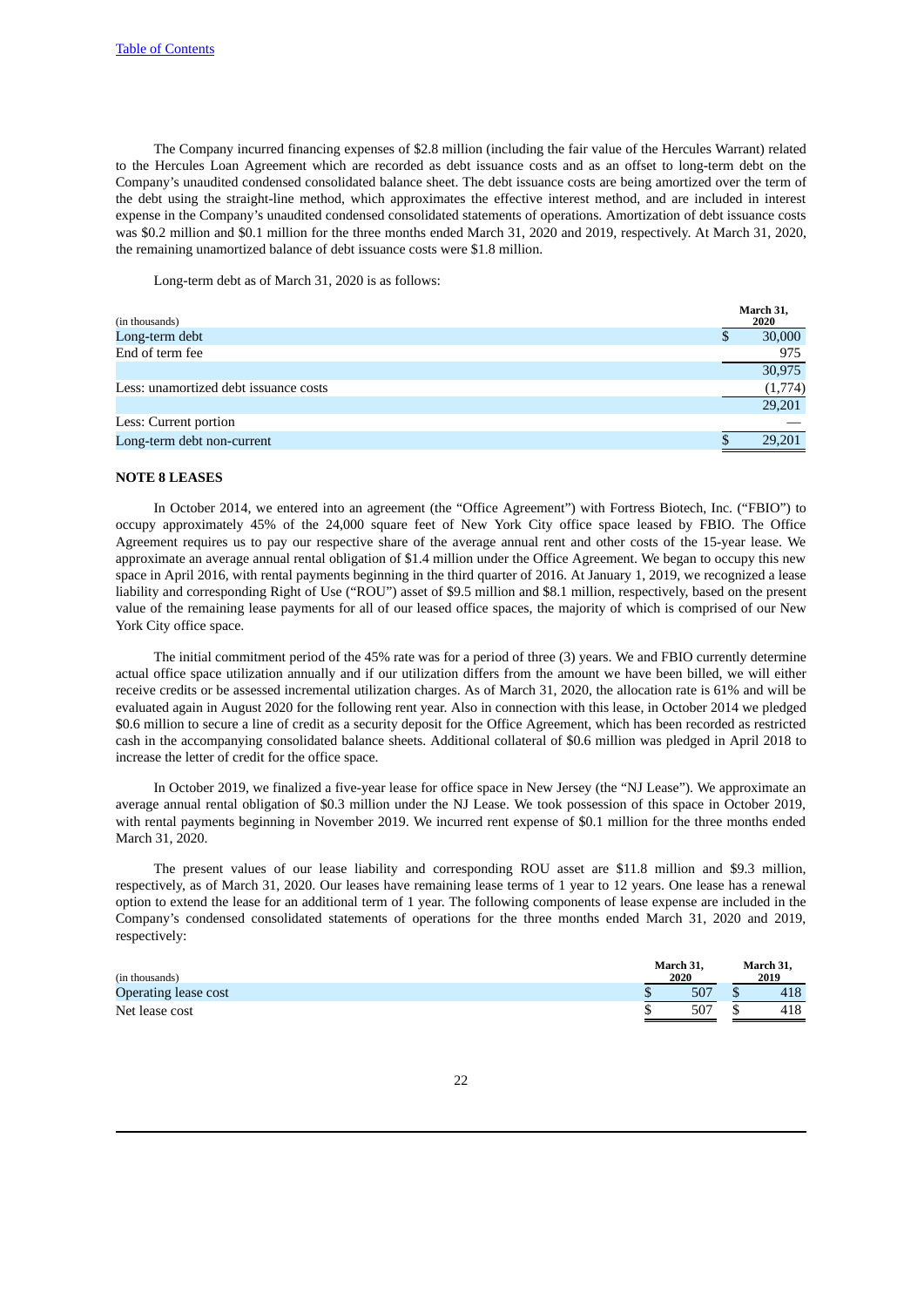As of March 31, 2020, the weighted-average remaining operating lease term was 8.0 years and the weighted-average discount rate for operating leases was 10.25%. Cash paid for amounts included in the measurement of operating lease liabilities during the three months ended March 31, 2020 was \$1.9 million.

The balance sheet classification of lease liabilities was as follows:

| (in thousands)                  | March 31,<br>2020 |
|---------------------------------|-------------------|
| Liabilities                     |                   |
| Lease liability current portion | 1.602             |
| Lease liability non-current     | 10,159            |
| Total lease liability           | 11,761            |

As of March 31, 2020, the maturities of lease liabilities were as follows:

| (in thousands)                        |   | <b>Operating</b><br>leases |
|---------------------------------------|---|----------------------------|
| Remainder of 2020                     | D | 1,416                      |
| 2021                                  |   | 1,889                      |
| 2022                                  |   | 1,911                      |
| 2023                                  |   | 1,913                      |
| 2024                                  |   | 1,796                      |
| After 2024                            |   | 10,615                     |
| Total lease payments                  |   | 19,540                     |
| Less: Interest                        |   | (7, 779)                   |
| Present value of lease liabilities(*) |   | 11,761                     |

(\*) As our leases do not provide an implicit rate, we use our incremental borrowing rate based on the information available at commencement date and considering the term of the lease to determine the present value of lease payments. We used the incremental borrowing rate of 10.25% on February 28, 2019, for operating leases that commenced prior to that date.

#### **NOTE 9 LICENSE AGREEMENTS**

#### *TG-1101 (Ublituximab)*

In November 2012, we entered into an exclusive (within the territory) sublicense agreement with Ildong Pharmaceutical Co. Ltd. ("Ildong") relating to the development and commercialization of ublituximab in South Korea and Southeast Asia. Under the terms of the sublicense agreement, Ildong has been granted a royalty bearing, exclusive right, including the right to grant sublicenses, to develop and commercialize ublituximab in South Korea, Taiwan, Singapore, Indonesia, Malaysia, Thailand, Philippines, Vietnam, and Myanmar. An upfront payment of \$2.0 million, which was received in December 2012, net of \$0.3 million of income tax withholdings, is being recognized as license revenue on a straight-line basis over the life of the agreement, which is through the expiration of the last licensed patent right or 15 years after the first commercial sale of a product in such country, unless the agreement is earlier terminated, and represents the estimated period over which we will have certain ongoing responsibilities under the sublicense agreement. We recorded license revenue of approximately \$38,000 for each of the three months ended March 31, 2020 and 2019, and, at March 31, 2020 and December 31, 2019, have deferred revenue of approximately \$0.7 million and \$0.7 million, respectively, associated with this \$2 million payment (approximately \$152,000 of which has been classified in current liabilities at March 31, 2020 and December 31, 2019).

We may receive up to an additional \$5.0 million in payments upon the achievement of pre-specified milestones. In addition, upon commercialization, Ildong will make royalty payments to us on net sales of ublituximab in the sublicense territory.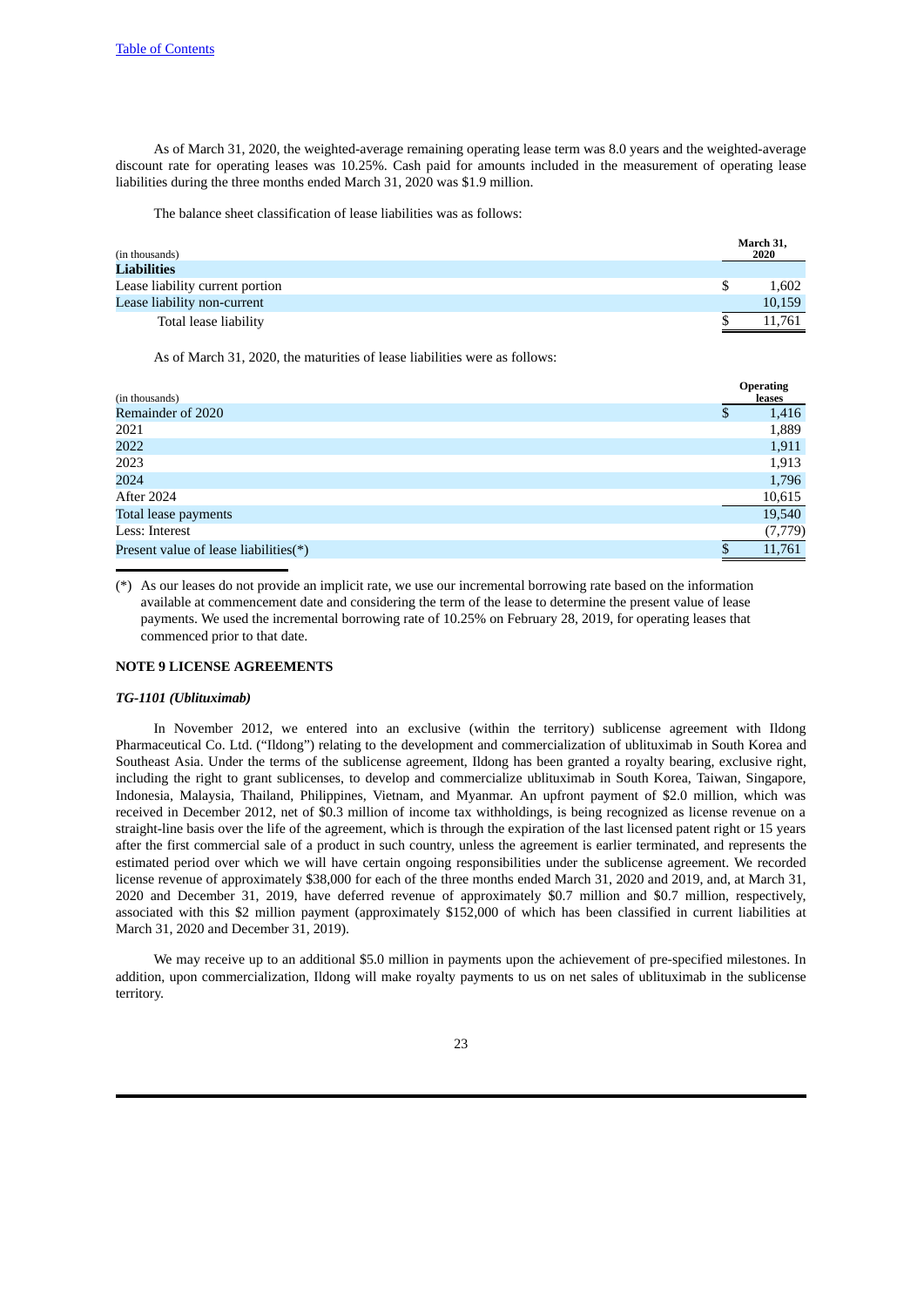## *TG-1501: PDL1 (Cosibelimab)*

In March 2015, we entered into a Global Collaboration Agreement ("Collaboration Agreement") with Checkpoint Therapeutics, Inc. ("Checkpoint") for the development and commercialization of anti-PD-L1 and anti-GITR antibody research programs in the field of hematological malignancies. The Collaboration Agreement was amended in June 2019 and in March of 2020 achieved the first Milestone event for which we incurred expenses of approximately \$0.9 million for the three months ended March 31, 2020.

## *TG-1601: BET*

In May 2016, as part of a broader agreement with Jubilant Biosys ("Jubilant"), we entered into a sub-license agreement ("JBET Agreement") with Checkpoint (see Note 10), for the development and commercialization of Jubilant's novel BET inhibitor program in the field of hematological malignancies.

Under the terms of the agreement, we paid Checkpoint an up-front licensing fee of \$1.0 million and will make additional payments contingent on certain preclinical, clinical, and regulatory milestones, including commercial milestones totaling up to approximately \$177 million and a single-digit royalty on net sales. TG will also provide funding to support certain targeted research efforts at Jubilant.

#### *TG-1701: BTK*

In January 2018, we entered into a global exclusive license agreement with Jiangsu Hengrui Medicine Co. ("Hengrui"), to acquire worldwide intellectual property rights, excluding Asia but including Japan, and for the research, development, manufacturing, and commercialization of products containing or comprising of any of Hengrui's Brutons Tyrosine Kinase inhibitors containing the compounds of either TG-1701 (SHR1459 or EBI1459) or TG1702 (SHR1266 or EBI1266). Pursuant to the agreement, in April 2018, we paid Hengrui an upfront fee of \$1.0 million in our common stock recorded to noncash stock expense associated with in-licensing agreements in our condensed consolidated statement of operations. In addition, in July 2019, we paid Hengrui the first milestone of \$0.1 million in our common stock recorded to noncash stock expense associated with in-licensing agreements in our consolidated statement of operations. Hengrui is eligible to receive milestone payments totaling approximately \$350 million upon and subject to the achievement of certain milestones. Various provisions allow for payments in conjunction with the agreement to be made in cash or our common stock, while others limit the form of payment. Royalty payments in the low double digits are due on net sales of licensed products and revenue from sublicenses. We incurred expenses of approximately \$0.8 million and zero for the three months ended March 31, 2020 and 2019, respectively, the majority of which relates to manufacturing expenses of BTK. The relevant expenses are recorded in other research and development in the accompanying unaudited condensed consolidated statement of operations.

#### *TG-1801: anti-CD47/anti-CD19*

In June 2018, we entered into a Joint Venture and License Option Agreement with Novimmune SA ("Novimmune") to collaborate on the development and commercialization of Novimmune's novel first-in-class anti-CD47/anti-CD19 bispecific antibody known as TG-1801 (previously NI-1701). The companies will jointly develop the product on a worldwide basis, focusing on indications in the area of hematologic B-cell malignancies. We serve as the primary responsible party for the development, manufacturing and commercialization of the product. Pursuant to the agreement, in June 2018 we paid Novimmune an upfront payment of \$3.0 million in our common stock recorded to noncash stock expense associated with in-licensing agreements in our consolidated statement of operations. Further milestone payments will be paid based on early clinical development, and the Company will be responsible for the costs of clinical development of the product through the end of the Phase 2 clinical trials, after which the Company and Novimmune will be jointly responsible for all development and commercialization costs. The Company and Novimmune will each maintain an exclusive option, exercisable at specific times during development, for the Company to license the rights to TG-1801, in which case Novimmune is eligible to receive additional milestone payments totaling approximately \$185 million as well as tiered royalties on net sales in the high single to low double digits upon and subject to the achievement of certain milestones.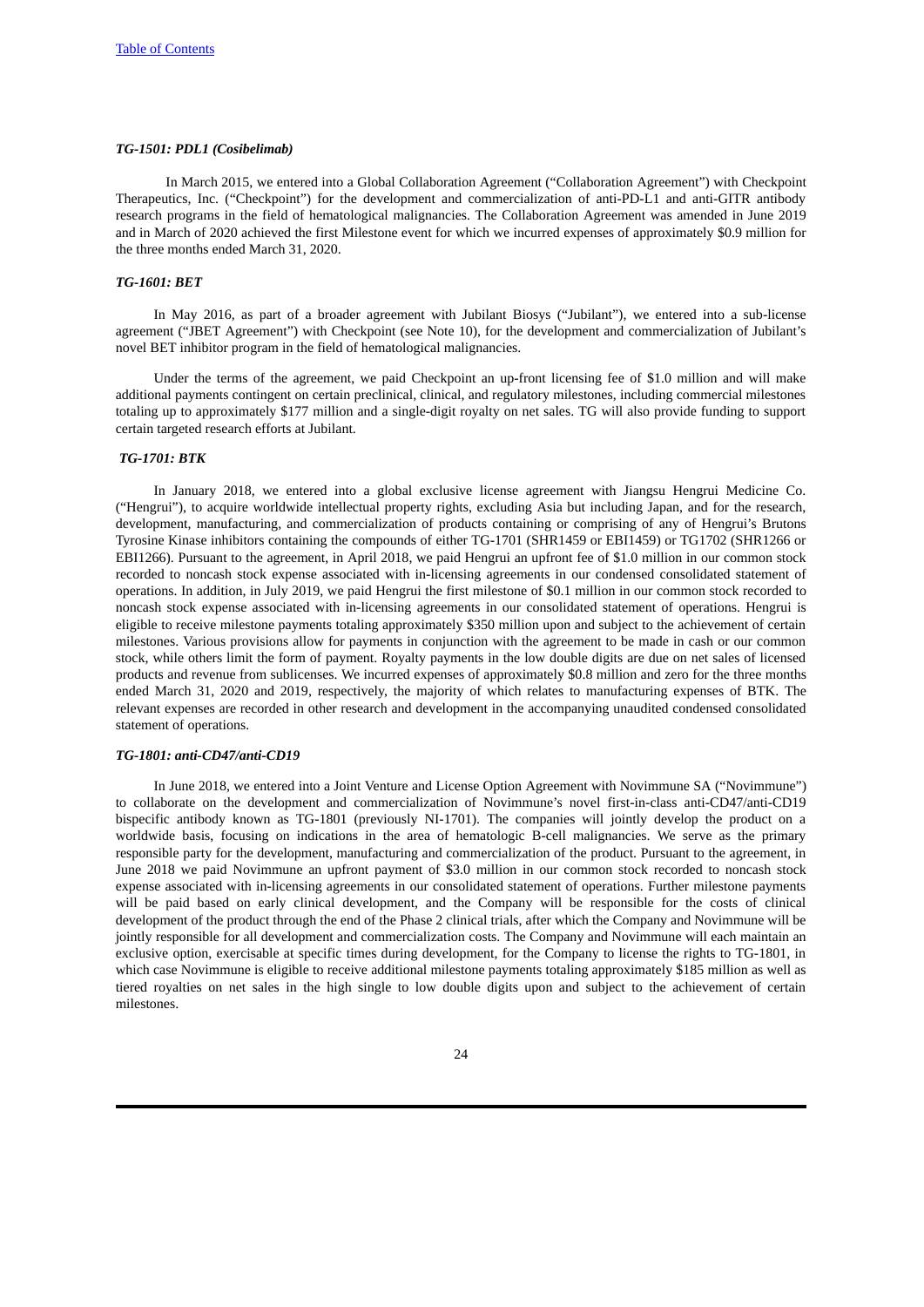#### **NOTE 10 RELATED PARTY TRANSACTIONS**

In October 2014, we entered into the Office Agreement with FBIO, to occupy approximately 45% of the 24,000 square feet of New York City office space leased by FBIO. The Office Agreement requires us to pay our respective share of the average annual rent and other costs of the 15-year lease. We approximate an average annual rental obligation of \$1.1 million under the Office Agreement. We began to occupy this new space in April 2016, with rental payments beginning in the third quarter of 2016. At January 1, 2019, we recognized a lease liability of \$9.3 million, with a corresponding ROU asset of \$7.7 million based on the present value of the remaining lease payments for all of our leased office spaces, the majority of which is comprised of our New York City office space. Mr. Weiss, our Executive Chairman and CEO, is also Executive Vice Chairman of FBIO.

Under the Office Agreement, we agreed to pay FBIO our portion of the build out costs, which have been allocated to us at the 45% rate mentioned above. The allocated build-out costs have been recorded in Leasehold Interest, net on the Company's condensed consolidated balance sheets and will be amortized over the 15-year term of the Office Agreement. The initial commitment period of the 45% rate was for a period of three (3) years. We and FBIO currently determine actual office space utilization annually and if our utilization differs from the amount we have been billed, we will either receive credits or be assessed incremental utilization charges. As of March 31, 2020, the allocation rate is 61% and will be evaluated again in August 2020 for the following rent year. Also, in connection with this lease, in October 2014 we pledged \$0.6 million to secure a line of credit as a security deposit for the Office Agreement, which has been recorded as restricted cash in the accompanying consolidated balance sheets. Additional collateral of \$0.6 million was pledged in April 2018 to increase the letter of credit for the office space.

In July 2015, we entered into a Shared Services Agreement (the "Shared Services Agreement") with FBIO to share the cost of certain services such as facilities use, personnel costs and other overhead and administrative costs. This Shared Services Agreement requires us to pay our respective share of services utilized. In connection with the Shared Services Agreement, we incurred expenses of approximately \$0.2 million for shared services for each of the three months ended March 31, 2020 and 2019, primarily related to shared personnel.

In March 2015, we entered into a Global Collaboration Agreement ("Collaboration Agreement") with Checkpoint for the development and commercialization of anti-PD-L1 and anti-GITR antibody research programs in the field of hematological malignancies. The Collaboration Agreement was amended in June 2019 and upon execution of the amendment we incurred an upfront fee of \$1.0 million. We incurred expenses of approximately \$1.0 million and \$0.7 million for the three months ended March 31, 2020 and 2019, respectively.

## **NOTE 11 SUBSEQUENT EVENTS**

On January 3, 2020, we paid \$2.9 million to the FDA as an NDA User Fee for umbralisib. Subsequently, on January 10, 2020, we submitted a letter to the FDA requesting a refund of the NDA User Fee under the small business waiver provision, section 736(d)(1)(C)2 of the Federal Food, Drug, and Cosmetic Act. On April 24, 2020, we received a reply from the FDA notifying us that they granted our request for the refund. The \$2.9 million should be received within 45 days of the letter.

On March 11, 2020, the World Health Organization declared that the rapidly spreading strain of coronavirus, which causes a disease referred to as COVID-19, had evolved into a pandemic. In response to the pandemic, many governments around the world are implementing a variety of measures to reduce the spread of COVID-19, including travel restrictions and bans, instructions to residents to practice social distancing, quarantine advisories, shelter-in-place orders and required closures of non-essential businesses. The pandemic and associated measures to contain it have impacted the global economy, disrupted global supply chains, affected healthcare systems, and created significant volatility in the financial markets.

COVID-19 has not had a material adverse effect on our business to date. However, there remain many uncertainties regarding the pandemic. As a result, the extent to which COVID-19 may impact our business in the future cannot be accurately predicted and depends on factors including the duration and severity of the pandemic and the actions taken to contain it (See Item 1A: "Risk Factors" for additional details).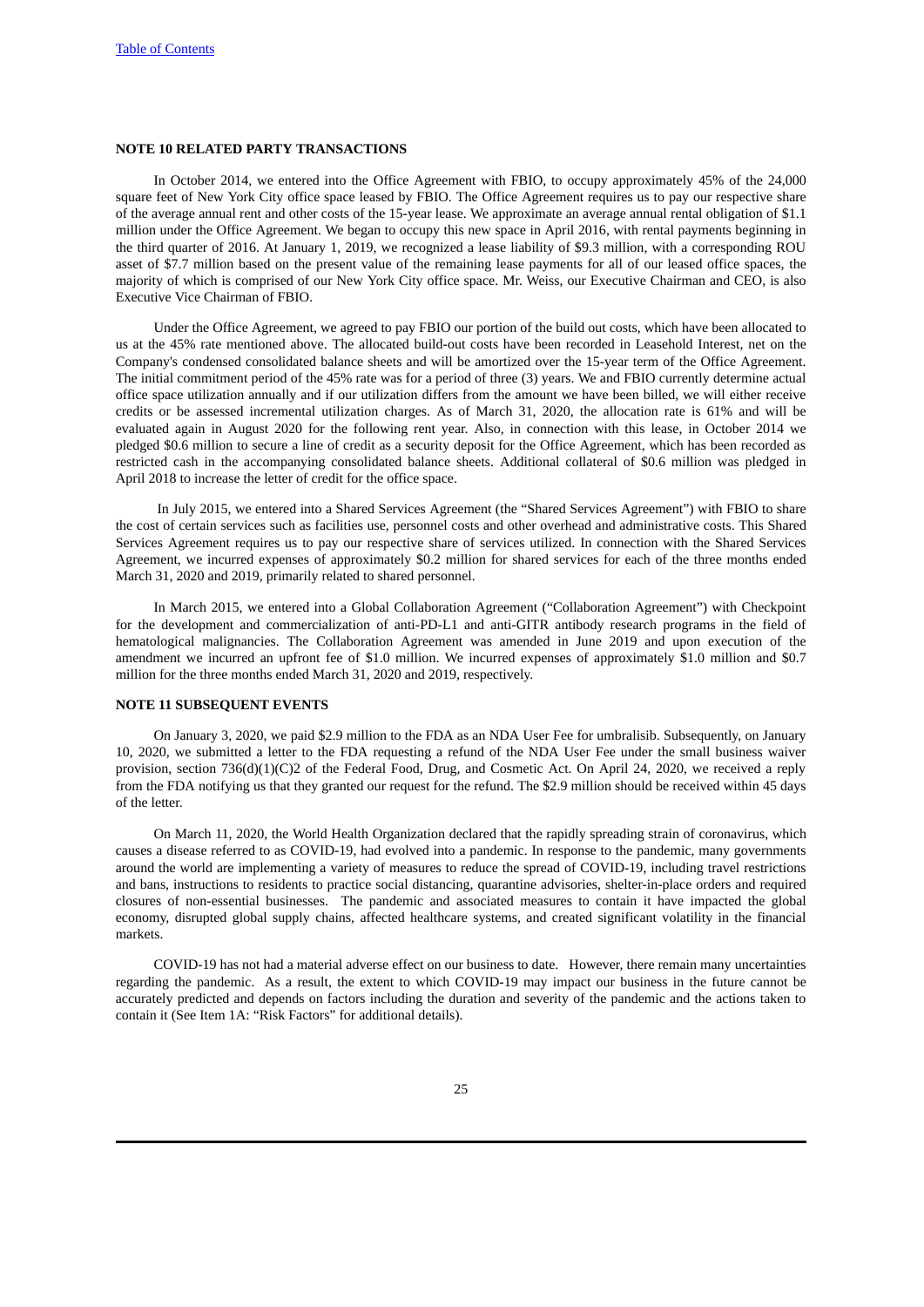## <span id="page-25-0"></span>**ITEM 2. MANAGEMENT'S DISCUSSION AND ANALYSIS OF FINANCIAL CONDITION AND RESULTS OF OPERATIONS**

The following discussion and analysis contain forward-looking statements about our plans and expectations of what may happen in the future. Forward-looking statements are based on a number of assumptions and estimates that are inherently subject to significant risks and uncertainties, and our results could differ materially from the results anticipated by our forward-looking statements as a result of many known or unknown factors, including, but not limited to, those factors discussed in Risk Factors. Additionally, many of these risks and uncertainties are currently elevated by and may or will continue to be elevated by the COVID-19 pandemic. See also the Special Cautionary Notice Regarding Forward-Looking Statements set forth at the beginning of this report.

You should read the following discussion and analysis in conjunction with the unaudited, condensed, consolidated financial statements and the related footnotes thereto appearing elsewhere in this report, and in conjunction with management's discussion and analysis and the audited consolidated financial statements included in our Annual Report on Form 10-K for the year ended December 31, 2019.

## **OVERVIEW**

We are a biopharmaceutical company dedicated to developing and delivering medicines for patients with B-cell mediated diseases, including chronic lymphocytic leukemia (CLL), non-Hodgkin lymphoma (NHL) and multiple sclerosis (MS). We have developed a robust B-cell directed research and development (R&D) platform for identification of key Bcell pathways of interest and rapid clinical testing. Currently, we have five B-cell targeted drug candidates in clinical development, with the two lead therapies, ublituximab (TG-1101) and umbralisib (TGR-1202), in pivotal trials for CLL and NHL, with ublituximab also in pivotal trials for MS. Ublituximab is a novel anti-CD20 monoclonal antibody (mAb) that has been glycoengineered for enhanced potency over first-generation antibodies. Umbralisib is an oral, once daily, dual inhibitor of PI3K-delta and CK1-epsilon, which may lead to a differentiated safety profile. When used together in combination therapy, ublituximab and umbralisib are referred to as "U2". Additionally, in early clinical development we have an anti-PD-L1 monoclonal antibody referred to as cosibelimab (TG-1501), an oral Bruton's Tyrosine Kinase (BTK) inhibitor referred to as TG-1701, and an anti-CD47/CD19 bispecific antibody referred to as TG-1801.

We also actively evaluate complementary products, technologies and companies for in-licensing, partnership, acquisition and/or investment opportunities. To date, we have not received approval for the sale of any of our drug candidates in any market and, therefore, have not generated any product sales from our drug candidates.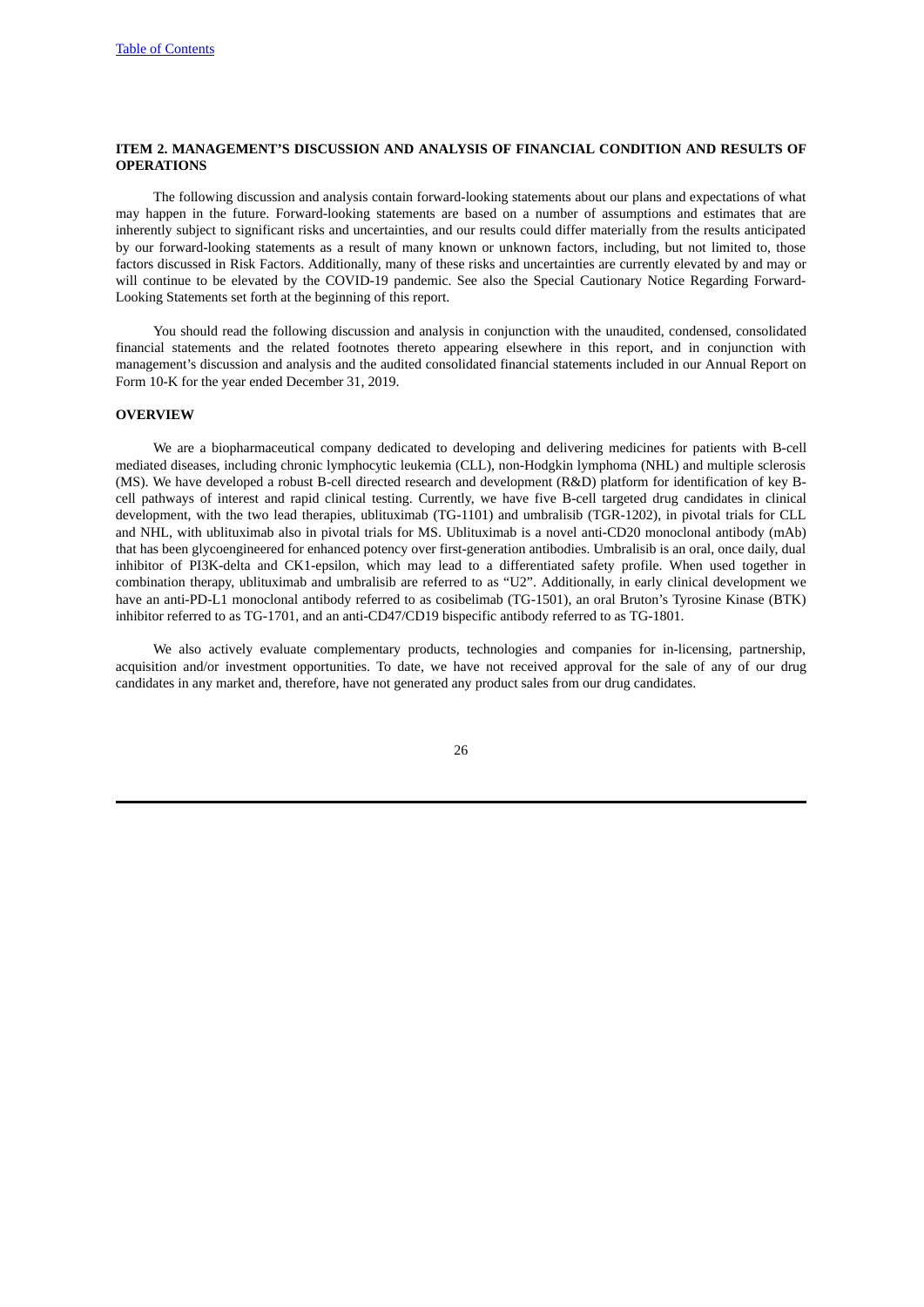# **OUR PRODUCTS UNDER DEVELOPMENT**

We have leveraged our B-cell platform to develop a robust drug pipeline of targeted orally available, potent and selective small molecule kinase inhibitors and intravenously delivered off-the-shelf immunotherapies that leverage the patients' own immune system to fight cancer. We currently own worldwide development and commercial rights, subject to certain limited geographical restrictions, to all of our preclinical and clinical programs. The following table summarizes our most advanced drug candidates:

| <b>Clinical Drug Candidate</b>                                   | <b>Initial Target Disease</b>           | <b>Stage of Development</b>        |
|------------------------------------------------------------------|-----------------------------------------|------------------------------------|
| (molecular target)                                               |                                         | (trial name)                       |
| Ublituximab/TG-1101 (anti-CD20 mAb) Chronic Lymphocytic Leukemia |                                         | Phase 3 trial (UNITY-CLL)          |
|                                                                  |                                         | Phase 2b trial (ULTRA-V)           |
|                                                                  | <b>Relapsing Multiple Sclerosis</b>     | Phase 3 trials (ULTIMATE I and II) |
| Umbralisib/TGR-1202                                              | (PI3K-deltaChronic Lymphocytic Leukemia | Phase 3 trial (UNITY-CLL)          |
| inhibitor)                                                       |                                         | Phase 2b trial (ULTRA-V)           |
|                                                                  | Marginal Zone Lymphoma                  | Phase 2b trial (UNITY-NHL)         |
|                                                                  | Follicular Lymphoma                     | Phase 2b trial (UNITY-NHL)         |
| Cosibelimab/TG-1501 (anti-PDL1 mAb) B-cell cancers               |                                         | Phase 1 trial                      |
| TG-1701 (BTK inhibitor)                                          | <b>B-cell cancers</b>                   | Phase 1 trial                      |
| $(anti-CD47/CD19)$<br>TG-1801                                    | bispecific <sub>B</sub> -cell cancers   | Phase 1 trial                      |
| Ab)                                                              |                                         |                                    |

## **Phase 3 and Registration-Directed Clinical Trial Highlights**

We have several Phase 3 and registration-directed Phase 2b clinical trials ongoing that may support a marketing application for approval. Our most advanced trials, UNITY-NHL MZL & FL single agent cohorts, UNITY-CLL, and the ULTIMATE I & II trials, have all completed enrollment and have either reached database lock or are nearing completion. Accordingly, we would expect to see minimal impact on the conduct and our proposed timelines for these three trials related to the COVID-19 pandemic. However, as the pandemic evolves, we will continue to evaluate each trial, monitor potential implications, and work closely with our investigational sites, CROs, and vendors to develop continuity plans.

The following are highlights from our current Phase 3 trials and registration-directed Phase 2b clinical trials:

● **UNITY-NHL Phase 2b Trial:** UNITY-NHL is a broad Phase 2b registration-directed clinical trial designed to evaluate the efficacy and safety of umbralisib monotherapy and U2 combinations in patients with previously treated NHL. The marginal zone lymphoma (MZL) and the follicular lymphoma (FL)/small lymphocytic lymphoma (SLL) single agent umbralisib cohorts of this trial are fully enrolled. The primary objective of these cohorts is to assess the efficacy of single agent umbralisib as measured by Overall Response Rate (ORR).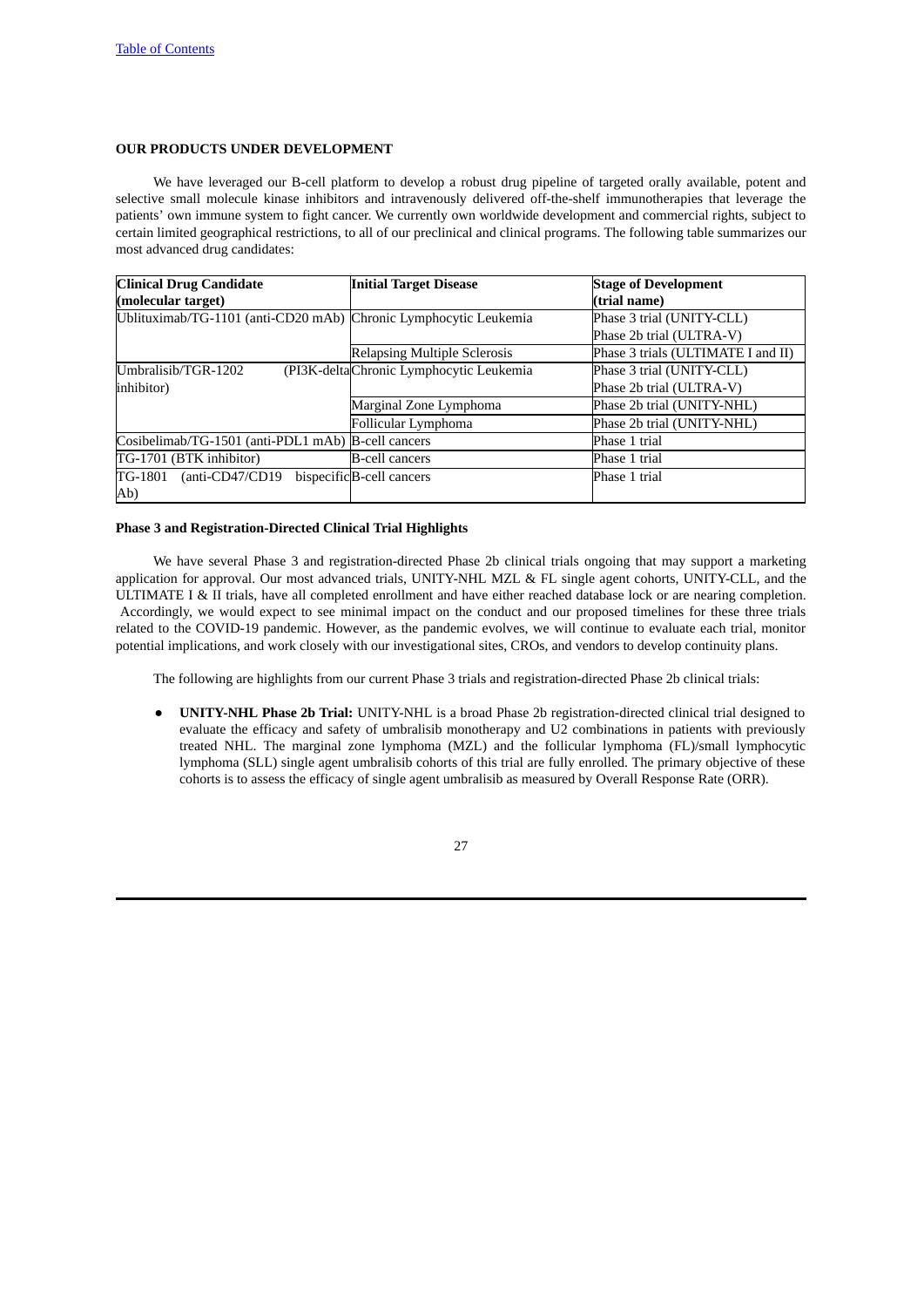- **UNITY-NHL MZL and FL Single Agent Umbralisib Cohorts:** The MZL cohort enrolled adult patients who had at least one prior line of therapy that included an anti-CD20 monoclonal antibody. In February 2019, we announced that the MZL cohort met the primary endpoint of ORR as determined by an Independent Review Committee (IRC) for all treated patients (n=69). The results met our target guidance of 40-50% ORR. Interim safety and efficacy data from the MZL cohort were presented in an oral presentation at the American Association for Cancer Research (AACR) annual meeting on April 1, 2019. The data presented included safety and tolerability data on all 69 treated patients (safety population) and efficacy data on 42 patients who were enrolled at least 9 cycles (28-day cycles) prior to the data cut-off date (interim efficacy population). The safety population had a median duration of exposure of 6.9 months and no unexpected toxicities were observed. Analysis of the interim efficacy population showed an ORR by IRC of 52%, including 19% CR rate, an 88% clinical benefit rate (defined as patients obtaining Complete Response + Partial Response + Stable Disease) and a median duration of exposure of 10.1 months. These results were also presented in oral presentations during the 2019 American Society of Clinical Oncology (ASCO) annual meeting and the 2019 International Conference on Malignant Lymphoma (ICML) both held in June of 2019. Previously, in January 2019, the U.S. Food and Drug Administration (FDA) granted Breakthrough Therapy Designation (BTD) to umbralisib for the treatment of adult patients with MZL who have received at least one prior anti-CD20 regimen. In April 2019, the FDA granted orphan drug designation to umbralisib for the treatment of patients with any of the three types of marginal zone lymphoma (MZL): nodal, extranodal, and splenic MZL. In June of 2019, we had a BTD meeting with the FDA to discuss the MZL submission strategy. The FL/SLL cohort enrolled adult patients who had two or more prior lines of therapy that included an anti-CD20 monoclonal antibody and an alkylating agent. In October 2019, we announced that the FL patients within this cohort met the primary endpoint of ORR as determined by IRC for all treated follicular lymphoma patients (n=118). The results met our target guidance of 40-50% ORR. Importantly, umbralisib monotherapy appeared to be well tolerated with a safety profile consistent with previous reports. Most recently, in January of 2020, we received guidance from the FDA allowing submission of a single New Drug Application (NDA) for MZL and FL indications and initiated a rolling submission of an NDA to the FDA for umbralisib in MZL/FL. We anticipate completion of the rolling NDA submission in the first half of 2020.
- **● UNITY-NHL Additional Cohorts**: There are additional exploratory disease cohorts of the UNITY-NHL trial focused on Diffuse Large B-Cell Lymphoma (DLBCL) and Mantle Cell Lymphoma (MCL). In total, there are currently four cohorts in the UNITY-NHL trial including, MZL, FL/SLL, DLBCL, and MCL. Each cohort is evaluated separately from the others. The MZL and FL cohorts are currently enrolling additional patients exploring the combination of U2.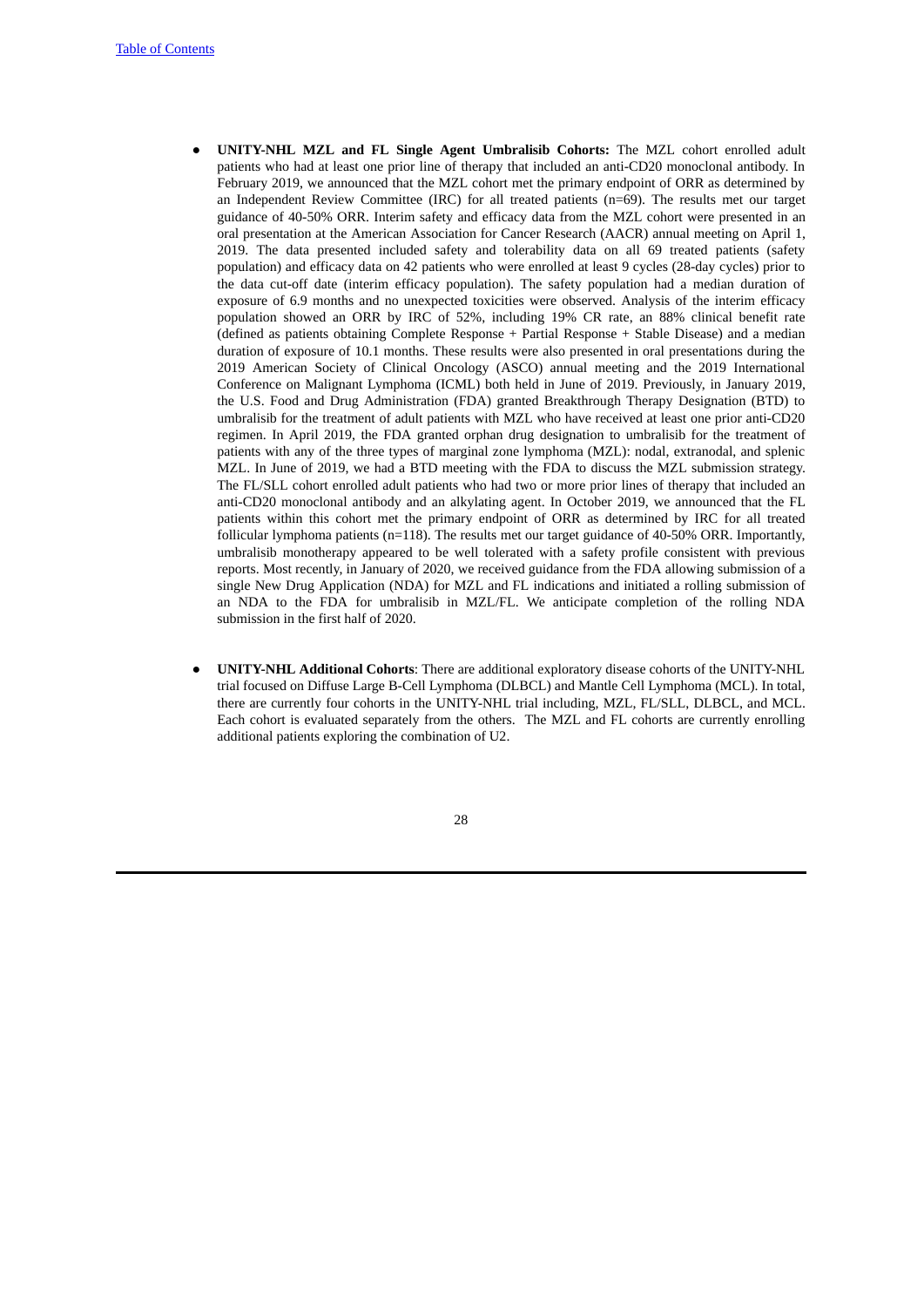- **UNITY-CLL Phase 3 Trial Evaluating Umbralisib plus Ublituximab (U2):** UNITY-CLL is a global Phase 3 randomized controlled clinical trial comparing the U2 combination to an active control arm of obinutuzumab plus chlorambucil in patients with both treatment-naïve and relapsed or refractory CLL. Two additional arms evaluating single agent ublituximab and single agent umbralisib were also enrolled for purposes of evaluating contribution in the U2 combination regimen. The primary endpoint for this study is progression free survival (PFS) which we intend to use to support a submission for approval of the U2 combination in CLL. The study completed enrollment in October 2017 with over 600 patients across the four treatment arms, with approximately 420 patients in the U2 and the active control arm combined. This trial is conducted under Special Protocol Assessment (SPA) with the FDA. In March of 2020 the DSMB reviewed safety information from all 600+ CLL patients on trial, including over 300 treatment-naïve and previously treated patients on umbralisib alone or in combination with ublituximab. Based on its review, no safety concerns were identified and the DSMB recommended the UNITY-CLL trial continue without modification. In March 2020, we announced during our quarterly earnings call, that we reached an agreement with the FDA to conduct an interim efficacy analysis, which would allow us to stop the study early for greater-than-expected PFS benefit. On May 5, 2020 we announced the UNITY-CLL trial met its primary endpoint at a prespecified interim analysis demonstrating a statistically significant improvement in PFS (p<.0001) and will be stopped early for superior efficacy. PFS was assessed by an IRC, and benefit was also seen across both previously untreated and relapsed/refractory patient populations. Safety and other secondary endpoints are still being assessed and have not yet been reported. We are targeting a regulatory submission based on this trial to the FDA and submission of the full data set to a future medical conference by the end of 2020.
- **ULTIMATE I & II Trials Evaluating Single Agent Ublituximab in RMS:** ULTIMATE I and ULTIMATE II are two independent Phase 3 trials. Each trial is a global, randomized, multi-center, double-blinded, doubledummy, active-controlled study comparing ublituximab to teriflunomide in subjects with relapsing forms of Multiple Sclerosis (RMS). The primary endpoint for each study is Annualized Relapse Rate (ARR) following 96 weeks of treatment, which we intend to use to support a submission for approval of ublituximab in RMS. These trials are conducted under an SPA with the FDA. Full enrollment was completed in October of 2018, with approximately 1,100 subjects enrolled in both studies combined.
- **ULTRA-V Phase 2b Trial Evaluating U2 Plus Venetoclax in CLL:** ULTRA-V is a Phase 2b open-label, multicenter, registration-directed clinical trial designed to investigate the efficacy and safety of ublituximab and umbralisib (U2) combined with venetoclax in subjects with treatment-naïve and relapsed or refractory CLL. The primary endpoint for this study is ORR and Complete Response (CR) rate. This trial is currently enrolling.

### **GENERAL CORPORATE**

Our license revenues currently consist of license fees arising from our agreement with Ildong. We recognize upfront license fee revenues ratably over the estimated period in which we will have certain significant ongoing responsibilities under the sublicense agreement, with unamortized amounts recorded as deferred revenue.

We have not earned any revenues from the commercial sale of any of our drug candidates.

Our research and development expenses consist primarily of expenses related to in-licensing of new product candidates, fees paid to consultants and outside service providers for clinical and laboratory development, facilities-related and other expenses relating to the design, development, manufacture, testing and enhancement of our drug candidates and technologies including clinical trial related expenses. We expense our research and development costs as they are incurred.

Our general and administrative expenses consist primarily of salaries and related expenses for executive, finance, commercial and other administrative personnel, recruitment expenses, professional fees and other corporate expenses, including investor relations, legal activities and facilities-related expenses.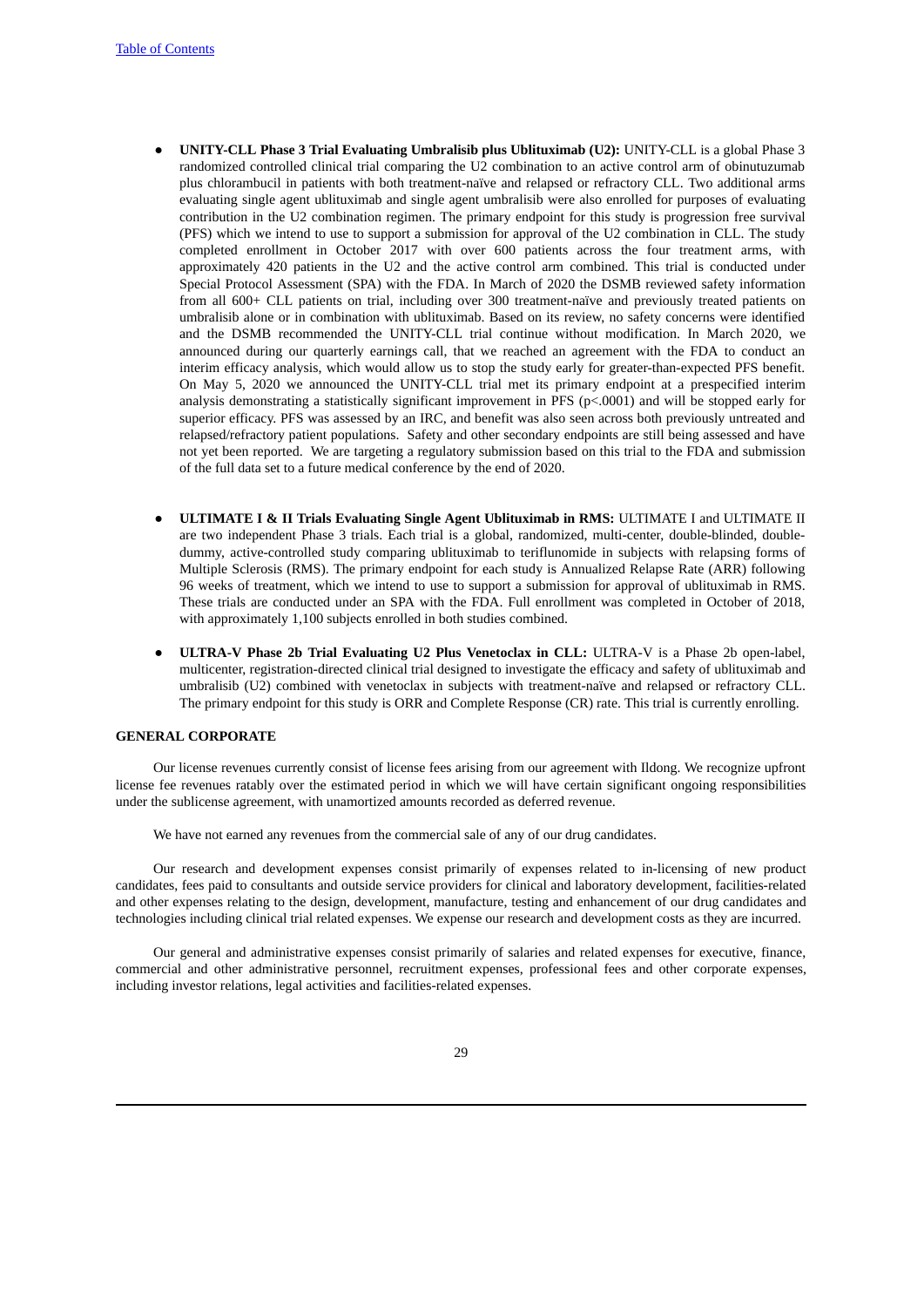Our results of operations include noncash compensation expenses as a result of the grants of restricted stock. Compensation expense for awards of restricted stock granted to employees and directors represents the fair value of the award recorded over the respective vesting periods of the individual awards. The expense is included in the respective categories of expense in the condensed consolidated statements of operations. We expect to continue to incur significant non-cash compensation expenses.

We recognize all stock-based payments to employees and non-employee directors (as compensation for service) as noncash compensation expense in the consolidated financial statements based on the fair values of such payments. Stockbased compensation expense recognized each period is based on the value of the portion of stock-based payment awards that is ultimately expected to vest during the period. Forfeitures are recognized as they occur.

In addition, because some of the options, restricted stock and warrants issued to employees, consultants and other third parties vest upon achievement of certain milestones, the total expense is uncertain. Compensation expense for such awards that vest upon the achievement of milestones is recognized when the achievement of such milestones becomes probable.

Our clinical trials will be lengthy and expensive. Even if these trials show that our drug candidates are effective in treating certain diseases, there is no guarantee that we will be able to record commercial sales of any of our drug candidates in the near future, or at all. In addition, we expect losses to continue as we fund in-licensing and development of new drug candidates. As we further our development efforts, we may enter into additional third-party collaborative agreements and incur additional expenses, such as licensing fees and milestone payments. In addition, we may need to establish a commercial infrastructure required to manufacture, market and sell our medicines following approval, if any, by the FDA or a foreign health authority, which would result in incurring additional expenses. As a result, our quarterly results may fluctuate and a quarter-by-quarter comparison of our operating results may not be a meaningful indication of our future performance.

## **RESULTS OF OPERATIONS**

#### **Three months ended March 31, 2020 and 2019**

*License Revenue.* License revenue was approximately \$38,000 for each of the three months ended March 31, 2020 and 2019. License revenue is related to the amortization of an upfront payment of \$2.0 million received in 2012 associated with our license agreement with Ildong. The upfront payment from Ildong will be recognized as license revenue on a straight-line basis through December 2025, which represents the estimated period over which the Company will have certain ongoing responsibilities under the sublicense agreement.

*Noncash Compensation Expense (Research and Development).* Noncash compensation expense (research and development) related to equity incentive grants totaled \$2.0 million for the three months ended March 31, 2020, as compared to \$1.5 million during the comparable period in 2019. The increase in noncash compensation expense was primarily due to greater compensation expense related to more research and development personnel during the period ended March 31, 2020.

*Other Research and Development Expenses.* Other research and development expenses increased by \$3.1 million to \$34.0 million for the three months ended March 31, 2020, as compared to \$30.9 million for the three months ended March 31, 2019. The increase in R&D expense is primarily attributable to ongoing late-stage clinical development programs and related manufacturing costs for ublituximab during the three months ended March 31, 2020.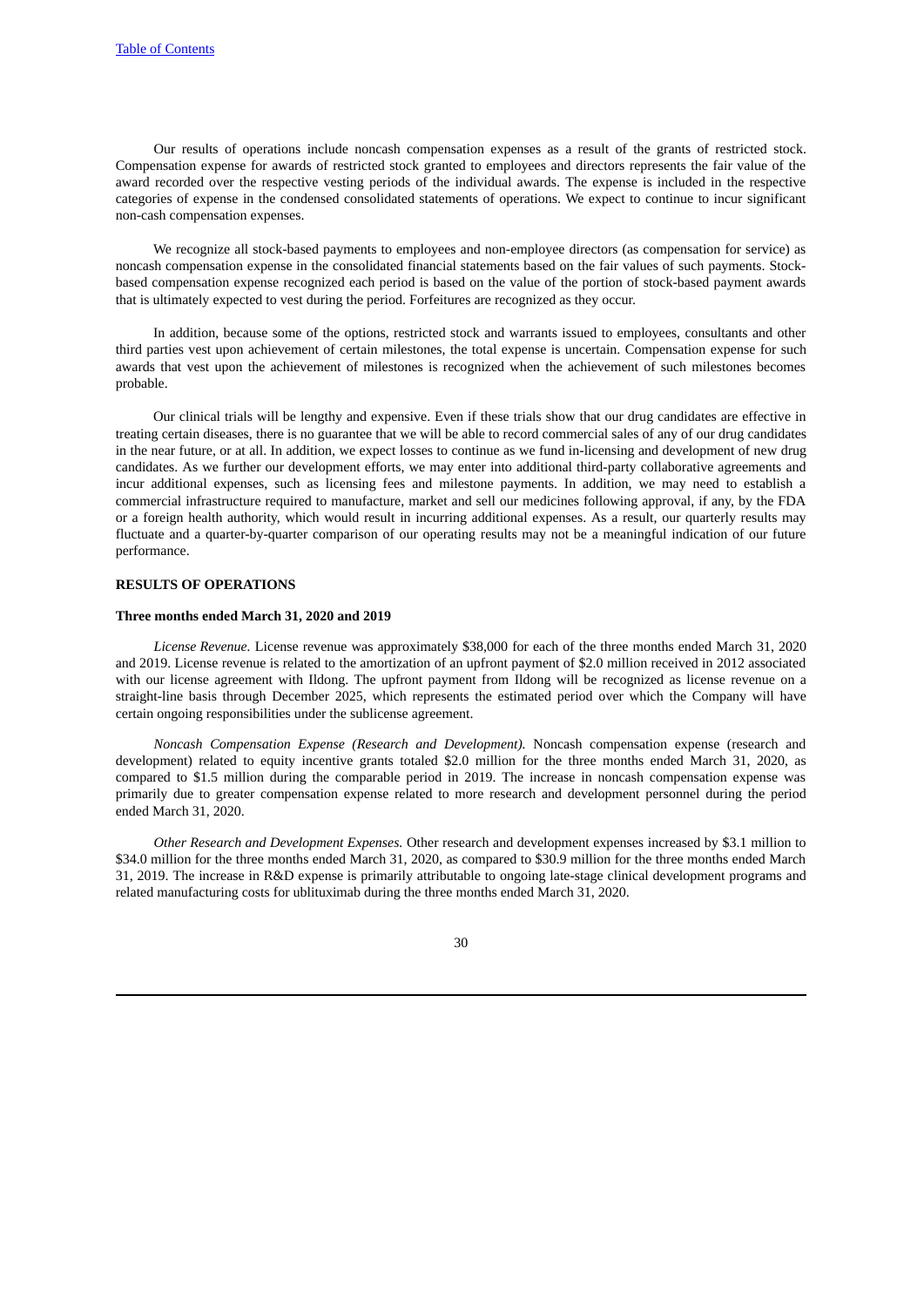*Noncash Compensation Expense (General and Administrative).* Noncash compensation expense (general and administrative) related to equity incentive grants increased by \$8.7 million to \$9.1 million for the three months ended March 31, 2020, as compared to \$0.4 million for the three months ended March 31, 2019. The increase in noncash compensation expense was primarily related to greater compensation expense during the three months ended March 31, 2020 related to restricted stock and stock options granted to executive personnel.

*Other General and Administrative Expenses*. Other general and administrative expenses was \$5.2 million for the three months ended March 31, 2020, as compared to \$1.9 million for the three months ended March 31, 2019. The increase was due primarily to increased personnel and other general and administrative costs. We expect our other general and administrative expenses to increase modestly during 2020 in preparation for potential launch.

*Interest Expense*. Interest expense increased by \$0.4 million to \$1.2 million for the three months ended March 31, 2020, as compared to \$0.8 million for the three months ended March 31, 2019. The increase is mainly due to interest expense related to the Hercules financing agreement and the associated amortization of debt issuance costs for the three months ended March 31, 2020 compared to one month during the three months ended March 31, 2019.

*Other Income*. Other income was \$0.3 million for both periods ended March 31, 2020 and 2019.We expect our other income to remain at a comparable level for the remainder of 2020.

## **LIQUIDITY AND CAPITAL RESOURCES**

Our primary sources of cash have been from the sale of equity securities, debt financings, the upfront payment from our Sublicense Agreement with Ildong, and warrant and option exercises. We have not yet commercialized any of our drug candidates and cannot be sure if we will ever be able to do so. Even if we commercialize one or more of our drug candidates, we may not become profitable. Our ability to achieve profitability depends on a number of factors, including our ability to obtain regulatory approval for our drug candidates, successfully complete any post-approval regulatory obligations and successfully commercialize our drug candidates alone or in partnership. We may continue to incur substantial operating losses even if we begin to generate revenues from our drug candidates.

As of March 31, 2020, we had approximately \$78.3 million in cash and cash equivalents, and investment securities. We anticipate that our cash, cash equivalents, and investment securities on hand as of March 31, 2020 combined with the additional capital raised in the second quarter of 2020, will provide sufficient liquidity for more than a twelve-month period from the date of filing this Quarterly Report on Form 10-Q. The actual amount of cash that we will need to operate is subject to many factors, including, but not limited to, the timing, design and conduct of clinical trials for our drug candidates. We are dependent upon significant financing to provide the cash necessary to execute our current operations, including the commercialization of any of our drug candidates.

Cash used in operating activities for the three months ended March 31, 2020 was \$62.1 million as compared to \$33.4 million for the three months ended March 31, 2019. The increase in cash used in operating activities was due primarily to increased expenditures associated with our scale-up for manufacturing as well as ongoing clinical development programs and paydown of accounts payable and accrued expenses.

For the three months ended March 31, 2020, net cash provided by investing activities was \$1.5 million as compared to cash used in investing activities of \$1.1 million for the three months ended March 31, 2019. The increase in net cash provided by investing activities was primarily due to greater proceeds from the maturity of short-term investment in treasury securities during the three months ended March 31, 2020.

For the three months ended March 31, 2020, net cash provided by financing activities of \$0.1 million related to the net proceeds from the exercise of stock options in the first quarter of 2020.

# **OFF-BALANCE SHEET ARRANGEMENTS**

We have not entered into any transactions with unconsolidated entities whereby we have financial guarantees, subordinated retained interests, derivative instruments or other contingent arrangements that expose us to material continuing risks, contingent liabilities, or any other obligations under a variable interest in an unconsolidated entity that provides us with financing, liquidity, market risk or credit risk support.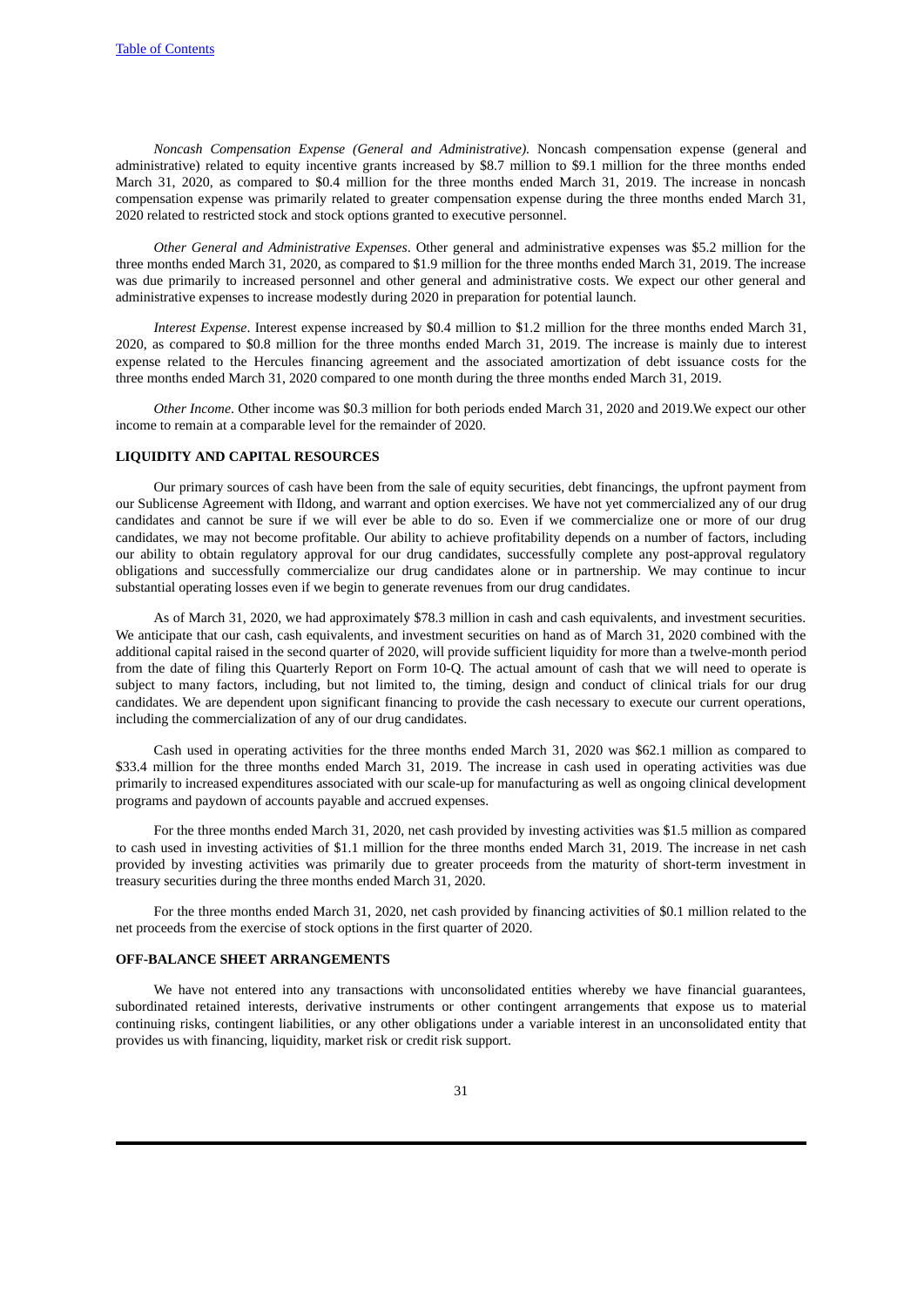## **CONTRACTUAL OBLIGATIONS AND COMMITMENTS**

As of March 31, 2020, we have known contractual obligations, commitments and contingencies of \$78.2 million related to our long-term debt, contract manufacturer and operating lease obligations.

| Payment due by period (in thousands) |          |                  |        |            |       |        |  |                        |  |                   |
|--------------------------------------|----------|------------------|--------|------------|-------|--------|--|------------------------|--|-------------------|
|                                      | Total    | Less than 1 vear |        |            |       |        |  | 1-3 years<br>3-5 vears |  | More than 5 years |
| <b>Contractual obligations</b>       |          |                  |        |            |       |        |  |                        |  |                   |
| <b>Operating leases</b>              | \$19,907 |                  | 2.259  | 3.807<br>S | 3.625 | 10.216 |  |                        |  |                   |
| Long-term debt                       | 30,000   |                  |        | 30,000     |       |        |  |                        |  |                   |
| Contract manufacturer                | 28.261   |                  | 28.261 |            |       |        |  |                        |  |                   |
| Total                                | \$78,168 |                  | 30,520 | \$33,807   | 3.625 | 10.216 |  |                        |  |                   |

The terms of certain of our licenses, royalties, development and collaboration agreements, as well as other research and development activities, require us to pay potential future milestone payments based on product development success. The above table excludes such obligations as the amount and timing of such obligations are unknown or uncertain.

## **CRITICAL ACCOUNTING POLICIES**

The discussion and analysis of our financial condition and results of operations is based upon our consolidated financial statements, which have been prepared in accordance with U.S. generally accepted accounting principles. The preparation of these financial statements requires us to make estimates and judgments that affect the reported amount of assets and liabilities and related disclosure of contingent assets and liabilities at the date of our financial statements and the reported amounts of revenues and expenses during the applicable period. Actual results may differ from these estimates under different assumptions or conditions.

We define critical accounting policies as those that are reflective of significant judgments and uncertainties and which may potentially result in materially different results under different assumptions and conditions. In applying these critical accounting policies, our management uses its judgment to determine the appropriate assumptions to be used in making certain estimates. These estimates are subject to an inherent degree of uncertainty. Our critical accounting policies include the following:

*Revenue Recognition.* The Company recognizes revenue under ASC Topic 606, Revenue from Contracts with Customers ("ASC 606"). The core principle of this revenue standard is that a company should recognize revenue to depict the transfer of promised goods or services to customers in an amount that reflects the consideration to which the company expects to be entitled in exchange for those goods or services. The following five steps are applied to achieve that core principle:

- Step 1: Identify the contract with the customer
- Step 2: Identify the performance obligations in the contract
- Step 3: Determine the transaction price
- Step 4: Allocate the transaction price to the performance obligations in the contract
- Step 5: Recognize revenue when the company satisfies a performance obligation

In order to identify the performance obligations in a contract with a customer, a company must assess the promised goods or services in the contract and identify each promised good or service that is distinct. A performance obligation meets ASC 606s definition of a distinct good or service (or bundle of goods or services) if both of the following criteria are met:

- The customer can benefit from the good or service either on its own or together with other resources that are readily available to the customer (i.e., the good or service is capable of being distinct); and
- The entity's promise to transfer the good or service to the customer is separately identifiable from other promises in the contract (i.e., the promise to transfer the good or service is distinct within the context of the contract).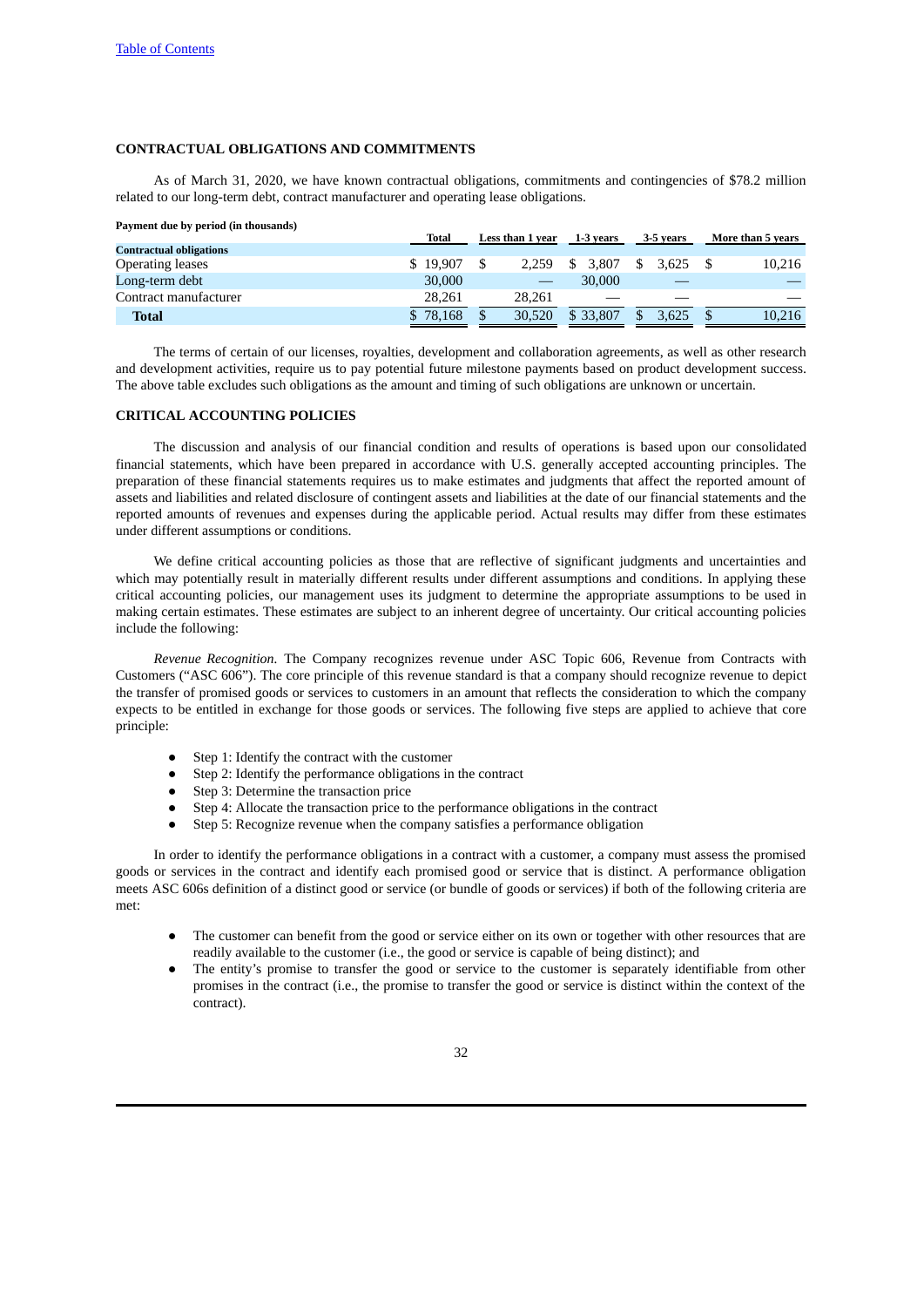If a good or service is not distinct, the good or service is combined with other promised goods or services until a bundle of goods or services is identified that is distinct.

The transaction price is the amount of consideration to which an entity expects to be entitled in exchange for transferring promised goods or services to a customer, excluding amounts collected on behalf of third parties (for example, some sales taxes). The consideration promised in a contract with a customer may include fixed amounts, variable amounts, or both. Variable consideration is included in the transaction price only to the extent that it is probable that a significant reversal in the amount of cumulative revenue recognized will not occur when the uncertainty associated with the variable consideration is subsequently resolved.

The transaction price is allocated to each performance obligation on a relative standalone selling price basis. The transaction price allocated to each performance obligation is recognized when that performance obligation is satisfied, at a point in time or over time as appropriate.

*Stock Compensation.* We have granted stock options and restricted stock to employees, directors and consultants, as well as warrants to other third parties. For employee, director and consultant grants the value of each option award is estimated on the date of grant using the Black-Scholes option-pricing model. The Black-Scholes model takes into account volatility in the price of our stock, the risk-free interest rate, the estimated life of the option, the closing market price of our stock and the exercise price. We base our estimates of our stock price volatility on the historical volatility of our common stock and our assessment of future volatility; however, these estimates are neither predictive nor indicative of the future performance of our stock. For purposes of the calculation, we assumed that no dividends would be paid during the life of the options and warrants. The estimates utilized in the Black-Scholes calculation involve inherent uncertainties and the application of management judgment. In addition, because some of the options, restricted stock and warrants issued to employees, consultants and other third parties vest upon the achievement of certain milestones, the total expense is uncertain. Compensation expense for such awards that vest upon the achievement of milestones is recognized when the achievement of such milestone becomes probable.

*Accruals for Clinical Research Organization and Clinical Site Costs*. We make estimates of costs incurred in relation to external clinical research organizations, or CROs, and clinical site costs. We analyze the progress of clinical trials, including levels of patient enrollment, invoices received and contracted costs when evaluating the adequacy of the amount expensed and the related prepaid asset and accrued liability. Significant judgments and estimates must be made and used in determining the accrued balance and expense in any accounting period. We review and accrue CRO expenses and clinical trial study expenses based on work performed and rely upon estimates of those costs applicable to the stage of completion of a study. Accrued CRO costs are subject to revisions as such trials progress to completion. Revisions are charged to expense in the period in which the facts that give rise to the revision become known. With respect to clinical site costs, the financial terms of these agreements are subject to negotiation and vary from contract to contract. Payments under these contracts may be uneven, and depend on factors such as the achievement of certain events, the successful recruitment of patients, the completion of portions of the clinical trial or similar conditions. The objective of our policy is to match the recording of expenses in our financial statements to the actual services received and efforts expended. As such, expense accruals related to clinical site costs are recognized based on our estimate of the degree of completion of the event or events specified in the specific clinical study or trial contract.

*Accounting for Income Taxes*. In preparing our consolidated financial statements, we are required to estimate our income taxes in each of the jurisdictions in which we operate. This process involves management estimation of our actual current tax exposure and assessment of temporary differences resulting from differing treatment of items for tax and accounting purposes. These differences result in deferred tax assets and liabilities. We must then assess the likelihood that our deferred tax assets will be recovered from future taxable income and, to the extent we believe that recovery is not likely, we must establish a valuation allowance. To the extent we establish a valuation allowance or increase this allowance in a period, we must include an expense within the tax provision in the consolidated statements of operations. Significant management judgment is required in determining our provision for income taxes, our deferred tax assets and liabilities and any valuation allowance recorded against our net deferred tax assets. We have fully offset our deferred tax assets with a valuation allowance. Our lack of earnings history and the uncertainty surrounding our ability to generate taxable income prior to the reversal or expiration of such deferred tax assets were the primary factors considered by management in maintaining the valuation allowance.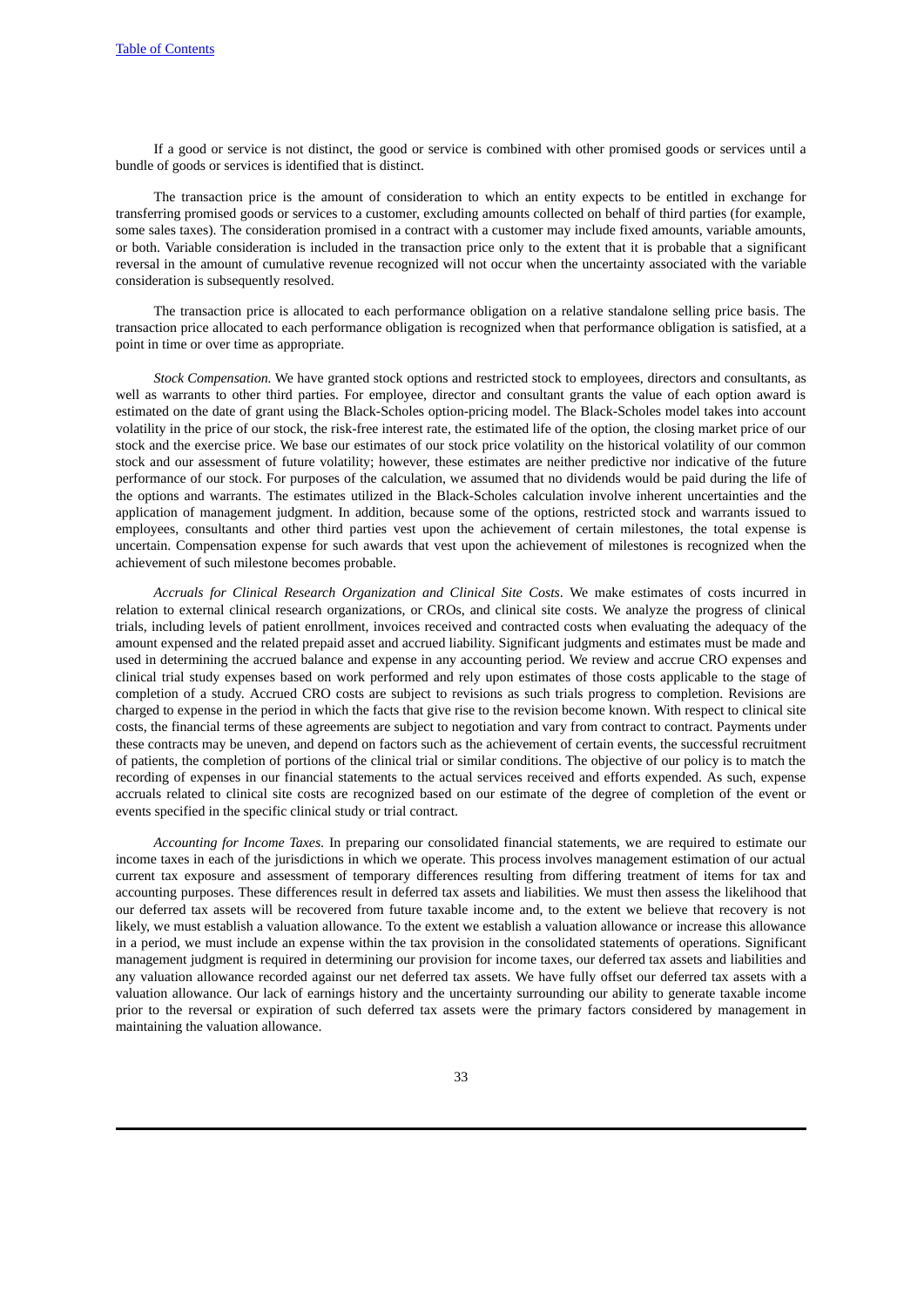## **RECENTLY ISSUED ACCOUNTING STANDARDS**

In July 2018, the Financial Accounting Standards Board (FASB) issued Accounting Standards Update (ASU) No. 2018-11, Leases - Targeted Improvements (ASU 2018-11) as an update to ASU 2016-02, Leases (ASU 2016-02 or Topic 842) issued on February 25, 2016. ASU 2016-02 is effective for public business entities for fiscal years beginning January 1, 2019. ASU 2016-02 required companies to adopt the new leases standard at the beginning of the earliest period presented in the financial statements, which is January 1, 2017, using a modified retrospective transition method where lessees must recognize lease assets and liabilities for all leases even though those leases may have expired before the effective date of January 1, 2017. Lessees must also provide the new and enhanced disclosures for each period presented, including the comparative periods.

ASU 2018-11 provides an entity with an additional (and optional) transition method to adopt the new leases standard. Under this new transition method, an entity initially applies the new lease standard at the adoption date and recognizes a cumulative-effect adjustment to the opening balance of retained earnings in the period of adoption. Consequently, an entity's reporting for the comparative periods presented in the financial statements in which it adopts the new lease standard will continue to be in accordance with ASC 840, Leases (ASC 840). An entity that elects this additional (and optional) transition method must provide the required ASC 840 disclosures for all periods that continue to be in accordance with ASC 840. The amendments do not change the existing disclosure requirements in ASC 840.

ASU 2018-11 is effective for public business entities for fiscal years beginning after December 15, 2018, and interim periods within those fiscal years, with earlier adoption permitted. The Company adopted ASU 2018-11 on January 1, 2019 using a modified retrospective method and will not restate comparative periods. We elected the package of practical expedients permitted under the transition guidance, which allows us to carryforward our historical lease classification and our assessment on whether a contract is or contains a lease. The adoption of this guidance resulted in the addition of material balances of right of use assets and lease liability to our consolidated balance sheets at January 1, 2019, primarily relating to our lease of office space (see Note 8). The impact to our consolidated statements of operations was not material as a result of this standard.

In June 2018, the FASB issued ASU No. 2018-07, Improvements to Nonemployee Share-Based Payment Accounting (ASU 2018-07). ASU 2018-07 expands the scope of FASB Topic 718, Compensation Stock Compensation (Topic 718) to include share-based payment transactions for acquiring goods and services from nonemployees. An entity should only remeasure equity-classified awards for which a measurement date has not been established through a cumulative-effect adjustment to retained earnings as of the beginning of the fiscal year of adoption. Upon transition, the entity is required to measure these nonemployee awards at fair value as of the adoption date. The entity must not remeasure assets that are completed. Disclosures required at transition include the nature of and reason for the change in accounting principle and, if applicable, quantitative information about the cumulative effect of the change on retained earnings or other components of equity.

ASU 2018-07 is effective for public business entities for fiscal years beginning after December 15, 2018, including interim periods within that fiscal year. The Company adopted ASU 2018-07 on January 1, 2019. The adoption of ASU 2018-07 did not have a material effect on our consolidated financial statements as of January 1, 2019. The adoption of ASU 2018-07 had no impact on nonemployee performance awards as they are measured based on the outcome that is probable.

Other pronouncements issued by the FASB or other authoritative accounting standards group with future effective dates are either not applicable or not significant to our consolidated financial statements.

## <span id="page-33-0"></span>**ITEM 3. QUANTITATIVE AND QUALITATIVE DISCLOSURES ABOUT MARKET RISK**

The primary objective of our investment activities is to preserve principal while maximizing our income from investments and minimizing our market risk. We invest in government and investment-grade corporate debt in accordance with our investment policy. Some of the securities in which we invest have market risk. This means that a change in prevailing interest rates, and/or credit risk, may cause the fair value of the investment to fluctuate. For example, if we hold a security that was issued with a fixed interest rate at the then-prevailing rate and the prevailing interest rate later rises, the fair value of our investment will probably decline. As of March 31, 2020, our portfolio of financial instruments consists of cash equivalents, including bank deposits, and investments.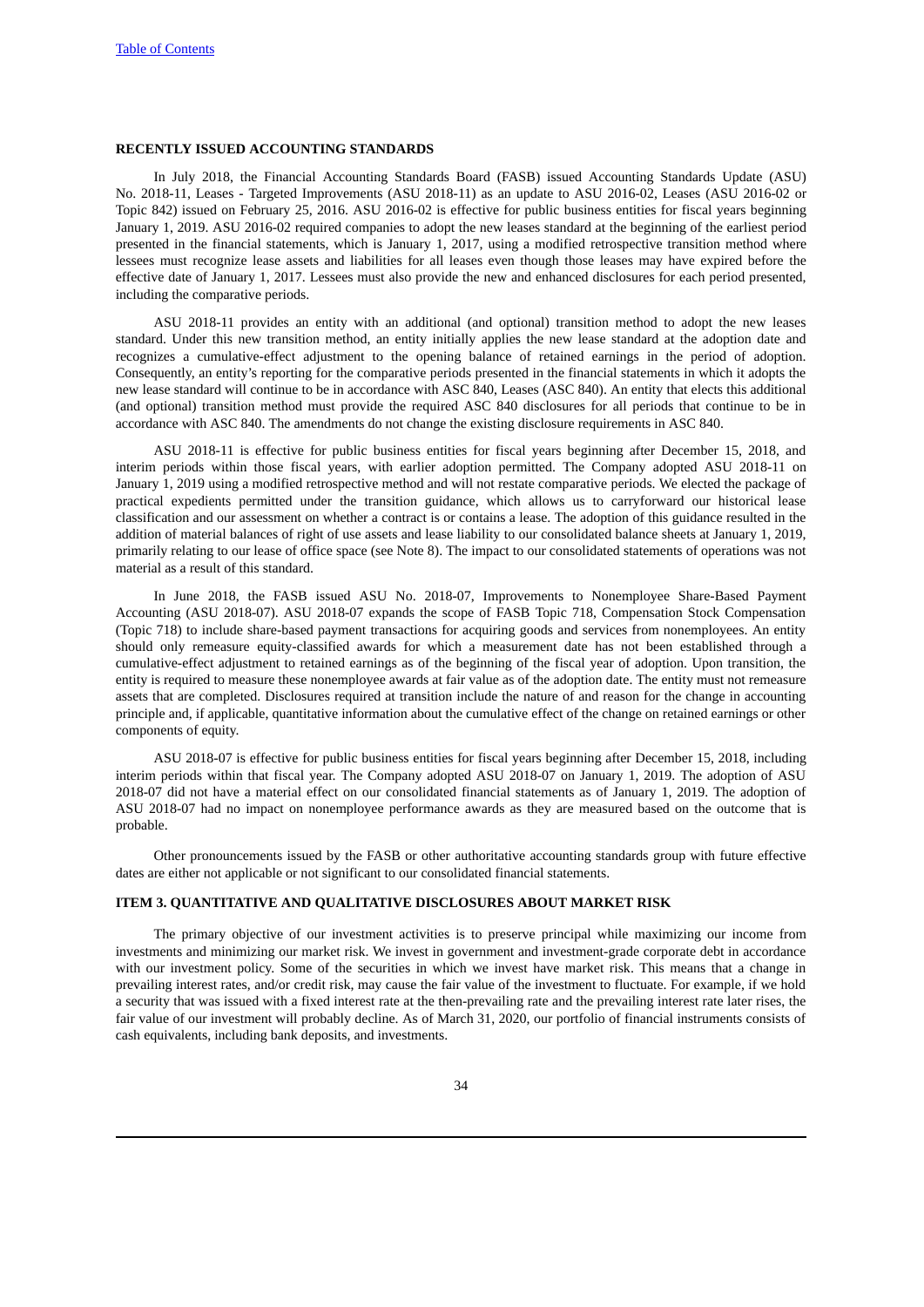## <span id="page-34-0"></span>**ITEM 4. CONTROLS AND PROCEDURES**

## **Evaluation of Disclosure Controls and Procedures**

As of March 31, 2020, management carried out, under the supervision and with the participation of our Chief Executive Officer and Chief Financial Officer, an evaluation of the effectiveness of the design and operation of our disclosure controls and procedures (as defined in Rules 13a-15(e) and 15d-15(e) under the Exchange Act). Our disclosure controls and procedures are designed to provide reasonable assurance that information we are required to disclose in the reports that we file or submit under the Exchange Act is recorded, processed, summarized and reported within the time periods specified in applicable rules and forms. Based upon that evaluation, our Chief Executive Officer and Chief Financial Officer concluded that, as of March 31, 2020, our disclosure controls and procedures were effective.

## **Internal Control Over Financial Reporting**

There were no changes in our internal control over financial reporting during the quarter ended March 31, 2020 that have materially affected, or are reasonably likely to materially affect, our internal control over financial reporting.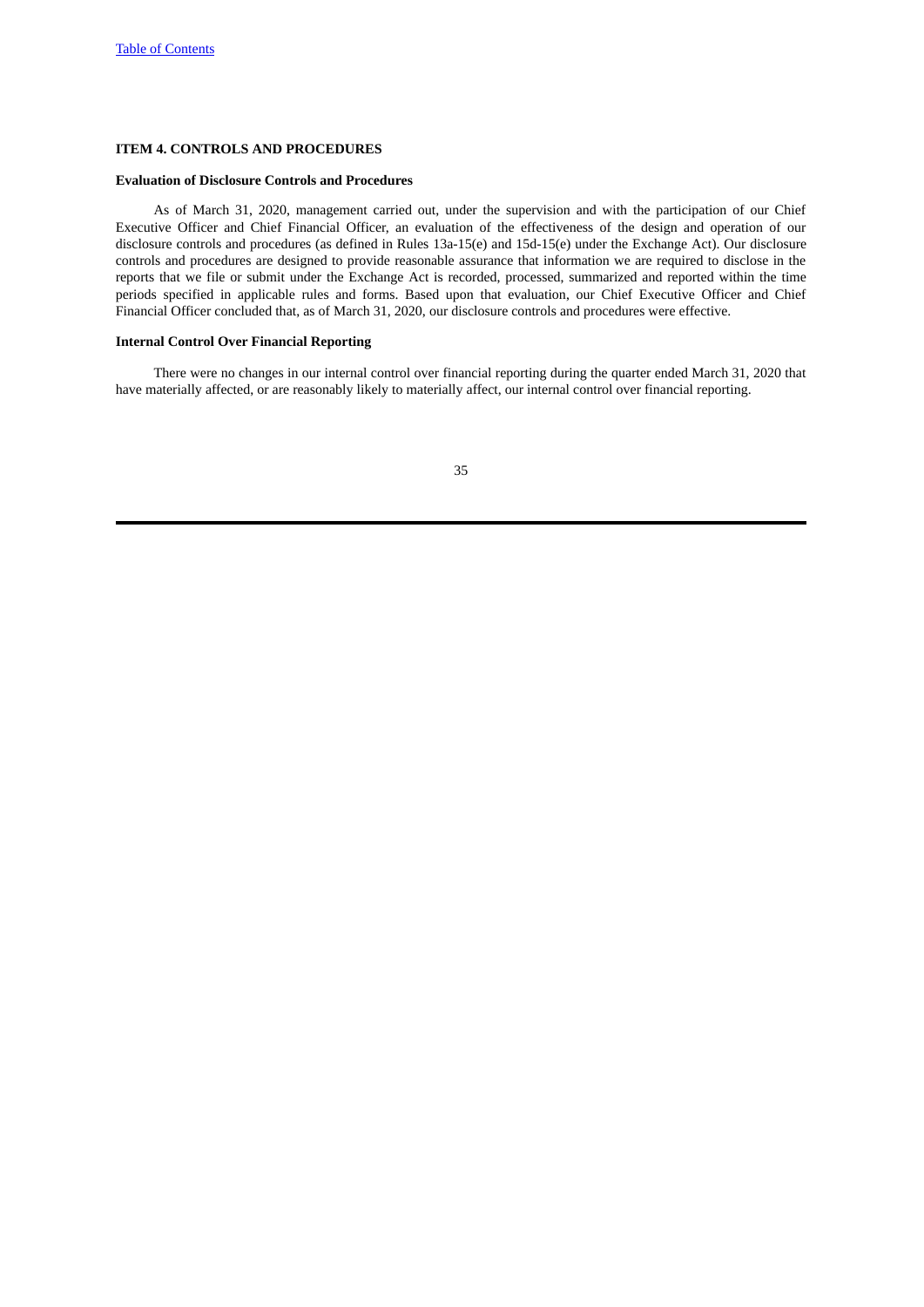#### <span id="page-35-0"></span>**PART II. OTHER INFORMATION**

## <span id="page-35-1"></span>**ITEM 1. LEGAL PROCEEDINGS**

We, and our subsidiaries, are not a party to, and our property is not the subject of, any material pending legal proceedings.

## <span id="page-35-2"></span>**ITEM 1A. RISK FACTORS.**

*You should carefully consider the following risk factors and the other information contained elsewhere in this* Quarterly Report before making an investment in our securities. If any of the following risks occur, our business, financial condition or operating results could be materially harmed. An investment in our securities is speculative in nature, involves a high degree of risk, and should not be made by an investor who cannot bear the economic risk of its investment for an indefinite period of time and who cannot afford the loss of its entire investment. The risks described below are not the only ones that our business faces. Additional risks not currently known to us or that we currently deem to be immaterial may adversely impact our business in the future. Additionally, many of these risks and uncertainties are currently elevated by *and may or will continue to be elevated by the COVID-19 pandemic.*

#### **Risks Related to the COVID-19 Pandemic**

## Major public health issues, and specifically the pandemic caused by COVID-19, could have an adverse impact on our *financial condition and results of operations and other aspects of our business.*

In December 2019, a novel strain of coronavirus which causes a disease referred to as COVID-19, was first detected in Wuhan, China, and has since spread to other regions, including the United States, Europe, India and other parts of Asia. On March 11, 2020, the World Health Organization declared that the rapidly spreading COVID-19 outbreak had evolved into a pandemic. In response to the pandemic, many governments around the world are implementing a variety of control measures to reduce the spread of COVID-19, including travel restrictions and bans, instructions to residents to practice social distancing, quarantine advisories, shelter-in-place orders and required closures of non-essential businesses.

The COVID-19 pandemic has negatively impacted the global economy, disrupted global supply chains, and created significant volatility and disruption of financial markets. Although COVID-19 has not had a material adverse effect on our business to date, no assurance can be given that it will not in the future if the situation persists or worsens. The extent to which the COVID-19 pandemic impacts our business and operating results will depend on future developments that are highly uncertain and cannot be accurately predicted, including new information that may emerge concerning the virus and the actions to contain it or treat its impact, the duration, spread and severity of the COVID-19 pandemic, and how quickly and to what extent normal economic and operating conditions can resume if and when the pandemic subsides, among others.

Should the COVID-19 pandemic persist or worsen and government restrictions continue, our business operations could be materially delayed or interrupted. For instance, our ongoing clinical trials may be delayed or compromised; our ability to conduct new clinical trials may be adversely impacted; our supply chain may be disrupted; health authority review of our regulatory submissions may be delayed; and our ability to successfully commercialize any product candidates, if approved, may be adversely impacted. It is unknown how long these disruptions could continue, were they to occur. Any delay in our clinical trials or in regulatory review resulting from such disruptions could materially affect the development and commercialization of our product candidates.

We currently rely on third parties for certain functions or services in support of our clinical trials and key areas of our operations. These third parties include contract research organizations (CROs), medical institutions and clinical investigators, contract manufacturing organizations, suppliers, and external business partners supporting our preparations for commercialization. If these third parties themselves are adversely impacted by restrictions resulting from the COVID-19 outbreak, we will likely experience delays and/or realize additional costs. As a result, our efforts to obtain regulatory approvals for, and to commercialize, our product candidates may be delayed or disrupted.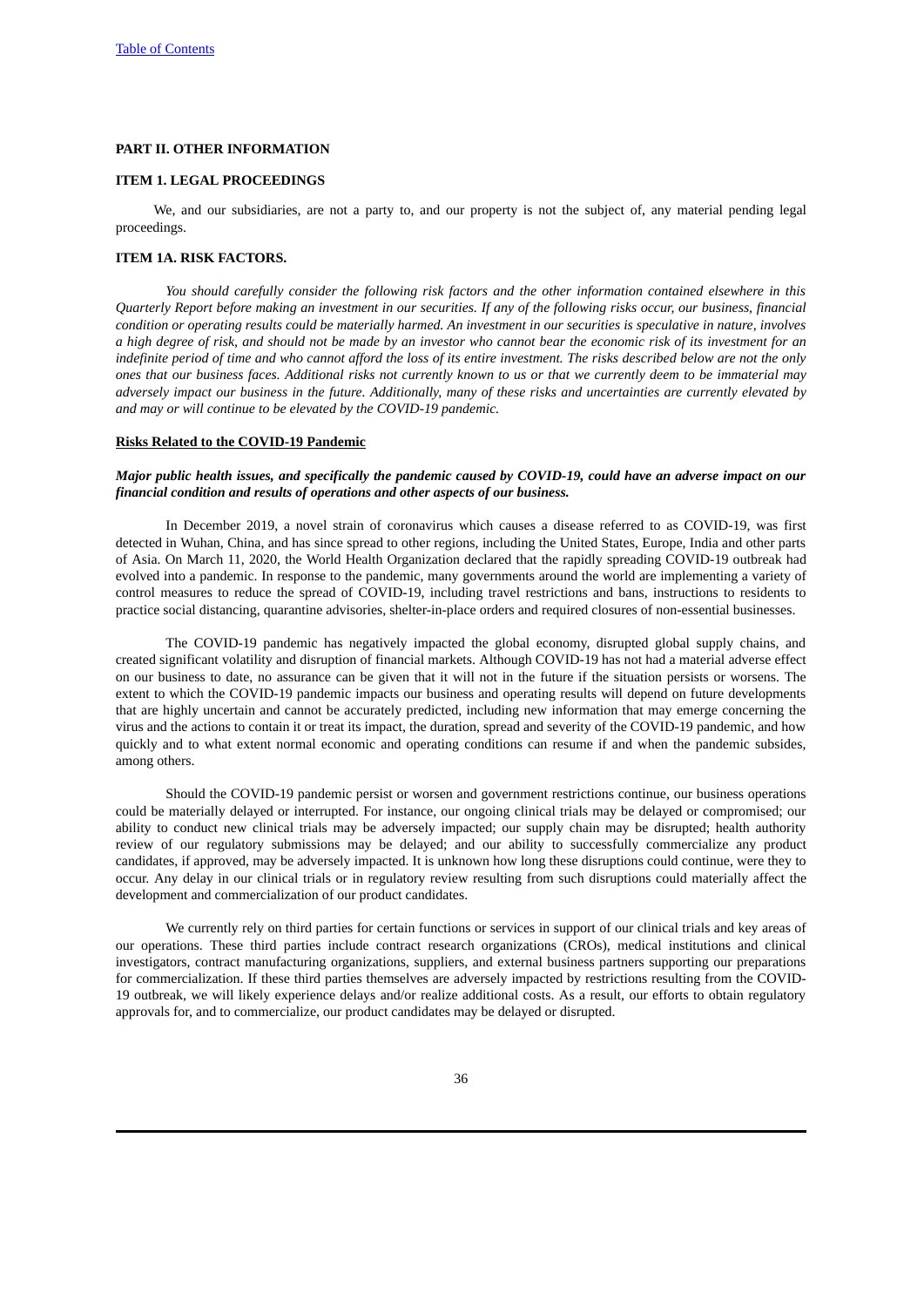In addition, as a result of government directives on social distancing and to protect the health of our workforce, we have asked our office-based employees to work remotely and have restricted domestic and international travel indefinitely. Third parties on which we rely may also increase their use of remote working arrangements in response to COVID-19. Our increased reliance on personnel working remotely may negatively impact productivity, including our ability to monitor clinical trials, prepare regulatory applications, and conduct data analysis, or disrupt, delay, or otherwise adversely impact our business. In addition, remote working could increase our cybersecurity risk and make us more susceptible to communication disruptions, any of which could adversely impact our business operations or delay necessary interactions with local and federal regulators, manufacturing sites, research or clinical trial sites and contractors.

The potential economic impact brought by and the duration of the pandemic may be difficult to assess or predict. However, it has already caused, and is likely to result in further, significant disruption of global financial markets. It is likely that the pandemic will cause an economic slowdown of potentially extended duration, and it is possible that it could cause a global recession. This disruption may reduce our ability to access capital either at all or on favorable terms. In addition, a recession, depression or other sustained adverse market event resulting from the spread of COVID-19 could materially and adversely affect our business and the value of our common stock.

The ultimate impact of the current pandemic, or any other health epidemic, is highly uncertain and subject to change. We do not yet know the full extent of potential delays or impacts on our business, our clinical trials, our research programs, healthcare systems or the global economy as a whole. However, these effects could have a material adverse effect on our business, financial condition and results of operations.

To the extent the COVID-19 pandemic materially adversely affects our business and financial results, it may also have the effect of significantly heightening many of the other risks described in this "Risk Factors" section.

# The COVID-19 pandemic could have a material adverse effect on our clinical development program if the pandemic *and associated government control measures continue.*

The ongoing COVID-19 pandemic has presented substantial public health challenges and is impacting the global healthcare system, including the conduct of clinical trials in the U.S. and other parts of the world. As a result of the COVID-19 pandemic, we may encounter delays in our clinical development program. The majority of our clinical trials involve patients with cancer or those receiving ongoing immunosuppressive therapy who may be at higher risk of infection. These patients are thus more likely to be subject to travel restrictions and self-quarantining and may be more likely to withdraw from our clinical trials or unable to complete study assessments. We have made efforts to allow patients currently enrolled in our ongoing clinical trials to continue unimpeded and have continued to allow new patients to enroll in our trials.

The UNITY-NHL FL and MZL umbralisib monotherapy cohorts, the UNITY-CLL and the ULTIMATE I and II trials are fully enrolled. However, follow-up is ongoing and data continue to be collected from these studies. These data collection efforts rely on study participants' ability to contribute such data, often through study specific visits and procedures that can only be conducted in-person. While we anticipate minimal impact from COVID-19 on the previously estimated timelines for these trials, no guarantee can be made that our estimated timelines, or the ultimate outcome from these trials, will not be materially negatively impacted by the COVID-19 pandemic.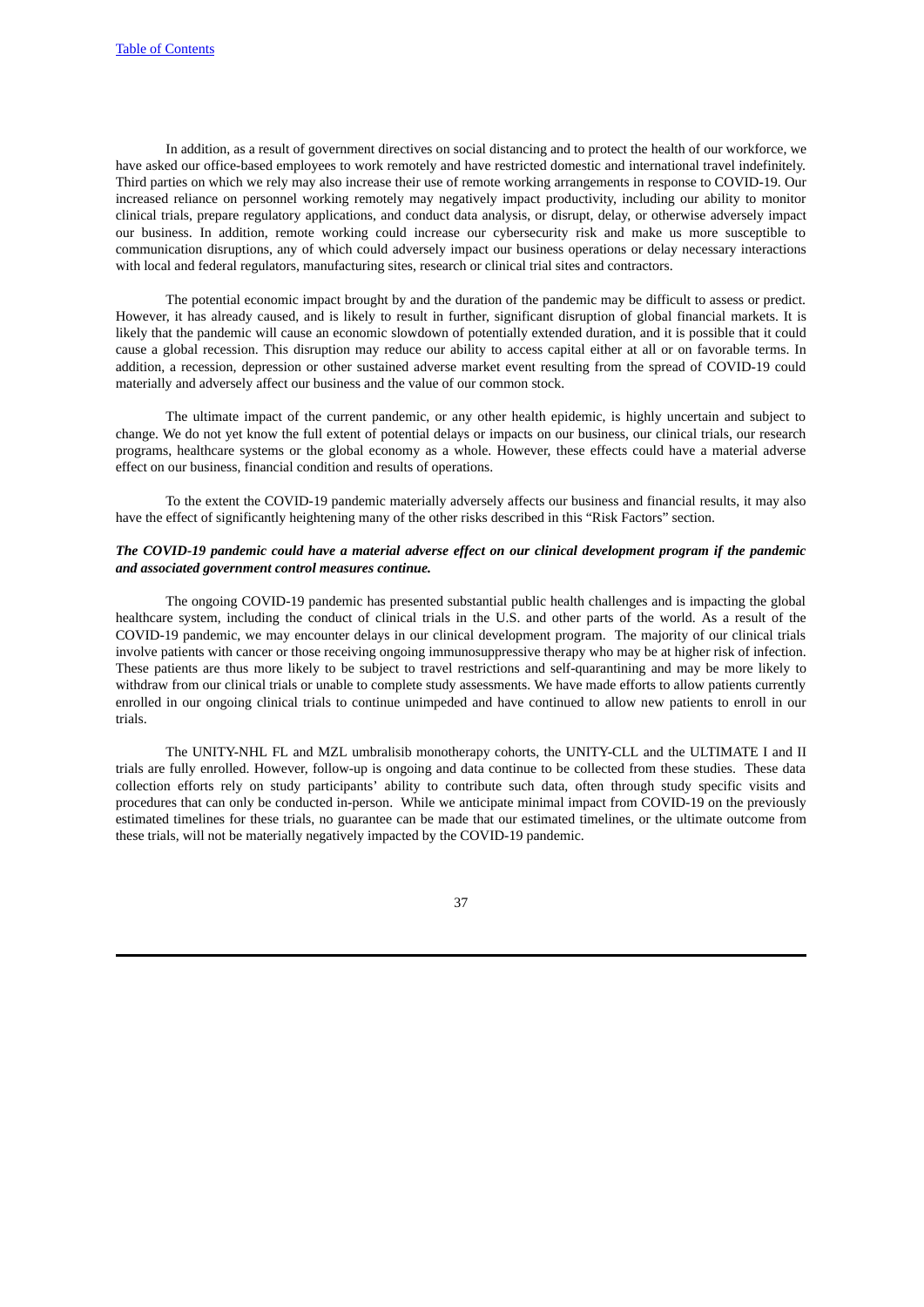Further, we may not be able to complete our clinical trials that we initiated more recently and for which we have not yet completed enrollment in the time frame that we had previously planned. In addition, the pandemic may adversely affect our ability to conduct new trials. Some factors from the COVID-19 outbreak that may delay or otherwise adversely affect our clinical trial programs, as well as adversely impact our business generally, include:

- delays or difficulties in clinical site initiation, including difficulties in recruiting and retaining clinical sites, impacts on compliance with clinical study protocols, delays enrolling patients in our clinical trials, decreased enrollment in our clinical trials or increased rates of patients withdrawing from our clinical trials following enrollment, in each case, as a result of patients contracting COVID-19, being forced to quarantine, experiencing reluctance to seek medical attention in a healthcare facility setting, or otherwise not being able or willing to complete study assessments, particularly for older patients or others with a higher risk of contracting COVID-19;
- impacts to clinical results, including an increased number of observed adverse events, as a result of participants enrolled in our clinical trials contracting COVID-19;
- diversion of healthcare resources, including clinical trial investigators and staff, away from the conduct of clinical trials to focus on pandemic concerns or, when the pandemic subsides, to address the backlog of patients who have deferred medical procedures during the pendency of the pandemic;
- limitations on travel, including limitations on domestic and international travel, and government-imposed quarantines or restrictions imposed by key third parties that could interrupt key trial activities, such as clinical trial site initiations and monitoring, which may impact the integrity of subject data and clinical study endpoints;
- interruption of, or delays in receiving, supplies of our product candidates from our contract manufacturing organizations due to staffing shortages, production slowdowns or stoppages or interruption in global shipping that may affect the transport of clinical trial materials;
- disruptions and delays caused by potential workplace, laboratory and office closures and an increased reliance on employees working from home across the healthcare system;
- disruptions in or delays to regulatory approvals, inspections, reviews or other regulatory activities, including review of NDAs and approvals of protocol changes or amendments to SPAs, as a result of the spread of COVID-19 affecting the operations of the FDA or other regulatory authorities**;**
- changes in local regulations as part of a response to the COVID-19 pandemic which may require us to change the ways in which clinical trials are conducted, which may result in unexpected costs, or to discontinue the clinical trials altogether;
- refusal of the FDA to accept data from clinical trials in affected geographies outside the United States;
- difficulties launching or commercializing products, including due to reduced access to doctors as a result of social distancing protocols; and
- negative effects on the quality, completeness, integrity, interpretability and cost of our clinical study data.

The disruptions discussed above and other consequences of COVID-19 pandemic could result in missed study visits or study procedures in our clinical trials, which could lead to an abundance of protocol deviations that impact the interpretability of the trial results. A significant number of deviations may call into question whether the execution of a clinical trial was consistent with the protocol, which is of particular importance where study designs were agreed to as part of a Special Protocol Assessment (SPA) as in the case of our Phase 3 clinical trial for the combination of ublituximab plus umbralisib for patients with chronic lymphocytic leukemia (UNITY CLL) and our registration program for ublituximab in relapsing multiple sclerosis (ULTIMATE I and II). In extreme cases, significant deviations from the protocol may be considered a violation of the SPA and result in potential rescindment of the SPA agreement, which could adversely affect our ability to use the results of the impacted study to support a future regulatory application.

We will continue to monitor the potential impact of COVID-19 on our clinical trial program, however, the full extent to which the COVID-19 pandemic may directly or indirectly impact the progress of our current and planned trials will depend on future developments that are highly uncertain and cannot be accurately predicted.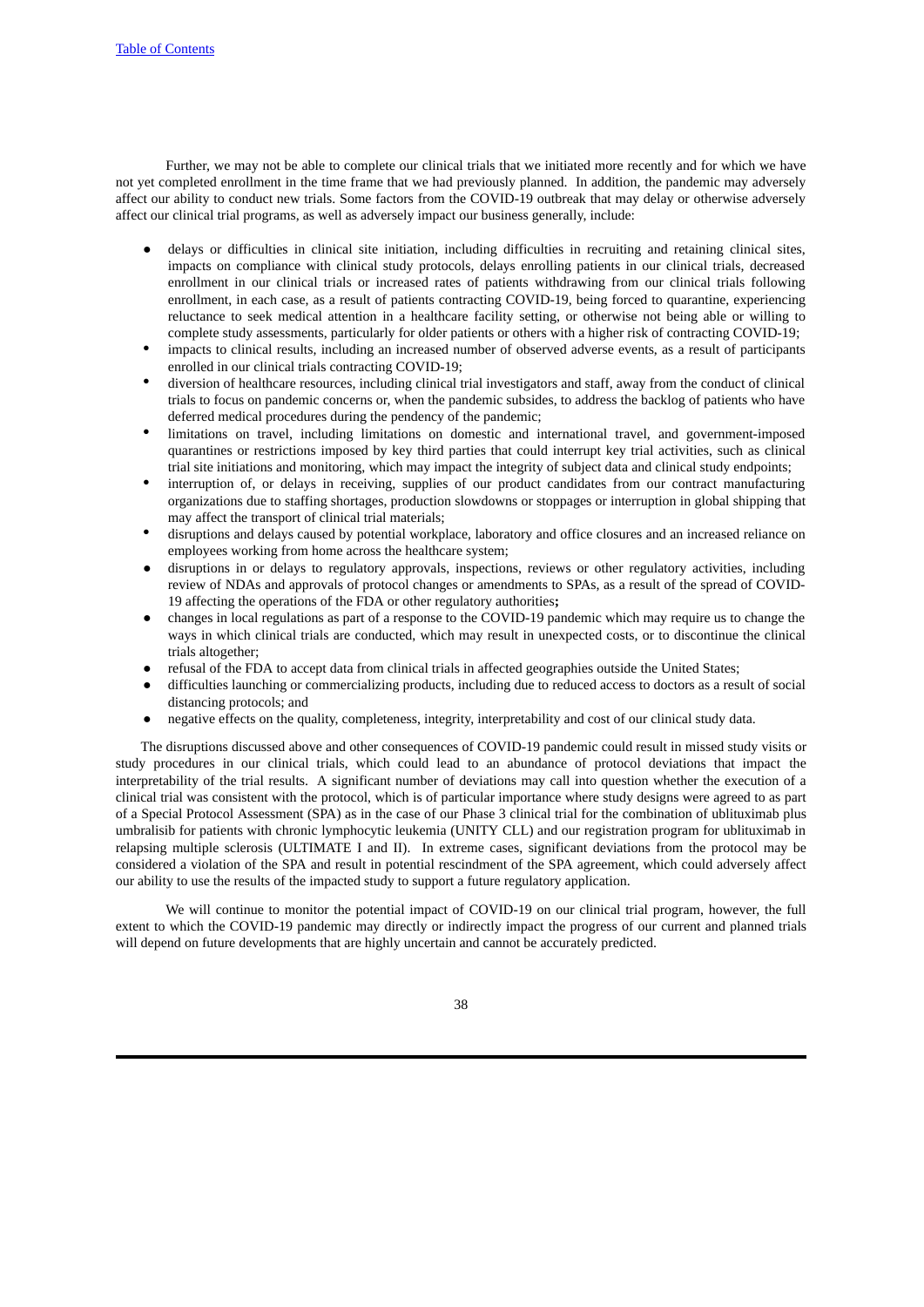# The third parties upon whom we rely for the supply of the active pharmaceutical ingredient (API), drug product, regulatory starting materials and intermediates for drug substance and other materials used in our drug candidates are our sole source of supply, and the loss or disruption of any of these suppliers, including as a result of the COVID-19 *pandemic, could significantly harm our business.*

The API, drug product and drug substance used in many of our drug candidates are currently supplied to us from single-source suppliers. Our ability to successfully develop our drug candidates, supply our drug candidates for clinical trials and to ultimately supply our commercial drugs in quantities sufficient to meet the market demand, depends in part on our ability to obtain the API, drug product and drug substance for these drugs in accordance with regulatory requirements and in sufficient quantities for clinical testing and commercialization. It is expected that many of our manufacturing partners will be sole source suppliers from single site locations for the foreseeable future. Various raw materials, components, and testing services required for our products may also be single sourced. We are not certain that our singlesource suppliers will be able to supply sufficient quantities of their products or on the timelines necessary to meet our needs, either because of the nature of our agreements with those suppliers, our limited experience with those suppliers, our relative importance as a customer to those suppliers, public health emergencies such as the COVID-19 pandemic or natural disasters that may cause those suppliers to stop work for a period of time. If any of our suppliers ceases its operations for any reason or is unable or unwilling to supply API, drug product, drug substance and other materials in sufficient quantities or on the timelines necessary to meet our needs, it could significantly and adversely affect our business, the supply of our drug candidates and our financial condition. In addition, if our current or future supply of any of our product candidates should fail to meet specifications during its stability program there could be a significant interruption of our supply of drug, which would adversely affect the clinical development and commercialization of the product.

Although COVID-19 has not had a material adverse effect on our supply chain to date, no assurance can be given that it will not in the future if the situation persists or worsens. Umbralisib is manufactured in India, ublituximab is manufactured in South Korea, and TG-1701 is manufactured in China. Each of these countries continues to be, or has been, subject to government-imposed quarantines and travel restrictions due to the COVID-19 pandemic, which, in some cases, have resulted in reduced operations at manufacturing and research locations and time-limited shutdowns. Our contract manufacturers for umbralisib and ublituximab are continuing operations at varying levels of capacity. We are working closely with our contract manufacturer for umbralisib to ensure availability of sufficient commercial supply by a projected Prescription Drug User Fee Act (PDUFA) date, which is based on our current New Drug Application (NDA) submission timeline. We also are working closely with our contract manufacturer for ublituximab to prepare for our anticipated commercial supply needs. We believe that we have sufficient inventory of clinical supplies of umbralisib, ublituximab and TG-1701 to support our current clinical program needs through 2020. We will continue to monitor the situation very closely with our suppliers in impacted regions.

We continually evaluate our supply chains to identify potential risks and will take steps, as necessary, to identify additional manufacturers and other suppliers to provide API, drug product and drug substance. However, establishing additional or replacement suppliers for the API, drug product and drug substance, if required, may not be accomplished quickly or at all and may involve significant expense. If we are able to find a replacement supplier, such replacement supplier would need to be qualified and require additional regulatory approval, which could result in further delay. While we seek to maintain adequate inventory of the API, drug product and drug substance used in our drug candidates, any interruption or delay in the supply of components or materials, or our inability to obtain such API, drug product and drug substance from alternate sources at acceptable prices in a timely manner could impede, delay, limit or prevent our development efforts, which could harm our business, results of operations, financial condition and prospects.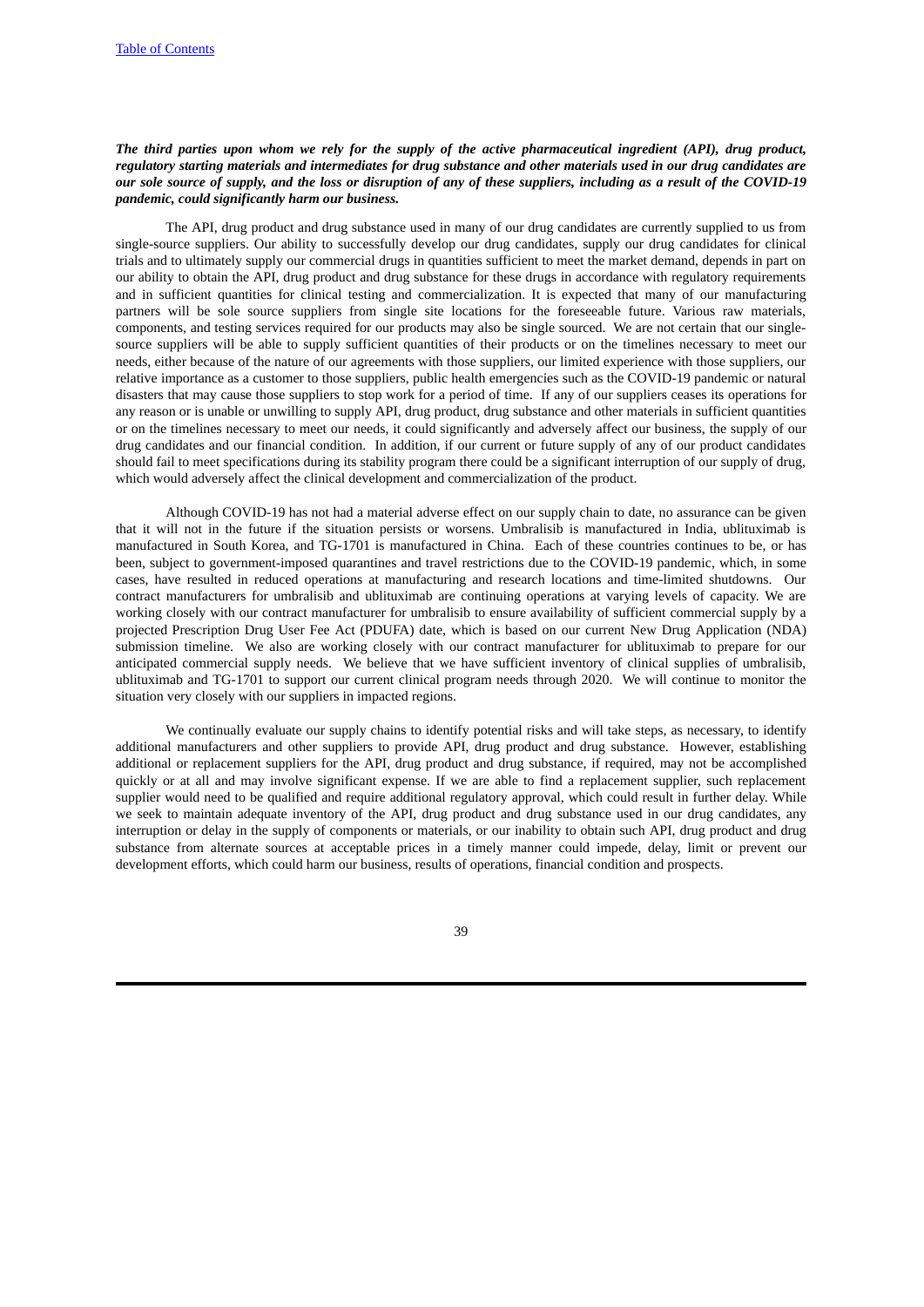# If any product candidate for which we receive regulatory approval does not achieve broad market acceptance among physicians, patients, healthcare payors, and the medical community, the revenues that we generate from its sales will be *limited.*

Even if our product candidates receive regulatory approval, they may not gain market acceptance among physicians, patients, healthcare payors, and the medical community. Commercial success also will depend, in large part, on the coverage and reimbursement of our product candidates by third-party payors, including private insurance providers and government payors. The degree of market acceptance of any approved product would depend on a number of factors, including:

- the efficacy, safety and tolerability as demonstrated in clinical trials;
- the timing of market introduction of such product candidate as well as competitive products;
- the clinical indications for which the product is approved;
- acceptance by physicians, major operators of cancer clinics and patients of the product as a safe, tolerable and effective treatment;
- the potential and perceived advantages of the product candidate over alternative treatments;
- the safety and tolerability of the product candidate in a broader patient group;
- the cost of treatment in relation to alternative treatments;
- the availability of adequate reimbursement and pricing by third parties and government authorities;
- changes in regulatory requirements by government authorities for the product candidate;
- relative convenience and ease of administration;
- the prevalence and severity of side effects and adverse events;
- the effectiveness of our sales and marketing efforts; and
- unfavorable publicity relating to the product.

Our ability to successfully launch and secure market acceptance of our late-stage pipeline candidates, umbralisib and ublituximab (if approved), may be impacted by the evolving COVID-19 pandemic, although we are currently unable to predict or quantify any such potential impact with any degree of certainty. As a result of the measures state and local governments have taken to date to control the spread of COVID-19, our office-based employees are working remotely and our preparations for commercialization are happening virtually. The progress of these preparations may be impacted by the increased reliance on work-from-home arrangements for our employees, consultants, vendors, and potential customers. If the spread of COVID-19 and the social distancing measures taken by various governments continue, any commercial launch we may undertake may be hindered by various factors, including challenges in hiring the employees necessary to support commercialization; delays in demand due to impacts on the healthcare system and overall economy; delays in coverage decisions from Medicare and third-party payors; restrictions on our personal interactions with physicians, hospitals, payors, and other customers; interruptions or delays in our commercial supply chain; and increases in the number of uninsured or underinsured patients.

If any product candidate is approved but does not achieve an adequate level of acceptance by physicians, hospitals, healthcare payors and patients, we may not generate sufficient revenue from these products and we may not become or remain profitable, which would have a material adverse effect on our business.

#### **Risks Related to Our Financial Position and Need for Additional Capital**

# We are a biopharmaceutical company with a limited operating history and have not generated any revenue from drug sales. We have incurred significant operating losses since our inception and anticipate that we will incur continued *losses for the foreseeable future.*

We are a biopharmaceutical company with a limited operating history on which investors can base an investment decision. Biopharmaceutical drug development is a highly speculative undertaking and involves a substantial degree of risk. We commenced operations in January 2012. Our operations to date have been limited primarily to organizing and staffing our company, business planning, raising capital, developing our technology, identifying potential drug candidates and undertaking pre-clinical studies and commencing clinical trials. We have never generated any revenue from drug sales. We have not obtained regulatory approvals for any of our drug candidates.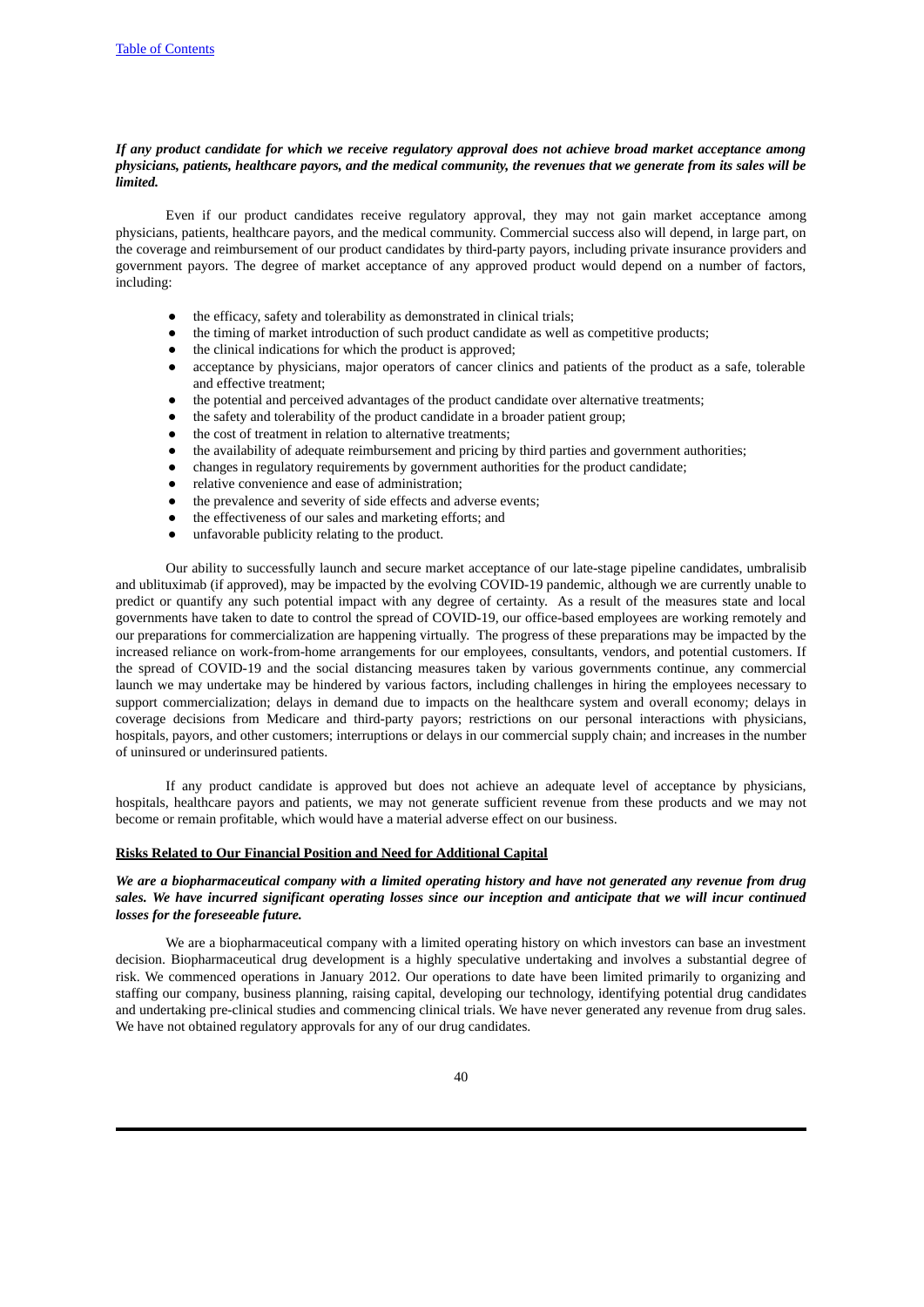We have not yet demonstrated our ability to successfully complete large-scale, pivotal clinical trials, obtain regulatory approvals, manufacture a commercial scale drug, or arrange for a third party to do so on our behalf, or conduct sales and marketing activities necessary for successful commercialization. Typically, it takes many years to develop one new drug from the time it is discovered to when it is available for treating patients. Consequently, any predictions about our future success or viability may not be as accurate as they could be if we had a longer operating history. We will need to transition from a company with a research and development focus to a company capable of supporting commercial activities. We may not be successful in such a transition.

Since inception, we have focused substantially all of our efforts and financial resources on clinical trials and manufacturing of our drug candidates. To date, we have financed our operations primarily through public offerings of our common stock and a debt financing. Through May 8, 2020, we have received an aggregate of approximately \$710 million from such transactions. Approximately \$680 million of that amount constitutes the aggregate gross proceeds from the sale of common stock in one or more offerings and through the use of our at the market sales program, or ATM. The remaining \$30.0 million is from our term loan facility with Hercules (as defined below) that we secured in February 2019.

Since inception, we have incurred significant operating losses. As of March 31, 2020, we had an accumulated deficit of \$752.3 million. Substantially all of our operating losses have resulted from costs incurred in connection with our research and development programs and from general and administrative costs associated with our operations. We expect to continue to incur significant expenses and operating losses for the foreseeable future. Our prior losses, combined with expected future losses, have had and will continue to have an adverse effect on our stockholders' deficit and working capital. We expect to continue to incur significant research and development expenses in connection with continuing our existing clinical trials and beginning additional clinical trials. In addition, if we obtain regulatory approval for our drug candidates, we will incur significant sales, marketing and outsourced-manufacturing expenses. We also have incurred and will continue to incur additional costs associated with operating as a public company. As a result, we expect to continue to incur significant and increasing operating losses for the foreseeable future. Because of the numerous risks and uncertainties associated with developing pharmaceuticals, we are unable to predict the extent of any future losses or when we will become profitable, if at all. Even if we do become profitable, we may not be able to sustain or increase our profitability on a quarterly or annual basis. Our ability to become profitable depends upon our ability to generate revenue.

To date, we have not generated any significant revenue from our drug candidates and it is uncertain when and if we will generate any revenue from the sale of our drugs in the future. Our ability to become profitable depends upon our ability to generate significant and sustained revenues. To obtain significant and sustained revenues, we must succeed, either alone or with others, in developing, obtaining regulatory approval for and manufacturing and marketing our product candidates. Accordingly, we do not expect to generate significant and sustained revenue unless and until we obtain marketing approval of, and begin to sell umbralisib, ublituximab and/or one of our other product candidates. Our ability to generate revenue depends on a number of factors, including, but not limited to, our ability to:

- Successfully complete clinical trials that meet their clinical endpoints;
- Initiate and successfully complete all safety, pharmacokinetic, biodistribution, and non-clinical studies required to obtain U.S. and foreign marketing approval for our drug candidates;
- Obtain approval from the FDA and foreign equivalents to market and sell our drug candidates;
- Establish commercial manufacturing capabilities alone and/or with third parties that are satisfactory to the regulatory authorities, cost effective, and that are capable of providing commercial supply of our drug candidates;
- Establish a commercial infrastructure to commercialize our drug candidates, if approved, by developing a sales force and/or entering into collaborations with third parties; and
- Achieve market acceptance of our drug candidates in the medical community and with third-party payors.

If we are unable to generate significant and sustained revenues, we will not become profitable and we will be unable to continue our operations without continued funding.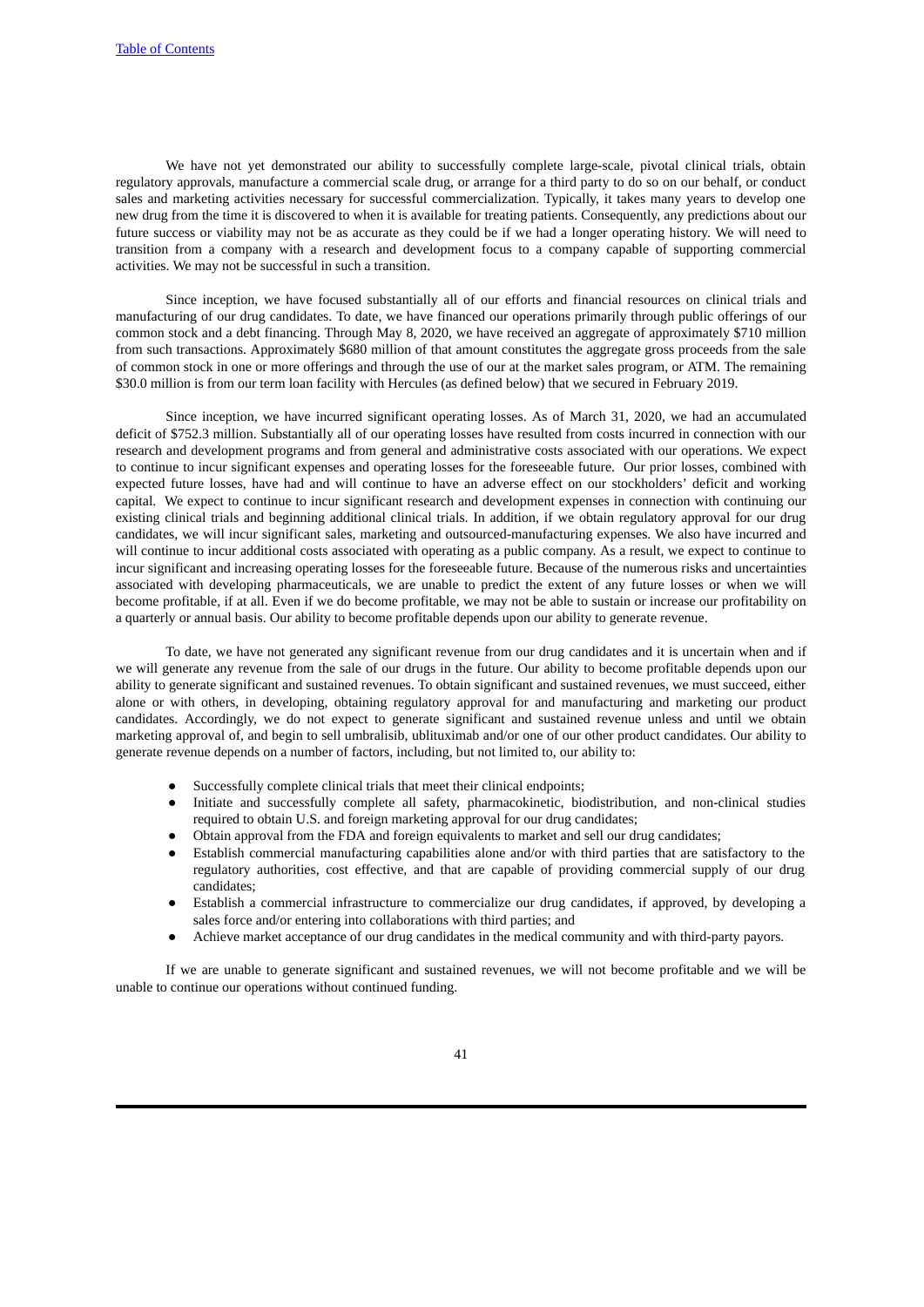# We will need to raise substantial additional funding. If we are unable to raise capital when needed, we would be forced *to delay, reduce or eliminate some of our drug development programs or commercialization efforts.*

The development of pharmaceuticals is capital-intensive. We are currently advancing our most advanced drug candidates, umbralisib, ublituximab, cosibelimab, TG-1701 and TG-1801 through clinical development. While we may experience short-term decreases in clinical trial expenses as our larger Phase 3 clinical trials complete and before our Phase 1 and 2 programs can advance into Phase 2 and 3, we do expect over time our overall expenses will increase in connection with our ongoing activities, particularly as we continue the research and development of, initiate or continue clinical trials of, seek marketing approval for, and develop an infrastructure to commercialize our drug candidates. In addition, depending on the status of regulatory approval or, if we obtain marketing approval for any of our drug candidates, we expect to incur significant commercialization expenses related to drug sales, marketing, manufacturing and distribution. Moreover, in anticipation of filing for regulatory approvals for umbralisib and ublituximab we will need to expend substantial resources on manufacturing and NDA/ biologics license application (BLA) preparation over the next 12 to 24 months, which could exceed any cost savings associated with lower clinical trial expenses during the same period.

While this timing is our current estimate, the amount and timing of our future funding requirements will depend on many factors, including, but not limited to, the following:

- the progress of our clinical trials, including expenses to support the trials and milestone payments that may become payable under our license agreements;
- developments relating to the COVID-19 pandemic in the U.S. and around the world;
- the costs and timing of regulatory approvals;
- the costs and timing of clinical and commercial manufacturing supply arrangements for each product candidate;
- the costs of establishing sales or distribution capabilities;
- the success of the commercialization of our products;
- our ability to establish and maintain strategic collaborations, including licensing and other arrangements;
- the costs involved in enforcing or defending patent claims or other intellectual property rights; and
- the extent to which we in-license or invest in other indications or product candidates.

As a result, significant additional funding will be required. Additional sources of financing to continue our operations in the future might not be available on favorable terms, if at all. If we do not succeed in raising additional funds on acceptable terms, we might be unable to complete planned preclinical studies and clinical trials or obtain approval of any of our product candidates from the FDA or any foreign regulatory authorities. In addition, we could be forced to discontinue product development, reduce or forego sales, marketing and medical educational efforts that are required for a successful launch of umbralisib and/or ublituximab or any of our product candidates and otherwise forego attractive business opportunities. Any additional sources of financing will likely involve the issuance of our equity securities, which would have a dilutive effect to stockholders. Currently, none of our product candidates have been approved by the FDA or any foreign regulatory authority for sale. Therefore, for the foreseeable future, we will have to fund all of our operations and capital expenditures from cash on hand and amounts raised in future offerings or financings. Accordingly, our prospects must be considered in light of the uncertainties, risks, expenses and difficulties frequently encountered by companies in the early stages of operations and the competitive environment in which we operate.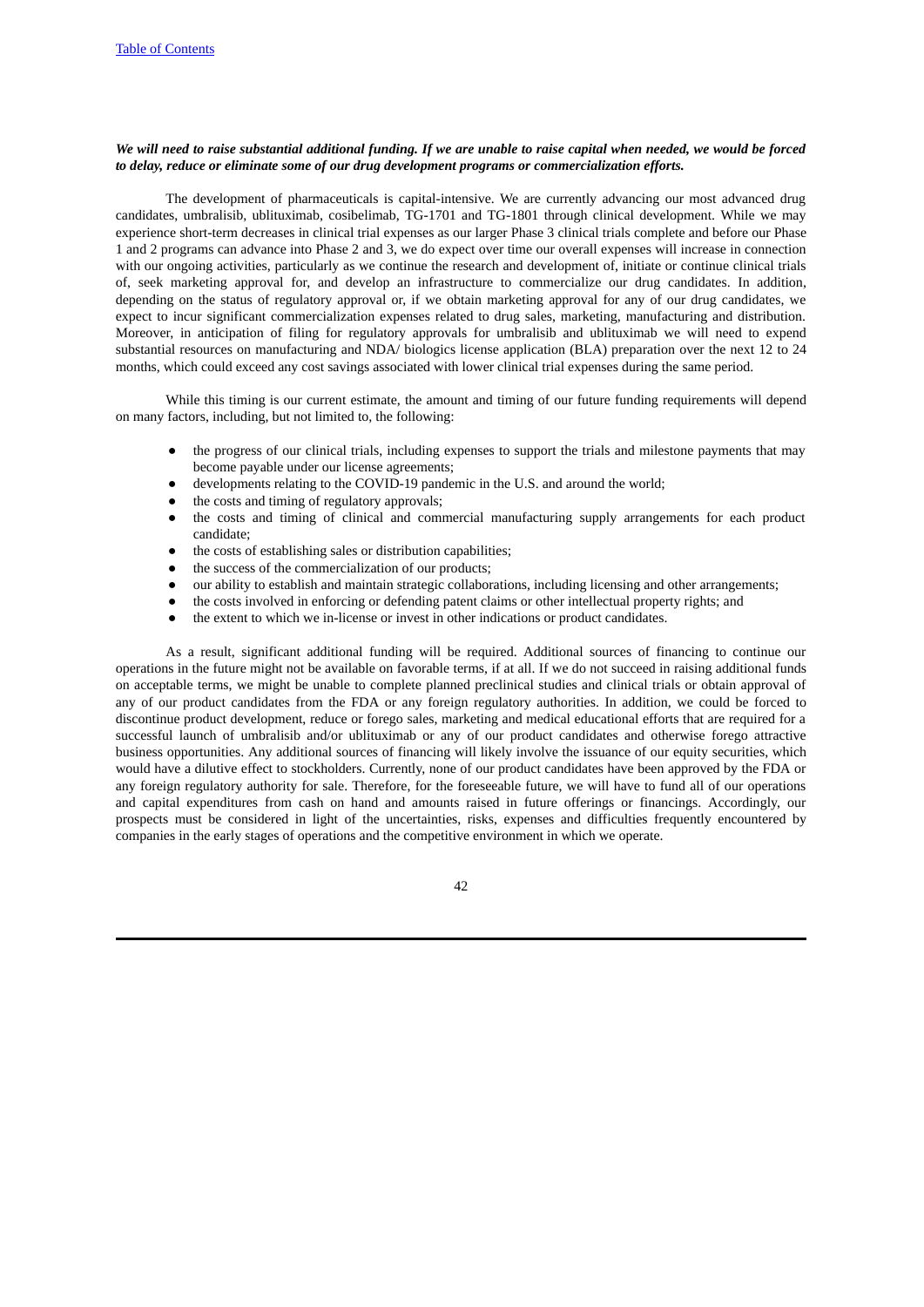## Raising additional capital may cause dilution to our stockholders, restrict our operations or require us to relinguish *rights to our technologies or drug candidates and occupy valuable management time and resources.*

Until such time, if ever, as we can generate substantial drug revenues, we expect to finance our cash needs through a combination of public and private equity offerings, debt financings, collaborations, strategic alliances and licensing arrangements. We do not have any committed external source of funds, other than funds already borrowed under the loan and security agreement that we entered into with Hercules in February 2019 (See Note 7 to our consolidated financial statements for more information). To the extent that we raise additional capital through the sale of common stock or securities convertible or exchangeable into common stock, the ownership interest of our stockholders will be diluted, and the terms of these securities may include liquidation or other preferences that materially adversely affect the rights of our common stockholders. We may also seek funds through collaborations, strategic alliances or licensing arrangements with third parties at a time that is not desirable to us and we may be required to relinquish valuable rights to some intellectual property, future revenue streams, research programs or drug candidates or to grant licenses on terms that may not be favorable to us, any of which may have a material adverse effect on our business, operating results and prospects. Debt financing, if available, may involve agreements that include covenants limiting or restricting our ability to take specific actions, such as incurring additional debt, making capital expenditures or declaring dividends. See our risk factors below under the heading "Risks Related to Our Indebtedness".

Additionally, fundraising efforts may divert our management from their day-to-day activities, which may adversely affect our ability to develop and commercialize our drug candidates. Dislocations in the financial markets have generally made equity and debt financing more difficult to obtain and may have a material adverse effect on our ability to meet our fundraising needs. We cannot guarantee that future financing will be available in sufficient amounts or on terms acceptable to us, if at all. Moreover, the issuance of additional securities, whether equity or debt, by us, or the possibility of such issuance, may cause the market price of our shares to decline.

# All product candidate development timelines and projections in this report are based on the assumption of further *financing.*

The timelines and projections in this report are predicated upon the assumption that we will raise additional financing in the future to continue the development of our product candidates. In the event we do not successfully raise subsequent financing, our product development activities will necessarily be curtailed commensurate with the magnitude of the shortfall. If our product development activities are slowed or stopped, we would be unable to meet the timelines and projections outlined in this filing. Failure to progress our product candidates as anticipated will have a negative effect on our business, future prospects, and ability to obtain further financing on acceptable terms, if at all, and the value of the enterprise.

## Due to limited resources we may fail to capitalize on programs or product candidates that may present a greater *commercial opportunity or for which there is a greater likelihood of success.*

Because we have limited resources, we may forego or delay pursuit of opportunities with certain programs or product candidates or for indications that later prove to have greater commercial potential. Our estimates regarding the potential market for a product candidate could be inaccurate, and our spending on current and future research and development programs may not yield any commercially viable products. If we do not accurately evaluate the commercial potential for a particular product candidate, we may relinquish valuable rights to that product candidate through strategic collaboration, licensing or other arrangements in cases in which it would have been more advantageous for us to retain sole development and commercialization rights to such product candidate. Alternatively, we may allocate internal resources to a product candidate in a therapeutic area in which it would have been more advantageous to enter into a partnering arrangement.

If any of these events occur, we may be forced to abandon or delay our development efforts with respect to a particular product candidate or fail to develop a potentially successful product candidate, which could have a material adverse effect on our business, financial condition, results of operations and prospects.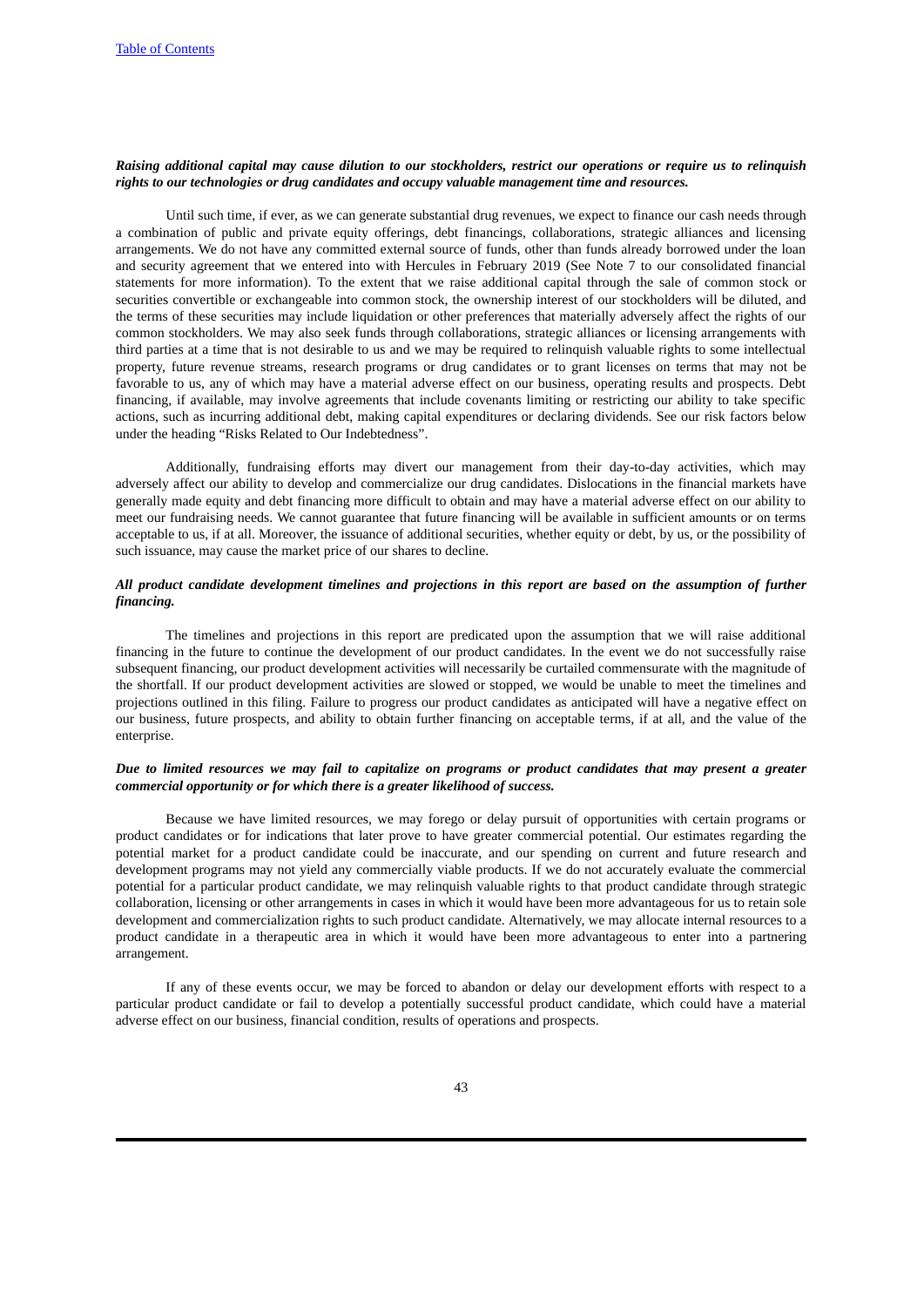# **Risks Related to Our Indebtedness**

# Our level of indebtedness and debt service obligations could adversely affect our financial condition, and may make it *more difficult for us to fund our operations.*

In February 2019, we entered into a Loan and Security Agreement (the Loan Agreement), with Hercules Capital, Inc., a Maryland corporation (Hercules) (See Note 7 to our consolidated financial statements for more information). Under the Loan Agreement, Hercules will provide access to term loans with an aggregate principal amount of up to \$60.0 million (the Term Loan). Concurrently with the closing of the Loan Agreement, we borrowed an initial tranche of \$30.0 million. In addition, we have incurred short-term liabilities of approximately \$28.2 million with a contract manufacturing organization (CMO) for the scale-up, tech-transfer, and long-term supply of one of our drug candidates. This is an expensive and lengthy process and we expect to incur additional obligations associated with these ongoing manufacturing activities over the course of the next 24 months, and potentially longer. To date, this CMO has provided payment terms which we believe are reasonable; however, no assurance can be given that such terms will continue to be available to us in the future. No assurances can be made that the obligations associated with the Loan Agreement and the CMO will not have a material adverse impact on our financial condition.

All obligations under the Loan Agreement are secured by substantially all of our existing property and assets, excluding intellectual property. This indebtedness may create additional financing risk for us, particularly if our business or prevailing financial market conditions are not conducive to paying off or refinancing its outstanding debt obligations at maturity. This indebtedness could also have important negative consequences, including:

- we will need to repay the indebtedness by making payments of interest and principal, which will reduce the amount of money available to finance our operations, our research and development efforts and other general corporate activities; and
- our failure to comply with the restrictive covenants in the Loan Agreement could result in an event of default that, if not cured or waived, would accelerate our obligation to repay this indebtedness, and Hercules could seek to enforce its security interest in the assets securing such indebtedness.

To the extent additional debt is added to our current debt levels, the risks described above could increase.

# We may not have cash available in an amount sufficient to enable us to make interest or principal payments on our *indebtedness when due.*

Failure to satisfy our current and future debt obligations under the Loan Agreement, or the breach of any of its covenants, subject to specified cure periods with respect to certain breaches, could result in an event of default and, as a result, Hercules could accelerate all of the amounts due. In the event of an acceleration of amounts due under the Loan Agreement as a result of an event of default, we may not have enough available cash or be able to raise additional funds through equity or debt financings to repay such indebtedness at the time of such acceleration. In that case, we may be required to delay, limit, reduce or terminate our product candidate development or commercialization efforts or grant to others rights to develop and market product candidates that we would otherwise prefer to develop and market ourselves. Hercules could also exercise its rights as collateral agent to take possession and dispose of the collateral securing the Term Loan for its benefit, which collateral includes substantially all of our property other than intellectual property. Our business, financial condition and results of operations could be materially adversely affected as a result of any of these events.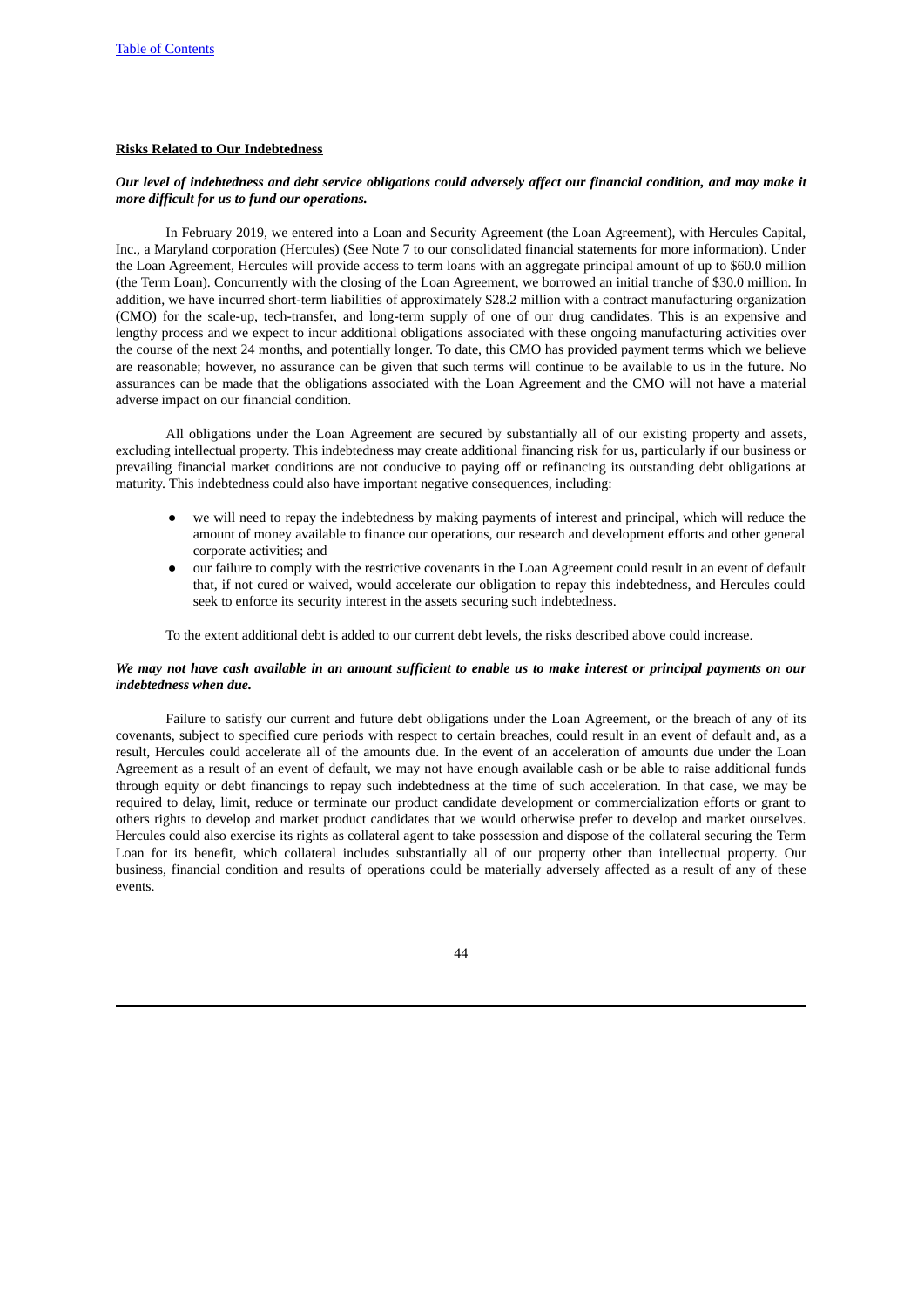The Loan Agreement imposes operating and other restrictions on the Company. Such restrictions will affect, and in many respects limit or prohibit, our ability and the ability of any future subsidiary to, among other things:

- dispose of certain assets;
- change its lines of business:
- engage in mergers, acquisitions or consolidations;
- incur additional indebtedness:
- create liens on assets;
- pay dividends and make contributions or repurchase our capital stock; and
- engage in certain transactions with affiliates.

The breach of any of these restrictive covenants could have a material adverse effect on our business and prospects.

# **Risks Related to Drug Development and Regulatory Approval**

#### If we are unable to obtain reaulatory approval for our most advanced drua candidates or other drua candidates and *ultimately cannot commercialize our most advanced drug candidates or other drug candidates, or experience significant delays in doing so, our business will be materially harmed.*

We are a development-stage biopharmaceutical company, and do not currently have any commercial products that generate revenues or any other sources of revenue. We may never be able to successfully develop marketable products. Our pharmaceutical development methods are unproven and may not lead to commercially viable products for a variety of reasons. We have substantially invested all of our efforts and financial resources in the identification and pre-clinical and clinical development of our drug candidates, including ublituximab, umbralisib, cosibelimab, TG-1701 and TG-1801. Our ability to generate drug revenues will depend completely on the successful completion of our current and future Phase 3 and registration-directed clinical trials and commercialization of our drug candidates, which may never occur. We currently generate no revenues from sales of any drugs, and we may never be able to develop or commercialize a marketable drug. Each of our drug candidates will require additional non-clinical or clinical development, management of clinical, nonclinical and manufacturing activities, regulatory approval in multiple jurisdictions, obtaining or manufacturing supply, building of a commercial organization, substantial investment and significant marketing efforts before we generate any revenues from drug sales. The success of our most advanced drug candidates and other drug candidates will depend on several factors, including the following:

- Successful completion of our UNITY-NHL trial and our ULTIMATE I and II trials;
- Successful preparation of the complete data set from the UNITY-CLL trial within the timeframe we have projected;
- Receipt of regulatory approvals from applicable regulatory authorities for our drug candidates;
- Establishing commercially viable arrangements with third-party manufacturers for clinical supply and commercial manufacturing;
- Obtaining and maintaining patent and trade secret protection or regulatory exclusivity for our drug candidates;
- Establishing sales and marketing capabilities, whether alone or through a collaboration, to support commercialization of our drug candidates;
- Acceptance of the drug candidates, if and when approved, by patients, the medical community and thirdparty payors;
- Effectively differentiating and competing with other therapies;
- Establishing competitive prices for any drug candidates that receive regulatory approval that reflect the value that the drug candidates offer in the indications for which they are approved; Obtaining and maintaining healthcare coverage and adequate reimbursement;
- Enforcing and defending intellectual property rights and claims; and
- Maintaining an acceptable safety profile of the drug candidates following approval.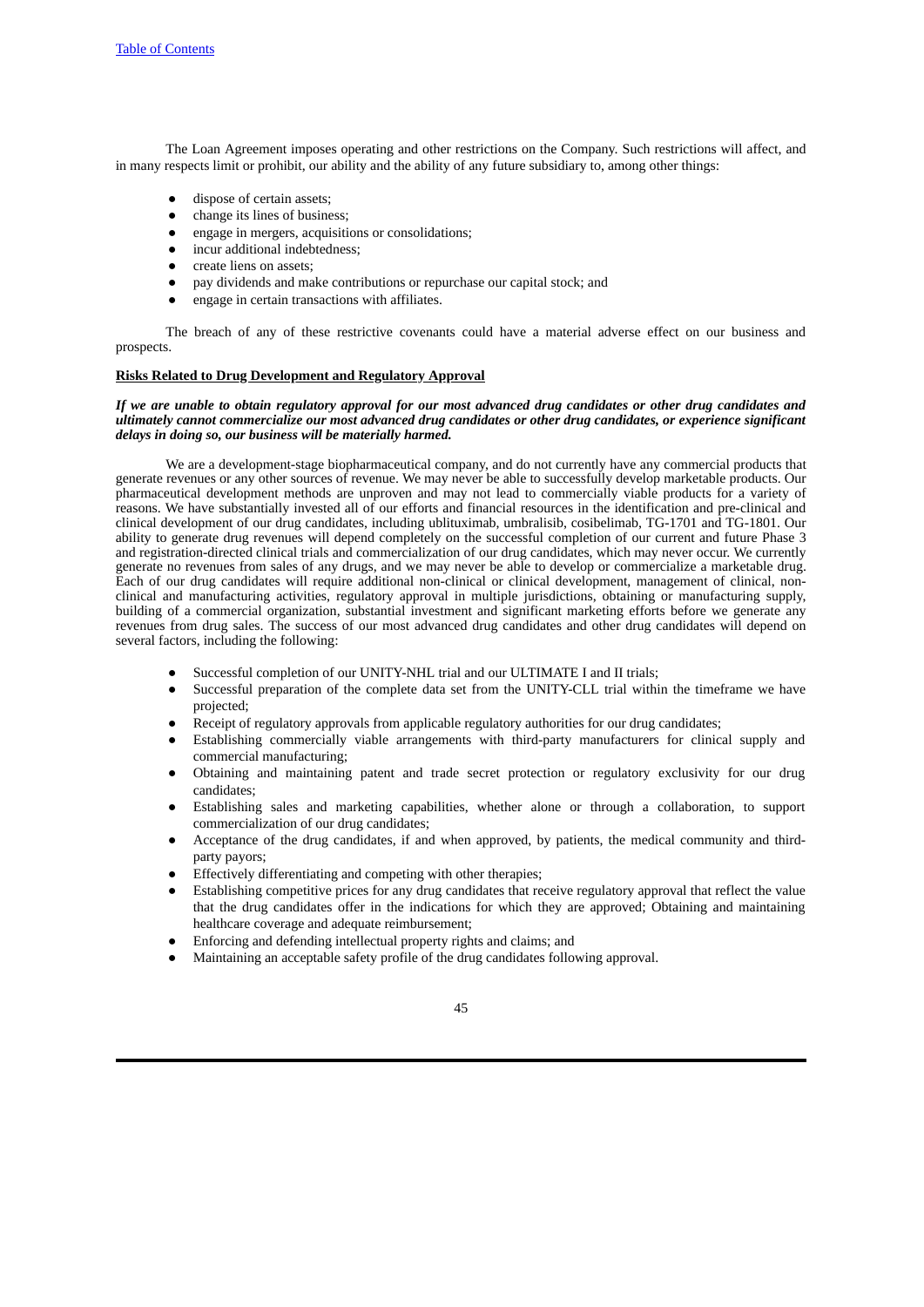If we do not achieve one or more of these factors in a timely manner or at all, we could experience significant delays or an inability to successfully commercialize our drug candidates, which would materially harm our business.

If we are unable to develop or receive regulatory approval for or successfully commercialize any of our product candidates, we will not be able to generate product revenues and we may not be able to continue our operations. Even if we are able to develop or receive regulatory approval for or successfully commercialize any of our product candidates, we may not be able to gain market acceptance for our product candidates if healthcare providers and patients do not view the overall safety, tolerability and efficacy profile of our drug candidates favorably.

## Because the results of preclinical studies and early clinical trials are not necessarily predictive of future results, any product candidate we advance into clinical trials may not have favorable results in later clinical trials, if any, or receive *regulatory approval.*

Pharmaceutical development has inherent risks. The outcome of pre-clinical development testing and early clinical trials may not be predictive of the outcome of later clinical trials, and interim results of a clinical trial do not necessarily predict final results. Moreover, pre-clinical and clinical data are often susceptible to varying interpretations and analyses, and many companies that have believed their drug candidates performed satisfactorily in pre-clinical studies and clinical trials have nonetheless failed to obtain marketing approval of their drug candidates. Once a drug candidate has displayed sufficient pre-clinical data to warrant clinical investigation, we will be required to demonstrate through adequate and well-controlled clinical trials that our product candidates are effective with a favorable benefit-risk profile for use in populations for their target indications before we can seek regulatory approvals for their commercial sale. Success in early clinical trials does not mean that later clinical trials will be successful because product candidates in later-stage clinical trials may fail to demonstrate sufficient safety or efficacy despite having progressed through initial clinical testing. Companies frequently experience significant setbacks in advanced clinical trials, even after earlier clinical trials have shown promising results. There is an extremely high rate of failure of pharmaceutical candidates proceeding through clinical trials.

For instance, early clinical results seen with ublituximab (TG-1101) and/or umbralisib (TGR-1202) in a small number of patients may not be reproduced in expanded or larger clinical trials such as in our UNITY-CLL, UNITY-NHL or the ULTIMATE I and II trials. Individually reported outcomes of patients treated in clinical trials may not be representative of the entire population of treated patients in such studies. Larger scale Phase 3 studies, which are often conducted internationally, are inherently subject to increased operational risks compared to earlier stage studies, including the risk that the results could vary on a region to region, or country to country basis which could materially adversely affect the outcome of the study or the opinion of the validity of the study results by applicable regulatory agencies. In addition, early clinical trial results from interim analysis or from the review of a Data Safety Monitoring Board (DSMB) or similar safety committee may not be reflective of the safety or efficacy results of the entire study, when completed. Clinical trial results can change over time as additional patients are added to a study or as additional follow-up is conducted, which may result in a material negative impact on the preliminary results. For instance, we announced that the MZL and the FL cohorts of the UNITY-NHL study met the primary endpoint of overall response rate (ORR), falling within our target range which was between 40%-50%, and while we believe that the ORR results have the potential to increase over time within this range, or beyond, as patients continue to be followed, no assurance can be given that this will be the case, and the results may ultimately fall at the lower end of the range. Further, time to event based endpoints such as duration of response (DOR) and PFS have the potential to change, sometimes drastically, with longer follow-up. No assurance can be provided that the ORR, DOR and PFS data from the MZL and FL cohorts of the UNITY-NHL study will be supportive of an FDA approval or will support broad market uptake based on the profile of competitor drugs which may be available. While the MZL and FL cohorts of the UNITY-NHL study met their primary endpoint, each cohort of this study is operated and analyzed independently, and no assurance can be given that other cohorts from the UNITY-NHL study, including the Mantle Cell Lymphoma cohort, the diffuse large B-cell lymphoma (DLBCL) cohort, or the SLL patients enrolled within the FL/SLL cohort will meet their primary endpoint, have a positive outcome, or will be supportive of an FDA filing. In addition, on May 5, 2020, we announced that the UNITY-CLL study met the primary endpoint of PFS at a preplanned interim analysis and that the study would be stopped early based on the recommendation of the independent data safety monitoring board (DSMB) that conducted the interim analysis. The interim analysis was of the primary PFS endpoint only and did not include safety or other secondary endpoints. No assurance can be given that the safety data, when available, will be acceptable or consistent with previously reported results of from studies involving single agent umbralisib or ublituxumab or the two product candidates in combination regimens or that other secondary endpoints in the trial will be met.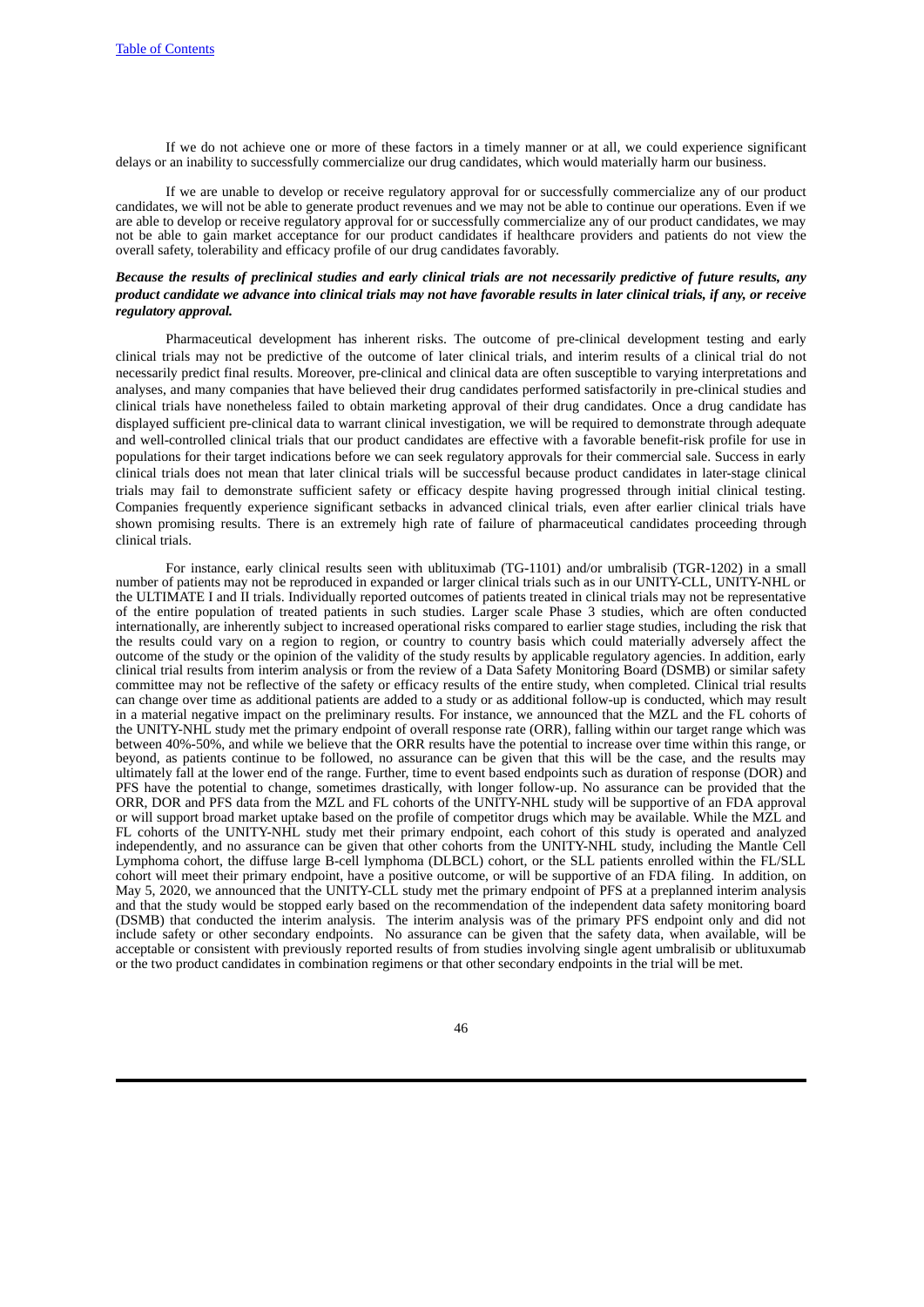Many of our Phase 3 and registration-directed clinical trials such as UNITY-CLL, UNITY-NHL and ULTIMATE I and II utilize international clinical research sites, including sites in eastern European countries. We work with what we believe are reputable CROs and clinical research sites in conducting our studies internationally. Nevertheless, the risk of fraud, misconduct, incompetence, unexpected patient variability and other issues affecting the quality and the outcome of our Phase 3 and registration-directed studies could arise from U.S. or international sites. If that were to occur, the study could be negatively impacted, potentially even preventing it from being useful for regulatory approval. If such event were to occur, it would have a substantial negative impact on our business.

Many of the results reported in our early clinical trials rely on local investigator-assessed safety and efficacy outcomes which may differ from results assessed in a blinded, independent, centrally reviewed manner, often required of adequate and well-controlled registration-directed clinical trials which may be undertaken at a later date. All of our current Phase 3 and registration-directed studies such as UNITY-CLL, UNITY-NHL and the ULTIMATE I and II trials utilize blinded, independent, central review to assess the primary endpoint of such studies. If the results from interim analyses are not consistent with final results or results from our registration-directed trials are different from the results found in the earlier studies of ublituximab and umbralisib, we may need to terminate or revise our clinical development plan, which could extend the time for conducting our development program and could have a material adverse effect on our business. For example, in January 2019, we presented to the FDA, interim results from the MZL cohort of our UNITY-NHL trial that supported the granting of Breakthrough Therapy Designation (BTD). These interim results were also presented at the 2019 AACR annual meeting, 2019 ASCO annual meeting, and the 2019 ICML. In October 2019, we announced that the FL cohort of the UNITY-NHL trial met our target range for overall response rate based on interim preliminary data. No assurance can be given that the final results from the MZL cohort or FL cohort will reflect the activity seen in these interim results, or that the final results will be sufficient to file for accelerated approval for umbralisib for the treatment of MZL and FL, and if filed that umbralisib will receive accelerated approval. Similarly, while we have reported top-line efficacy results from a preplanned interim analysis of the UNITY-CLL trial announcing that the trial met its primary endpoint of PFS, there is no assurance that the safety profile will be acceptable or that other secondary endpoints will be met. Moreover, while we believe one of the key differentiators for umbralisib is its tolerability and side effect profile compared to other drugs in the same class, no assurance can be given that a differentiated safety and tolerability profile will be realized in our Phase 3 or registration-directed trials such as UNITY-CLL or UNITY-NHL. Specifically, we have not yet assessed the final safety data from the MZL or FL cohorts of the UNITY-NHL study as patients continue on therapy nor have we assessed the safety data from the UNITY-CLL study, therefore there can be no assurance given that the final safety data from these studies, once fully analyzed, will be consistent with prior safety data presented on umbralisib, will be differentiated from other similar agents in the same class, or that it will be favorable enough to support regulatory approvals for the indications studied. In addition, no assurance can be given that new toxicities, or an increase in the severity or frequency of previously seen toxicities, will not be observed, which could have a material negative impact on the approvability or marketability of umbralisib or any of our product candidates. Finally, while the Phase 2 data for ublituximab in MS looked promising, no assurance can be given that the safety, tolerability and efficacy profile will carry into Phase 3 and that the ULTIMATE I and II clinical trials will be positive.

In addition to umbralisib and ublituximab, we have a number of compounds in early clinical development, such as cosibelimab, TG-1701 and TG-1801. Many drug candidates fail in the early stages of clinical development for safety and tolerability issues or for insufficient clinical activity, despite promising pre-clinical results. Accordingly, no assurance can be made that a safe and efficacious dose can be found for these compounds or that they will ever enter into advanced clinical trials alone or in combination with umbralisib and/or ublituximab.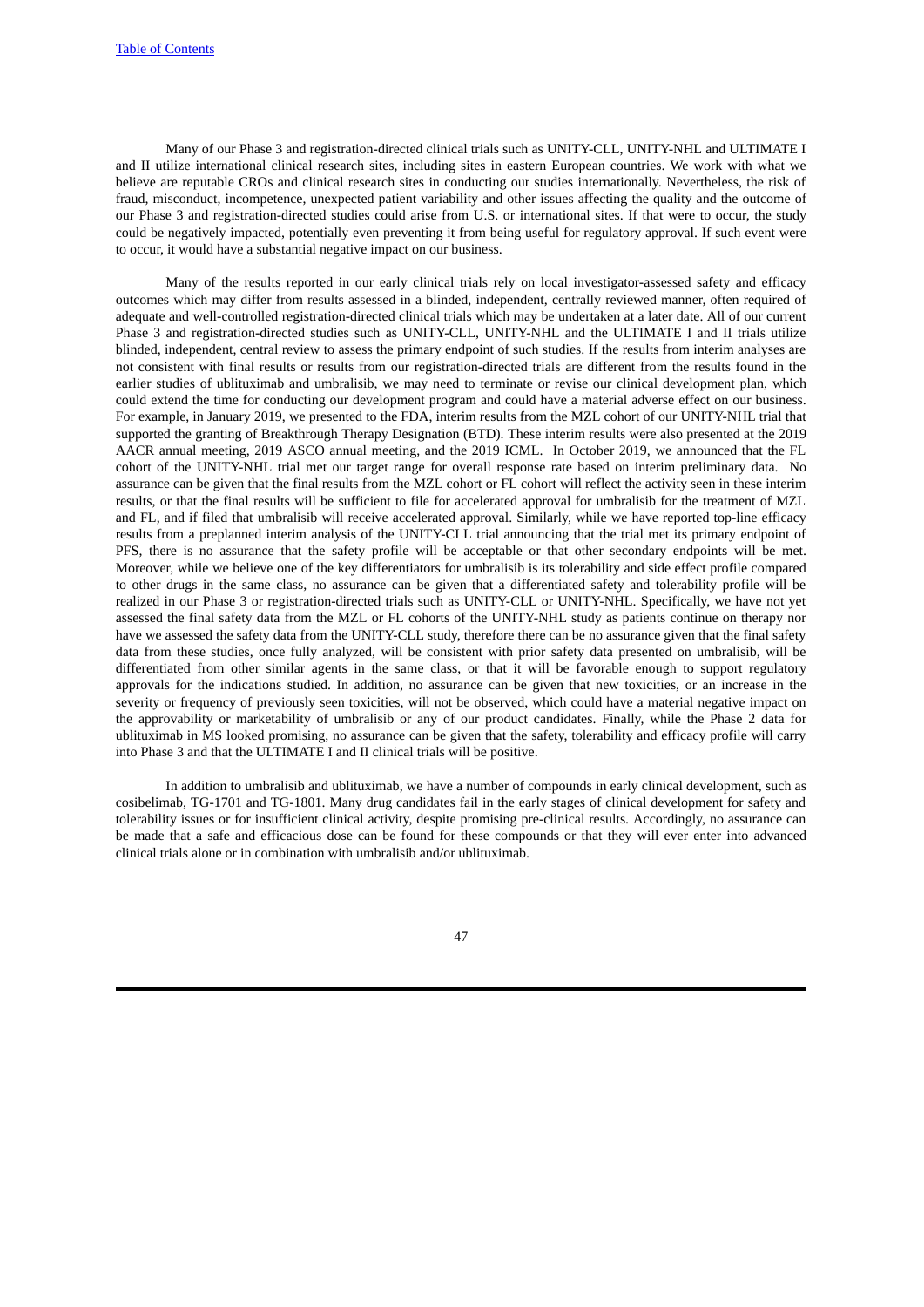# *Clinical drug development involves a lengthy and expensive process, with an uncertain outcome. We may incur additional costs or experience delays in completing, or ultimately be unable to complete, the development and commercialization of our drug candidates.*

Our drug candidates umbralisib and ublituximab are in several Phase 3 and registration-directed clinical trials such as UNITY-CLL, UNITY-NHL and ULTIMATE I and II. Despite promising early results, as with all clinical trials, the risk of failure for our drug candidates is high. It is impossible to predict when or if any of our drug candidates will prove effective and safe in humans or will receive regulatory approval or will have a differentiated safety and tolerability profile. Before obtaining marketing approval from regulatory authorities for the sale of any drug candidate, we must complete preclinical studies and then conduct extensive clinical trials to demonstrate the safety and efficacy of our drug candidates in humans. Clinical testing is expensive, difficult to design and implement, can take many years to complete and is uncertain as to outcome. A failure of one or more clinical trials can occur at any stage of testing. Accordingly, our current Phase 3 and registration-directed trials and future clinical trials may not be successful.

Successful completion of our clinical trials is a prerequisite to submitting an NDA, or a BLA to the U.S. FDA and a MAA, in the European Union for each drug candidate and, consequently, the ultimate approval and commercial marketing of our drug candidates. We do not know whether any of our on-going or future clinical trials for our drug candidates will be completed on schedule, if at all.

Whether or not and how quickly we complete clinical trials depends in part upon the rate at which we are able to engage clinical research/trial sites and, thereafter, the rate of enrollment of patients, and the rate at which we collect, clean, lock and analyze the clinical trial database. Patient enrollment is a function of many factors, including the size of the patient population, the proximity of patients to clinical sites, the eligibility criteria for the study, the existence of competitive clinical trials, and whether existing or new drugs are approved for the indication we are studying. We are aware that other companies are currently conducting or planning clinical trials that seek to enroll patients with the same diseases that we are studying. We may experience numerous unforeseen events, such as the COVID-19 pandemic, that could delay or prevent our ability to complete current clinical trials, initiate new trials, receive marketing approval or commercialize our drug candidates, including:

- the FDA or other regulatory authorities may require us to submit additional data or impose other requirements before permitting us to initiate a clinical trial;
- health authorities or institutional review boards (IRBs), or ethics committees may not authorize us or our investigators to commence a clinical trial or conduct a clinical trial at a prospective trial site or country; we may experience delays in reaching, or fail to reach, agreement on acceptable terms with prospective trial sites and prospective CROs, the terms of which can be subject to extensive negotiation and may vary significantly among different CROs and trial sites;
- clinical trials of our drug candidates may produce negative or inconclusive results, and we may decide, or health authorities may require us, to conduct additional pre-clinical studies or clinical trials or we may decide to abandon drug development programs;
- the number of patients required for clinical trials of our drug candidates may be larger than we anticipate, and enrollment in these clinical trials may be slower than we anticipate or participants may drop out of these clinical trials or fail to return for post-treatment follow-up at a higher rate than we anticipate;
- our third-party contractors, including our clinical trial sites, may fail to comply with regulatory requirements or meet their contractual obligations to us in a timely manner, or at all, or may deviate from the clinical trial protocol or drop out of the trial, which may require that we add new clinical trial sites or investigators;
- we may elect to, or health authorities or IRBs or ethics committees may require that we or our investigators suspend or terminate clinical research for various reasons, including noncompliance with regulatory requirements or a finding that the participants are being exposed to unacceptable health risks;
- the cost of clinical trials of our drug candidates may be greater than we anticipate;
- the supply or quality of our drug candidates or other materials necessary to conduct clinical trials of our drug candidates may be insufficient or inadequate, including, without limitation, as a result of disruptions to our supply chains caused by the COVID-19 pandemic and related work stoppages across the globe; and
- our drug candidates may have undesirable side effects or other unexpected characteristics, causing us or our investigators, health authorities, IRBs or ethics committees to suspend or terminate the trials, or reports may arise from pre-clinical or clinical testing of other cancer therapies that raise safety or efficacy concerns about our drug candidates.

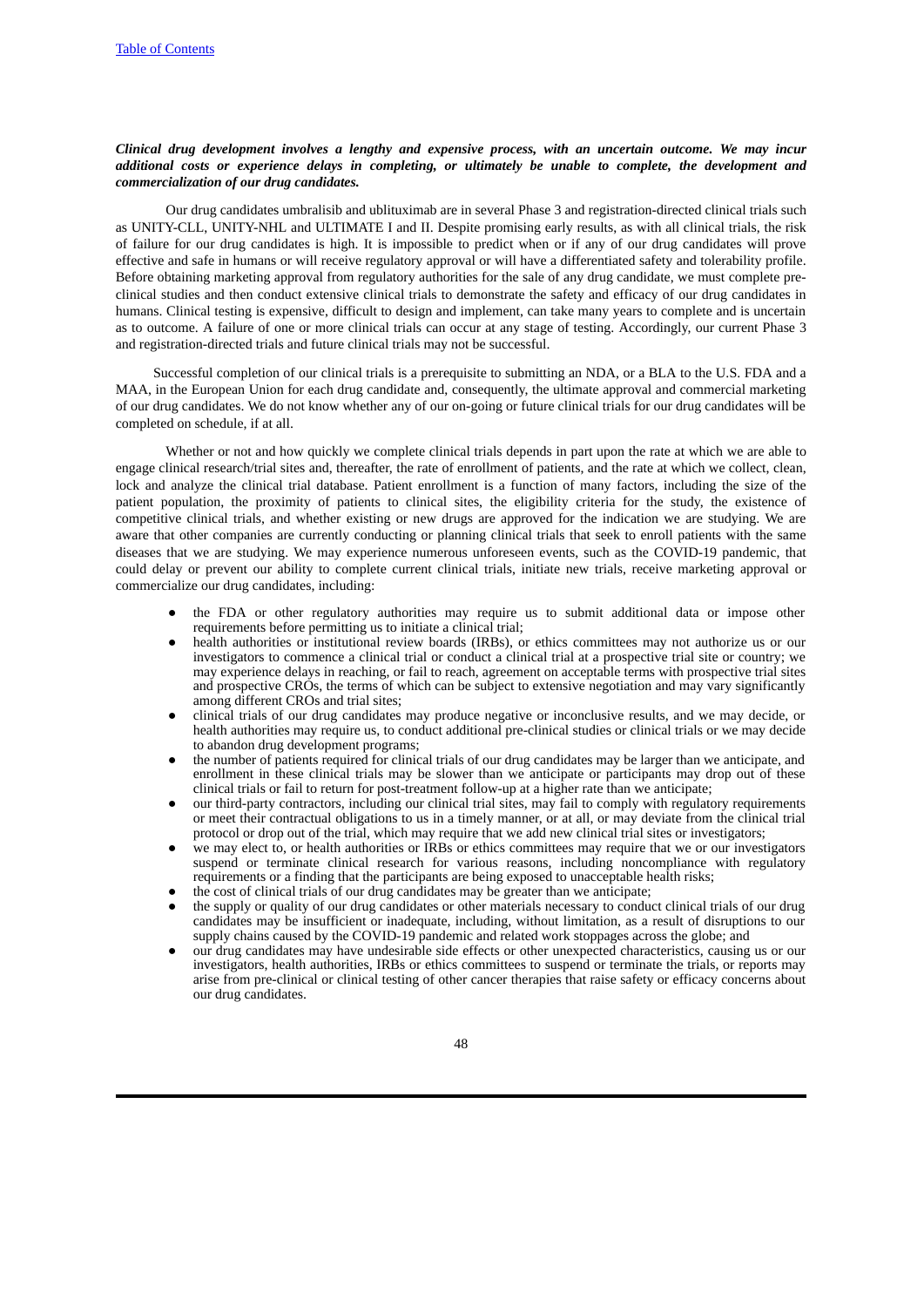We also could encounter delays if a clinical trial is suspended or terminated by us, by the IRBs of the institutions in which such trials are being conducted, by the DSMB for such trial or by the FDA or other regulatory authorities. Such health authorities may impose a suspension or termination due to a number of factors, including failure to conduct the clinical trial in accordance with regulatory requirements or our clinical protocols, inspection of the clinical trial operations or trial site by the FDA or other regulatory authorities resulting in the imposition of a clinical hold, unforeseen safety issues or adverse side effects, failure to demonstrate a benefit from using a drug, changes in governmental regulations or administrative actions or lack of adequate funding to continue the clinical trial. The DSMBs for the UNITY-CLL and UNITY-NHL studies meet regularly to review ongoing safety from these studies, in an unblinded manner if applicable, and may recommend modification to the study design or closure of the study entirely based on their interpretation of the benefit/risk of the study. While we develop charters that guide the nature of the DSMBs meetings, their analysis and interpretation of study data occurs independently from us and is wholly within their control. Even if the DSMB finds no safety concerns and recommends no modifications to our ongoing studies, this does not mean the safety profile of these studies may support a marketing approval or commercial acceptance if marketing approval is granted. Many of the factors that cause, or lead to, a delay in the commencement or completion of clinical trials may also ultimately lead to the denial of regulatory approval of our drug candidates.

Further, the FDA may disagree with our clinical trial design and our interpretation of data from clinical trials or may change the requirements for approval even after it has reviewed and commented on the design for our clinical trials. This could happen even for a protocol that has received a SPA. In September 2015, we announced a Phase 3 clinical trial for the combination of ublituximab plus umbralisib for patients with CLL, which is being conducted pursuant to an SPA with the FDA (UNITY-CLL) and in August 2017 we announced an SPA for our registration program for ublituximab in RMS (ULTIMATE I and II). Many companies which have been granted SPAs have ultimately failed to obtain final approval to market their drugs. Since we are seeking approvals under SPAs for some of our product registration strategies, based on protocol designs negotiated with the FDA, we may be subject to enhanced scrutiny. Further, while changes or amendments to protocols are common during conduct of a clinical trial, protocol changes or amendments to a study that is being conducted under SPA will have to be reviewed and approved by the FDA to verify that the SPA agreement is still valid. The FDAs willingness to agree to changes or amendments to a protocol or statistical analysis plan under a SPA agreement is wholly within their discretion. Such re-reviews also provide an opportunity for the FDA to scrutinize any aspect of the study design and conduct, even if previously agreed to under the existing SPA. Failure to reach agreement with the FDA for protocol changes or modifications for any study we conduct under an SPA could have a material negative impact to our ability to execute these studies. Even if the primary endpoint in a Phase 3 clinical trial is achieved, an SPA does not guarantee approval.

While UNITY-CLL is being operated in a blinded manner, it is an open label study; meaning that trial participants, investigators, site staff, some employees of our contract research organizations, and our field level employees (e.g., clinical research associates and monitors), among others, have knowledge of treatment arm assignments on a patient-level, which has the potential to introduce bias into study conduct. Further, while the ULTIMATE 1 and 2 clinical trials are doubleblind, double-dummy studies, unblinding of treatment arm assignment may occur from time to time, for example, on the occurrence of unexpected safety events which may necessitate understanding of study treatment. While we believe we have put in place adequate firewalls to prevent inappropriate unblinding of study data consistent with standard industry practice for these types of studies, no assurance can be given that issues related to study conduct will not be raised. The FDA may raise issues of safety, study conduct, bias, deviation from the protocol, statistical power, patient completion rates, changes in scientific or medical parameters or internal inconsistencies in the study design or data prior to making its final decision. The FDA may also seek the guidance of an outside advisory committee prior to making its final decision.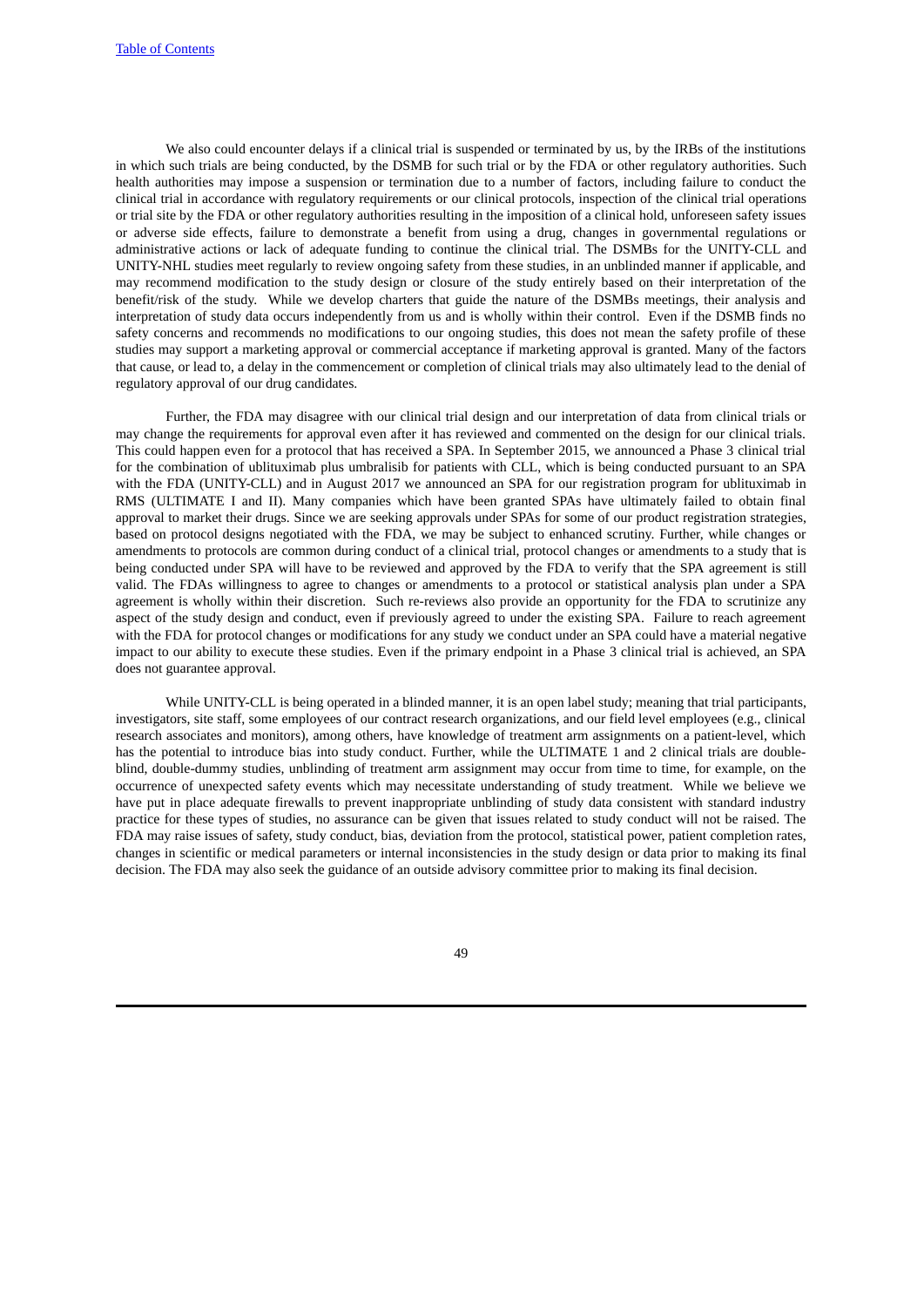Negative or inconclusive results from the clinical trials we conduct or unanticipated adverse medical events could cause us to have to repeat or terminate the clinical trials. If we are required to repeat or conduct additional clinical trials or other testing of our drug candidates beyond those that we currently contemplate, if we are unable to successfully complete clinical trials of our drug candidates or other testing, if the results of these trials or tests are not positive or are only modestly positive or if there are safety concerns, we may:

- be delayed in obtaining marketing approval for our drug candidates;
- not obtain marketing approval at all;
- obtain approval for indications or patient populations that are not as broad as intended or desired;
- be subject to post-marketing testing requirements; or
- have the drug removed from the market after obtaining marketing approval.

Our drug development costs will also increase if we experience delays in testing or regulatory approvals. We may also incur additional costs if enrollment is increased. All of our current Phase 3 and registration-directed clinical trials, such as UNITY-CLL, UNITY-NHL and ULTIMATE I and II enrolled a larger number of patients than our initial projections, adding significant costs to those studies over and above what had been projected. We do not know whether any of our clinical trials will begin as planned, will need to be restructured or will be completed on schedule, or at all. Certain clinical trials are designed to continue until a pre-determined number of events have occurred in the patients enrolled. Trials such as this are subject to delays stemming from patient withdrawal and from lower than expected event rates. Significant clinical trial delays also could shorten any periods during which we may have the exclusive right to commercialize our drug candidates or allow our competitors to bring products to market before we do and impair our ability to successfully commercialize our drug candidates. Any delays in our pre-clinical or future clinical development programs may harm our business, financial condition and prospects significantly.

In addition, principal investigators for our clinical trials may serve as scientific advisors or consultants to us from time to time and receive cash or equity compensation in connection with such services. If these relationships and any related compensation result in perceived or actual conflicts of interest, the integrity of the data generated at the applicable clinical trial site, or the FDA's willingness to accept such data, may be jeopardized.

## *The sufficiency of our clinical trial results for accelerated approval are subject to the FDA's discretion.*

We have and will continue to explore strategies for ublituximab and/or umbralisib that involve use of the FDA's accelerated approval pathway. Obtaining accelerated approval for an agent requires demonstration of meaningful benefit over all available therapies for a serious condition. While we believe we have an understanding of what is considered available therapy today, ultimately the determination of what constitutes available therapy is wholly up to the FDA and is subject to change. No assurance can be given that other agents will not receive full approval prior to our potential receipt of accelerated approval. If that were to occur, no assurance can be given that we would be successful in proving meaningful benefit over those later approved drugs. If we were unable to prove meaningful benefit over any such agents, we would be effectively blocked from receiving accelerated approval. We announced that we are planning to file the results from the MZL and FL cohorts from our UNITY-NHL trial for accelerated approval. No assurance can be given that umbralisib will obtain accelerated approval for either MZL or FL for a variety of reasons, including, without limitation, if we are unable to demonstrate meaningful benefit over a currently approved agent/regimen or any new treatment, if any, that receives full approval prior to our potential receipt of accelerated approval. Previously, we were hopeful to utilize the results from our GENUINE study for accelerated approval but the intervening full approval of a new therapy for the treatment of relapsed/refractory CLL has made that potential application more challenging. In October 2019, we announced that final results from the GENUINE study demonstrated improved progression-free survival for the combination arm compared to ibrutinib alone. Despite this positive outcome, no assurance can be given that a filing based on the GENUINE results will ever be made, or if made would result in a favorable review by regulatory authorities.

Finally, if any of our drugs were ever to receive accelerated approval, we would be required to conduct a postmarket confirmatory study, which we may not complete, or if completed, may prove unsuccessful. In such instance, the FDA can remove the product from the market.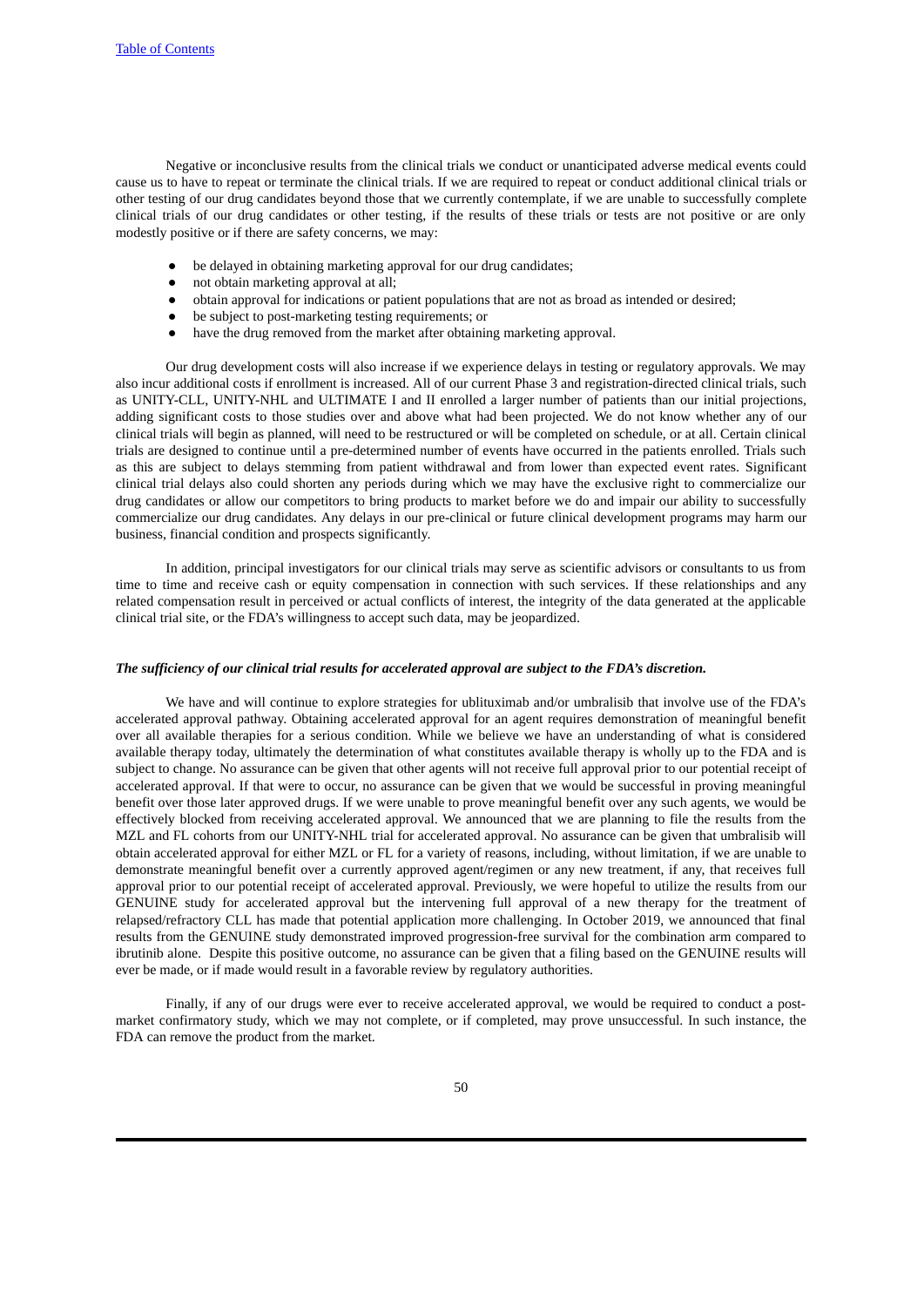# Our drug candidates may cause undesirable side effects that could delay or prevent their regulatory approval, limit the commercial profile of an approved label, or result in significant negative consequences following marketing approval, if *any.*

Unacceptable or undesirable adverse events caused by any of our product candidates that we take into clinical trials could cause either us, a DSMB, or regulatory authorities to interrupt, delay, modify or halt clinical trials and could result in a more restrictive label or the delay or denial of regulatory approval by the FDA or other regulatory authorities. This, in turn, could prevent us from commercializing the affected product candidate and generating revenues from its sale.

As is the case with all drugs, it is likely that there will be side effects associated with the use of our drug candidates. Results of our trials could reveal a higher than expected and unacceptable severity and prevalence of side effects. In such an event, our trials could be suspended or terminated and the FDA or comparable foreign regulatory authorities could order us to cease further development of or deny approval of our drug candidates for any or all targeted indications. The drug-related side effects could also affect patient recruitment or the ability of enrolled patients to complete the trial or result in potential product liability claims. Any of these occurrences may harm our business, financial condition and prospects significantly.

Many compounds that initially showed promise in early stage testing have later been found to cause side effects that prevented further development of the compound. Further, early clinical trials by their nature utilize a small sample of the potential patient population. With a limited number of patients and limited duration of exposure, rare and severe side effects of our drug candidates may only be uncovered with a significantly larger number of patients exposed to the drug candidate in Phase 3 or registration-directed trials and on the market.

We are currently running our Phase 3 and registration-directed trials, such as UNITY-CLL, UNITY-NHL and ULTIMATE I and II and have not completed testing of any of our product candidates for the treatment of the indications for which we intend to seek product approval in humans, and we currently do not know the extent that the adverse events, if any, will be observed in patients who receive any of our product candidates. To date, clinical trials using ublituximab and umbralisib have demonstrated a toxicity profile that was deemed acceptable by the investigators performing such studies. Such interpretation may not be shared by future investigators or by the health authorities and in the case of ublituximab and umbralisib, even if deemed acceptable for oncology and/or autoimmune indications, it may not be acceptable for diseases outside the oncology and autoimmune settings, and likewise for any other product candidates we may develop. Additionally, the severity, duration and incidence of adverse events may increase in larger study populations such as found in our on-going Phase 3 and registration-directed trials. Particularly, with respect to umbralisib, although over 1,500 patients have been dosed in umbralisib studies to date, the full adverse effect profile of umbralisib is not known. As additional patients are exposed for longer durations to umbralisib, it is unknown whether greater frequency and/or severity of adverse events are likely to occur. Common toxicities of other drugs in the same class as umbralisib include high levels of liver toxicity, infections and colitis, the latter of which notably has presented with later onset, with incidence increasing with duration of exposure. No assurance can be given that an acceptable safety and tolerability profile for umbralisib will continue to be demonstrated in the future with longer durations of exposure, at the fixed 800mg dose being evaluated in our registration-directed trials and in multiple drug combinations. If any of our product candidates cause unacceptable adverse events in clinical trials, we may not be able to obtain marketing approval and generate revenues from its sale, or even if approved for sale may lack differentiation from competitive products, which could have a material adverse impact on our business and operations.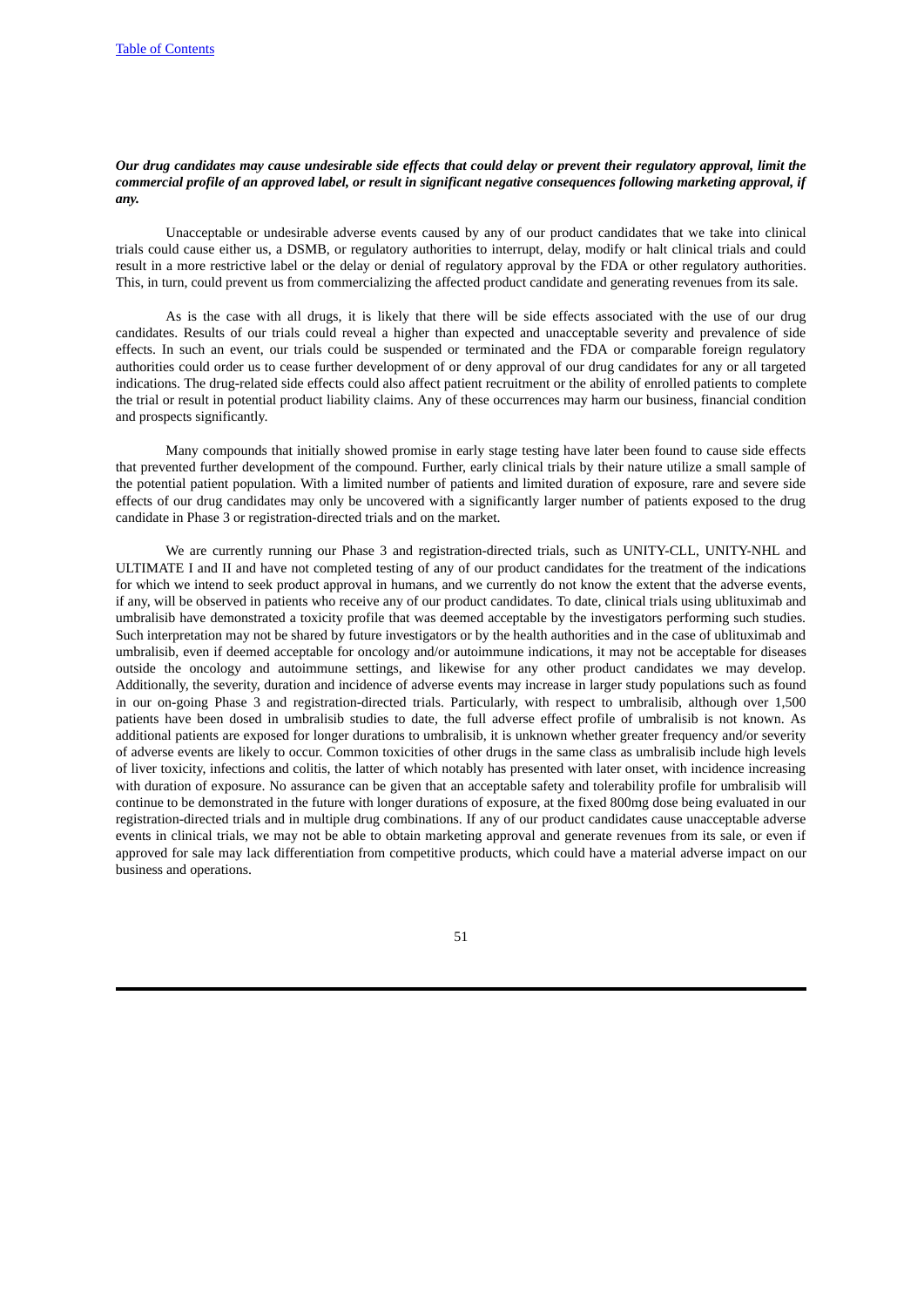Additionally, in drug-combination clinical development, there is an inherent risk of drug-drug interactions between combination agents which may affect each component's individual pharmacologic properties and the overall efficacy and safety of the combination regimen. Both ublituximab and umbralisib are being evaluated in combination with each other, as well as with a variety of other active anti-cancer agents, which may cause unforeseen toxicity, or impact the severity, duration, and incidence of adverse events observed compared to those seen in the single agent studies of these agents. We also intend to explore multiple combination studies involving cosibelimab, TG-1701, and TG-1801. Further, with multi-drug combinations, it is often difficult to interpret or properly assign attribution of an adverse event to any one particular agent, introducing the risk that toxicity caused by a component of a combination regimen could have a material adverse impact on the development of our product candidates. There can be no assurances given that the combination regimens being studied will display tolerability or efficacy suitable to warrant further testing or produce data that is sufficient to obtain marketing approval.

If any of our drug candidates receive marketing approval and we or others later identify undesirable or unacceptable side effects caused by such drug candidates (or any other similar drugs) after such approval, a number of potentially significant negative consequences could result, including:

- regulatory authorities may withdraw or limit their approval of such drug candidates;
- regulatory authorities may require a more significant clinical benefit for approval to offset the risk;
- regulatory authorities may require the addition of labeling statements, including warnings, contra-indications, or precautions, that could diminish the usage of the product or otherwise limit the commercial success of the affected product;
- we may be required to create a medication guide outlining the risks of such side effects for distribution to patients;
- we may be required to change the way such drug candidates are distributed or administered, or to conduct additional clinical trials;
- regulatory authorities may require a Risk Evaluation and Mitigation Strategy (REMS), plan to mitigate risks, which could include medication guides, physician communication plans, or elements to assure safe use, such as restricted distribution methods, patient registries and other risk minimization tools;
- we may be subject to regulatory investigations and government enforcement actions;
- we may decide to remove such drug candidates from the marketplace;
- we may not be able to enter into collaboration agreements on acceptable terms and execute on our business model;
- we could be sued and held liable for injury caused to individuals exposed to or taking our drug candidates; and
- our reputation may suffer.

Any one or a combination of these events could prevent us from obtaining or maintaining regulatory approval and achieving or maintaining market acceptance of the affected product or could substantially increase the costs and expenses of commercializing the affected product, which in turn could significantly impact our ability to successfully commercialize our drug candidates and generate revenues.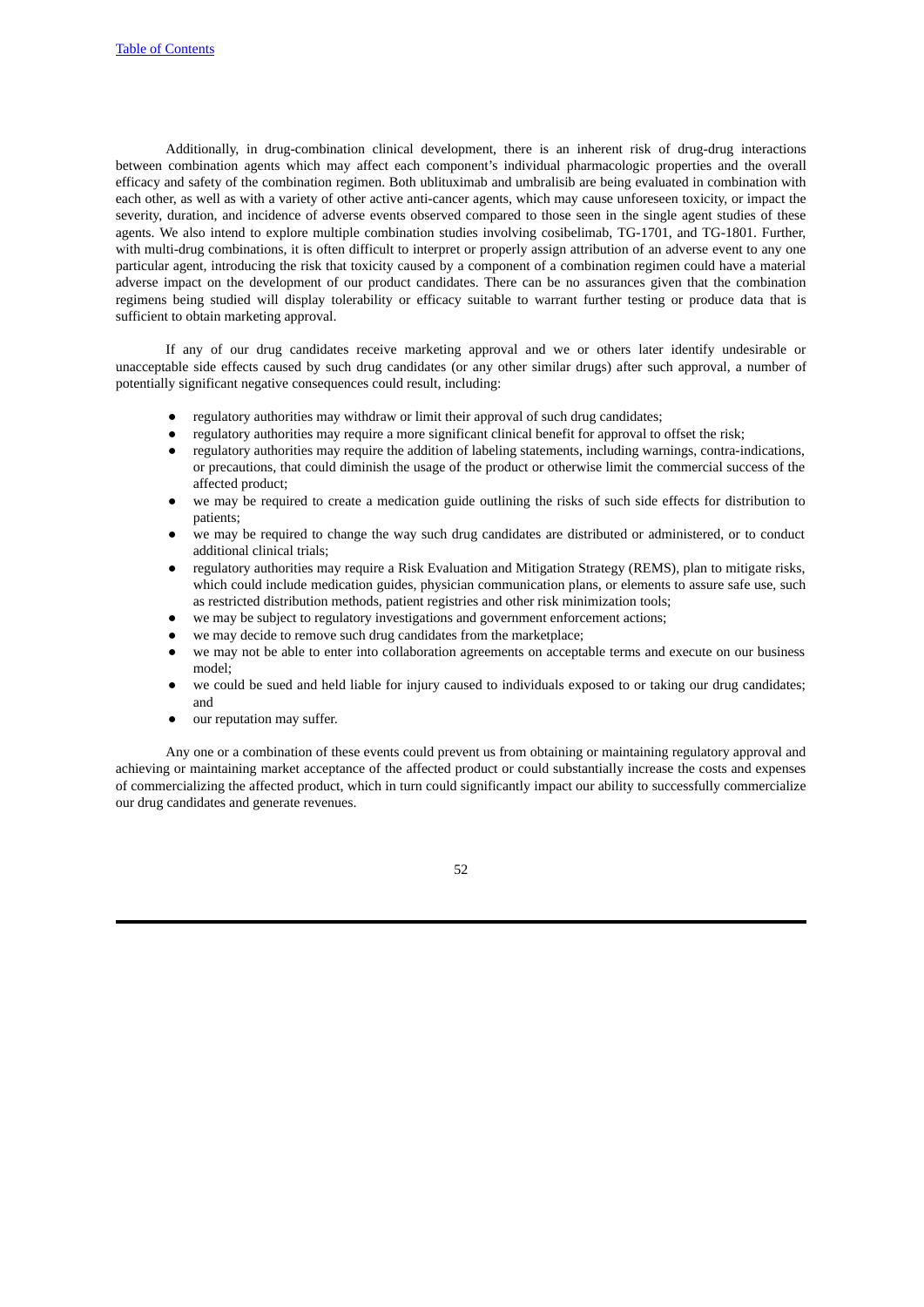# Any product candidates we may advance through clinical development are subject to extensive regulation, which can be *costly and time consuming, cause unanticipated delays or prevent the receipt of the required approvals.*

The clinical development, manufacturing, labeling, storage, record-keeping, advertising, promotion, import, export, marketing and distribution of our product candidates or any future product candidates are subject to extensive regulation by the FDA in the United States and by comparable health authorities worldwide. In the United States, we are not permitted to market a product candidate until we receive approval of a BLA or NDA from the FDA. The process of obtaining BLA and NDA approval is expensive, often takes many years and can vary substantially based upon the type, complexity and novelty of the products involved. Approval policies or regulations may change and the FDA has substantial discretion in the pharmaceutical approval process, including the ability to delay, limit or deny approval of a product candidate for many reasons. In addition, the FDA may require post-approval clinical trials or studies which also may be costly. The FDA approval for a limited indication or approval with required warning language, such as a box warning, could significantly impact our ability to successfully market our product candidates. Finally, the FDA may require adoption of a REMS requiring prescriber training, post-market registries, or otherwise restricting the marketing and dissemination of these products. Despite the time and expense invested in the clinical development of product candidates, regulatory approval is never guaranteed. Assuming successful clinical development, we intend to seek product approvals in countries outside the United States. As a result, we would be subject to regulation by the EMA, as well as the other regulatory agencies in these countries.

Approval procedures vary among countries and can involve additional product testing and additional administrative review periods. The time required to obtain approval in other countries might differ from that required to obtain FDA approval. Interruptions or delays in the operations of the FDA and foreign regulatory authorities as a result of the COVID-19 pandemic may negatively impact review, inspection, and approval timelines. Regulatory approval in one country does not ensure regulatory approval in another, but a failure or delay in obtaining regulatory approval in one country may negatively impact the regulatory process in others. As in the United States, the regulatory approval process in Europe and in other countries is lengthy and challenging. The FDA, and any other regulatory body around the world can delay, limit or deny approval of a product candidate for many reasons, including:

- the FDA or comparable foreign regulatory authorities may disagree with the design or implementation of our clinical trials;
- we may be unable to demonstrate to the satisfaction of the FDA or comparable foreign regulatory authorities that a product candidate is safe and effective for an indication;
- the FDA may not accept clinical data from trials conducted by individual investigators or in countries where the standard of care is potentially different from the United States;
- the results of clinical trials may not meet the level of statistical significance required by the FDA or comparable foreign regulatory authorities for approval;
- we may be unable to demonstrate that a product candidate's clinical and other benefits outweigh its safety risks;
- the FDA or comparable foreign regulatory authorities may disagree with our interpretation of data from preclinical studies or clinical trials;
- the data collected from clinical trials of our product candidates may not be sufficient to support the submission of a BLA, NDA or other submission or to obtain regulatory approval in the United States or elsewhere;
- the FDA or comparable foreign regulatory authorities may not approve the manufacturing processes or facilities of third-party manufacturers with which we or our collaborators currently contract for clinical supplies and plan to contract for commercial supplies; or
- the approval policies or regulations of the FDA or comparable foreign regulatory authorities may significantly change in a manner rendering our clinical data insufficient for approval.

In addition, raising questions about the safety of marketed pharmaceuticals may result in increased cautiousness by the FDA and other regulatory authorities in reviewing new pharmaceuticals based on safety, efficacy or other regulatory considerations and may result in significant delays in obtaining regulatory approvals. Regulatory approvals for our product candidates may not be obtained without lengthy delays, if at all. Any delay in obtaining, or inability to obtain, applicable regulatory approvals would prevent us from commercializing our product candidates.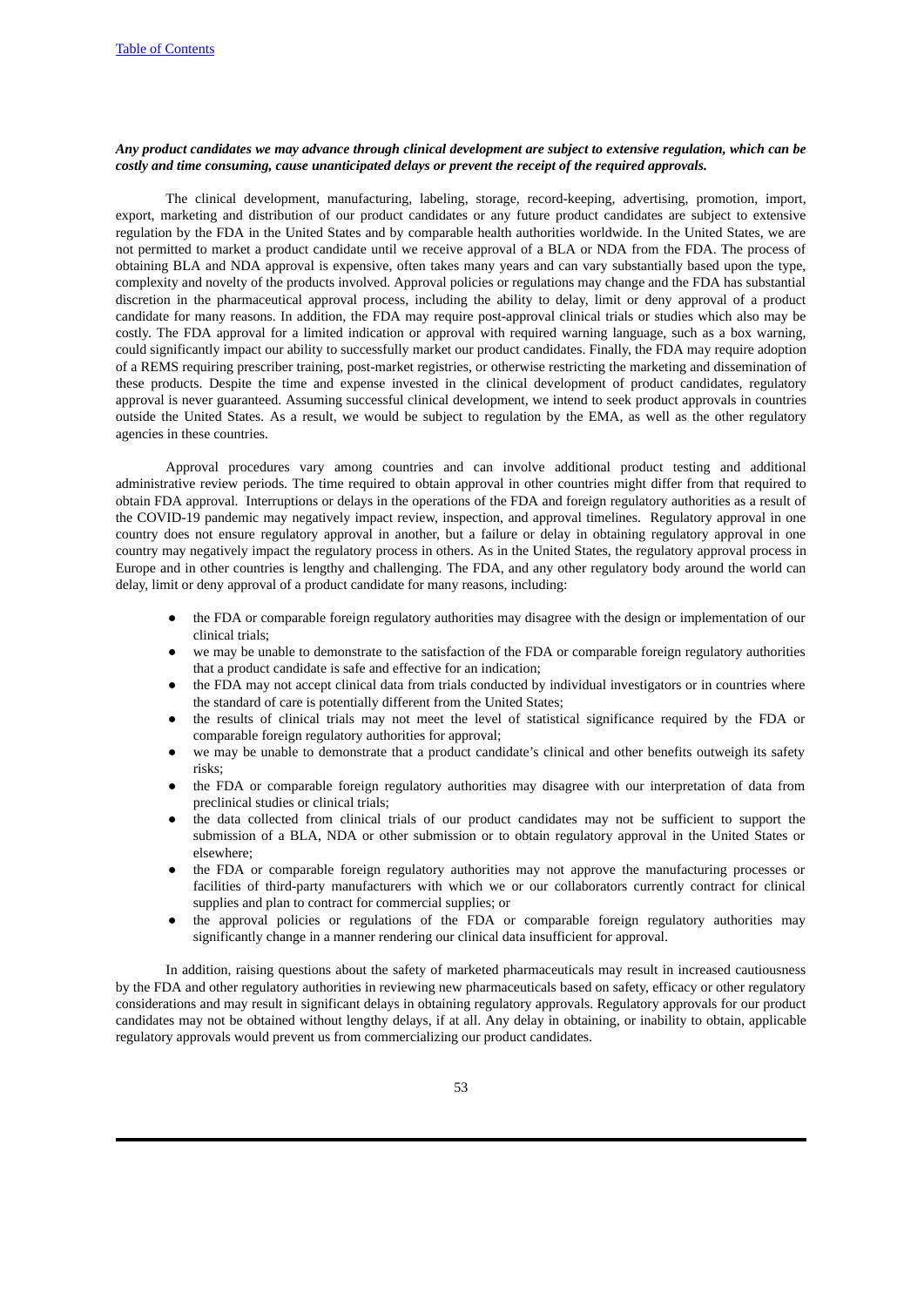# A breakthrough therapy designation by the FDA for our drug candidates, including umbralisib for the treatment of adult patients with relapsed or refractory Marginal Zone Lymphoma who have received at least one prior treatment including an anti-CD20 monoclonal antibody, may not lead to a faster development or reaulatory review or approval *process, and it does not ensure that our drug candidates will receive marketing approval.*

In January 2019, the FDA granted breakthrough therapy designation (also referred to as BTD) to umbralisib for the treatment of adult patients with relapsed or refractory MZL who have received at least one prior treatment including an anti-CD20 monoclonal antibody. We may also seek breakthrough therapy designation for some of our other drug candidates. A breakthrough therapy is defined as a drug that is intended, alone or in combination with one or more other drugs, to treat a serious or life-threatening disease or condition, and preliminary clinical evidence indicates that the drug may demonstrate substantial improvement over existing therapies on one or more clinically significant endpoints, such as substantial treatment effects observed early in clinical development. Our breakthrough therapy designation was based on interim data from the MZL cohort of the UNITY-NHL clinical trial. No assurance can be given that the full results from the MZL cohort of the UNITY-NHL clinical trial will support accelerated approval.

For drugs that have been designated as breakthrough therapies, interaction and communication between the FDA and the sponsor of the trial can help to identify the most efficient path for clinical development while minimizing the number of patients who may be placed in potentially less effective control regimens. Drugs designated as breakthrough therapies by the FDA are also eligible for accelerated approval. Designation as a breakthrough therapy is wholly within the discretion of the FDA. Accordingly, even if we believe one of our drug candidates meets the criteria for designation as a breakthrough therapy, the FDA may disagree and instead determine not to grant such designation to the drug candidate. In any event, the receipt of a breakthrough therapy designation for a drug candidate may not result in a faster development process, review or approval compared to drugs considered for approval under conventional FDA procedures and does not assure ultimate approval by the FDA. In addition, even if one or more of our drug candidates qualify as breakthrough therapies, the FDA may later decide that the drugs no longer meet the conditions for qualification and rescind the designation.

# A fast track designation by the FDA may not actually lead to a faster development or regulatory review or approval *process.*

We may seek fast track designation for some of our other drug candidates. If a drug is intended for the treatment of a serious or life-threatening condition and the drug demonstrates the potential to address unmet medical needs for this condition, the drug sponsor may apply for fast track designation. The FDA has broad discretion whether or not to grant this designation, so even if we believe a particular drug candidate is eligible for this designation, we cannot assure you that the FDA would decide to grant it. Even if we receive fast track designation for our other drug candidates, we may not experience a faster development process, review or approval compared to conventional FDA procedures. The FDA may withdraw fast track designation if it believes that the designation is no longer supported by data from our clinical development program.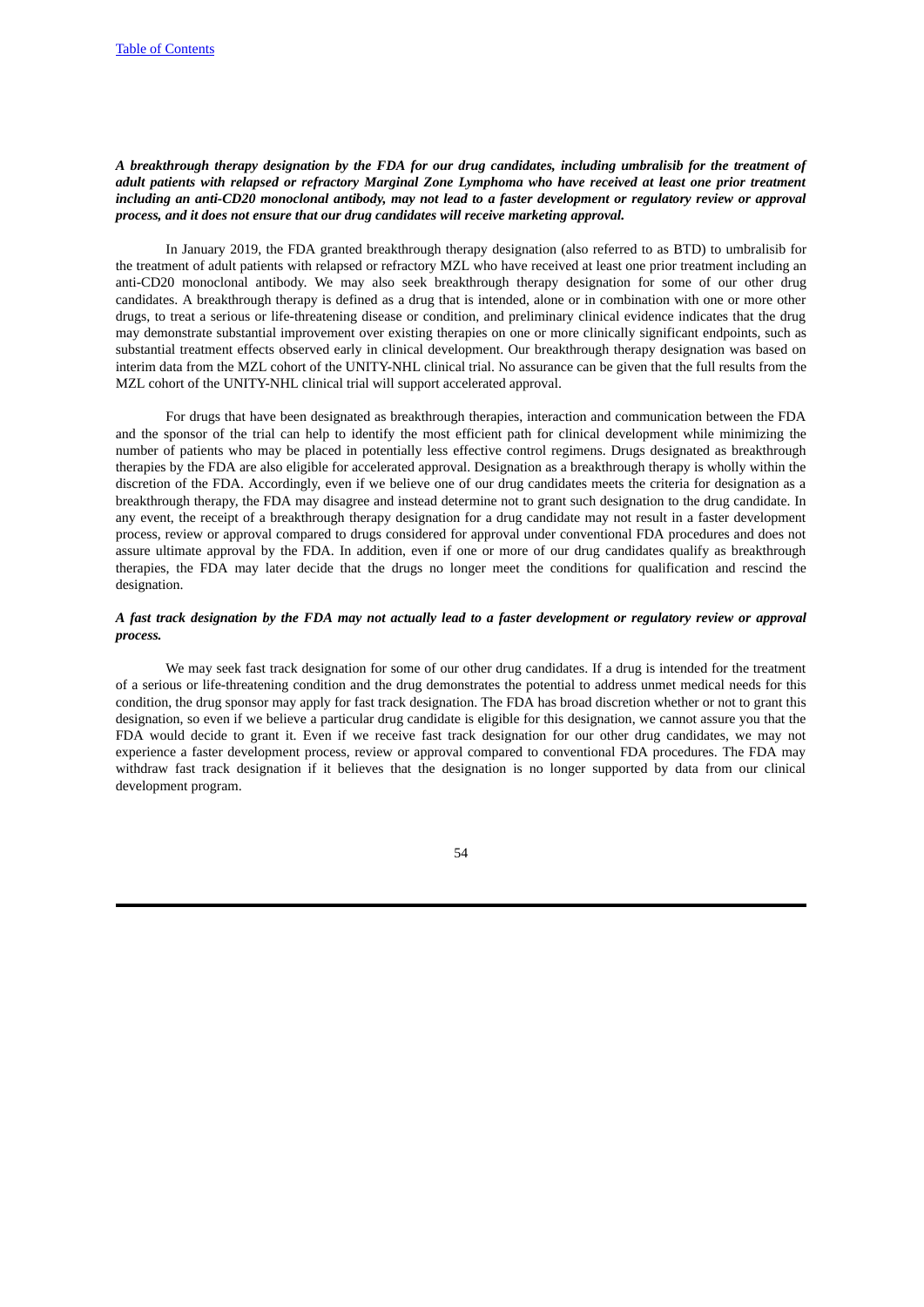# While we have received orphan drug designation for umbralisib and ublituximab for specified indications, we may seek additional orphan drug designation for those and some of our other drug candidates. However, we may be unsuccessful in obtaining or may be unable to maintain the benefits associated with orphan drug designation, including the potential *for market exclusivity.*

Ublituximab received orphan drug designation from the FDA for the treatment of MZL (nodal and extranodal) in September 2013, for the treatment of CLL in August of 2010, and orphan-drug designation by the EMA for the treatment of CLL in November of 2009. We also obtained orphan drug designation for umbralisib as monotherapy for the treatment of CLL in August 2016 and all three types of MZL (nodal, extranodal and splenic) in April 2019, and in January 2017, we announced that the FDA granted orphan drug designation covering the combination of ublituximab and umbralisib for the treatment of patients with CLL and DLBCL. As part of our business strategy, we may seek orphan drug designation for our other drug candidates, and we may be unsuccessful. Regulatory authorities in some jurisdictions, including the United States and the European Union, may designate drugs for relatively small patient populations as orphan drugs. Under the U.S. Orphan Drug Act, the FDA may designate a drug as an orphan drug if it is a drug intended to treat a rare disease or condition, which is generally defined as a patient population of fewer than 200,000 individuals annually in the United States, or a patient population greater than 200,000 in the United States where there is no reasonable expectation that the cost of developing the drug will be recovered from sales in the United States. In the United States, orphan drug designation entitles a party to financial incentives such as opportunities for grant funding towards clinical trial costs, tax advantages and user-fee waivers.

Even if we obtain orphan drug exclusivity for a drug, that exclusivity may not effectively protect the designated drug from competition because different drugs can be approved for the same condition. Even after an orphan drug is approved, the FDA can subsequently approve another product that meets the definition of a "same drug" under 21 C.F.R. 316.3 for the same condition if the FDA concludes that the later product is clinically superior in that it is shown to be safer, more effective or makes a major contribution to patient care. In addition, a designated orphan drug may not receive orphan drug exclusivity if it is approved for a use that is broader than the indication for which it received orphan drug designation. Moreover, orphan drug exclusive marketing rights in the United States may be lost if the FDA later determines that the request for designation was materially defective or if the manufacturer is unable to assure sufficient quantity of the drug to meet the needs of patients with the rare disease or condition. Orphan drug designation neither shortens the development time or regulatory review time of a drug nor gives the drug any advantage in the regulatory review or approval process. While we intend to seek additional orphan drug designation for our other drug candidates, we may never receive such designations. Even if we receive orphan drug designation for any of our drug candidates, there is no guarantee that we will enjoy the benefits of those designations.

# An approval of one of our product candidates in the United States would not assure approval of that candidate in *foreign jurisdictions.*

The approval procedures for pharmaceuticals vary among countries and obtaining approval in one jurisdiction does not guarantee approval in another jurisdiction. For example, even if the FDA grants approval of a product candidate, comparable regulatory authorities in foreign jurisdictions may not approve the same product candidate or may require additional evidence for approval. In many countries outside the United States, the product must be approved for reimbursement before it can be marketed. As a general matter, however, the foreign regulatory approval process involves risks similar or identical to the risks associated with FDA approval discussed above. Therefore, we cannot guarantee that we, or future collaborators, will obtain approvals of our product candidates in any foreign jurisdiction on a timely basis, if at all. Failure to receive approval in certain foreign markets could significantly impact the full market potential of our product candidates. Furthermore, if we obtain regulatory approval for a product candidate in a foreign jurisdiction, we will be subject to the burden of complying with complex regulatory, legal, and other requirements that could be costly and could subject us to additional risks and uncertainties.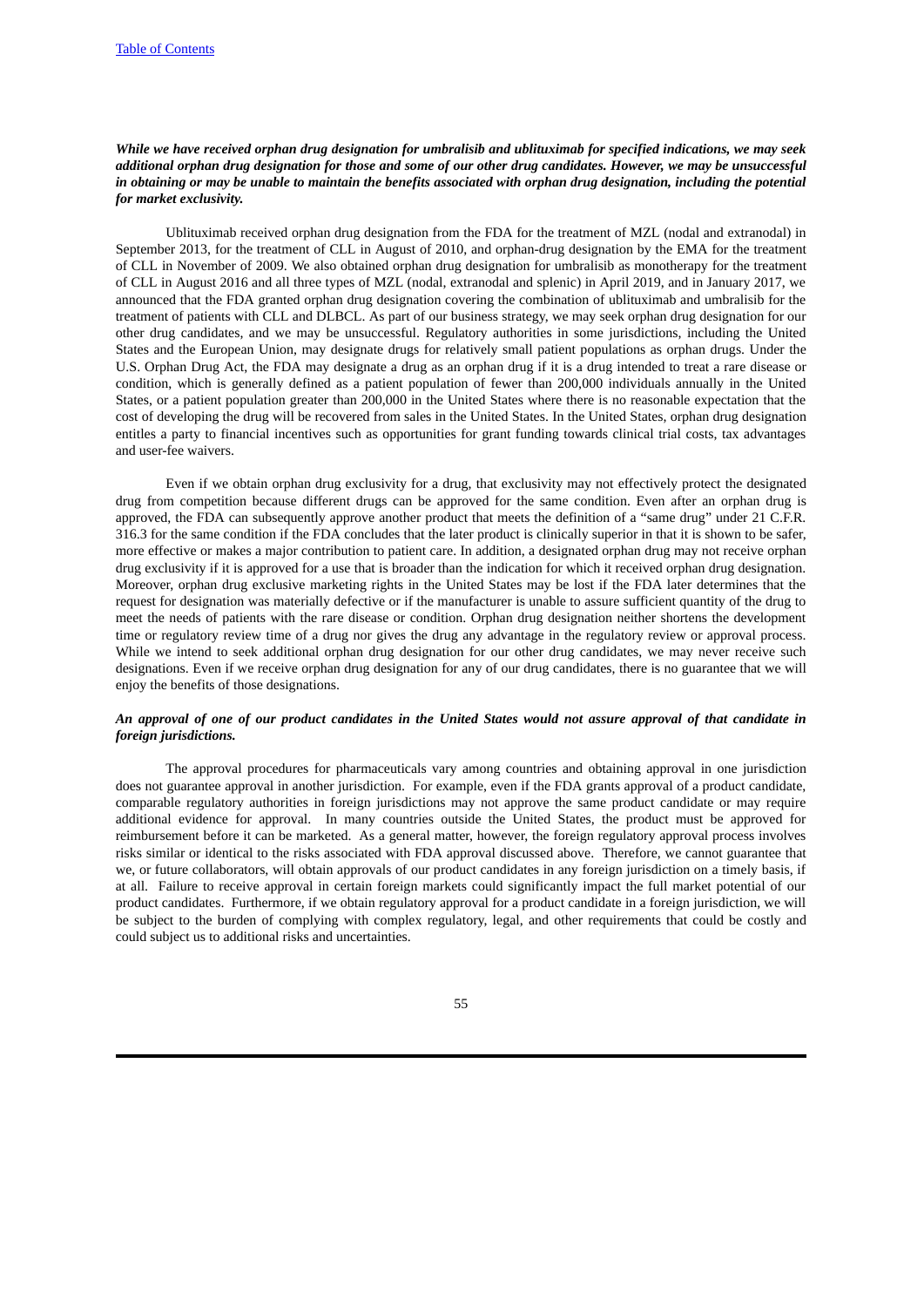# *As all of our product candidates are still under development, manufacturing site additions, scale-up and process* improvements implemented in the production of those product candidates may affect their ultimate activity or function.

Our product candidates are in the initial stages of development and are currently manufactured in relatively small batches for use in pre-clinical and clinical studies. Process improvements implemented to date have changed, and process improvements in the future may change, the activity and/or analytical profile of the product candidates, which may affect the safety and efficacy of the products. For instance, the manufacturing process for ublituximab has undergone several process improvements during the clinical trial process which have resulted in analytical differences between the materials. Such process improvements continued during the conduct of Phase 3 and materials from more than one manufacturing process were utilized in the Phase 3 UNITY-CLL trial. While analytical differences exist between those materials, we do not believe the differences will alter the safety or efficacy profile of ublituximab. However, it is possible that additional and/or different adverse events may appear among patients exposed to drug product manufactured under one process compared to the other, or that adverse events may arise with greater frequency, intensity and duration among patients exposed to drug product manufactured under one process compared to the other. Additionally, the efficacy of ublituximab also can be negatively impacted by such process changes. Given the uncertainty of the impact on product specifications, quality and performance, process improvements made during Phase 3 development carry a higher level of risk than those made prior to Phase 3 development. If there are significant differences in product attributes between the two materials, we may need to adjust our statistical analysis plans of the Phase 3 study to confirm that there is no difference in safety or efficacy between product made by each process in order to allow us to utilize data from all enrolled patients, as well as be able to integrate clinical safety and/or efficacy results across studies to support any potential marketing application. There can be no assurance given that such analyses will be successful in demonstrating no clinical differences between these drug products, which could substantially impact the approvability of the U2 combination based on the results of the UNITY-CLL study. In such circumstances, that would have a material adverse effect on the Company.

Further, no assurance can be given that the material manufactured from any future optimized processes, if any, for ublituximab or any of our product candidates will perform comparably to the product candidates as manufactured to date which could result in an unexpected safety or efficacy outcome as compared to the data published or presented to date. Similarly, following each round of process improvements, if any, for any of our drug candidates, future clinical trial results conducted with the new material will be subject to uncertainty related to the effects, if any, of those additional process improvements that were made.

In addition, we have engaged a secondary manufacturer for ublituximab to meet our current clinical and future commercial needs and anticipate engaging additional manufacturing sources for umbralisib to meet expanded clinical trial and commercial needs. If a secondary manufacturer is not successful in replicating the product or experiences delays, or if regulatory authorities impose unforeseen requirements with respect to product comparability from multiple manufacturing sources, we may experience delays in clinical development. No assurance can be given that any additional manufacturers will be successful or that material manufactured by the additional manufacturers will perform comparably to ublituximab or umbralisib as manufactured to date and used in currently available pre-clinical data and or in clinical trials presented publicly or reported in this or any previous filing, or that the relevant regulatory agencies will agree with our interpretation of comparability.

In addition, as we move closer to commercialization for ublituximab and umbralisib, we are scaling-up production to ensure adequate commercial supply. This is an expensive process and there can be no assurance given that such scale-up will be successful in providing pharmaceutical product that is of sufficient quantity, or of a quality that is consistent with our previously established specifications, or that meets the requirements set by regulatory agencies under which we may seek approval of our product candidates. If scale-up were not to succeed our ability to supply our anticipated market at a reasonable cost of goods would be negatively impacted. In such event, that would have a material adverse effect on the Company. Scale up could also require additional process improvement that might be required to accommodate new and larger equipment utilized in the scaled-up process. If that were to occur and we could not demonstrate to the FDA that the materials were analytically substantially similar, we might be required to run additional clinical testing to demonstrate that they are substantially similar. That would entail a significant delay and significant increase in total cost, all of which would have a material adverse effect on the Company.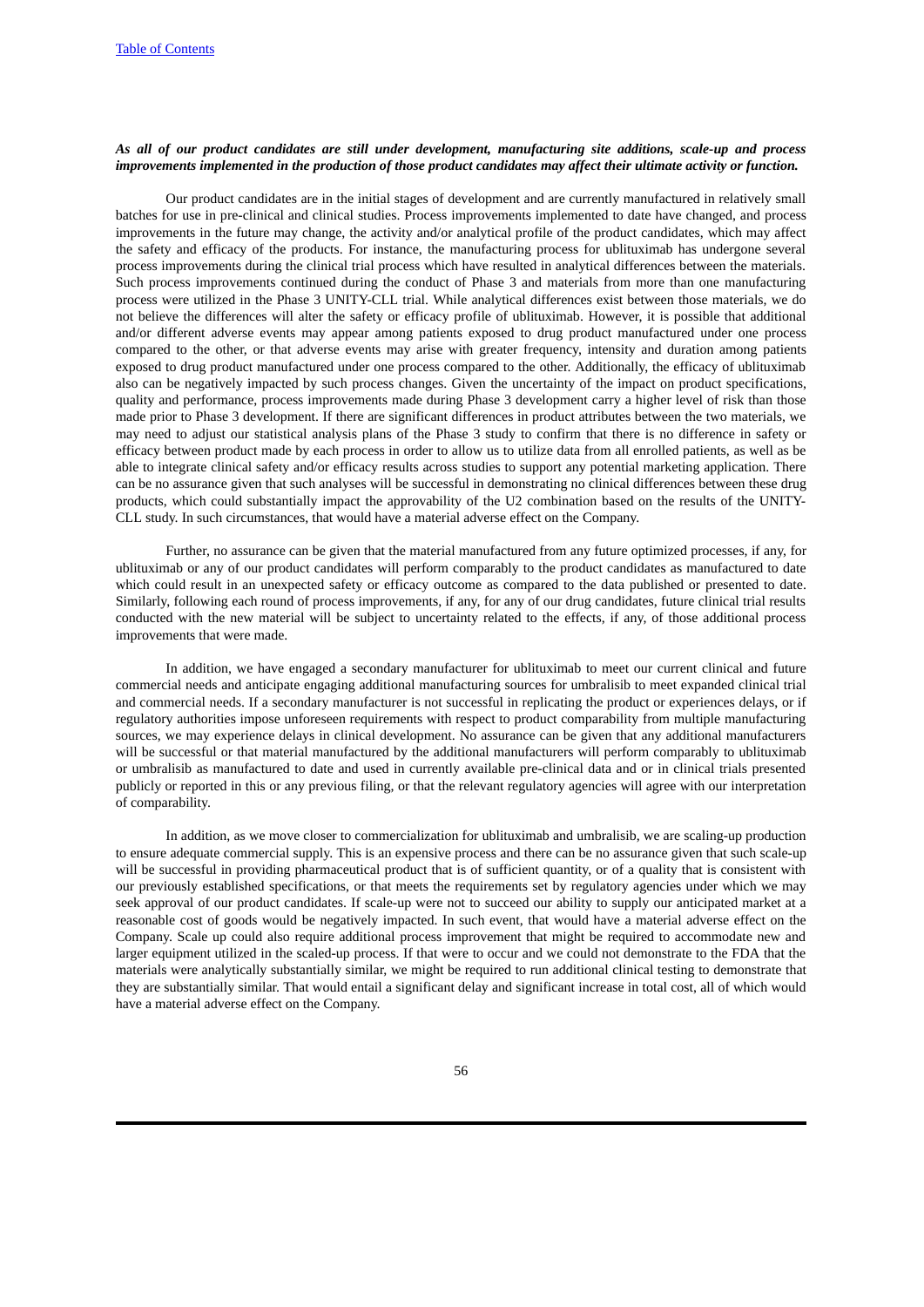## **Risks Related to Commercialization**

# The incidence and prevalence for target patient populations of our drug candidates have not been established with precision. If the market opportunities for our drug candidates are smaller than we estimate or if any approval that we obtain is based on a narrower definition of the patient population, our revenue and ability to achieve profitability will be *adversely affected, possibly materially.*

The precise incidence and/or prevalence of CLL, relapsed/refractory MZL, relapsed/refractory FL and multiple sclerosis (MS) are unknown. Our projections of both the number of people who are affected by disease within our target indications, as well as the subset of these people who have the potential to benefit from treatment with our product candidates, are based on our beliefs and estimates. Our beliefs are typically based on one on one and group interactions with target physicians and our estimates have been derived from a variety of sources, including the scientific literature, healthcare utilization databases and market research, and may prove to be incorrect. Further, new studies may change the estimated incidence or prevalence of these diseases.

The total addressable market opportunity for umbralisib and ublituximab for the treatment of patients with CLL, MZL, FL and MS will ultimately depend upon, among other things, the final label indication, approval for sale for these indications, acceptance by the medical community, patient access, drug pricing and reimbursement. The number of patients in major markets, including the number of addressable patients in those markets, may turn out to be lower than expected, patients may not be otherwise amenable to treatment with our drugs, new patients may become increasingly difficult to identify or gain access to, or patients and physicians may choose to utilize competitive products, all of which would adversely affect our results of operations and our business.

# We face substantial competition for treatments for our target indications, which may result in others commercializing drugs before or more successfully than we do resulting in the reduction or elimination of our commercial opportunity.

We operate in a highly competitive segment of the biotechnology and biopharmaceutical market. We face competition from numerous sources, including commercial pharmaceutical and biotechnology enterprises, academic institutions, government agencies, and private and public research institutions. Many of our competitors have significantly greater financial, product development, manufacturing and marketing resources. Large pharmaceutical companies have extensive experience in clinical testing and obtaining regulatory approval for drugs. Additionally, many universities and private and public research institutes are active in cancer research, some in direct competition with us. We may also compete with these organizations to recruit scientists and clinical development personnel. Smaller or early-stage companies may also prove to be significant competitors, particularly through collaborative arrangements with large and established companies.

Our commercial opportunity could be reduced or eliminated if our competitors develop and commercialize drugs that are more effective, have fewer or less severe side effects, are more convenient or are less expensive than any drugs that we or our collaborators may develop. Our competitors also may obtain FDA or other regulatory approval for their drugs more rapidly than we may obtain approval for ours, which could result in our competitors establishing a strong market position before we or our collaborators are able to enter the market. The key competitive factors affecting the success of all of our drug candidates, if approved, are likely to be their efficacy, safety, convenience, price, the effectiveness of any related companion diagnostic tests, the level of generic competition and the availability of reimbursement from government and other third-party payors.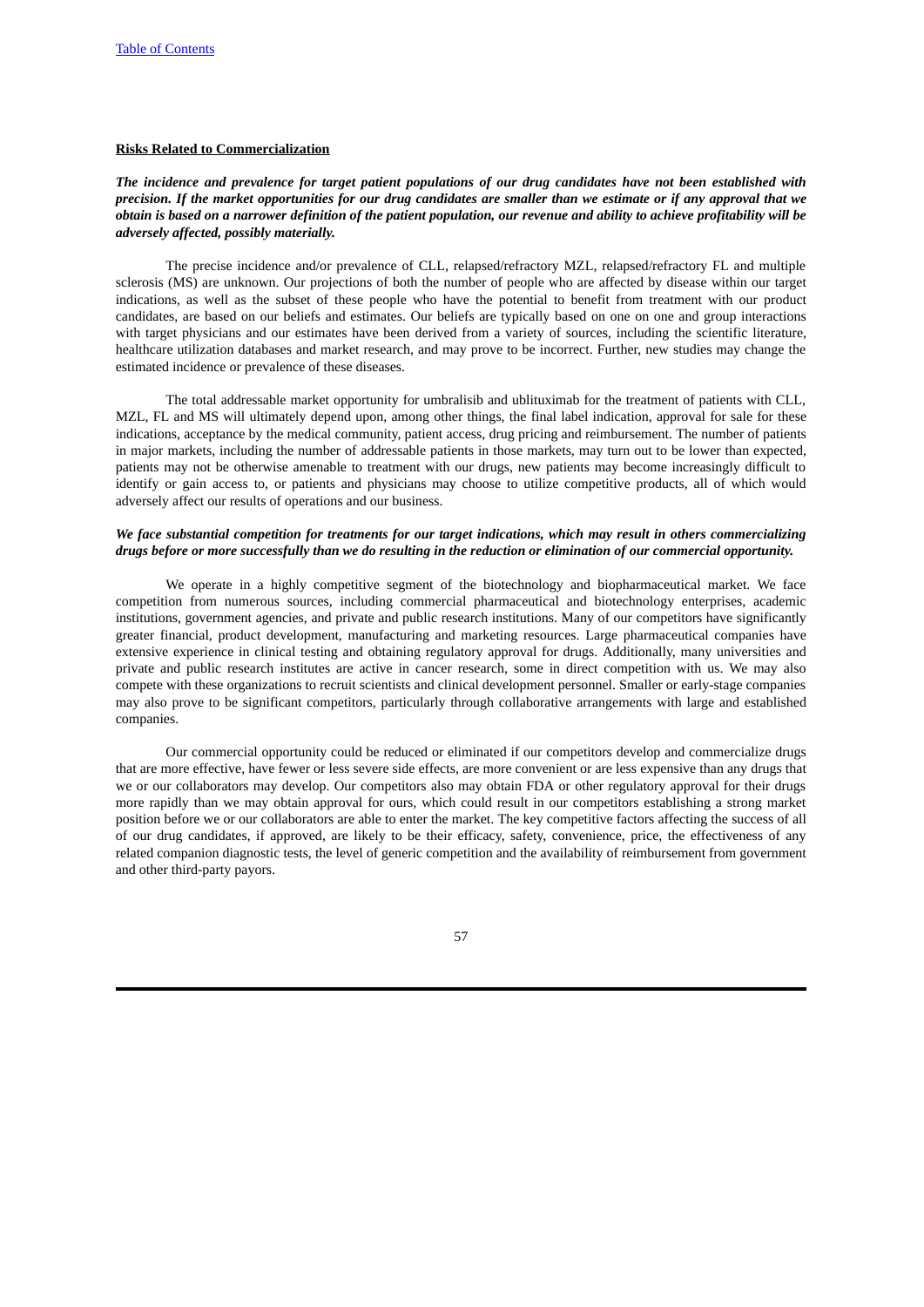For the cancer indications for which we are developing our products there are a number of established therapies with which we will compete:

- For the treatment of CLL, if U2 is approved, we expect U2 to compete with recently approved drugs such as ibrutinib (AbbVie and Janssen), venetoclax (AbbVie and Roche), obinutuzumab (Roche), idelalisib (Gilead) and duvelisib (Verastem), and established treatments such as rituximab (Roche), and several generically available chemotherapies. Additionally, there are two second generation BTK inhibitors similar to ibrutinib in late-stage clinical testing for CLL that could enter the market in the next 12-36 months. Each of these agents can be used as monotherapy or in combination with one or more of the other agents.
- For the treatment of Marginal Zone Lymphoma, if approved, we expect umbralisib to compete with ibrutinib (AbbVie and Janssen) and established treatments such as rituximab and several generically available chemotherapies. Additionally, in May 2019, the FDA approved the combination of rituximab and lenalidomide (Bristol-Myers) for the treatment of previously treated MZL.
- For the treatment of Follicular Lymphoma, if approved, we expect umbralisib to compete with recently approved drugs such as obinutuzumab (Roche), idelalisib (Gilead), copanlisib (Bayer), and duvelisib (Verastem), and established treatments such as rituximab (Roche), and several generically available chemotherapies. Each of these agents can be used as monotherapy or in combination with one or more of the other agents. In addition, in May 2019, the FDA approved the combination of rituximab and lenalidomide (Bristol-Myers) for the treatment of previously treated FL. There are also several PI3K delta inhibitors in earlier stages of development.
- In addition, a number of pharmaceutical companies are developing antibodies and bispecific antibodies targeting CD20, CD19, CD47 and other B-cell associated targets, chimeric antigen receptor T-cell (CAR-T) immunotherapy, and other B-cell ablative therapy which, if approved, would potentially compete with U2 and umbralisib.

For Multiple Sclerosis for which we are developing ublituximab there are a number of established therapies with which we will compete:

If ublituximab is approved, we expect ublituximab will primarily compete against other CD20 targeted agents, while the group of CD20 targeted agents will also compete broadly against a number of already approved MS therapies. Currently, there is one anti-CD20 monoclonal antibody approved, ocrelizumab (Roche), and another in Phase 3 development, ofatumumab (Novartis), which is expected to enter the market in the next 3-6 months.

Cosibelimab, TG-1701 and TG-1801 if approved will also face competition from drugs on the market and under development in the same therapeutic class as each of those drugs.

New developments, including the development of other pharmaceutical technologies and methods of treating disease, occur in the pharmaceutical and life sciences industries at a rapid pace. These developments may render our product candidates obsolete or noncompetitive. Compared to us, many of our potential competitors have substantially greater:

- research and development resources, including personnel and technology;
- regulatory experience;
- pharmaceutical development, clinical trial and pharmaceutical commercialization experience;
- experience and expertise in exploitation of intellectual property rights; and
- capital resources.

We will also face competition from these third parties in recruiting and retaining qualified personnel, establishing clinical trial sites, patient registration for clinical trials, and in identifying and in-licensing new product candidates.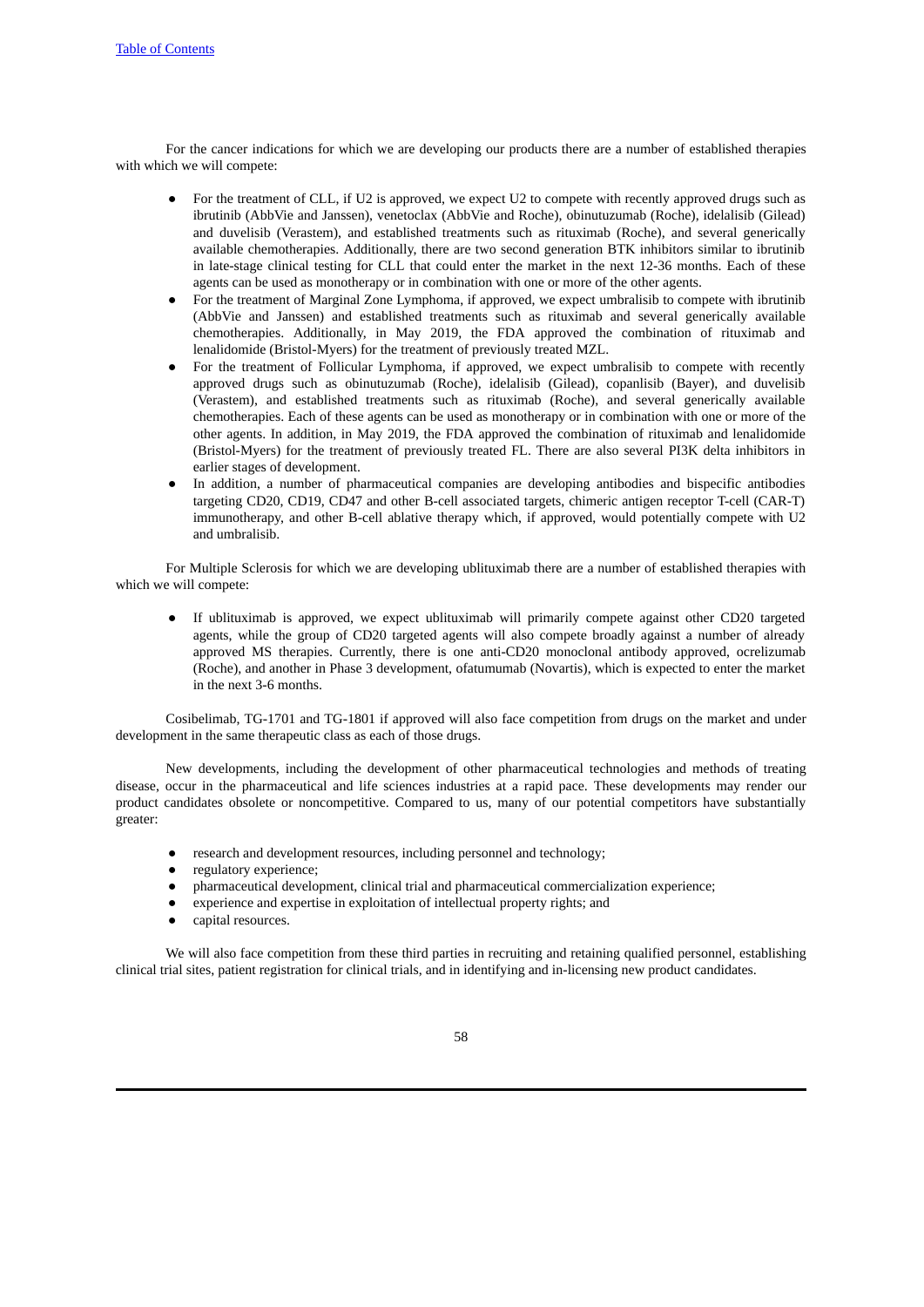# Product liability lawsuits against us could cause us to incur substantial liabilities and could limit commercialization of *any drug candidates that we may develop.*

We face an inherent risk of product liability exposure related to the testing of our drug candidates in human clinical trials and use of our drug candidates through compassionate use programs in the event we establish such programs, and we will face an even greater risk if we commercially sell any drug candidates that we may develop. If we cannot successfully defend ourselves against claims that our drug candidates caused injuries, we could incur substantial liabilities. Regardless of merit or eventual outcome, liability claims may result in:

- decreased demand for any drug candidates that we may develop;
- injury to our reputation and significant negative media attention;
- withdrawal of clinical trial participants;
- significant costs to defend the related litigation;
- substantial monetary awards to trial participants or patients;
- loss of revenue; and
- the inability to commercialize any drug candidates that we may develop.

Although we maintain product liability insurance coverage, it may not be adequate to cover all liabilities that we may incur. We anticipate that we will need to increase our insurance coverage if we successfully commercialize any drug candidate. Insurance coverage is increasingly expensive. We may not be able to maintain insurance coverage at a reasonable cost or in an amount adequate to satisfy any liability that may arise.

## Even if we are able to commercialize any drug candidates, such drugs may become subject to unfavorable pricing *regulations or third-party coverage and reimbursement policies, which would harm our business.*

The regulations that govern regulatory approvals, pricing and reimbursement for new drugs vary widely from country to country. Some countries require approval of the sale price of a drug before it can be marketed. In many countries, the pricing review period begins after marketing approval is granted. In some foreign markets, prescription pharmaceutical pricing remains subject to continuing governmental control even after initial approval is granted. As a result, we might obtain marketing approval for a drug candidate in a particular country, but then be subject to price regulations that delay our commercial launch of the drug candidate, possibly for lengthy time periods, and negatively impact the revenues we are able to generate from the sale of the drug candidate in that country. Adverse pricing limitations may hinder our ability to recoup our investment in one or more drug candidates, even if our drug candidates obtain marketing approval. In addition, if we are successful in receiving FDA approval for ublituximab for the treatment of CLL and MS, we will need to identify and execute a pricing strategy that takes into account the value of the product in each indication independently to realize the product's full potential in both indications. If we are unable to identify and execute such a strategy, the pricing of ublituximab across indications may not be optimal, which may have a material adverse impact on the sales in one or both of the indications and on our overall business.

Our ability to commercialize any drug candidates successfully also will depend in part on the extent to which coverage and reimbursement for these drug candidates and related treatments will be available from government authorities, private health insurers and other organizations. Government authorities and third-party payors, such as private health insurers and health maintenance organizations, decide which medications they will pay for and establish reimbursement levels. A primary trend in the U.S. healthcare industry and elsewhere is cost containment. Government authorities and third-party payors have attempted to control costs by limiting coverage and the amount of reimbursement for particular drugs. Increasingly, third-party payors are requiring that drug companies provide them with predetermined discounts from list prices and are challenging the prices charged for drugs. We cannot be sure that coverage will be available for any drug candidate that we commercialize and, if coverage is available, the level of reimbursement. Reimbursement may impact the demand for, or the price of, any drug candidate for which we obtain marketing approval. If reimbursement is not available or is available only to limited levels, we may not be able to successfully commercialize any drug candidate for which we obtain marketing approval.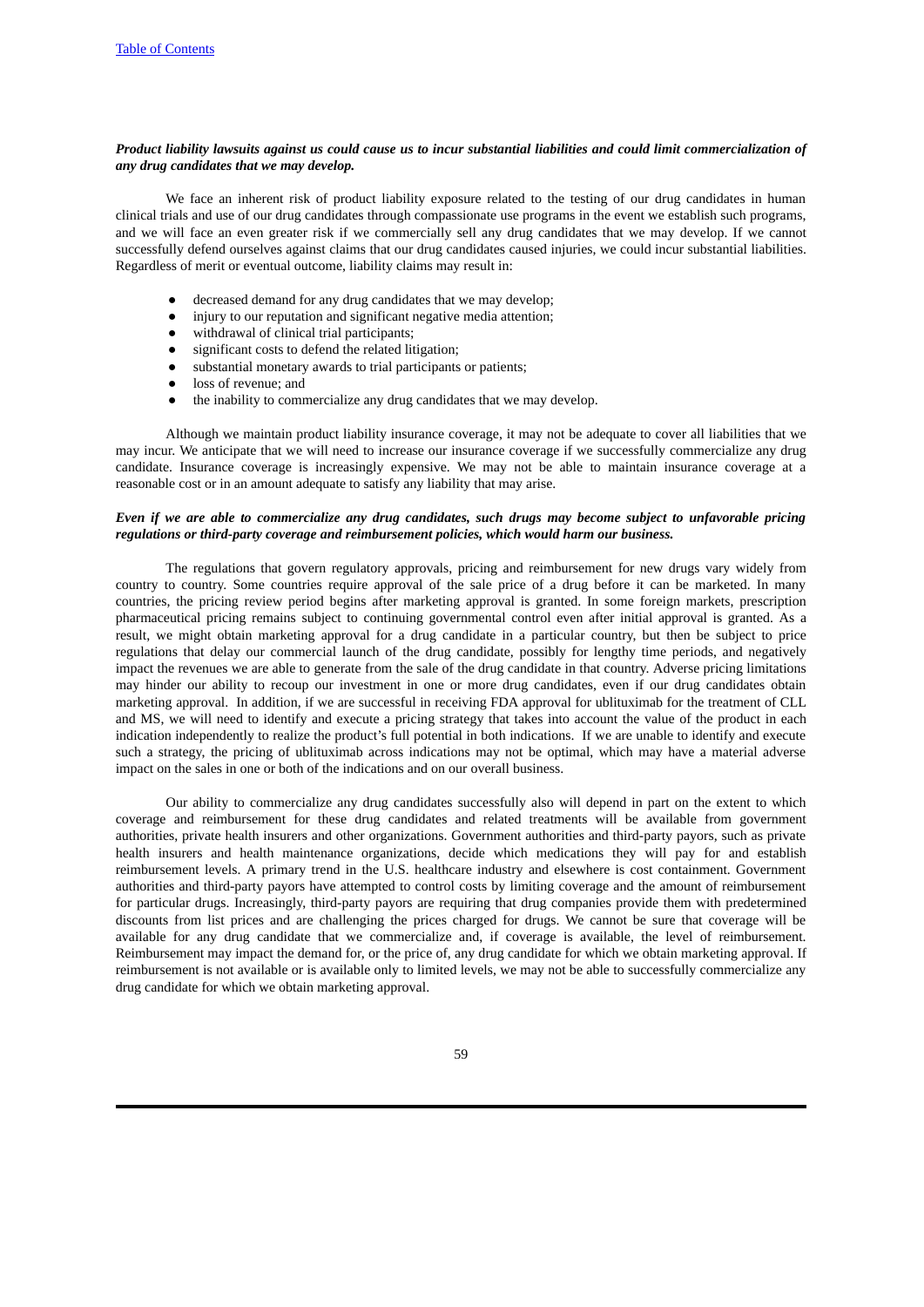There may be significant delays in obtaining reimbursement for newly approved drugs, and coverage may be more limited than the purposes for which the drug is approved by the FDA or similar regulatory authorities outside the United States. Moreover, eligibility for reimbursement does not imply that any drug will be paid for in all cases or at a rate that covers our costs, including research, development, manufacture, sale and distribution. Interim reimbursement levels for new drugs, if applicable, may also not be sufficient to cover our costs and may not be made permanent. Reimbursement rates may vary according to the use of the drug and the clinical setting in which it is used, may be based on reimbursement levels already set for lower-cost drugs and may be incorporated into existing payments for other services. Net prices for drugs may be reduced by mandatory discounts or rebates required by government healthcare programs or private payors and by any future relaxation of laws that presently restrict imports of drugs from countries where they may be sold at lower prices than in the United States. Third-party payors often rely upon Medicare coverage policy and payment limitations in setting their own reimbursement policies. Our inability to promptly obtain coverage and profitable payment rates from both government-funded and private payors for any approved drugs that we develop could have a material adverse effect on our operating results, our ability to raise capital needed to commercialize drugs and our overall financial condition.

# We are subject to new legislation, regulatory proposals and managed care initiatives that may increase our costs of *compliance and adversely affect our ability to market our products, obtain collaborators and raise capital.*

In both the United States and certain foreign countries, there have been a number of legislative and regulatory changes or proposed changes to the health care system, many of which have focused on prescription drug pricing and lowering overall health care costs, that could impact our ability to sell our products profitably. We expect prescription drug pricing and other health care costs to continue to be subject to intense political and social pressures on a global basis.

In the United States, federal and state legislatures, health agencies and third-party payors continue to focus on containing the cost of health care and addressing public concern over access and affordability of prescription drugs. The Patient Protection and Affordable Care Act, as amended by the Health Care and Education Reconciliation Act of 2010(collectively, the ACA) was enacted in 2010 and made significant changes to the U.S. health care system. The ACA and any revisions or replacements of that Act, any substitute legislation, and other changes in the law or regulatory framework could have a material adverse effect on our business.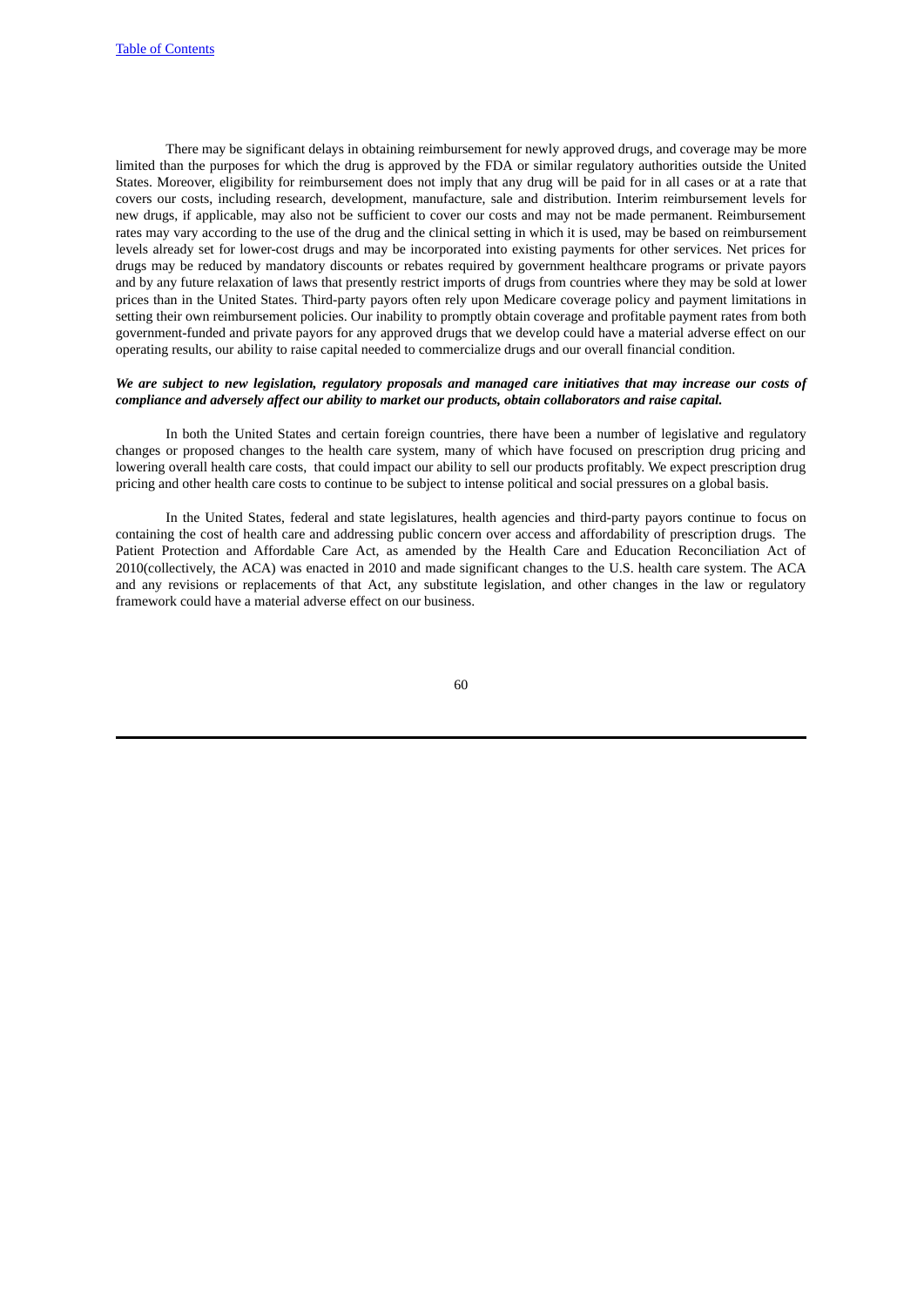Among the provisions of the ACA, those of importance to our potential product candidates include:

- an annual, nondeductible fee on any entity that manufactures or imports specified branded prescription drugs and biologic agents, apportioned among these entities according to their market share in certain government healthcare programs;
- an increase in the statutory minimum rebates a manufacturer must pay under the Medicaid Drug Rebate Program to 23.1% and 13.0% of the average manufacturer price for branded and generic drugs, respectively;
- expansion of healthcare fraud and abuse laws, including the federal False Claims Act and the federal Anti-Kickback Statute, new government investigative powers and enhanced penalties for non-compliance;
- a new Medicare Part D coverage gap discount program, in which manufacturers must agree to offer 50% point-of-sale discounts off negotiated prices of applicable brand drugs to eligible beneficiaries during their coverage gap period, as a condition for a manufacturer's outpatient drugs to be covered under Medicare Part D (subsequent legislation increased this amount to 70% effective as of January 1, 2019);
- extension of a manufacturer's Medicaid rebate liability to covered drugs dispensed to individuals who are enrolled in Medicaid managed care organizations;
- expansion of eligibility criteria for Medicaid programs by, among other things, adding new eligibility categories for certain individuals with income at or below 133% of the federal poverty level, thereby potentially increasing a manufacturer's Medicaid rebate liability;
- expansion of the list of covered entities eligible to enroll in the 340B Drug Pricing Program to include certain free-standing cancer hospitals, critical access hospitals, rural referral centers, and sole community hospitals, but exempting orphan drugs from the ceiling price requirements for these covered entities;
- new requirements under the federal Open Payments program and its implementing regulations;
- a new requirement to annually report drug samples that manufacturers and distributors provide to physicians;
- a new regulatory pathway for the approval of biosimilar biological products; and
- a new Patient-Centered Outcomes Research Institute to oversee, identify priorities in, and conduct comparative clinical effectiveness research, along with funding for such research.

Certain provisions of the ACA have been subject to judicial challenges as well as efforts to repeal or replace them or to alter their interpretation or implementation. For example, the 2017 Tax Cuts and Jobs Act (Tax Act) repealed the penalty for individuals who fail to maintain minimum essential health coverage as required by the ACA, commonly referred to as the individual mandate, effective January 1, 2019. Another example is the Bipartisan Budget Act of 2018 (the BBA), which set government spending levels for Fiscal Years 2018 and 2019 and revised certain provisions of the ACA. Specifically, beginning in 2019, the BBA increased manufacturer point-of-sale discounts off negotiated prices of applicable brand drugs in the Medicare Part D coverage gap from 50% to 70% effective as of January 1, 2019, ultimately increasing the liability for brand drug manufacturers.

In December 2018, the U.S. District Court for the Northern District of Texas ruled that (i) that the individual mandate was unconstitutional as a result of the associated tax penalty being repealed as part of the Tax Act; and (ii) the individual mandate is not severable from the rest of the ACA and, as a result, the ACA in its entirety is invalid. In December 2019, the U.S. Court of Appeals for the Fifth Circuit affirmed the district court's decision that the individual mandate is unconstitutional but remanded the case back to the district court to reconsider the severability question. It is unclear how the ultimate decision in this case, which is now pending before the U.S. Supreme Court, or other efforts to repeal, replace, or invalidate the ACA or its implementing regulations, or portions thereof, will affect the ACA, our industry more generally, and the availability of adequate reimbursement for our products if commercialized.

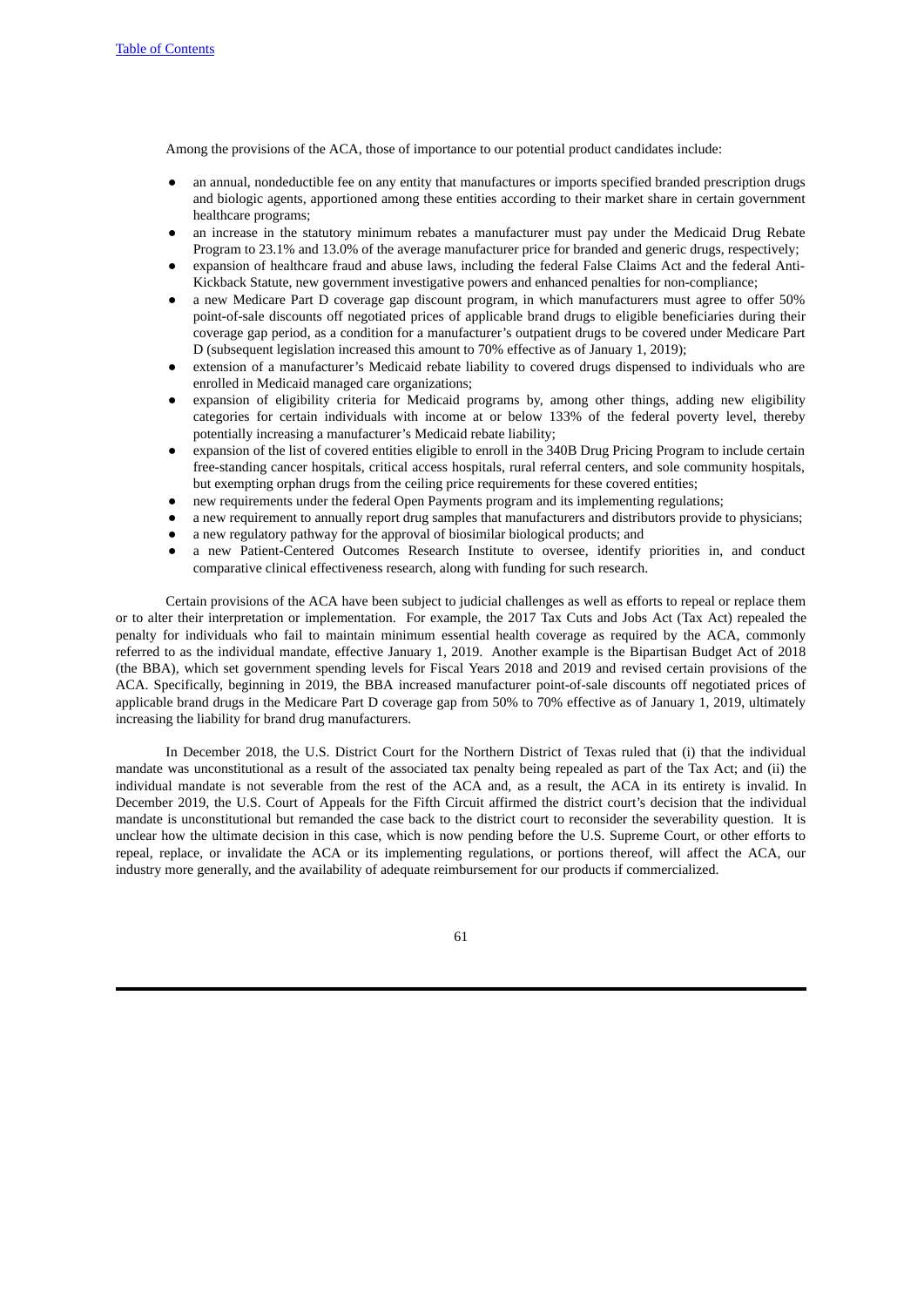Beyond the ACA, there has been increasing legislative, regulatory and enforcement interest with respect to prescription drug pricing practices. In May 2018, the Trump Administration issued a plan to lower prescription drug prices. Under this blueprint for action, the Administration outlined a wide range of high-level proposals to address prescription drug list prices and patient out-of-pocket costs. Since that time, the Administration has taken several regulatory steps with respect to prescription drug pricing. Most recently, President Trump signed into law the U.S.- Mexico-Canada (USMCA) trade agreement. As enacted, there are no commitments with respect to biologic product intellectual property rights or data protection, which may create an unfavorable environment across the three countries. The Department of Health and Human Services (HHS), in conjunction with the FDA, released two pharmaceutical importation models in December 2019: (a) a Notice of Proposed Rulemaking to permit importation of pharmaceuticals from Canada, and (b) draft FDA guidance permitting manufacturers to import their own pharmaceuticals that were originally intended for marketing in other countries. In addition, HHS finalized Medicare fee-for-service hospital payment reductions for Part B drugs acquired through the 340B Drug Pricing Program, which remains subject to ongoing legal challenge. HHS also has signaled its intent to continue to pursue reimbursement policy changes for Medicare Part B drugs as a whole that likely would reduce hospital and physician reimbursement for these drugs. There have been several recent U.S. Congressional inquiries and proposed and enacted legislation designed to bring more transparency to drug pricing, reduce the cost of prescription drugs under Medicare, limit price increases, evaluate the relationship between pricing and manufacturer patient programs, and reform government health care program reimbursement methodologies for prescription drugs. We expect that health care reform measures that may be adopted in the future, may result in more rigorous coverage criteria and in additional downward pressure on the price that we may receive for any of our product candidates, if approved. Any reduction in reimbursement from Medicare or other government health care programs may result in a similar reduction in payments from private payors

At the state level, individual states are experiencing significant economic pressure within their state Medicaid programs and responding to public concern over the cost of healthcare. States, including California, Florida, Nevada and Maine, among others, have responded to these pressures with a range of legislative enactments and policy proposals designed to control prescription drug prices by, for example, allowing importation of pharmaceutical products from jurisdictions outside the U.S., imposing price controls on state drug purchases, and imposing transparency measures around prescription drug prices and marketing costs. These measures, which vary by state, could reduce the ultimate demand for our products, if approved, or put pressure on our product pricing.

Furthermore, legislative and regulatory proposals have been made to expand post-approval requirements and restrict sales and promotional activities for drugs. We cannot be sure whether additional legislative changes will be enacted, or whether the FDA regulations, guidance or interpretations will be changed, or what the impact of such changes on the marketing approvals of our product candidates, if any, may be. In addition, increased scrutiny by Congress of the FDA's approval process may significantly delay or prevent marketing approval, as well as subject us to more stringent product labeling and post-marketing testing and other requirements.

In many international markets, including the European Union, the government regulates prescription drug prices, patient access, and/or reimbursement levels to control the biopharmaceutical budget of their government-sponsored healthcare system. The European Union and some individual countries have announced or implemented measures and may in the future implement new or additional measures, to reduce biopharmaceutical costs to contain the overall level of healthcare expenditures. These measures vary by country and may include, among other things, non-coverage decisions, patient access restrictions, international price referencing, mandatory discounts or rebates, and cross-border sales of prescription drugs. These measures may adversely affect our ability to generate revenues or commercialize our product candidates in certain international markets.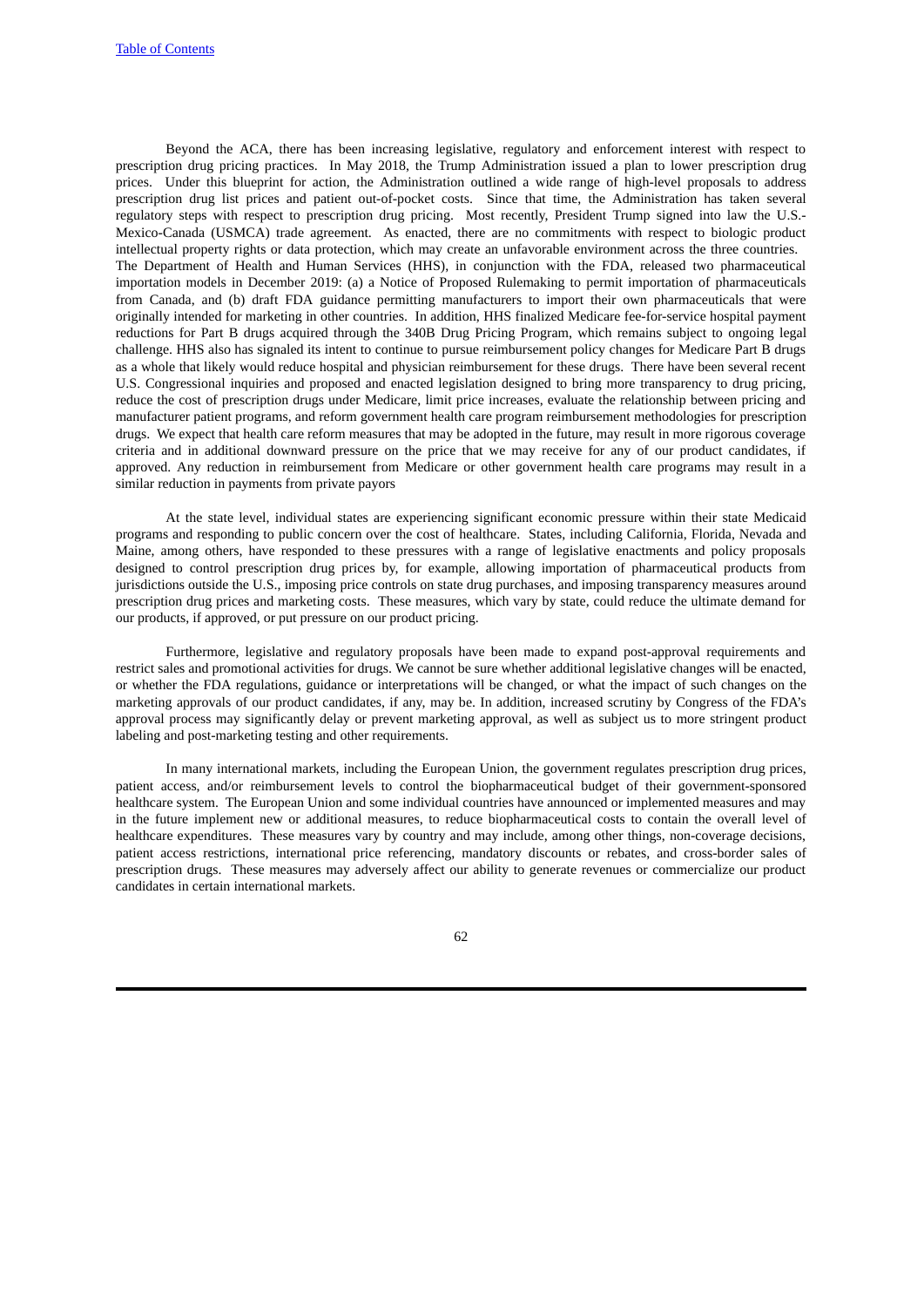There likely will continue to be pressure on prescription drug prices globally and legislative and regulatory proposals, including at the federal and state levels in the U.S., directed at broadening the availability of health care and containing or lowering the cost of health care products and services. We cannot predict the initiatives that may be adopted in the future. The continuing efforts of the government, health insurance companies, managed care organizations and other payors of health care services to contain or reduce costs of health care may adversely affect, among other things:

- our ability to generate revenues and achieve or maintain profitability;
- the demand for any products for which we may obtain regulatory approval;
- our ability to set a price that we believe is fair for our products;
- the level of taxes that we are required to pay; and
- the availability of capital.

In addition, governments may impose price controls, which may adversely affect our future profitability.

## We cannot predict the likelihood, nature or extent of government regulation that may arise from future legislation or *administrative or executive action, either in the United States or abroad.*

We cannot predict the likelihood, nature or extent of how government regulation that may arise from future legislation or administrative or executive action taken by the U.S. presidential administration may impact our business and industry. In particular, the U.S. President has taken several executive actions, including the issuance of a number of Executive Orders, that could impose significant burdens on, or otherwise materially delay, the FDA's ability to engage in routine regulatory and oversight activities such as implementing statutes through rulemaking, issuance of guidance, and review and approval of marketing applications. Notably, on January 23, 2017, President Trump ordered a civilian hiring freeze for all executive departments and agencies, including the FDA, which prohibits the FDA from filling employee vacancies or creating new positions. Under the terms of the order, the freeze was to remain in effect until implementation of a plan to be recommended by the Director for the Office of Management and Budget (OMB) in consultation with the Director of the Office of Personnel Management, to reduce the size of the federal workforce through attrition. An understaffed FDA could result in delays in FDA's responsiveness or in its ability to review submissions or applications, issue regulations or guidance or implement or enforce regulatory requirements in a timely fashion or at all. This hiring freeze was lifted later in 2017. Moreover, on January 30, 2017, President Trump issued an Executive Order, applicable to all executive agencies, including the FDA, which requires that for each notice of proposed rulemaking or final regulation to be issued in fiscal year 2017, the agency shall identify at least two existing regulations to be repealed, unless prohibited by law. These requirements are referred to as the two-for-one provisions. This Executive Order includes a budget neutrality provision that requires the total incremental cost of all new regulations in the 2017 fiscal year, including repealed regulations, to be no greater than zero, except in limited circumstances. For fiscal years 2018 and beyond, the Executive Order requires agencies to identify regulations to offset any incremental cost of a new regulation and approximate the total costs or savings associated with each new regulation or repealed regulation. In interim guidance issued by the Office of Information and Regulatory Affairs within OMB on February 2, 2017, the administration indicates that the two-for-one provisions may apply not only to agency regulations, but also to significant agency guidance documents. It is difficult to predict how these requirements will be implemented, and the extent to which they will impact the FDA's ability to exercise its regulatory authority. If these executive actions impose constraints on the FDA's ability to engage in oversight and implementation activities in the normal course, our business may be negatively impacted.

In addition, on October 12, 2017, the President released an Executive Order intended to promote health care choices and competition and on June 24, 2019, the President released an Executive Order intended to improve price transparency and quality transparency. These may push HHS, FDA, and other relevant agencies to engage in rulemaking that may impact the pharmaceutical industry.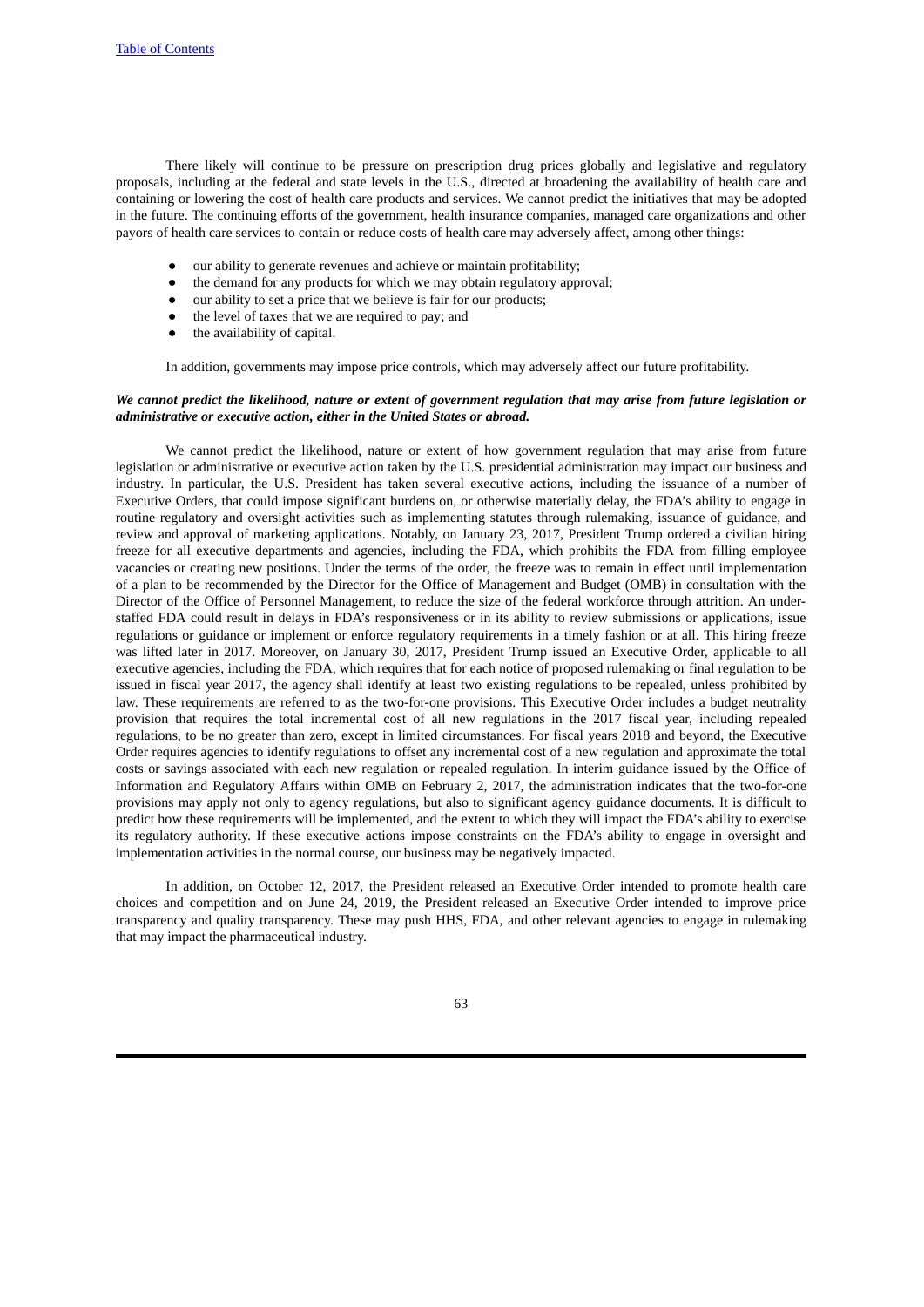# If, in the future, we are unable to establish sales and marketing capabilities or enter into agreements with third parties to sell and market our drug candidates, we may not be successful in commercializing our drug candidates if and when *they are approved, and we may not be able to generate any revenue.*

We do not currently have a sales infrastructure and have limited experience in the sale, marketing or distribution of drugs. To achieve commercial success for any approved drug candidate for which we retain sales and marketing responsibilities, we must build our sales, marketing, managerial, and other non-technical capabilities or make arrangements with third parties to perform these services. In the future, we may choose to build a focused sales and marketing infrastructure to sell, or participate in sales activities with collaborators for, some of our drug candidates if and when they are approved.

In advance of FDA approval of our first product, we will need to make significant investments to build a commercial organization and infrastructure. We will need to hire a sales force and commercial support personnel, in order to build processes and systems to support a commercial launch prior to knowing whether our product will receive FDA approval. It is possible that the FDA approval is unexpectedly delayed or our product is not approved at all. In either case we will incur delays that may impede or significantly delay our ability to generate revenue and at the same time will incur significant expenses. If this were to occur, it would have a material adverse effect on the Company.

There are risks involved with both establishing our own sales and marketing capabilities and entering into arrangements with third parties to perform these services. For example, recruiting and training a sales force are expensive and time-consuming and could delay any drug launch. If the commercial launch of a drug candidate for which we recruit a sales force and establish marketing capabilities is delayed or does not occur for any reason, we would have prematurely or unnecessarily incurred these commercialization expenses. This may be costly, and our investment would be lost if we cannot retain or reposition our sales and marketing personnel.

Factors that may inhibit our efforts to commercialize our drug candidates on our own include:

- our inability to recruit and retain adequate numbers of effective sales and marketing personnel;
- the inability of sales personnel to obtain access to physicians or to effectively promote any future drugs;
- the lack of complementary drugs to be offered by sales personnel, which may put us at a competitive disadvantage relative to companies with more extensive product lines; and
- unforeseen costs and expenses associated with creating a sales and marketing organization.

If we enter into arrangements with third parties to perform sales, marketing and distribution services, our drug revenues or the profitability of these drug revenues to us are likely to be lower than if we were to market and sell any drug candidates that we develop ourselves. In addition, we may not be successful in entering into arrangements with third parties to sell and market our drug candidates or may be unable to do so on terms that are favorable to us. We likely will have little control over such third parties, and any of them may fail to devote the necessary resources and attention to sell and market our drug candidates effectively. If we do not establish sales and marketing capabilities successfully, either on our own or in collaboration with third parties, we will not be successful in commercializing our drug candidates. Further, our business, results of operations, financial condition and prospects will be materially adversely affected.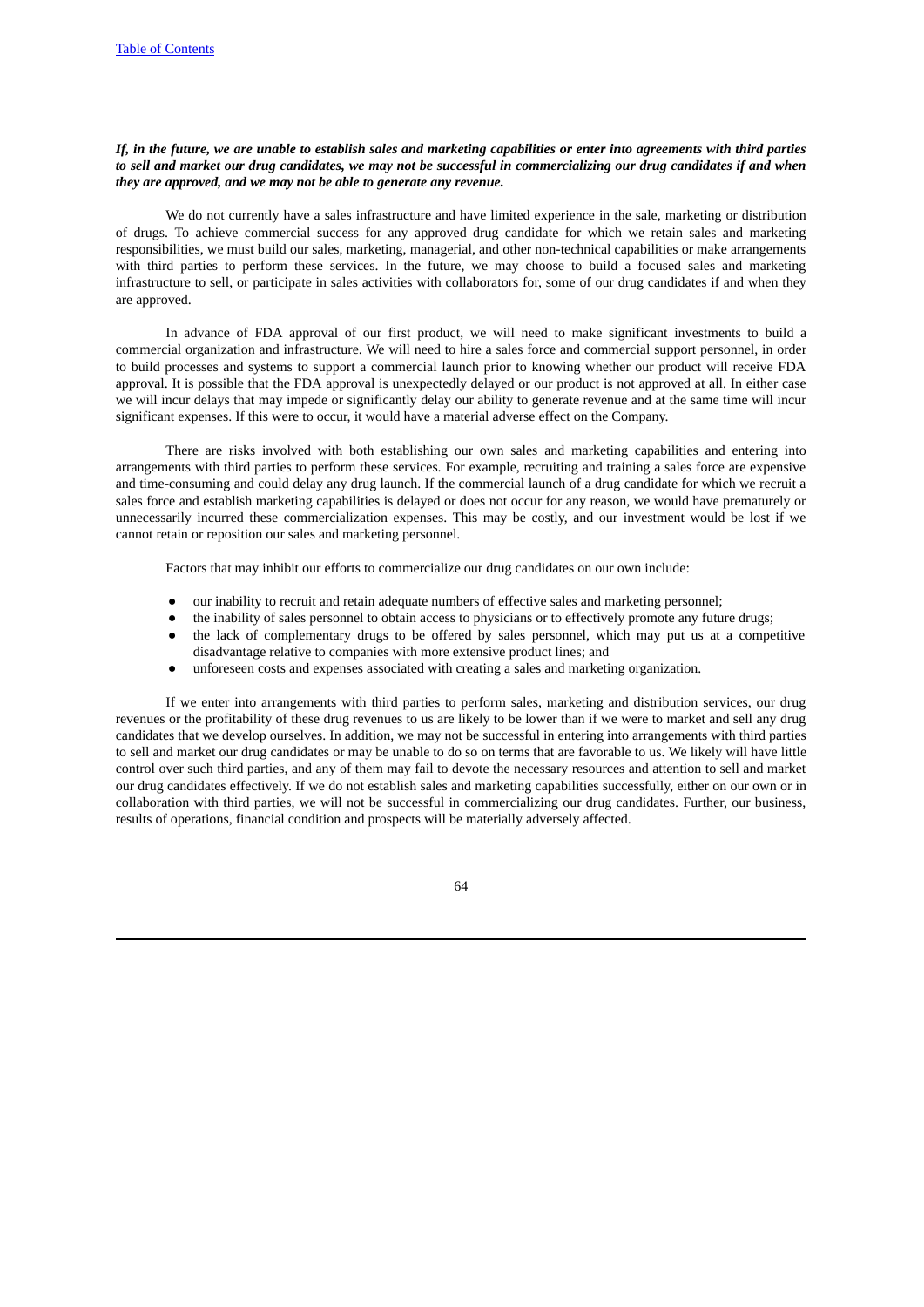# Our relationships with customers and third-party payors will be subject to applicable fraud and abuse laws, false claims *laws, transparency and disclosure laws, health information and security laws, and other healthcare laws and regulations, which could expose us to criminal sanctions, civil penalties, exclusion from government healthcare programs, contractual damages, reputational harm and diminished profits and future earnings.*

Although we do not currently have any drugs on the market, once we begin commercializing our drug candidates, we will be subject to additional extensive healthcare statutory and regulatory requirements and oversight by the federal government and the states and foreign governments in which we conduct our business. Healthcare providers, physicians and third-party payors play a primary role in the recommendation and prescription of any drug candidates for which we obtain marketing approval. Our future arrangements with third-party payors and customers will expose us to broadly applicable fraud and abuse and other healthcare laws and regulations that may constrain the business or financial arrangements and relationships through which we market, sell and distribute our drug candidates for which we obtain marketing approval. Restrictions under applicable federal and state healthcare laws and regulations include the following:

- the federal Anti-Kickback Statute prohibits, among other things, persons from knowingly and willfully soliciting, offering, receiving or providing remuneration, directly or indirectly, in cash or in kind, to induce or reward either the referral of an individual for, or the purchase, order or recommendation of, any good or service, for which payment may be made under federal and state healthcare programs such as Medicare and Medicaid. A person or entity does not need to have actual knowledge of the statute or specific intent to violate it in order to have committed a violation;
- the federal False Claims Act imposes civil penalties, including through civil whistleblower or qui tam actions, against individuals or entities for, among other things, knowingly presenting, or causing to be presented, to the federal government, claims for payment that are false or fraudulent or making a false statement to avoid, decrease or conceal an obligation to pay money to the federal government. In addition, the government may assert that a claim including items and services resulting from a violation of the federal Anti-Kickback Statute constitutes a false or fraudulent claim for purposes of the False Claims Act;
- the federal Health Insurance Portability and Accountability Act of 1996 (or HIPAA) imposes criminal and civil liability for executing a scheme to defraud any healthcare benefit program, or knowingly and willfully falsifying, concealing or covering up a material fact or making any materially false statement in connection with the delivery of or payment for healthcare benefits, items or services; similar to the federal Anti-Kickback Statute, a person or entity does not need to have actual knowledge of the statute or specific intent to violate it in order to have committed a violation;
- the federal physician payment transparency requirements, sometimes referred to as the Sunshine Act under the Affordable Care Act require manufacturers of drugs, devices, biologics and medical supplies that are reimbursable under Medicare, Medicaid, or the Children's Health Insurance Program to report to the Department of Health and Human Services information related to physician payments and other transfers of value and the ownership and investment interests of such physicians and their immediate family members;
- HIPAA, as amended by the Health Information Technology for Economic and Clinical Health Act of 2009 and its implementing regulations, which also imposes obligations on certain covered entity healthcare providers, health plans, and healthcare clearinghouses as well as their business associates that perform certain services involving the use or disclosure of individually identifiable health information, including mandatory contractual terms, with respect to safeguarding the privacy, security and transmission of individually identifiable health information;
- federal consumer protection and unfair competition laws, which broadly regulate marketplace activities and activities that potentially harm consumers; and
- analogous state laws and regulations, such as state anti-kickback and false claims laws that may apply to sales or marketing arrangements and claims involving healthcare items or services reimbursed by nongovernmental third-party payors, including private insurers; and some state laws require pharmaceutical companies to comply with the pharmaceutical industry's voluntary compliance guidelines and the relevant compliance guidance promulgated by the federal government in addition to requiring drug manufacturers to report information related to pricing of products or payments to physicians and other health care providers or marketing expenditures, and governing the privacy and security of health information in certain circumstances, many of which differ from each other in significant ways and often are not preempted by HIPAA, thus complicating compliance efforts.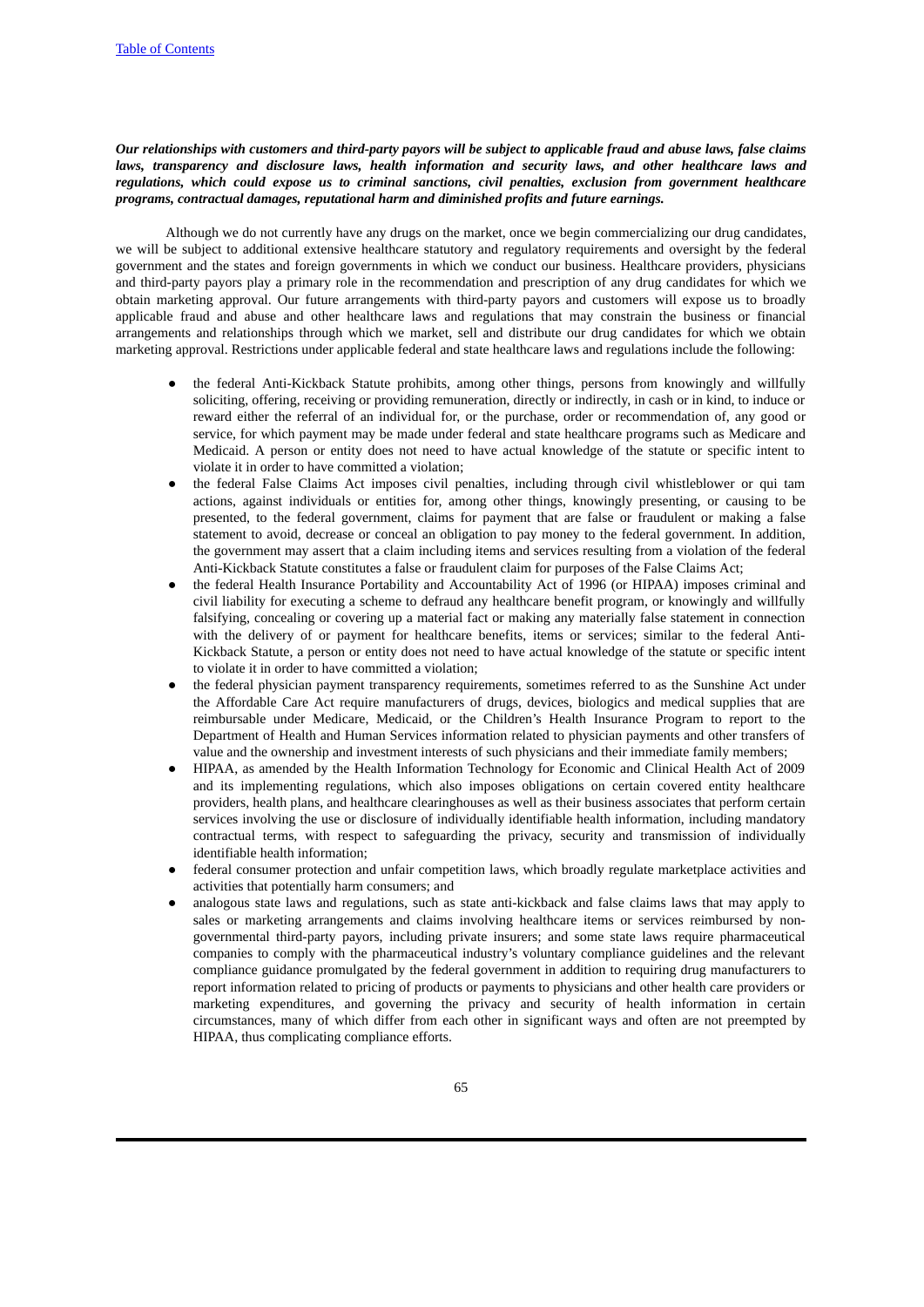Ensuring that our future business arrangements with third parties comply with applicable healthcare laws and regulations will involve substantial costs. It is possible that governmental authorities will conclude that our business practices do not comply with current or future statutes, regulations or case law involving applicable fraud and abuse or other healthcare laws and regulations. If our operations, including anticipated activities to be conducted by our sales team, were to be found to be in violation of any of these laws or any other governmental regulations that may apply to us, we may be subject to significant civil, criminal and administrative penalties, damages, fines, exclusion from governmentfunded healthcare programs, such as Medicare and Medicaid, qui tam actions brought by individual whistleblowers in the name of the government, and the curtailment or restructuring of our operations. If any of the physicians or other providers or entities with whom we expect to do business is found to be not in compliance with applicable laws, they may be subject to criminal, civil or administrative sanctions, including exclusions from government-funded healthcare programs.

# If we fail to adequately understand and comply with the local laws and customs as we expand into new international *markets, these operations may incur losses or otherwise adversely affect our business and results of operations.*

We expect to operate a portion of our business in certain countries through subsidiaries or through supply, marketing, and distributor arrangements. In those countries where we have limited experience in operating subsidiaries and in reviewing equity investees, we will be subject to additional risks related to complying with a wide variety of national and local laws, including restrictions on the import and export of certain intermediates, drugs, technologies and multiple and possibly overlapping tax laws. In addition, we may face competition in certain countries from companies that may have more experience with operations in such countries or with international operations generally. We may also face difficulties integrating new facilities in different countries into our existing operations, as well as integrating employees hired in different countries into our existing corporate culture. If we do not effectively manage our operations in these subsidiaries and review equity investees effectively, or if we fail to manage our alliances, we may lose money in these countries and it may adversely affect our business and results of our operations. In all interactions with foreign regulatory authorities, we are exposed to liability risks under the Foreign Corrupt Practices Act or similar anti-bribery laws.

## Any product for which we obtain marketing approval could be subject to restrictions or withdrawal from the market and we may be subject to penalties if we fail to comply with regulatory requirements or if we experience unanticipated *problems with products.*

Any regulatory approvals that we receive for our drug candidates may be subject to limitations on the indicated uses for which the drug may be marketed or to conditions of approval that may require potentially costly post-marketing clinical trials or surveillance to monitor safety and efficacy of the drug candidate. In addition, any product for which we obtain marketing approval, along with the manufacturing processes and facilities, post-approval clinical data, labeling, advertising and promotional activities for such product, will be subject to continual requirements of, and review by, the FDA and comparable regulatory authorities. These requirements include submissions of safety and other post-marketing information and reports, registration requirements, current Good Manufacturing Practice (cGMP) requirements relating to quality control, quality assurance and corresponding maintenance of records and documents, and requirements regarding promotional interactions with healthcare professionals. Failure to comply with these regulatory requirements or later discovery of previously unknown problems with products, manufacturers, or manufacturing processes, may result in actions such as:

- restrictions on product manufacturing, distribution or use;
- restrictions on the labeling or marketing of a product;
- requirements to conduct post-marketing studies or clinical trials;
- warning letters;
- withdrawal of the products from the market;
- refusal to approve pending applications or supplements to approved applications that we or our subsidiaries submit;
- recalls;
- fines:
- suspension or withdrawal of marketing or regulatory approvals;
- refusal to permit the import or export of products;
- product seizure or detentions;
- injunctions or the imposition of civil or criminal penalties; and
- adverse publicity.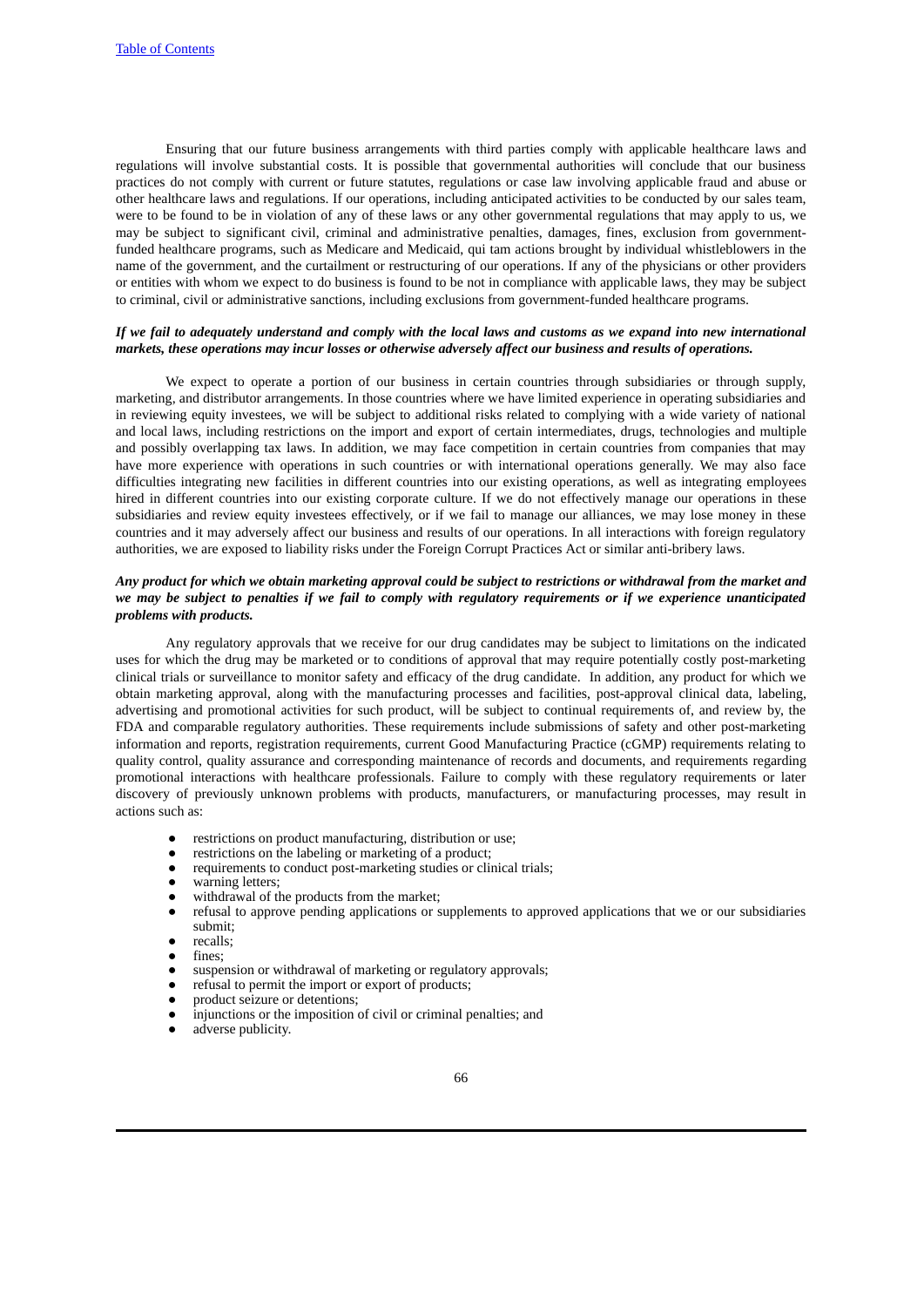If we, or our respective suppliers, third-party contractors, clinical investigators or collaborators are slow to adapt, or are unable to adapt, to changes in existing regulatory requirements or adoption of new regulatory requirements or policies, we, our subsidiaries, or our respective collaborators may be subject to the actions listed above, including losing marketing approval for products, resulting in decreased revenue from milestones, product sales or royalties.

# We will need to obtain FDA approval of any proposed product brand names, and any failure or delay associated with *such approval may adversely impact our business.*

A pharmaceutical product candidate cannot be marketed in the United States or other countries until we have completed a rigorous and extensive regulatory review process, including approval of a brand name. Any brand names we intend to use for ublituximab, umbralisib or any future product candidates will require approval from the FDA regardless of whether we have secured a formal trademark registration from the United States Patent and Trademark Office (USPTO). The FDA typically conducts a review of proposed product brand names, including an evaluation of potential for confusion with other product names. The FDA may also object to a product brand name if it believes the name inappropriately implies medical claims. If the FDA objects to any of our proposed product brand names, we may be required to adopt an alternative brand name for ublituximab, umbralisib or any future product candidates. If we adopt an alternative brand name, we would lose the benefit of our existing trademark applications for such product candidate and may be required to expend significant additional resources in an effort to identify a suitable product brand name that would qualify under applicable trademark laws, not infringe the existing rights of third parties and be acceptable to the FDA. We may be unable to build a successful brand identity for a new trademark in a timely manner or at all, which would limit our ability to commercialize ublituximab, umbralisib, or any future product candidates. We do not currently have an agreed upon brand name for umbralisib, and no assurance can be given that we will obtain one in a timely fashion. Any delay in obtaining a brand name for umbralisib or any other of our drug candidates could delay approval and/or commercialization and have a negative impact on our launch and future prospects for umbralisib or any other such drug candidates.

# **Risks Related to Our Dependence on Third Parties**

We rely on third parties to generate clinical, preclinical and other data necessary to support the regulatory applications needed to conduct clinical trials and file for marketing approval. We rely on third parties to help conduct our planned clinical trials. If these third parties do not perform their services as required, we may not be able to obtain regulatory *approval for or commercialize our product candidates when expected or at all.*

In order to submit an Investigational New Drug application (IND), BLA, or NDA to the FDA and maintain these applications, it is necessary to submit all information on the clinical, non-clinical, chemistry, manufacturing, controls and quality aspects of the product candidate. Clinical trial authorizations and marketing applications for foreign regulatory bodies have substantially similar requirements. We rely on our third-party contractors and our licensing partners to provide portions of this data. If we are unable to obtain this data, or the data is not sufficient to meet the regulatory requirements, we may experience significant delays in our development programs. While we maintain an active IND for ublituximab, umbralisib, and cosibelimab enabling the conduct of studies in the FDA's Division of Hematology and Oncology, and an active IND for ublituximab under the FDA's Division of Neurology, there can be no assurance that the FDA will allow us to continue the development of our product candidates in those divisions where we maintain an active IND.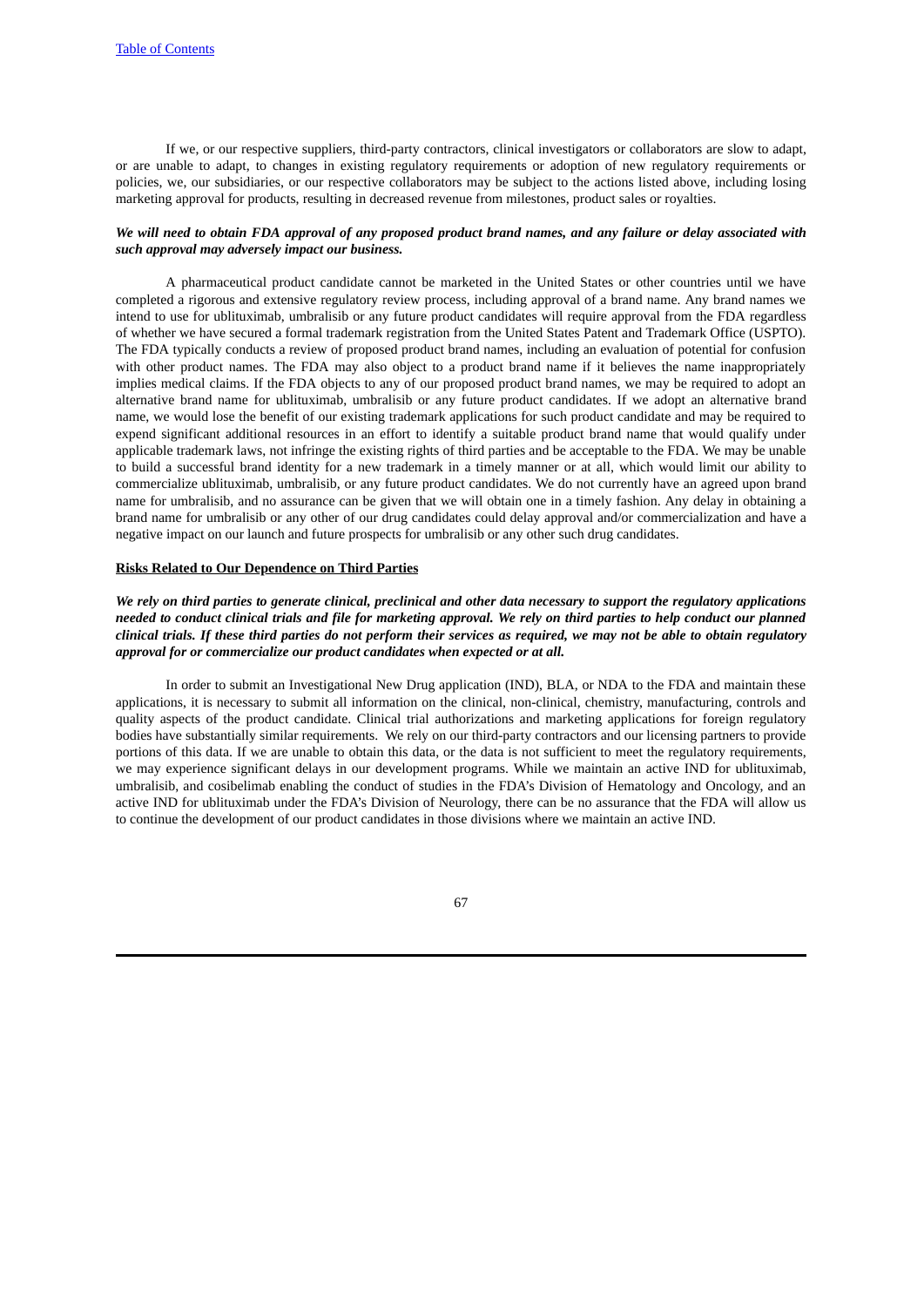Additionally, we use CROs to assist in the conduct of our current clinical trials and expect to use such services for future clinical trials and we rely upon medical institutions, clinical investigators and contract laboratories to conduct our trials in accordance with our clinical protocols and appropriate regulations. Our current and future CROs, investigators and other third parties play a significant role in the conduct of our trials and the subsequent collection and analysis of data from the clinical trials. There is no guarantee that any CROs, investigators and other third parties will devote adequate time and resources to our clinical trials or perform as contractually required. If any third parties upon whom we rely for administration and conduct of our clinical trials fail to meet expected deadlines, fail to adhere to its clinical protocols or otherwise perform in a substandard manner, our clinical trials may be extended, delayed or terminated, and we may not be able to commercialize our product candidates. In addition to the third parties identified above, we are also heavily reliant on the conduct of our patients enrolled to our studies by our third-party investigators. We rely on our clinical trial sites and investigators to properly identify and screen eligible candidates for our clinical trials, and for them to ensure participants adhere to our clinical protocol requirements. The majority of our clinical trial conduct occurs in the out-patient setting, where patients are expected to continue to adhere to our study protocol specified requirements. The ability of our enrolled patients to properly identify, document, and report adverse events; take protocol specified study drugs at the correct quantity, time, and setting, as applicable; avoid contraindicated medications; and comply with other protocol specified procedures such as returning to the trial site for scheduled laboratory and disease assessments, is wholly out of our control. Deviations from protocol procedures, such as those identified previously, could materially affect the quality of our clinical trial data, and therefore ultimately affect our ability to develop and commercialize our drug candidates. If any of our clinical trial sites terminates for any reason, we may experience the loss of follow-up information on patients enrolled in our ongoing clinical trials unless we are able to transfer the care of those patients to another qualified clinical trial site. If any of our clinical trial sites are required by the FDA or IRB to close down due to data management or patient management or any other issues, we may lose patients. In our MS Phase 2 trial, during routine monitoring and site audits, significant Good Clinical Practice (GCP) violations and other noncompliance issues were identified at one of our US-based large academic sites. The investigator left the institution and shortly thereafter the site terminated their participation in our study before all data could be source document verified. While we do not believe this will have any effect on the overall results of the MS Phase 2 trial, sensitivity analyses excluding data from this site will be performed and no assurance can be given that the results were not affected.

Whether conducted through a CRO or through our internal staff, we are solely responsible for ensuring that each of our clinical trials is conducted in accordance with the applicable protocol, legal and regulatory requirements and scientific standards, and our reliance on CROs will not relieve us of our regulatory responsibilities. For any violations of laws and regulations during the conduct of our clinical trials, we could be subject to warning letters or other enforcement actions that may include civil penalties up to and including criminal prosecution. We and our CROs are required to comply with regulations, including GCP guidelines for conducting, monitoring, recording and reporting the results of clinical trials to ensure that the data and results are scientifically credible and accurate, and that the trial patients are adequately informed of the potential risks of participating in clinical trials and their rights are protected. These regulations are enforced by the FDA, the Competent Authorities of the Member States of the European Economic Area and comparable foreign regulatory authorities for any drug candidates in clinical development. The FDA enforces GCP regulations through periodic inspections of clinical trial sponsors, clinical investigators, CROs, institutional review boards, and non-clinical laboratories. If we, our CROs, our investigators or other third parties fail to comply with applicable GCPs, the clinical data generated in our clinical trials may be deemed unreliable and the FDA or comparable foreign regulatory authorities may require us to perform additional clinical trials before approving our marketing applications. We cannot assure you that, upon inspection, the FDA will determine that our current or future clinical trials comply with GCPs. In addition, our clinical trials must be conducted with drug candidates produced under cGMP regulations. Our failure or the failure of our CROs or CMOs to comply with these regulations may require us to repeat clinical trials, which would delay the regulatory approval process and could also subject us to enforcement action. We also are required to register most ongoing clinical trials and post the results of completed clinical trials on government-sponsored databases, e.g. ClinicalTrials.gov, within certain timeframes. Failure to do so can result in fines, adverse publicity and civil and criminal sanctions.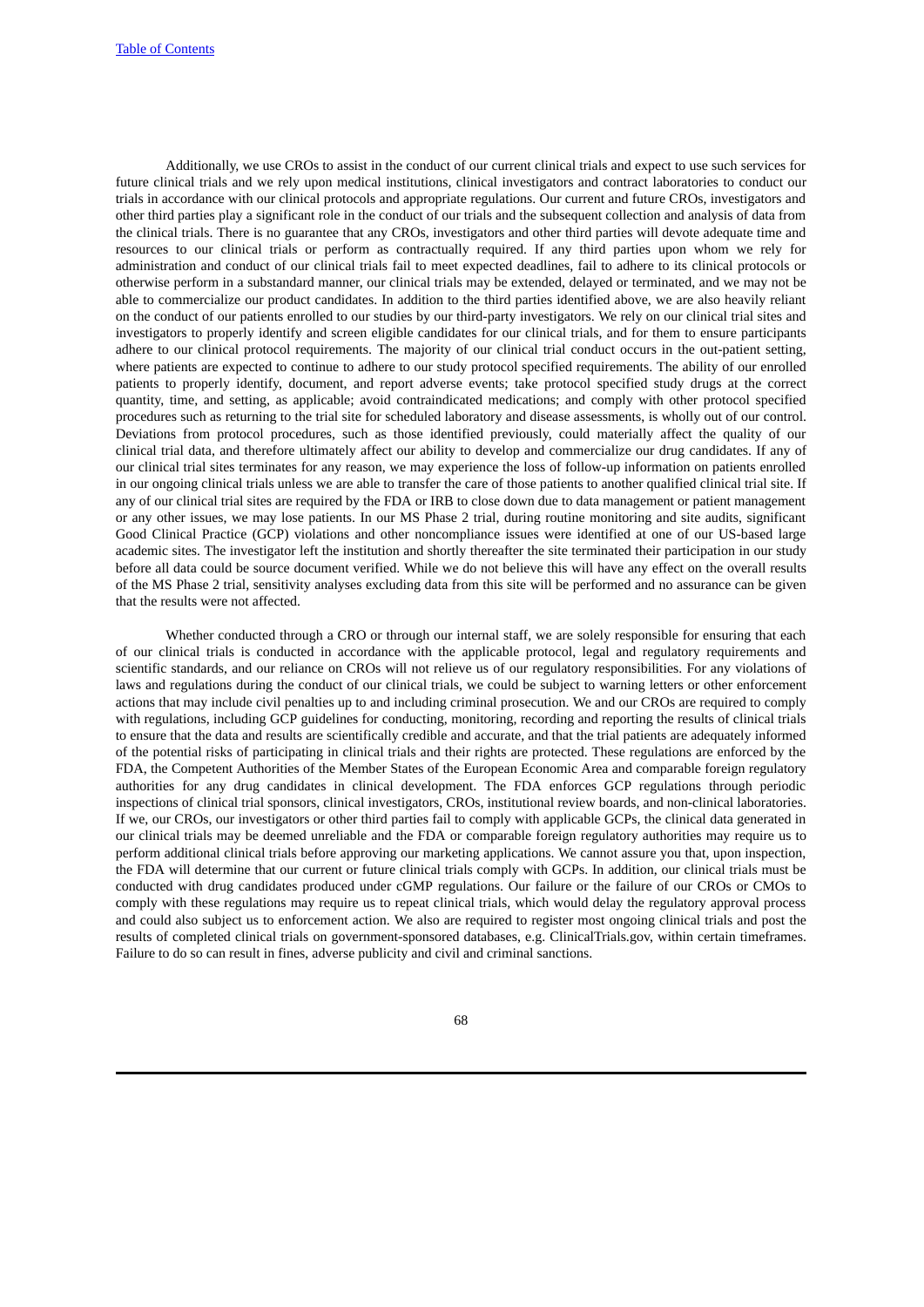Although we intend to design the clinical trials for our drug candidates, CROs play an important role in the conduct of our clinical trials, especially outside of the United States. As a result, many important aspects of our development programs, including their conduct and timing, will be outside of our direct control. Our reliance on third parties to conduct current or future clinical trials will also result in less direct control over the management of data developed through clinical trials than would be the case if we were relying entirely upon our own staff. Communicating with outside parties can also be challenging, potentially leading to mistakes as well as difficulties in coordinating activities. Outside parties may:

- have staffing difficulties;
- fail to comply with contractual obligations;
- experience regulatory compliance issues;
- undergo changes in priorities or become financially distressed; or
- form relationships with other entities, some of which may be our competitors.

These factors may materially adversely affect the willingness or ability of third parties to conduct our clinical trials and may subject us to unexpected cost increases that are beyond our control. If the CROs do not perform clinical trials in a satisfactory manner, breach their obligations to us or fail to comply with regulatory requirements, the development, regulatory approval and commercialization of our drug candidates may be delayed, we may not be able to obtain regulatory approval and commercialize our drug candidates, or our development program may be materially and irreversibly harmed. If we are unable to rely on clinical data collected by our CROs, we could be required to repeat, extend the duration of, or increase the size of any clinical trials we conduct and this could significantly delay commercialization and require significantly greater expenditures.

If any of our relationships with these third-party CROs terminate, we may not be able to enter into arrangements with alternative CROs. If CROs do not successfully carry out their contractual duties or obligations or meet expected deadlines, if they need to be replaced or if the quality or accuracy of the clinical data they obtain is compromised due to the failure to adhere to our clinical protocols, regulatory requirements or for other reasons, any clinical trials such CROs are associated with may be extended, delayed or terminated, and we may not be able to obtain regulatory approval for or successfully commercialize our drug candidates. As a result, we believe that our financial results and the commercial prospects for our drug candidates in the subject indication would be harmed, our costs could increase and our ability to generate revenue could be delayed.

# We contract with third parties for the manufacture of our drug candidates for pre-clinical development and clinical trials, and we expect to continue to do so for commercialization. This reliance on third parties increases the risk that we will not have sufficient quantities of our drug candidates or drugs or such quantities at an acceptable cost or quality, *which could delay, prevent or impair our development or commercialization efforts.*

We do not currently own or operate, nor do we have any plans to establish in the future, any manufacturing facilities. We rely, and expect to continue to rely, on third parties for the manufacture of our drug candidates for pre-clinical development and clinical testing, as well as for the commercial manufacture of our drugs if any of our drug candidates receive marketing approval. In some circumstances, our licensor has entered into arrangements with contract manufacturers to supply product for our clinical and commercial demand. Our reliance on third parties increases the risk that we will not have sufficient quantities of our drug candidates or drugs or such quantities at an acceptable cost or quality, which could delay, prevent or impair our development or commercialization efforts.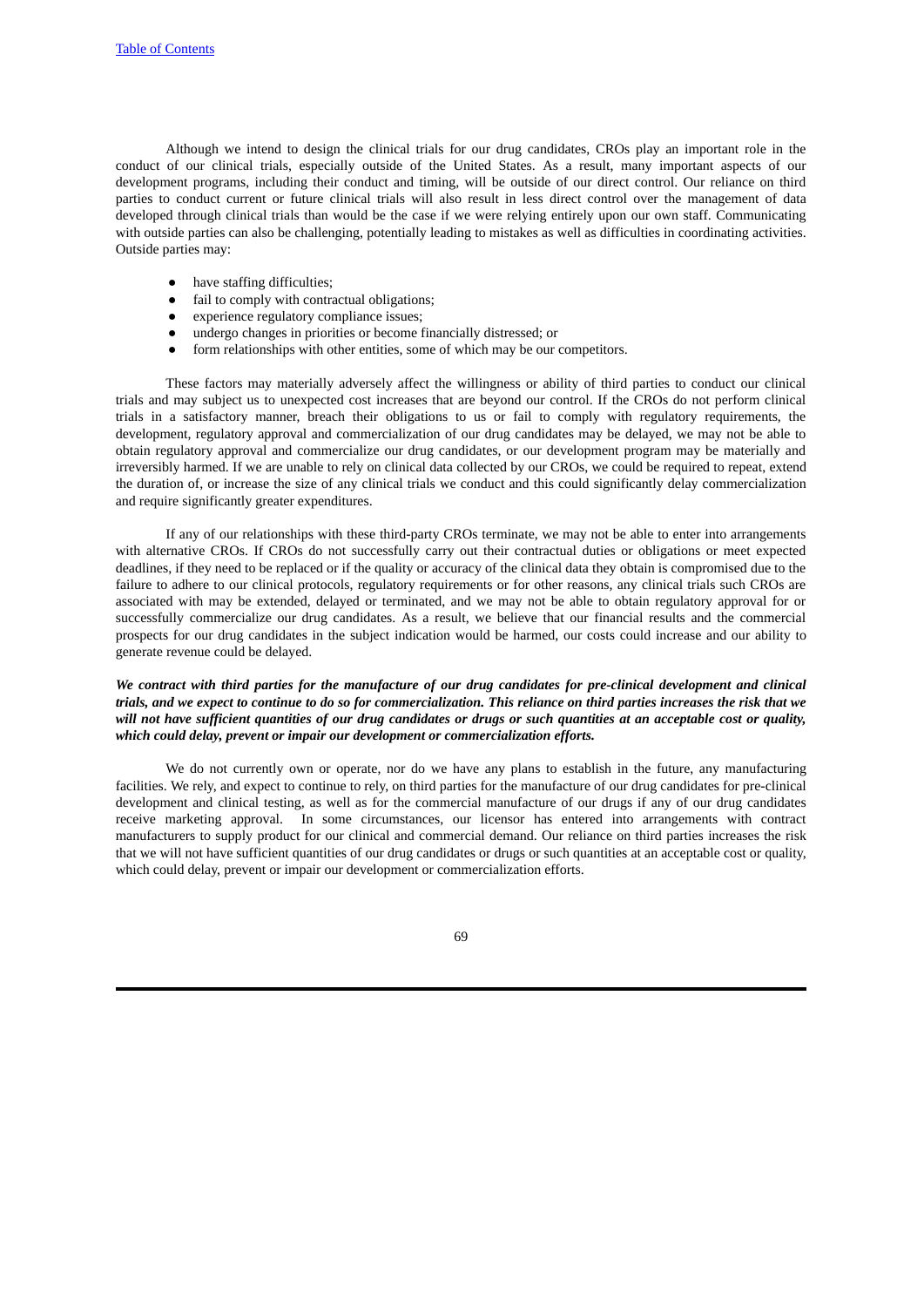The facilities used by contract manufacturers to manufacture our drug candidates must be approved by the FDA or a comparable foreign regulatory authority pursuant to inspections that may be conducted after we submit our marketing applications to the FDA or a comparable foreign regulatory authority. We do not control the manufacturing process of, and will be completely dependent on, our contract manufacturers for compliance with cGMPs in connection with the manufacture of our drug candidates. If our contract manufacturers cannot successfully manufacture material that conforms to our specifications and the strict regulatory requirements of the FDA or others, they will not be able to secure and/or maintain regulatory approval for their manufacturing facilities. In addition, we have no control over the ability of our contract manufacturers to maintain adequate quality control, quality assurance and qualified personnel. If the FDA or a comparable foreign regulatory authority does not approve these facilities for the manufacture of our drug candidates or if it withdraws any such approval in the future, we may need to find alternative manufacturing facilities, which would significantly impact, including causing substantial delay, in our ability to develop, obtain regulatory approval for or market our drug candidates. Further, our failure, or the failure of our third-party manufacturers, to comply with applicable regulations could result in sanctions being imposed on us, including clinical holds, fines, injunctions, civil penalties, delays, suspension or withdrawal of approvals, license revocation, seizures or recalls of drug candidates or drugs, operating restrictions and criminal prosecutions, any of which could significantly and adversely affect our business and supplies of our drug candidates.

For certain of our drug candidates, we do not have long-term supply agreements with contract manufacturers. For these drug candidates, we purchase our required drug supply, including the drug product and drug substance on a purchase order basis. We may be unable to establish or maintain agreements with third-party manufacturers for these drug candidates or do so on acceptable terms. No assurance can be given that long-term, scalable manufacturers can be identified or that they can make clinical and commercial supplies of our product candidates that meet the product specifications of previously manufactured batches, or are of a sufficient quality, or at an appropriate scale and cost to make it commercially feasible. If they are unable to do so, it could have a material adverse impact on our business.

Even if we are able to establish and maintain agreements with third-party manufacturers, reliance on third-party manufacturers entails additional risks, including:

- reliance on the third party for regulatory compliance and quality assurance;
- the possible breach of the manufacturing or supply agreement by the third party;
- the possible misappropriation of our proprietary information, including our trade secrets and know-how; and
- the possible termination or nonrenewal of the agreement by the third party at a time that is costly or inconvenient for us.

Moreover, our current long-term supply agreements contain certain minimum purchases in what are commonly referred to as "take or pay" provisions, and we would expect all future supply agreements to contain such provisions. To the extent our demand does not meet the minimum supply required amounts, we would be forced to pay more than desired. This could create a situation where we are spending more than required and could impact our on-going operations and entail curtailing other important research and development or commercialization efforts, all of which could have a material adverse effect on the Company.

Our drug candidates and any drugs that we may develop may compete with other drug candidates and approved drugs for access to manufacturing facilities. There are a limited number of manufacturers that operate under cGMP regulations and that might be capable of manufacturing for us.

Any performance failure on the part of our existing or future manufacturers could delay clinical development or marketing approval. If our current contract manufacturers cannot perform as agreed, we may be required to replace such manufacturers causing additional costs and delays in identifying and qualifying any such replacement.

Our current and anticipated future dependence upon others for the manufacture of our drug candidates or drugs could result in significant delays or gaps in availability of such drug candidates or drugs and may adversely affect our future profit margins and our ability to commercialize any drugs that receive marketing approval on a timely and competitive basis.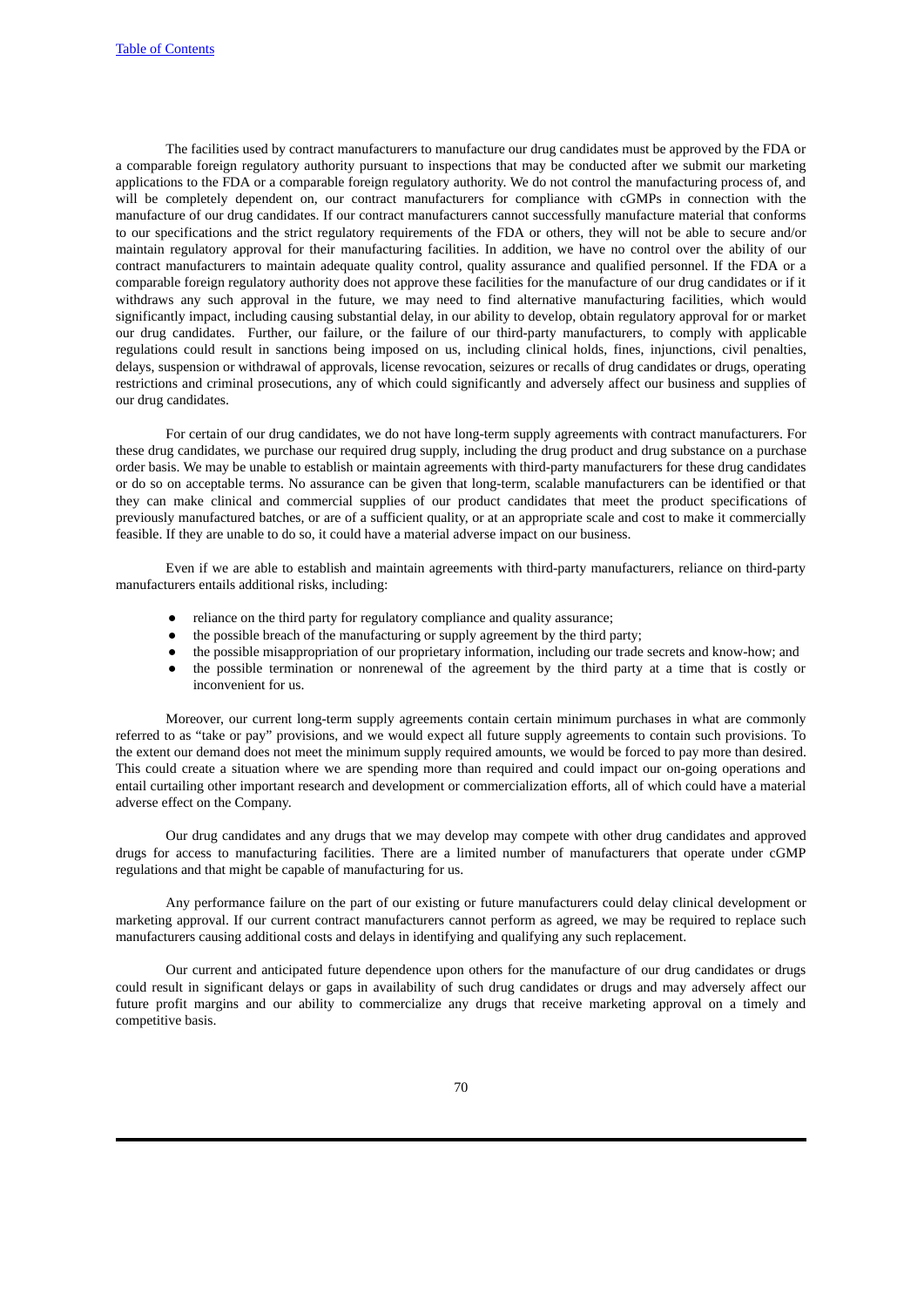We also expect to rely on other third parties to store and distribute drug supplies for our clinical trials and for commercial demand, if and when our product candidates receive approval. Any performance failure on the part of our distributors could delay clinical development or marketing approval of any future product candidates or commercialization of our products, producing additional losses and depriving us of potential product revenue.

In addition, we do not have the capability to package finished products for distribution to hospitals and other customers. Prior to commercial launch, we intend to enter into agreements with one or more alternate packaging and labeling suppliers so that we can ensure proper supply chain management once we are authorized to make commercial sales of our product candidates. If we receive marketing approval from the FDA, we intend to sell pharmaceutical product finished and packaged by such suppliers. We have not yet entered into long-term agreements with our fill/finish suppliers for all of our drug candidates, and we may be unable to enter into such an agreement or do so on commercially reasonable terms, which could have a material adverse impact upon our business.

#### Because we have in-licensed our product candidates from third parties, any dispute with or non-performance by our *licensors will adversely affect our ability to develop and commercialize the applicable product candidates.*

Because we license our product candidates from third parties and we expect to continue to in-license additional product candidates, if there is any dispute between us and our licensor regarding our rights under a license agreement, our ability to develop and commercialize our product candidates may be adversely affected. Disputes may arise with the third parties from whom we license our product candidates for a variety of reasons, including:

- the scope of rights granted under the license agreement and other interpretation-related issues;
- the extent to which our technology and processes infringe on intellectual property of the licensor that is not subject to the license agreement;
- the sublicensing of patent and other rights under our collaborative development relationships and obligations associated with sublicensing;
- our diligence obligations under the license agreement and what activities satisfy those diligence obligations;
- the ownership of inventions and know-how resulting from the joint creation or use of intellectual property by our licensors and us and our partners; and
- the priority of invention of patented technology.

In addition, the agreements under which we currently license product candidates from third parties are complex, and certain provisions in such agreements may be susceptible to multiple interpretations, or may conflict in such a way that puts us in breach of one or more agreements, which would make us susceptible to lengthy and expensive disputes with one or more of our licensing partners. The resolution of any contract interpretation disagreement that may arise could narrow what we believe to be the scope of our rights to the relevant intellectual property or technology, or increase what we believe to be our financial or other obligations under the relevant agreement, either of which could have a material adverse effect on our business, financial condition, results of operations, and prospects. Moreover, if disputes over intellectual property that we have licensed prevent or impair our ability to maintain our current licensing arrangements on commercially acceptable terms, we may be unable to successfully develop and commercialize the affected product candidates, which could have a material adverse effect on our business, financial conditions, results of operations, and prospects.

#### If conflicts arise between us and our future collaborators or strategic partners, these parties may act in a manner *adverse to us and could limit our ability to implement our strategies.*

If conflicts arise between our future corporate or academic collaborators or strategic partners and us, the other party may act in a manner adverse to us and could limit our ability to implement our strategies. Future collaborators or strategic partners, may develop, either alone or with others, products in related fields that are competitive with the products or potential products that are the subject of these collaborations. Competing products, either developed by the collaborators or strategic partners or to which the collaborators or strategic partners have rights, may result in the withdrawal of partner support for any future product candidates. Our current or future collaborators or strategic partners may preclude us from entering into collaborations with their competitors, fail to obtain timely regulatory approvals, terminate their agreements with us prematurely, or fail to devote sufficient resources to the development and commercialization of products. Any of these developments could harm any future product development efforts.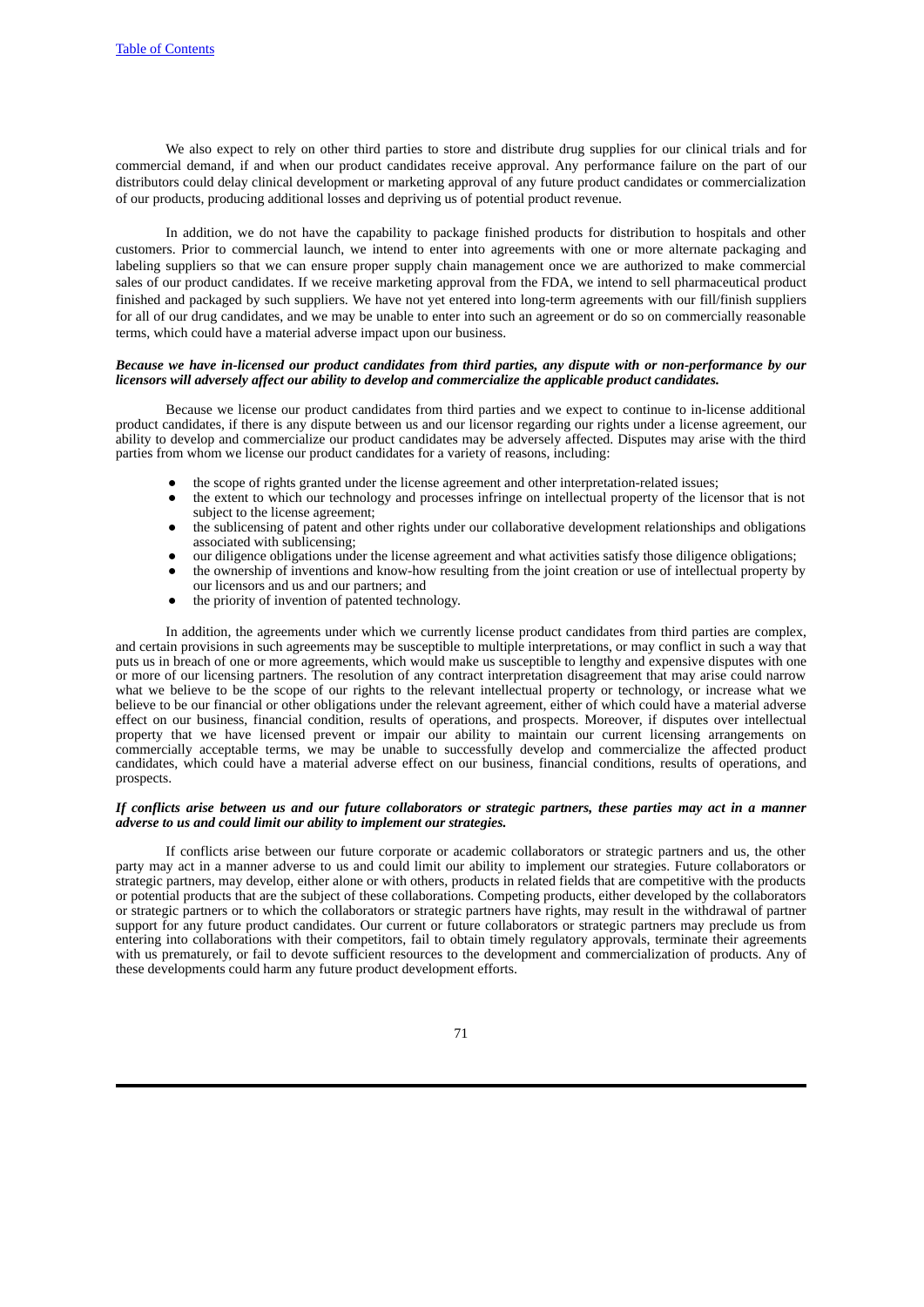#### We may seek to establish additional collaborations, and, if we are not able to establish them on commercially reasonable *terms, we may have to alter our development and commercialization plans.*

Our drug development programs and the potential commercialization of our drug candidates will require substantial additional cash to fund expenses. For some of our drug candidates, we may decide to collaborate with additional pharmaceutical and biotechnology companies for the development and potential commercialization of those drug candidates.

We face significant competition in seeking appropriate collaborators. Whether we reach a definitive agreement for a collaboration will depend, among other things, upon our assessment of the collaborator's resources and expertise, the terms and conditions of the proposed collaboration, and the proposed collaborator's evaluation of a number of factors. Those factors may include the design or results of our clinical trials, the likelihood of approval by the FDA or similar regulatory authorities outside the United States, the potential market for the subject drug candidate, the costs and complexities of manufacturing and delivering such drug candidate to patients, the potential of competing drugs, the existence of uncertainty with respect to our ownership of technology, which can exist if there is a challenge to such ownership without regard to the merits of the challenge, and industry and market conditions generally. The collaborator may also consider alternative drug candidates or technologies for similar indications that may be available to collaborate on and whether such a collaboration could be more attractive than the one with us for our drug candidate. The terms of any additional collaborations or other arrangements that we may establish may not be favorable to us.

We may be restricted under our collaboration agreements from entering into future agreements on certain terms with potential collaborators. Collaborations are complex and time-consuming to negotiate and document. In addition, there have been a significant number of recent business combinations among large pharmaceutical companies that have resulted in a reduced number of potential future collaborators.

We may not be able to negotiate additional collaborations on a timely basis, on acceptable terms, or at all. If we are unable to do so, we may have to curtail the development of the drug candidate for which we are seeking to collaborate, reduce or delay its development program or one or more of our other development programs, delay its potential commercialization or reduce the scope of any sales or marketing activities, or increase our expenditures and undertake development or commercialization activities at our own expense. If we elect to increase our expenditures to fund development or commercialization activities on our own, we may need to obtain additional capital, which may not be available to us on acceptable terms or at all. If we do not have sufficient funds, we may not be able to further develop our drug candidates or bring them to market and generate drug revenue.

Any future collaborations that we enter into may not be successful. The success of our collaboration arrangements will depend heavily on the efforts and activities of our collaborators. Collaborators generally have significant discretion in determining the efforts and resources that they will apply to these collaborations. Disagreements between parties to a collaboration arrangement regarding clinical development and commercialization matters can lead to delays in the development process or commercializing the applicable drug candidate and, in some cases, termination of the collaboration arrangement. These disagreements can be difficult to resolve if neither of the parties has final decision-making authority. Collaborations with pharmaceutical or biotechnology companies and other third parties often are terminated or allowed to expire by the other party. Any termination or expiration of any future collaboration agreement could adversely affect us financially or harm our business reputation.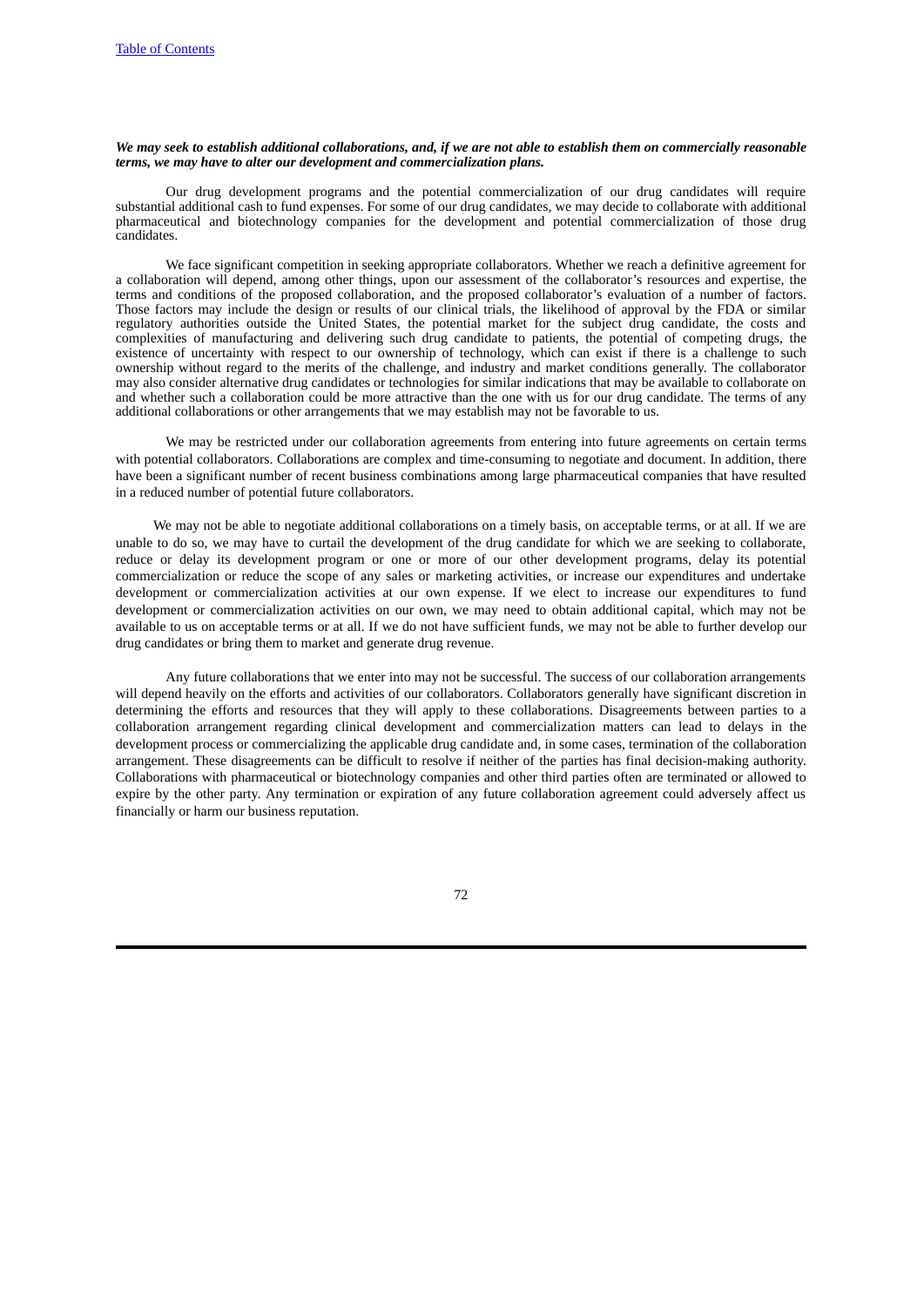### **Risks Relating to Our Intellectual Property**

Our success depends upon our ability to obtain and protect our intellectual property and proprietary technologies and if the scope of our patent protection obtained is not sufficiently broad, our competitors could develop and commercialize technology and drugs similar or identical to ours, and our ability to successfully commercialize our technology and *drugs may be impaired.*

Our commercial success in part depends on obtaining and maintaining patent protection and trade secret protection in the United States and other countries with respect to our product candidates or any future product candidate that we may license or acquire, their formulations and uses and the methods we use to manufacture them, as well as successfully defending these patents against third-party challenges. We seek to protect our proprietary and intellectual property position by filing patent applications in the United States and abroad related to our novel technologies and product candidates, and by maintenance of our trade secrets through proper procedures. Because we in-license our drug candidates, we also rely on our licensors to protect the patent and other intellectual property rights necessary for commercialization of our drug candidates.

We will only be able to protect our technologies from unauthorized use by third parties to the extent that valid and enforceable patents or trade secrets cover them in the market they are being used or developed. The degree of patent protection we require to successfully commercialize our drug candidates may be unavailable or severely limited in some cases and may not adequately protect our rights or permit us to gain or keep any competitive advantage. We cannot provide any assurances that any of our patents have, or that any of our pending patent applications that mature into issued patents will include, claims with a scope sufficient to protect any of our drug candidates. In addition, the laws of foreign countries may not protect our rights to the same extent as the laws of the United States.

Furthermore, patents have a limited lifespan. In the United States, the natural expiration of a patent is generally twenty years after it is filed. Various extensions may be available; however, the life of a patent, and the protection it affords, is limited. Given the amount of time required for the development, testing and regulatory review of new drug candidates, patents protecting such candidates might expire before or shortly after such candidates are commercialized. As a result, our owned patent portfolio may not provide us with adequate and continuing patent protection sufficient to exclude others from commercializing drugs similar or identical to our drug candidates, including generic versions of such drugs.

Currently, the composition of matter patent for ublituximab and umbralisib are granted in both the United States and EU, among other countries. A method of use patent covering the combination of ublituximab and umbralisib has also been granted in the United States, European Union, Japan, and several other territories. Additionally, several method of use patents for ublituximab and umbralisib in various indications and settings have also been applied for but have not yet been issued or have been issued in certain territories but not under all jurisdictions in which such applications have been filed. There can be no guarantee that any patents for which an application has already been filed, nor any patents filed in the future, for our cosibelimab, TG-1701 and TG-1801 or for our pre-clinical product candidates will be granted in any or all jurisdictions in which they were filed, or that all claims initially included in such patent applications will be allowed in the final patent that is issued. The patent application process is subject to numerous risks and uncertainties, and there can be no assurance that we or our partners will be successful in protecting our product candidates by obtaining and defending patents, or what the scope of an issued patent may ultimately be.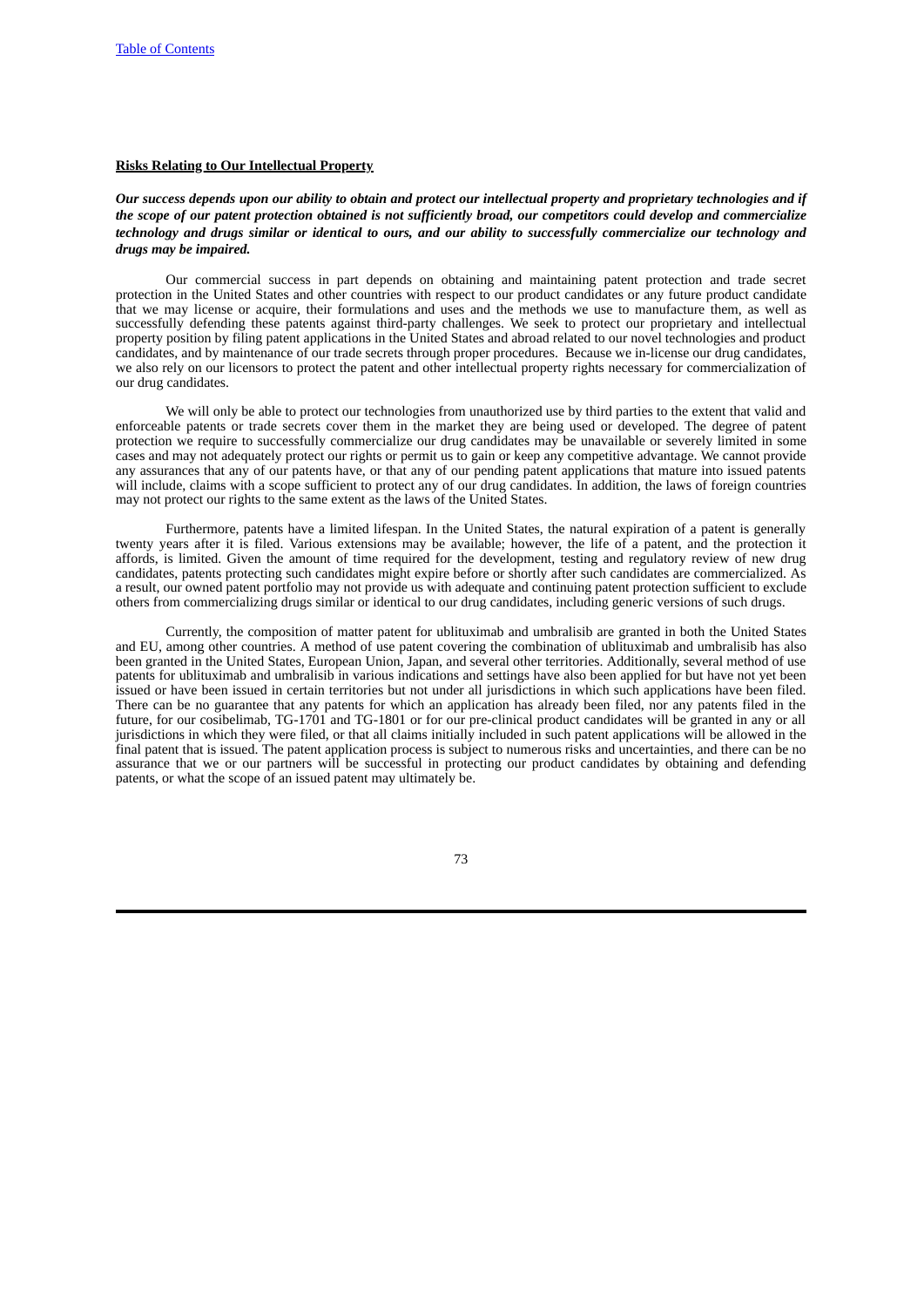These risks and uncertainties include the following:

- the patent applications that we or our licensors file may not result in any patents being issued;
- patents that may be issued or in-licensed may be challenged, invalidated, modified, revoked or circumvented, or otherwise may not provide any competitive advantage;
- as of March 16, 2013, the United States converted from a first to invent to a first to file system. If we do not win the filing race, we will not be entitled to inventive priority;
- our competitors, many of which have substantially greater resources than we do, and many of which have made significant investments in competing technologies, may seek, or may already have obtained, patents that will limit, interfere with, or eliminate its ability to file new patent applications or make, use, and sell our potential products either in the United States or in international markets;
- there may be significant pressure on the United States government and other international governmental bodies to limit the scope of patent protection both inside and outside the United States for disease treatments that prove successful as a matter of public policy regarding worldwide health concerns; and
- countries other than the United States may have less restrictive patent laws than those upheld by United States courts, allowing foreign competitors the ability to exploit these laws to create, develop, and market competing products.

If patents are not issued that protect our product candidates, it could have a material adverse effect on our financial condition and results of operations.

In addition, the patent prosecution process is expensive and time-consuming, and we may not be able to file and prosecute all necessary or desirable patent applications at a reasonable cost or in a timely manner. Further, with respect to some of the pending patent applications covering our drug candidates, prosecution has yet to commence. Patent prosecution is a lengthy process, during which the scope of the claims initially submitted for examination by the USPTO have been significantly narrowed by the time they issue, if at all. It is also possible that we will fail to identify any patentable aspects of our research and development output and methodology, and, even if we do, an opportunity to obtain patent protection may have passed. Given the uncertain and time-consuming process of filing patent applications and prosecuting them, it is possible that our product(s) or process(es) originally covered by the scope of the patent application may have changed or been modified, leaving our product(s) or process(es) without patent protection. Moreover, in some circumstances, we do not have the right to control the preparation, filing and prosecution of patent applications, or to maintain the patents, covering technology that we license from third parties. Therefore, these patents and applications may not be prosecuted and enforced in a manner consistent with the best interests of our business. If our licensors or we fail to appropriately prosecute and maintain patent protection or trade secret protection for one or more product candidates or any future product candidate we may license or acquire, our ability to develop and commercialize these product candidates may be adversely affected and we may not be able to prevent competitors from making, using and selling competing products. This failure to properly protect the intellectual property rights relating to these product candidates could impair our ability to compete in the market and adversely affect our ability to generate revenues and achieve profitability, which would have a material adverse effect on our financial condition and results of operations. Furthermore, should we enter into other collaborations, including out-licensing or partnerships, we may be required to consult with or cede control to collaborators regarding the prosecution, maintenance and enforcement of licensed patents. Therefore, these patents and applications may not be prosecuted and enforced in a manner consistent with the best interests of our business.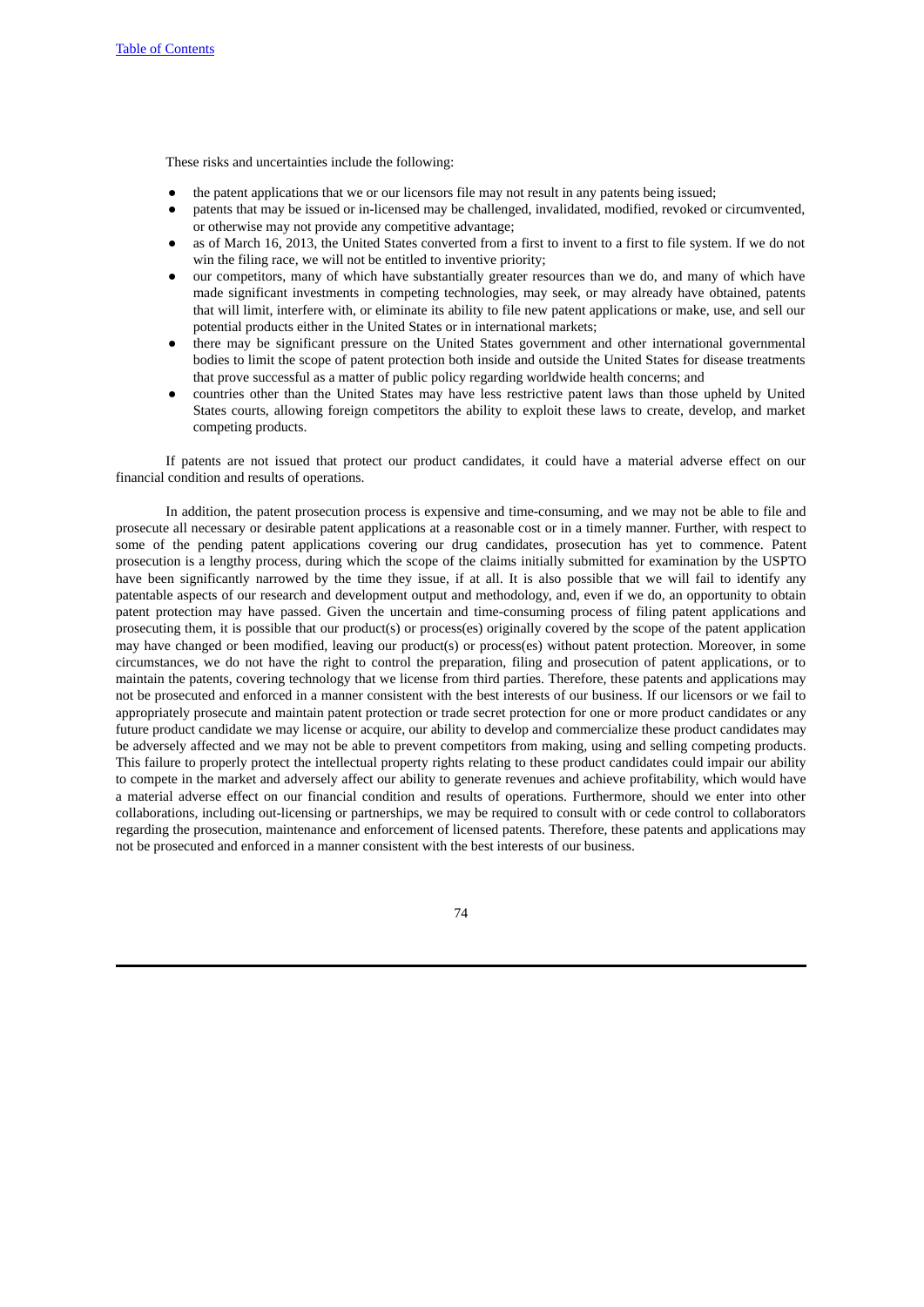The patent position of biotechnology and pharmaceutical companies generally is highly uncertain, involves complex legal and factual questions, and has in recent years been the subject of much litigation. In addition, no consistent policy regarding the breadth of claims allowed in pharmaceutical or biotechnology patents has emerged to date in the United States. The patent situation outside the United States is even more uncertain. The laws of foreign countries may not protect our rights to the same extent as the laws of the United States, and we may fail to seek or obtain patent protection in all major markets. For example, European patent law restricts the patentability of methods of treatment of the human body more than United States law does. Our pending and future patent applications may not result in patents being issued which protect our technology or products, in whole or in part, or which effectively prevent others from commercializing competitive technologies and products. Changes in either the patent laws or interpretation of the patent laws in the United States and other countries may diminish the value of our patents or narrow the scope of our patent protection. For example, the federal courts of the United States have taken an increasingly dim view of the patent eligibility of certain subject matter, such as naturally occurring nucleic acid sequences, amino acid sequences and certain methods of utilizing same, which include their detection in a biological sample and diagnostic conclusions arising from their detection. Such subject matter, which had long been a staple of the biotechnology and biopharmaceutical industry to protect their discoveries, is now considered, with few exceptions, ineligible in the first instance for protection under the patent laws of the United States. Accordingly, we cannot predict the breadth of claims that may be allowed or enforced in our patents or in those licensed from a third-party.

In addition, U.S. patent laws may change, which could prevent or limit us, our subsidiaries, or our licensors from filing patent applications or patent claims to protect products and/or technologies or limit the exclusivity periods that are available to patent holders, as well as affect the validity, enforceability, or scope of issued patents. For example, on September 16, 2011, the Leahy-Smith America Invents Act was signed into law. The Leahy-Smith Act includes a number of significant changes to United States patent law. These include changes to transition from a first-to-invent system to a first-to-file system and to the way issued patents are challenged. The formation of the Patent Trial and Appeal Board now provides a quicker and less expensive process for challenging issued patents.

We may be subject to a third-party pre-issuance submission of prior art to the USPTO, or become involved in opposition, derivation, reexamination, inter parties review, post-grant review or interference proceedings challenging our patent rights or the patent rights of others. The costs of these proceedings could be substantial and it is possible that our efforts to establish priority of invention would be unsuccessful, resulting in a material adverse effect on our United States patent position. An adverse determination in any such submission, patent office trial, proceeding or litigation could reduce the scope of, render unenforceable, or invalidate, our patent rights, allow third parties to commercialize our technology or products and compete directly with us, without payment to us, or result in our inability to manufacture or commercialize products without infringing third-party patent rights. In addition, if the breadth or strength of protection provided by patents and patent applications for our drug candidates is threatened, it could dissuade companies from collaborating with us to license, develop or commercialize current or future product candidates.

The issuance of a patent does not foreclose challenges to its inventorship, scope, validity or enforceability. Therefore, our owned and licensed patents may be challenged in the courts or patent offices in the United States and abroad. Such challenges may result in loss of exclusivity or in patent claims being narrowed, invalidated or held unenforceable, in whole or in part, which could limit our ability to stop others from using or commercializing similar or identical technology and products, or limit the duration of the patent protection of our technology and products. Given the amount of time required for the development, testing and regulatory review of new product candidates, patents protecting such product candidates might expire before or shortly after such product candidates are commercialized. As a result, our owned and licensed patent portfolio may not provide us with sufficient rights to exclude others from commercializing products similar or identical to ours.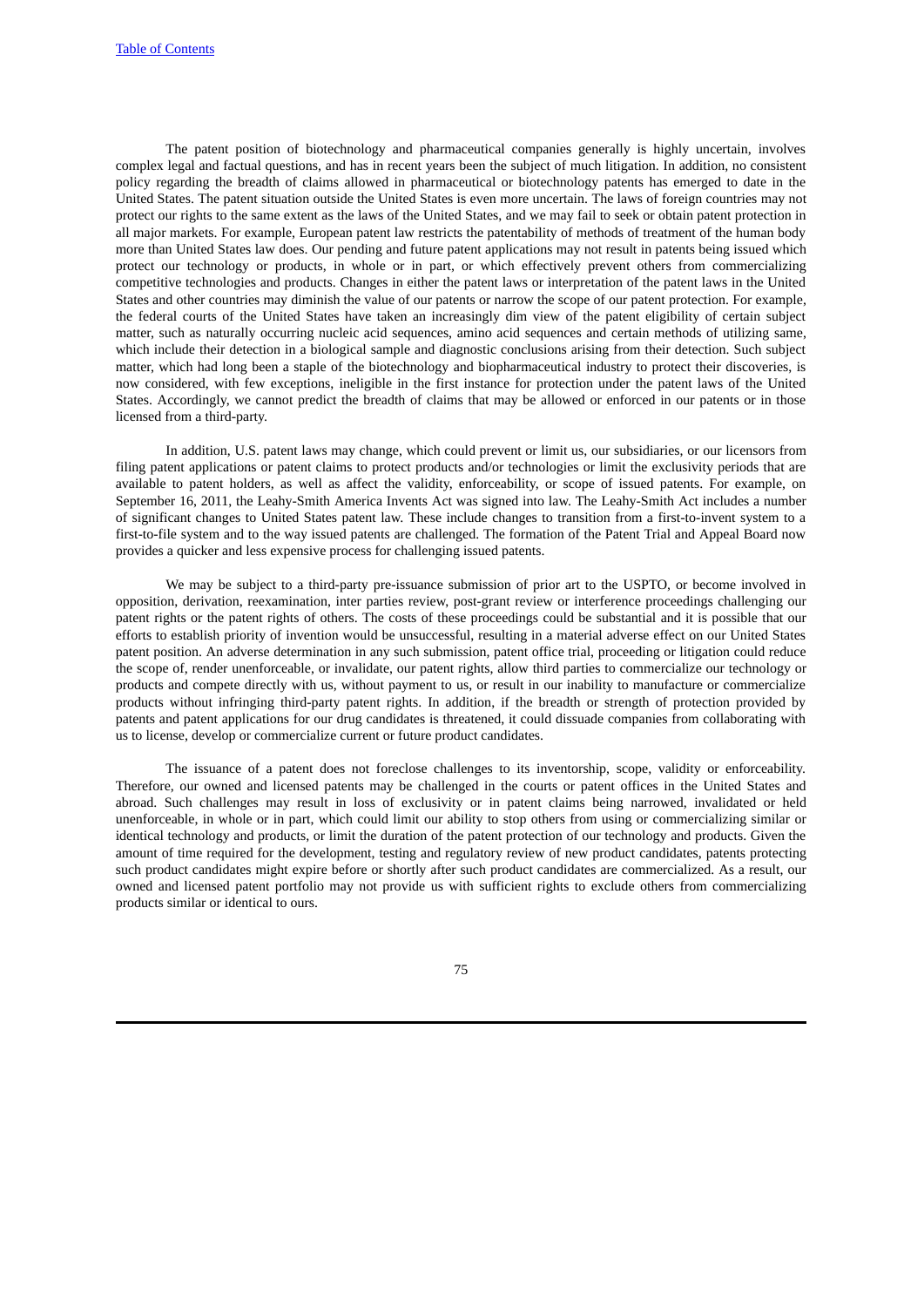Even if our patent applications issue as patents, and they are unchallenged, our issued patents and our pending patents, if issued, may not provide us with any meaningful protection or prevent competitors from designing around our patent claims to circumvent our owned or licensed patents by developing similar or alternative technologies or drugs in a non-infringing manner. For example, a third party may develop a competitive drug that provides benefits similar to one or more of our drug candidates but that has a different composition that falls outside the scope of our patent protection. If the patent protection provided by the patents and patent applications we hold or pursue with respect to our drug candidates is not sufficiently broad to impede such competition, our ability to successfully commercialize our drug candidates could be negatively affected, which would harm our business.

In addition, we may in the future be subject to claims by our former employees or consultants asserting an ownership right in our patents or patent applications, as a result of the work they performed on our behalf. Although we have entered into agreements with many of our employees, consultants and advisors and any other third parties who have access to our proprietary know-how, information or technology to assign or grant similar rights to their inventions to us, we cannot be certain that we have executed such agreements with all parties who may have contributed to our intellectual property, nor can we be certain that our agreements with such parties will be upheld in the face of a potential challenge, or that they will not be breached, for which we may not have an adequate remedy. An adverse determination in any such submission or proceeding may result in loss of exclusivity or freedom to operate or in patent claims being narrowed, invalidated or held unenforceable, in whole or in part, which could limit our ability to stop others from using or commercializing similar or identical technology and drugs, without payment to us, or could limit the duration of the patent protection covering our technology and drug candidates. Such challenges may also result in our inability to manufacture or commercialize our drug candidates without infringing third-party patent rights. In addition, if the breadth or strength of protection provided by our patents and patent applications is threatened, it could dissuade companies from collaborating with us to license, develop or commercialize current or future drug candidates.

Patent protection and other intellectual property protection are crucial to the success of our business and prospects, and there is a substantial risk that such protections will prove inadequate.

## *Obtaining and maintaining patent protection depends on compliance with various procedural, document submission, fee payment and other requirements imposed by governmental patent agencies, and our patent protection could be reduced or eliminated for non-compliance with these requirements.*

The USPTO and various foreign governmental patent agencies require compliance with a number of procedural, documentary, fee payment and other similar provisions during the patent application process. In addition, periodic maintenance fees on issued patents often must be paid to the USPTO and foreign patent agencies over the lifetime of the patent. While an unintentional lapse can in many cases be cured by payment of a late fee or by other means in accordance with the applicable rules, there are situations in which noncompliance can result in abandonment or lapse of the patent or patent application, resulting in partial or complete loss of patent rights in the relevant jurisdiction.

Non-compliance events that could result in abandonment or lapse of a patent or patent application include, but are not limited to, failure to respond to official actions within prescribed time limits, non-payment of fees and failure to properly legalize and submit formal documents. If we fail to maintain the patents and patent applications covering our drugs or procedures, we may not be able to stop a competitor from marketing drugs that are the same as or similar to our drug candidates, which would have a material adverse effect on our business.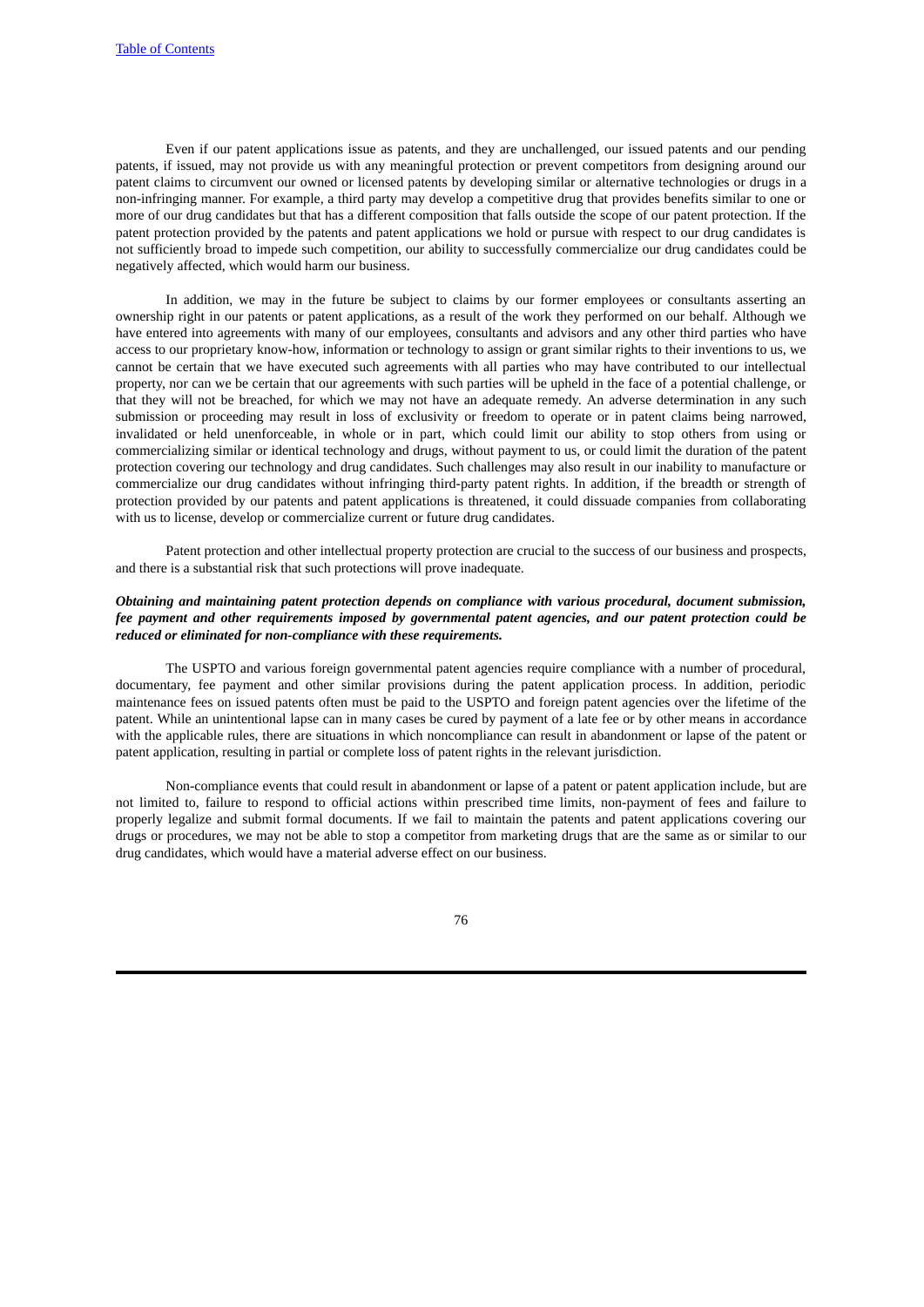## *If we do not obtain patent term extensions under the Hatch-Waxman Amendments and similar foreign legislation* extending the terms of our licensed patents and any future patents we may own, our business may be materially harmed.

Depending on the timing, duration, and specifics of any FDA regulatory approval for our drug candidates, one or more of our licensed U.S. patents or future U.S. patents that we may license or own may be eligible for limited patent term restoration under the Hatch-Waxman Amendments. The Hatch-Waxman Amendments permit a patent term extension of up to five years as compensation for patent term lost during the FDA regulatory review process. A patent term extension cannot extend the remaining term of a patent beyond 14 years from the date of product approval by the FDA, and only one patent covering the approved product may be extended.

The application for a patent term extension is subject to approval by the USPTO, in conjunction with the FDA. We may not be granted an extension because of, for example, failing to apply within applicable deadlines, failing to apply prior to expiration of relevant patents or otherwise failing to satisfy applicable requirements. Moreover, the applicable time period or the scope of the patent protection afforded could be less than we request. If we are unable to obtain patent term extension or any term of such extension is less than we request, the period during which we will have the right to exclusively market our product will be shortened and our competitors may obtain earlier approval of competing products, and our ability to generate revenues could be materially adversely affected.

#### *We may not be able to enforce our intellectual property rights throughout the world.*

Filing, prosecuting and defending patents on drug candidates throughout the world would be prohibitively expensive. Competitors may use our licensed and owned technologies in jurisdictions where we have not licensed or obtained patent protection to develop their own products and, further, may export otherwise infringing products to territories where we may obtain or license patent protection, but where patent enforcement is not as strong as that in the United States. These products may compete with our products in jurisdictions where we do not have any issued or licensed patents and any future patent claims or other intellectual property rights may not be effective or sufficient to prevent them from so competing.

Moreover, our ability to protect and enforce our intellectual property rights may be adversely affected by unforeseen changes in foreign intellectual property laws. Additionally, laws of some countries outside of the United States and Europe do not afford intellectual property protection to the same extent as the laws of the United States and Europe. Many companies have encountered significant problems in protecting and defending intellectual property rights in certain foreign jurisdictions. The legal systems of some countries, including India, China and other developing countries, do not favor the enforcement of patents and other intellectual property rights. This could make it difficult for us to stop the infringement of our patents or the misappropriation of our other intellectual property rights. For example, many foreign countries have compulsory licensing laws under which a patent owner must grant licenses to third parties. Consequently, we may not be able to prevent third parties from practicing our inventions in certain countries outside the United States and Europe.

Proceedings to enforce our future patent rights, if any, in foreign jurisdictions could result in substantial cost and divert our resources and attention from other aspects of our business. Moreover, such proceedings could put our patents at risk of being invalidated or interpreted narrowly and our patent applications at risk of not issuing and could provoke third parties to assert claims against us. We may not prevail in any lawsuits that we initiate, and the damages or other remedies awarded, if any, may not be meaningful. Furthermore, while we intend to protect our intellectual property rights in major markets for our products, we cannot ensure that we will be able to initiate or maintain similar efforts in all jurisdictions in which we may wish to market our products. Accordingly, our efforts to protect our intellectual property rights in such countries may be inadequate.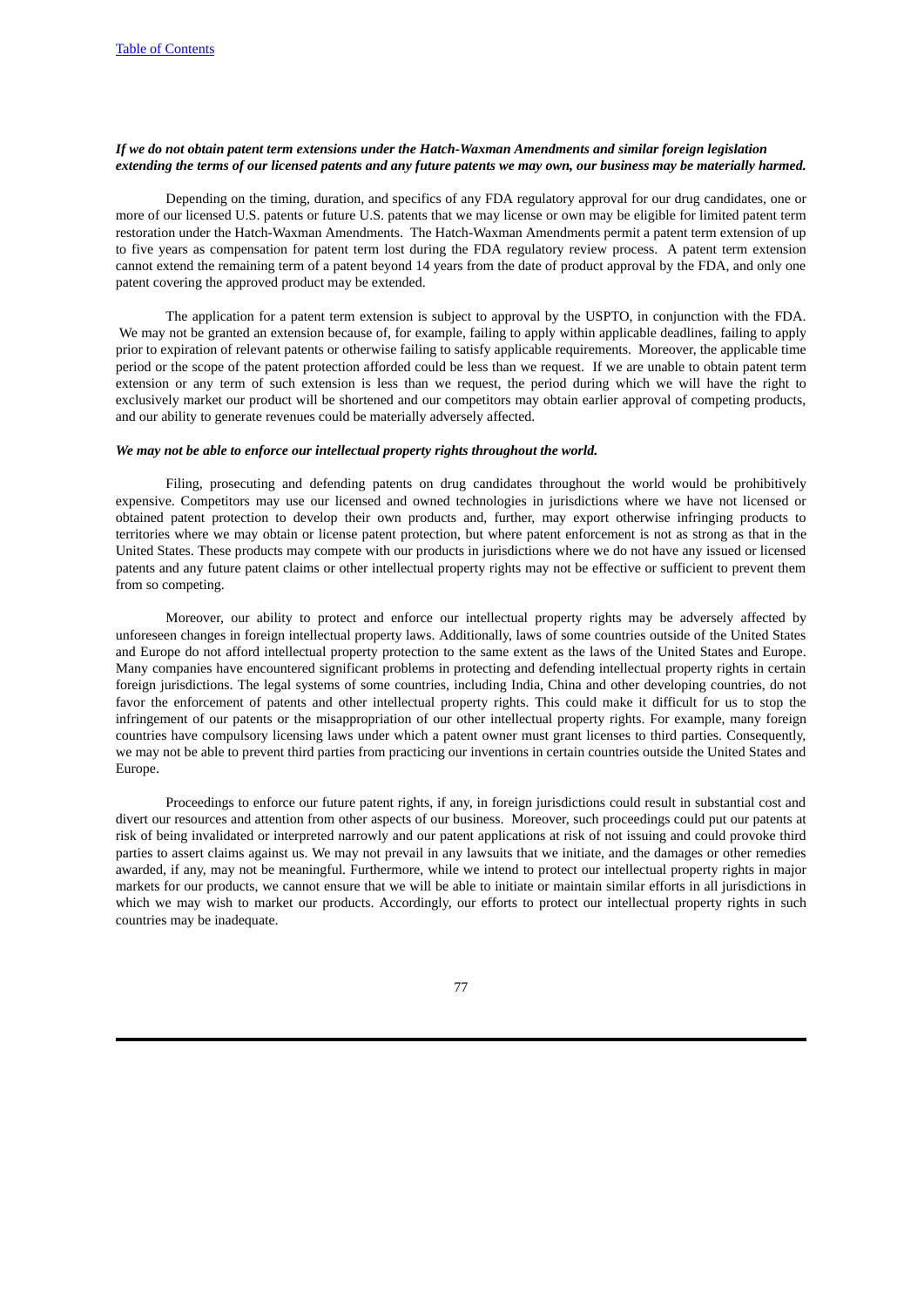### If we or our partners are sued for infringing intellectual property rights of third parties, it will be costly and time consuming, and an unfavorable outcome in that litigation would have a material adverse effect on our business.

Our commercial success depends upon our ability and the ability of our collaborators to develop, manufacture, market and sell our drug candidates and use our proprietary technologies without infringing the proprietary rights and intellectual property of third parties. The biotechnology and pharmaceutical industries are characterized by extensive and frequent litigation regarding patents and other intellectual property rights. We may in the future become party to, or threatened with, adversarial proceedings or litigation regarding intellectual property rights with respect to our drug candidates and technology, including interference proceedings before the USPTO.

Our competitors or other third parties may assert infringement claims against us, alleging that our drugs are covered by their patents. Given the vast number of patents in our field of technology, we cannot be certain that we do not infringe existing patents or that we will not infringe patents that may be granted in the future. Numerous United States and foreign issued patents and pending patent applications, which are owned by third parties, exist in the fields in which we are developing products, some of which may be directed at claims that overlap with the subject matter of our intellectual property. In addition, because patent applications can take many years to issue, there may be currently pending applications, unknown to us, which may later result in issued patents that our product candidates or proprietary technologies may infringe. Similarly, there may be issued patents relevant to our product candidates of which we are not aware. Publications of discoveries in the scientific literature often lag behind the actual discoveries, and patent applications in the United States and other jurisdictions are typically not published until 18 months after a first filing, or in some cases not at all. Therefore, we cannot know with certainty whether we or our licensors were the first to make the inventions claimed in patents or pending patent applications that we own or licensed, or that we or our licensors were the first to file for patent protection of such inventions.

We are aware of certain patents that may pose issues for our commercialization of our drug candidates. If we decide to initiate proceedings to challenge the validity of these patents in the future, we may be unsuccessful, as courts or patent offices in the United States and abroad could uphold the validity of any such patents. If we were to challenge the validity of any issued United States patent in court, we would need to overcome a statutory presumption of validity that attaches to every United States patent. This means that in order to prevail, we would have to present clear and convincing evidence as to the invalidity of the patent's claims. If we are unable to do so, we may be forced to delay the launch of ublituximab or launch at the risk of litigation for patent infringement, which may have a material adverse effect on our business and results of operations.

If a third-party claims that we or any collaborators of ours infringe their intellectual property rights, we may have to defend litigation or administrative proceedings which may be costly whether we win or lose, and which could result in a substantial diversion of our financial and management resources. If we are found to infringe a third party's intellectual property rights, we could be required to obtain a license from such third party to continue developing and marketing our drug candidates and technology. However, we may not be able to obtain any required license on commercially reasonable terms or at all. Even if we were able to obtain such a license, it could be granted on non-exclusive terms, thereby providing our competitors and other third parties access to the same technologies licensed to us. Without such a license, we could be forced, including by court order, to cease developing and commercializing the infringing technology or drug candidates. In addition, we could be found liable for monetary damages, including treble damages and attorneys fees if we are found to have willfully infringed such third-party patent rights. A finding of infringement could prevent us from commercializing our drug candidates or force us to cease some of our business operations, which could materially harm our business.

No assurance can be given that patents issued to third parties do not exist, have not been filed, or could not be filed or issued, which contain claims covering its products, technology or methods that may encompass all or a portion of our products and methods. Given the number of patents issued and patent applications filed in our technical areas or fields, we believe there is a risk that third parties may allege they have patent rights encompassing our products or methods.

Other product candidates that we may in-license or acquire could be subject to similar risks and uncertainties.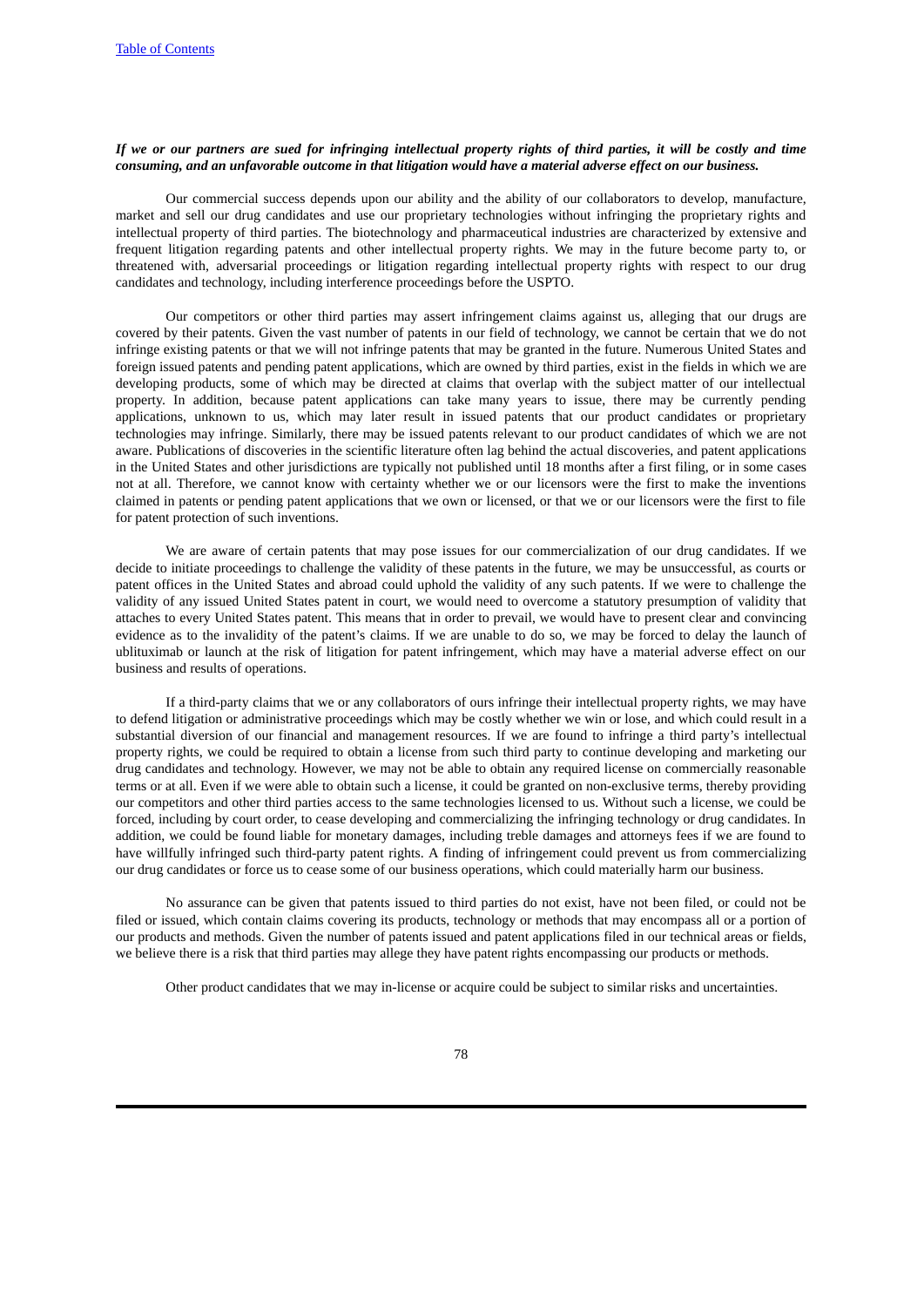## We may need to license certain intellectual property from third parties, and such licenses may not be available or may *not be available on commercially reasonable terms.*

A third party may hold intellectual property, including patent rights that are important or necessary to the development and commercialization of our products. It may be necessary for us to use the patented or proprietary technology of third parties to commercialize our products, in which case we would be required to obtain a license from these third parties, whom may or may not be interested in granting such a license, on commercially reasonable terms, or our business could be harmed, possibly materially. For example, we engage extensively with third parties, including academic institutions, to conduct non-clinical and clinical research on our product candidates. While we seek to ensure all material transfer and service agreements governing this research provide us with favorable terms covering newly generated intellectual property, a general principle under which much of this research with academic institutions is conducted provides third-party ownership of newly generated intellectual property, with an exclusive option available for us to obtain a license to such intellectual property. Through the conduct of this research, it is possible that valuable intellectual property could be developed by a third party, which we will then need to license in order to better develop or commercialize our products. No assurance can be given that we will be able to successfully negotiate such a license on commercially reasonable terms, or at all. Further, should we fail to successfully negotiate a license to such intellectual property, most institutions are then free to license such intellectual property to any other third party, including potentially direct competitors of ours. Should we fail to adequately secure a license to any newly generated intellectual property, our ability to successfully develop or commercialize our products may be hindered, possibly materially.

## We may be involved in lawsuits to protect or enforce our patents or the patents of our licensors, which could be *expensive, time consuming and unsuccessful.*

Competitors may infringe our patents or the patents of our licensors. To counter infringement or unauthorized use, we may be required to file infringement claims, which typically are very expensive, time-consuming and disruptive of dayto-day business operations. Any claims we assert against accused infringers could provoke these parties to assert counterclaims against us alleging invalidity of our or certain of our subsidiaries patents or that we infringe their patents; or provoke those parties to petition the USPTO to institute inter parties review against the asserted patents, which may lead to a finding that all or some of the claims of the patent are invalid. In addition, in an infringement proceeding, a court may decide that a patent of ours or our licensors is not valid or is unenforceable, or may refuse to stop the other party from using the technology at issue on the grounds that our patents do not cover the technology in question. An adverse result in any litigation or defense proceedings could put one or more of our pending patents at risk of being invalidated, held unenforceable, or interpreted narrowly.

In patent litigation in the United States, defendant counterclaims challenging the validity, enforceability or scope of asserted patents are commonplace. In addition, third parties may initiate legal proceedings against us to assert such challenges to our intellectual property rights. The outcome of any such proceeding is generally unpredictable. Grounds for a validity challenge could be an alleged failure to meet any of several statutory requirements, including lack of novelty, obviousness or non-enablement. Patents may be unenforceable if someone connected with prosecution of the patent withheld relevant information from the USPTO or made a misleading statement during prosecution. It is possible that prior art of which we and the patent examiner were unaware during prosecution exists, which could render our patents invalid. Moreover, it is also possible that prior art may exist that we are aware of but do not believe is relevant to our current or future patents, but that could nevertheless be determined to render our patents invalid.

Competing drugs may also be sold in other countries in which our patent coverage might not exist or be as strong. If we lose a foreign patent lawsuit, alleging our infringement of a competitor's patents, we could be prevented from marketing our drugs in one or more foreign countries. Any of these outcomes would have a materially adverse effect on our business.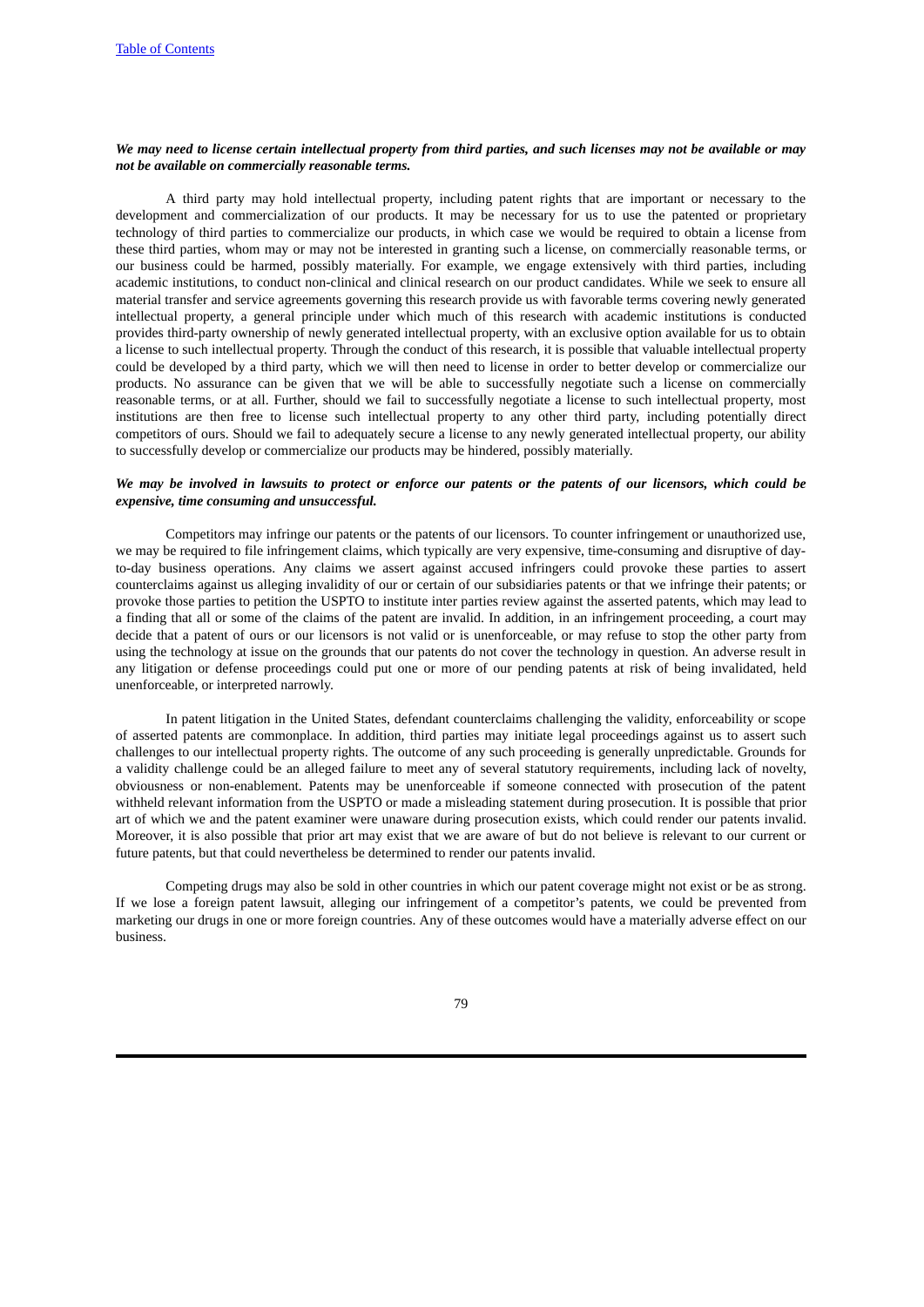In addition, because of the substantial amount of discovery required in connection with intellectual property litigation, there is a risk that some of our confidential information could be compromised by disclosure during this type of litigation. Furthermore, adverse results on United States patents may affect related patents in our global portfolio. The adverse result could also put related pending patent applications at risk of not issuing. Additionally, there could be public announcements of the results of hearings, motions or other interim proceedings or developments. If securities analysts or investors perceive these results to be negative, it could have a substantial adverse effect on the price of our common stock.

Interference proceedings provoked by third parties or brought by the USPTO may be necessary to determine the priority of inventions with respect to our patents or pending patent applications or those of our collaborators or licensors. An unfavorable outcome could require us to cease using the related technology or to attempt to license rights to it from the prevailing party. The costs of these proceedings could be substantial. As a result, the issuance, scope, validity, enforceability and commercial value of our or any of our respective licensors patent rights are highly uncertain. Our business could be harmed if the prevailing party does not offer us a license on commercially reasonable terms. Litigation or interference proceedings may fail and, even if successful, may result in substantial costs and distract our management and other employees. We may not be able to prevent, alone or with our licensors, misappropriation of our trade secrets or confidential information, particularly in countries where the laws may not protect those rights as fully as in the United States.

We may not have sufficient financial or other resources to adequately conduct such litigation or proceedings. Some of our competitors may be able to sustain the costs of such litigation or proceedings more effectively than we can because of their greater financial resources and more mature and developed intellectual property portfolios. Accordingly, despite our efforts, we may not be able to prevent third parties from infringing upon or misappropriating or from successfully challenging our intellectual property rights. Uncertainties resulting from the initiation and continuation of patent litigation or other proceedings could have a material adverse effect on our ability to compete in the marketplace.

### If we are unable to protect the confidentiality of our trade secrets, our business and competitive position may be *harmed.*

In addition to the protection afforded by patents, we rely upon unpatented trade secret protection, unpatented know-how and continuing technological innovation to develop and maintain our competitive position. With respect to the building of our proprietary compound library, we consider trade secrets and know-how to be our primary intellectual property. We seek to protect our proprietary technology and processes, in part, by entering into confidentiality agreements with our collaborators, scientific advisors, employees and consultants, and invention assignment agreements with our consultants and employees. We may not be able to prevent the unauthorized disclosure or use of our technical know-how or other trade secrets by the parties to these agreements, however, despite the existence generally of confidentiality agreements and other contractual restrictions. Monitoring unauthorized uses and disclosures is difficult, and we do not know whether the steps we have taken to protect our proprietary technologies will be effective. If any of the collaborators, scientific advisors, employees and consultants who are parties to these agreements breaches or violates the terms of any of these agreements, we may not have adequate remedies for any such breach or violation, and we could lose our trade secrets as a result. Enforcing a claim that a third party illegally obtained and is using our trade secrets, like patent litigation, is expensive and time-consuming, and the outcome is unpredictable. In addition, courts outside the United States are sometimes less willing to protect trade secrets.

Our trade secrets could otherwise become known or be independently discovered by our competitors. Competitors could purchase our drug candidates and attempt to replicate some or all of the competitive advantages we derive from our development efforts, willfully infringe our intellectual property rights, design around our protected technology or develop their own competitive technologies that fall outside of our intellectual property rights. If any of our trade secrets were to be lawfully obtained or independently developed by a competitor, we would have no right to prevent them, or those to whom they communicate it, from using that technology or information to compete with us. If our trade secrets are not adequately protected so as to protect our market against competitors' drugs, our competitive position could be adversely affected, as could our business.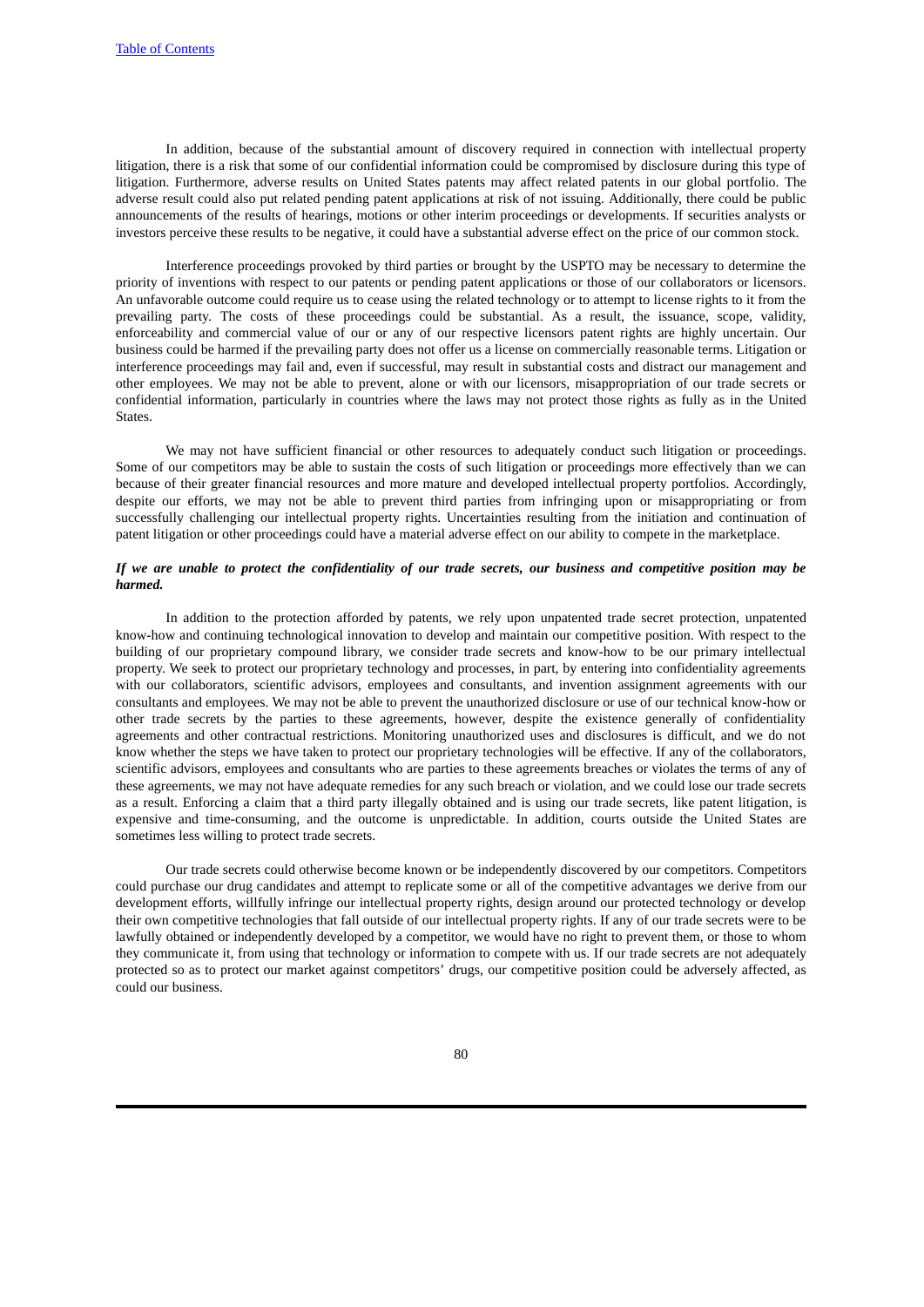## We may be subject to damages resulting from claims that we or our employees have wrongfully used or disclosed alleged *trade secrets of our competitors or are in breach of non-competition or non-solicitation agreements with our competitors.*

We could in the future be subject to claims that we or our employees have inadvertently or otherwise used or disclosed alleged trade secrets or other proprietary information of former employers or competitors. Although we try to ensure that our employees and consultants do not use the intellectual property, proprietary information, know-how or trade secrets of others in their work for us, we may in the future be subject to claims that we caused an employee to breach the terms of his or her non-competition or non-solicitation agreement, or that we or these individuals have, inadvertently or otherwise, used or disclosed the alleged trade secrets or other proprietary information of a former employer or competitor. Litigation may be necessary to defend against these claims. Even if we are successful in defending against these claims, litigation could result in substantial costs and could be a distraction to management. If our defenses to these claims fail, in addition to requiring us to pay monetary damages, a court could prohibit us from using technologies or features that are essential to our drug candidates, if such technologies or features are found to incorporate or be derived from the trade secrets or other proprietary information of the former employers. An inability to incorporate such technologies or features would have a material adverse effect on our business, and may prevent us from successfully commercializing our drug candidates. In addition, we may lose valuable intellectual property rights or personnel as a result of such claims. Moreover, any such litigation or the threat thereof may adversely affect our ability to hire employees or contract with independent sales representatives. A loss of key personnel or their work product could hamper or prevent our ability to commercialize our drug candidates, which would have an adverse effect on our business, results of operations and financial condition.

### **Risks Related to Employee Matters, Managing Growth and Other Risks Related to Our Business**

### If we fail to attract and keep key management and clinical development personnel, we may be unable to successfully *develop or commercialize our product candidates.*

We are highly dependent on the research and development, clinical, business development, financial and legal expertise of our senior management team as well as the other principal members of our management, scientific and clinical team. Although we have entered into an employment agreement with our chief executive officer and employment letters with our senior managers, each of our executive officers may terminate their employment with us at any time. We do not maintain key person insurance for any of our executives or other employees. In addition, we rely on consultants and advisors, including scientific and clinical advisors, to assist us in formulating our research and development and commercialization strategy. Our consultants and advisors may be employed by employers other than us and may have commitments under consulting or advisory contracts with other entities that may limit their availability to us. If we are unable to continue to attract and retain high quality personnel, our ability to pursue our growth strategy will be limited.

We expect to continue hiring qualified development personnel. Recruiting and retaining qualified scientific, clinical, manufacturing and sales and marketing personnel will be critical to our success. The loss of the services of our chief executive officer or other key employees could impede the achievement of our research, development and commercialization objectives and seriously harm our ability to successfully implement our business strategy. Furthermore, replacing key employees may be difficult and may take an extended period of time because of the limited number of individuals in our industry with the breadth of skills and experience required to successfully develop, gain regulatory approval of and commercialize drugs. Competition to hire from this limited pool is intense, and we may be unable to hire, train, retain or motivate these key personnel on acceptable terms given the competition among numerous pharmaceutical and biotechnology companies for similar personnel. Failure to succeed in clinical trials may make it more challenging to recruit and retain qualified medical and scientific personnel. If we are not able to attract and retain the necessary personnel to accomplish our business objectives, we may experience constraints that will impede significantly the achievement of our development objectives, our ability to raise additional capital, and our ability to implement our business strategy.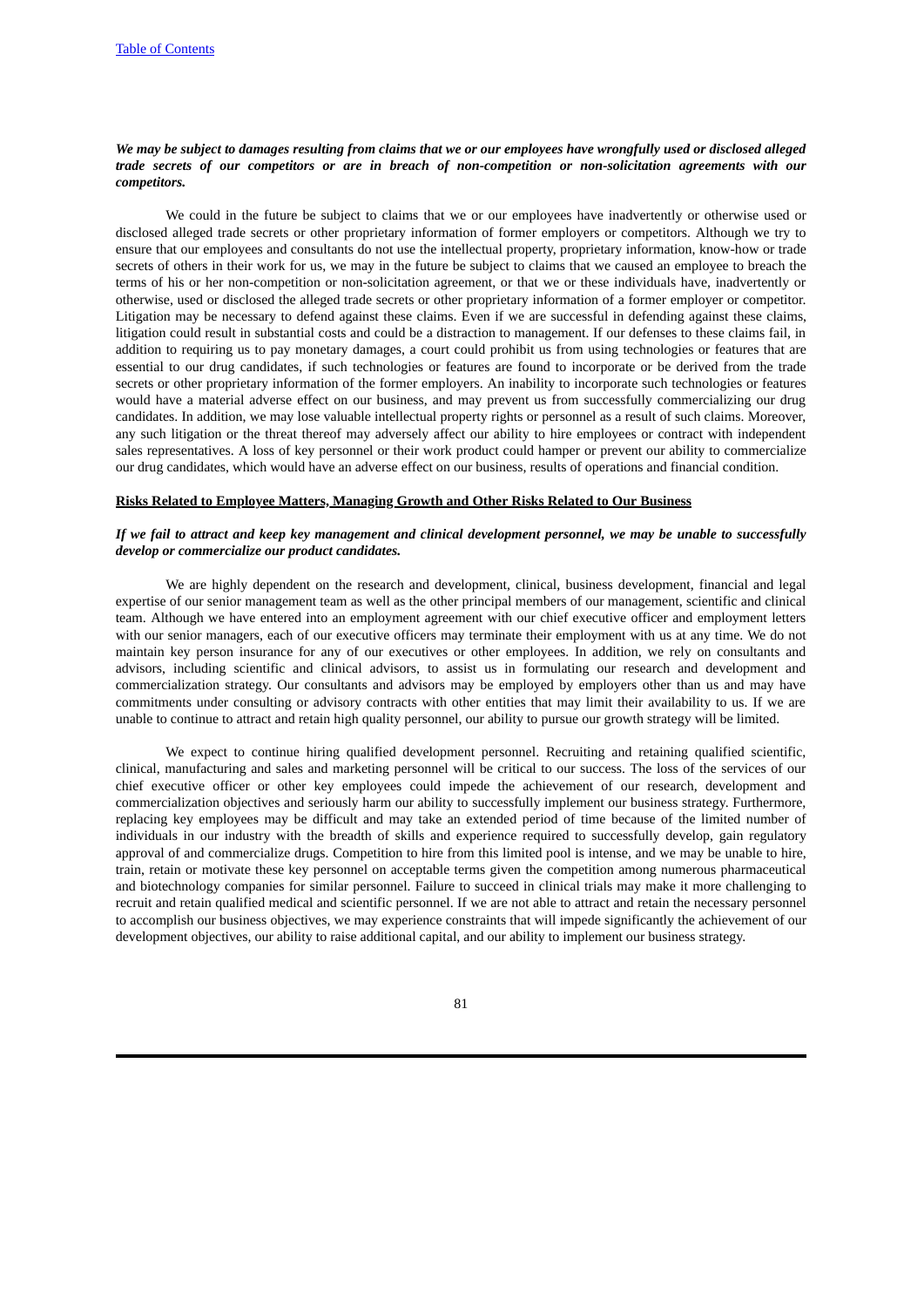## We will need to develop and expand our business, and we may encounter difficulties in managing this development and *expansion, which could disrupt our operations.*

As of May 5, 2020, we had 153 full-time employees, and we expect to continue to increase our number of employees and expand the scope of our operations. Our management and medical, commercial, and scientific personnel, systems and facilities currently in place will not be adequate to support our anticipated future growth. To manage our anticipated future growth, we must continue to implement and improve our managerial, operational and financial systems, expand our facilities and continue to recruit and train additional qualified personnel. Also, our management may need to divert a disproportionate amount of its attention away from its day-to-day activities and devote a substantial amount of time to managing these development activities. Due to our limited resources, we may not be able to effectively manage the expansion of our operations or recruit and train additional qualified personnel. This may result in weaknesses in our infrastructure, give rise to operational mistakes, loss of business opportunities, loss of employees and reduced productivity among remaining employees. To accommodate growth, additional physical expansion of our operations in the future may lead to significant costs, including capital expenditures, and may divert financial resources from other projects, such as the development of our drug candidates. If our management is unable to effectively manage our expected development and expansion, our expenses may increase more than expected, our ability to generate or increase our revenue could be reduced and we may not be able to implement our business strategy. Our future financial performance and our ability to commercialize our drug candidates, if approved, and compete effectively will depend, in part, on our ability to effectively manage the future development and expansion of our business.

Additionally, to help manage the expanding needs, we may utilize the services of outside vendors or consultants to perform tasks including clinical trial management, statistics and analysis, regulatory affairs, formulation development, chemistry, manufacturing, controls, and other pharmaceutical development functions. Our growth strategy may also entail expanding our group of contractors or consultants to implement these tasks going forward. Because we rely on a substantial number of consultants, effectively outsourcing many key functions of our business, we will need to be able to effectively manage these consultants to ensure that they successfully carry out their contractual obligations and meet expected deadlines. However, if we are unable to effectively manage our outsourced activities or if the quality or accuracy of the services provided by consultants is compromised for any reason, our clinical trials may be extended, delayed or terminated, and we may not be able to obtain regulatory approval for our product candidates or otherwise advance our business. There can be no assurance that we will be able to manage our existing consultants or find other competent outside contractors and consultants on economically reasonable terms, or at all. If we are not able to effectively expand our organization by hiring new employees and expanding our groups of consultants and contractors, we may be unable to successfully implement the tasks necessary to further develop and commercialize our product candidates and, accordingly, may not achieve our research, development and commercialization goals.

### *Unfavorable global economic conditions could adversely affect our business, financial condition or results of operations.*

Our results of operations could be adversely affected by general conditions in the global economy and in the global financial markets. For example, the COVID-19 pandemic has caused extreme volatility and disruptions in the capital and credit markets. A severe or prolonged economic downturn could result in a variety of risks to our business, including, weakened demand for our drug candidates and our ability to raise additional capital when needed on acceptable terms, if at all. A weak or declining economy could also strain our suppliers, possibly resulting in supply disruption, or cause our customers to delay making payments for our services.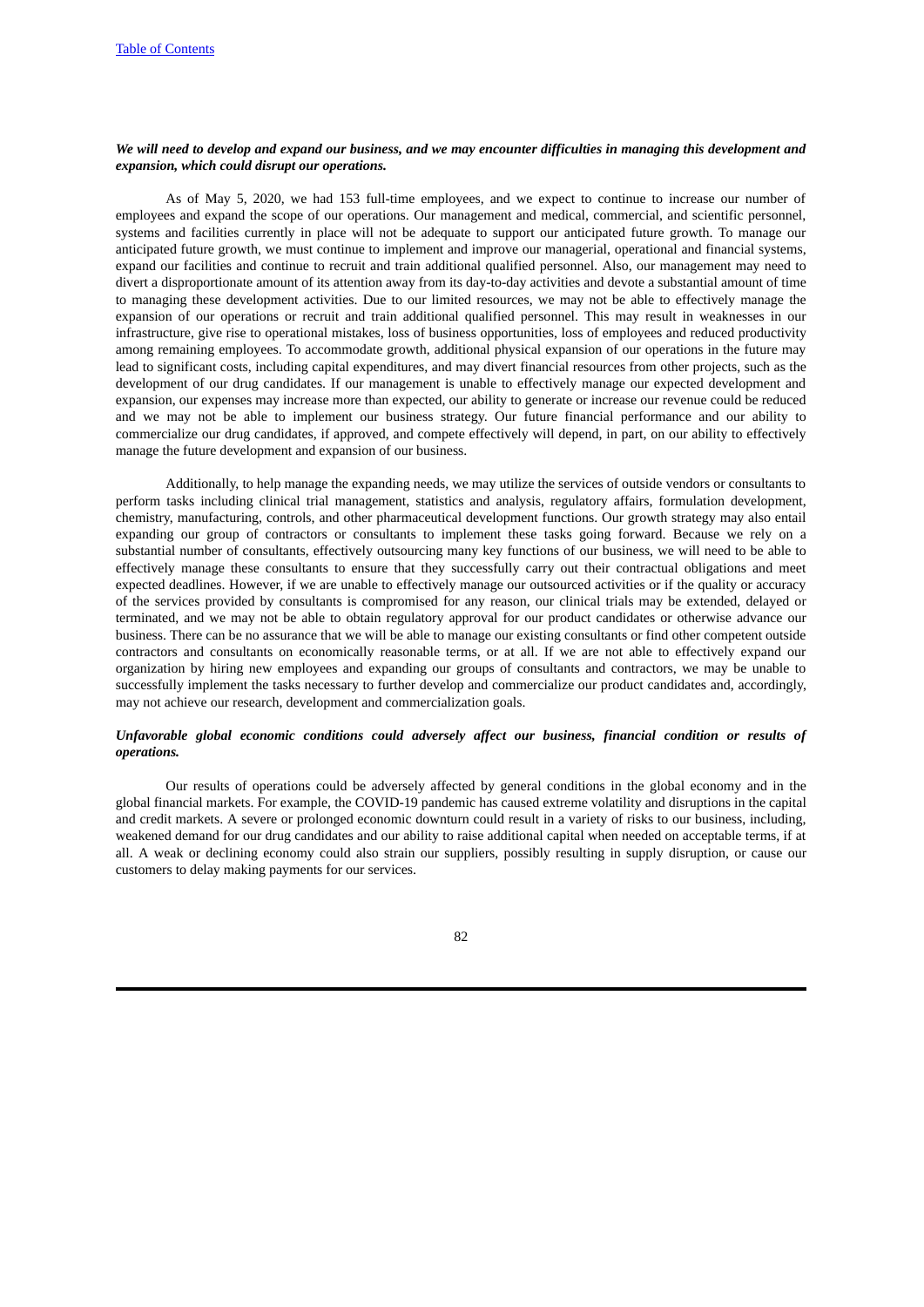On January 31, 2019 (Brexit Day), the United Kingdom formally left the European Union. Although Brexit has already and may continue to adversely affect European and/or worldwide economic or market, political or regulatory conditions and may contribute to instability in the global financial markets, political institutions and regulatory agencies, the resulting immediate changes in foreign currency exchange rates have had a limited overall impact due to natural hedging. The long-term impact of Brexit, including on our business and our industry, will depend on the terms that are negotiated in relation to the United Kingdom's future relationship with the European Union during the transition period which began on Brexit Day and is currently set to end on December 31, 2020. We are closely monitoring the Brexit developments in order to determine, quantify and proactively address changes as they become clear. Despite the Brexit developments, we do not expect macroeconomic conditions to have a significant impact on our liquidity needs, financial condition or results of operations.

### Our internal computer systems, or those of our third-party CROs, CMOs, or other contractors or consultants, may fail or suffer security breaches, which could result in a material disruption of our drug candidates' development programs.

Despite the implementation of security measures, our internal computer systems and those of our third-party CROs, CMOs, and other contractors and consultants are vulnerable to damage from computer viruses, unauthorized access, natural disasters, terrorism, war and telecommunication and electrical failures. While we have not experienced any such system failure, accident, or security breach to date, if such an event were to occur and cause interruptions in our operations, it could result in a material disruption of our programs. For example, the loss of clinical trial data for our drug candidates could result in delays in our regulatory approval efforts and significantly increase our costs to recover or reproduce the data. Furthermore, in preparing for potential commercialization of our first drug candidate, we anticipate that our computer systems will increase in magnitude and complexity. Building the systems and infrastructure required for commercialization with appropriate security measures may be time consuming and costly. In addition, there can be no assurance that our efforts will prevent breakdowns or breaches in our systems. To the extent that any disruption or security breach results in a loss of or damage to our data or applications or other data or applications relating to our technology or drug candidates, or inappropriate disclosure of confidential or proprietary information, we could incur financial, legal, business or reputational harm.

#### *Our employees, principal investigators, CROs, CMOs and consultants may engage in misconduct or other improper activities, including non-compliance with regulatory standards and requirements and insider trading, which could have a material adverse effect on our business.*

We are exposed to the risk that our employees, principal investigators, CROs, CMOs, and consultants may engage in fraudulent conduct or other illegal activity. Misconduct by these parties could include intentional failures to comply with FDA regulations, provide accurate information to the FDA, comply with manufacturing standards we have established, comply with federal and state healthcare fraud and abuse laws and regulations, report financial information or data accurately or disclose unauthorized activities to us. In particular, sales, marketing and business arrangements in the healthcare industry are subject to extensive laws and regulations intended to prevent fraud, misconduct, kickbacks, selfdealing and other abusive practices. These laws and regulations may restrict or prohibit a wide range of pricing, discounting, marketing and promotion, sales commission, customer incentive programs and other business arrangements. Activities subject to these laws also involve the improper use of information obtained in the course of clinical trials or creating fraudulent data in our pre-clinical studies or clinical trials, which could result in regulatory sanctions and cause serious harm to our reputation. We have adopted a code of ethics applicable to all of our employees, but it is not always possible to identify and deter misconduct by employees and other third parties, and the precautions we take to detect and prevent this activity may not be effective in controlling unknown or unmanaged risks or losses or in protecting us from governmental investigations or other actions or lawsuits stemming from a failure to comply with these laws or regulations. In addition, we are subject to the risk that a person could allege such fraud or other misconduct, even if none occurred. If any such actions are instituted against us, regardless of the outcome, our reputation and our business may suffer. If we are not successful in defending ourselves or asserting our rights, those actions could lead to imposition of civil, criminal and administrative penalties, damages, monetary fines, possible exclusion from participation in Medicare, Medicaid and other federal healthcare programs, contractual damages, reputational harm, diminished profits and future earnings, and curtailment of our operations, any of which could adversely affect our ability to operate our business.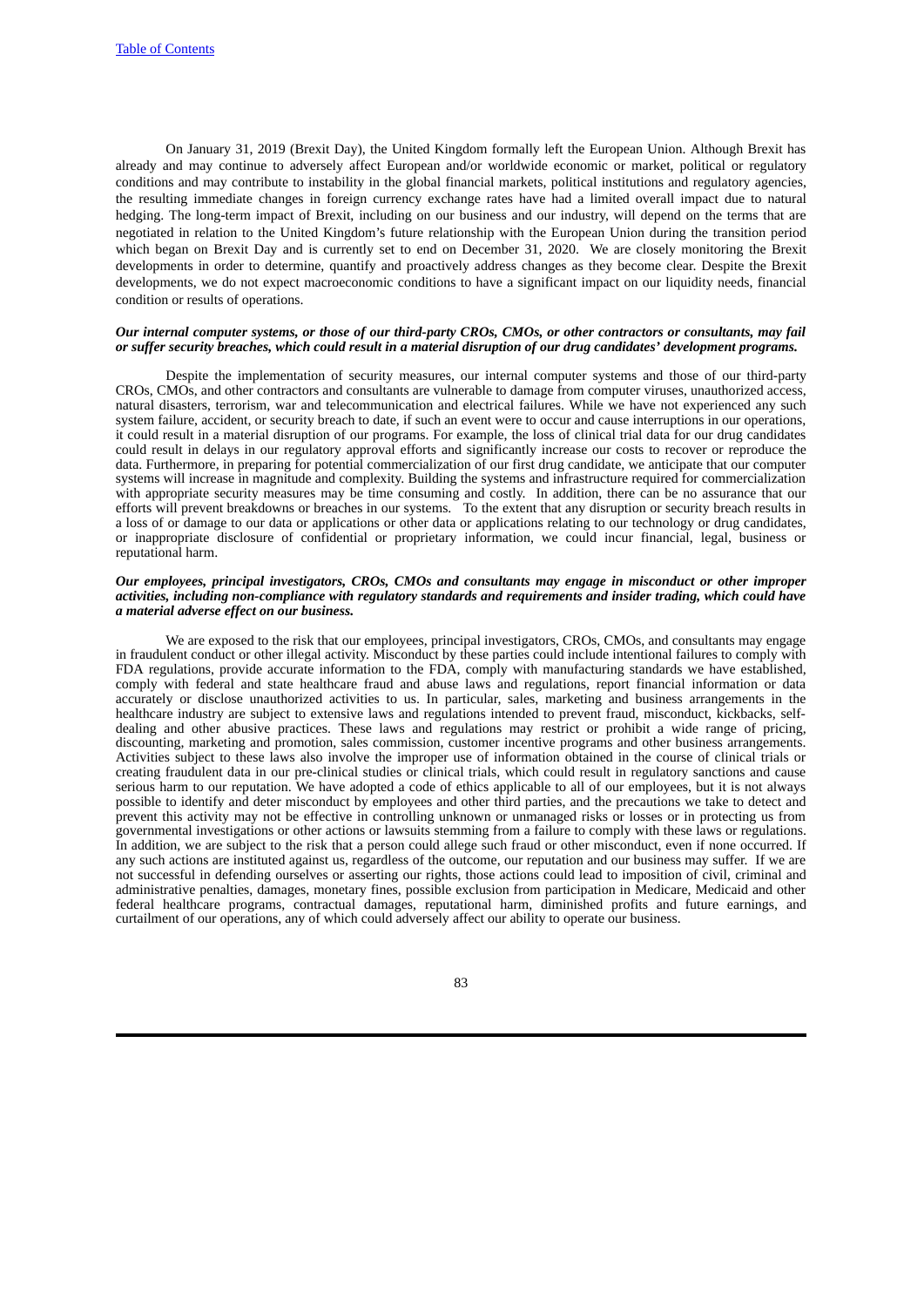#### We may acquire businesses or drugs, or form strategic alliances, in the future, and we may not realize the benefits of *such acquisitions.*

We may acquire additional businesses or drugs, form strategic alliances or create joint ventures with third parties that we believe will complement or augment our existing business. If we acquire businesses with promising markets or technologies, we may not be able to realize the benefit of acquiring such businesses if we are unable to successfully integrate them with our existing operations and company culture. We may encounter numerous difficulties in developing, manufacturing and marketing any new drugs resulting from a strategic alliance or acquisition that delay or prevent us from realizing their expected benefits or enhancing our business. We cannot assure you that, following any such acquisition, we will achieve the expected synergies to justify the transaction.

# We may be subject to adverse legislative or regulatory tax changes that could negatively impact our financial condition.

The rules dealing with U.S. federal, state and local income taxation are constantly under review by persons involved in the legislative process and by the IRS and the U.S. Treasury Department. Changes to tax laws (which changes may have retroactive application) could adversely affect our stockholders or us. In recent years, many such changes have been made and changes are likely to continue to occur in the future. We cannot predict whether, when, in what form, or with what effective dates, tax laws, regulations and rulings may be enacted, promulgated or decided, which could result in an increase in our, or our stockholders, tax liability or require changes in the manner in which we operate in order to minimize increases in our tax liability.

On December 22, 2017, legislation commonly referred to as the Tax Act was signed into law and is generally effective after December 31, 2017. The Tax Act makes significant changes to the United States federal income tax rules for taxation of individuals and business entities. Most of the changes applicable to individuals are temporary and apply only to taxable years beginning after December 31, 2017 and before January 1, 2026. For corporations, the Tax Act reduces the top corporate income tax rate to 21% and repeals the corporate alternative minimum tax, limits the deduction for net interest expense, limits the deduction for net operating losses and eliminates net operating loss carrybacks, modifies or repeals many business deductions and credits, shifts the United States toward a more territorial tax system, and imposes new taxes to combat erosion of the U.S. federal income tax base. The Tax Act makes numerous other large and small changes to the federal income tax rules that may affect potential investors and may directly or indirectly affect us. We continue to examine the impact this tax reform legislation may have on our business. However, the effect of the Tax Act on us, whether adverse or favorable, is uncertain, and may not become evident for some period of time. This document does not discuss such legislation or the manner in which it might affect us or purchasers of our common stock. Prospective investors are urged to consult with their legal and tax advisors with respect to the Tax Act and any other regulatory or administrative developments and proposals, and their potential effects on them based on their unique circumstances.

#### **Risks Related to Our Common Stock and Being a Publicly-Traded Company**

#### Our stock price is, and we expect it to remain, volatile, which could limit investors ability to sell stock at a profit.

The trading price of our common stock has been and is likely to continue to be highly volatile and subject to wide fluctuations in price in response to various factors, many of which are beyond our control. These factors include:

- publicity regarding actual or potential clinical results relating to products under development by our competitors or us;
- delay or failure in initiating, completing or analyzing nonclinical or clinical trials or the unsatisfactory design or results of these trials;
- achievement or rejection of regulatory approvals by our competitors or us;
- announcements of technological innovations or new commercial products by our competitors or us;
- developments concerning proprietary rights, including patents;
- developments concerning our collaborations;
- regulatory developments in the United States and foreign countries;
- economic or other crises and other external factors such as the disruptions in the global economy caused by the COVID-19 pandemic;
- period-to-period fluctuations in our revenues and other results of operations;
- changes in financial estimates by securities analysts; and
- sales of our common stock by us.
- 84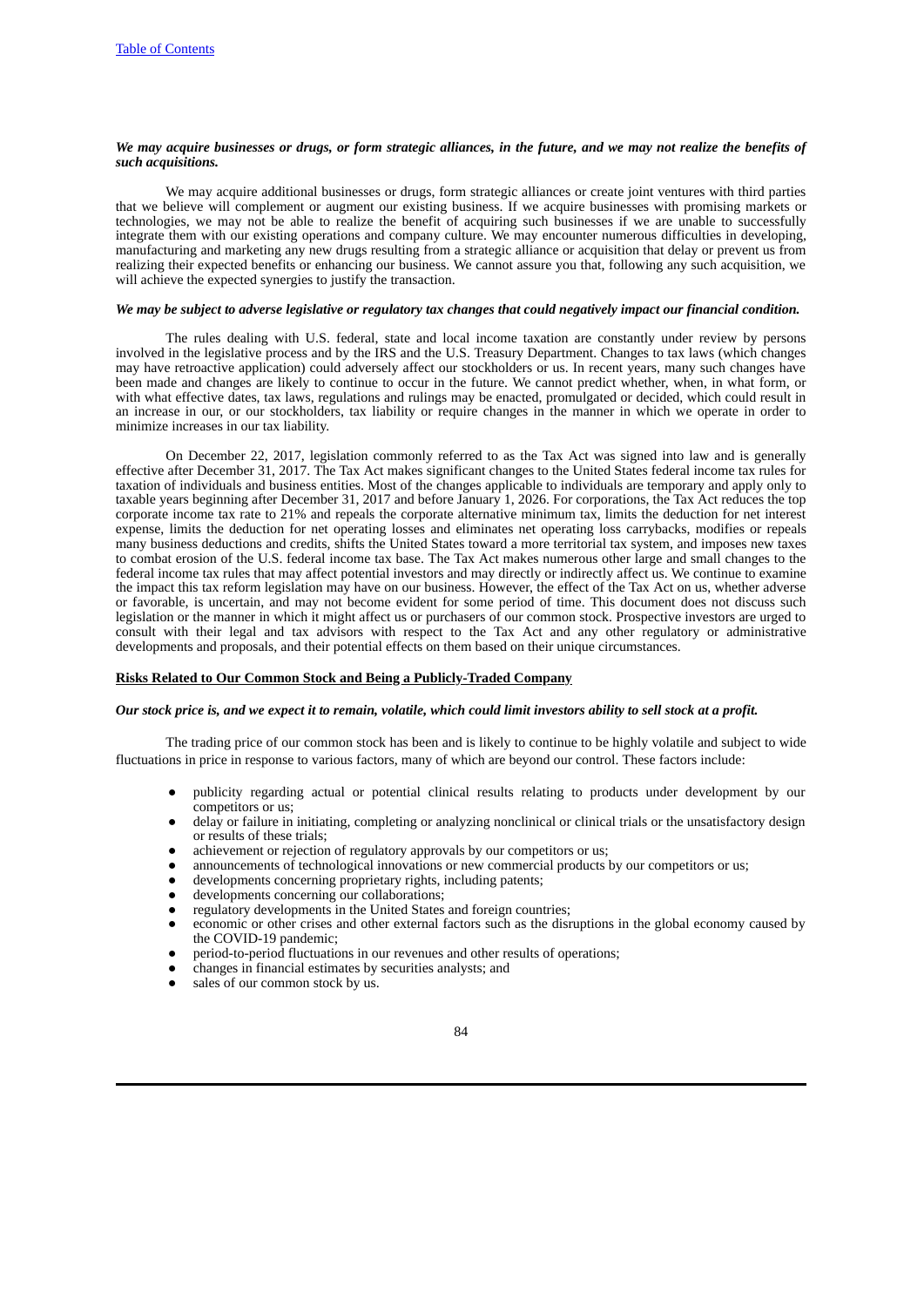We will not be able to control many of these factors, and we believe that period-to-period comparisons of our financial results will not necessarily be indicative of our future performance.

In addition, the stock market in general, and the market for biotechnology companies in particular, has experienced extreme price and volume fluctuations that may have been unrelated or disproportionate to the operating performance of individual companies. These broad market and industry factors may seriously harm the market price of our common stock, regardless of our operating performance.

#### Our executive officers, directors, principal stockholders and their affiliates maintain the ability to exercise significant *influence over our company and all matters submitted to stockholders for approval.*

Our executive officers, directors and stockholders who own more than 5% of our outstanding common stock, together with their affiliates and related persons, beneficially own shares of common stock representing a significant percentage of our capital stock. As a result, if these stockholders were to choose to act together, they would be able to influence our management and affairs and the outcome of matters submitted to our stockholders for approval, including the election of directors and any sale, merger, consolidation, or sale of all or substantially all of our assets. This concentration of voting power could delay or prevent an acquisition of our company on terms that other stockholders may desire. In addition, this concentration of ownership might adversely affect the market price of our common stock by:

- delaying, deferring or preventing a change of control of us;
- impeding a merger, consolidation, takeover or other business combination involving us; or
- discouraging a potential acquirer from making a tender offer or otherwise attempting to obtain control of us.

#### Because we do not anticipate paying any cash dividends on our capital stock in the foreseeable future, capital *appreciation, if any, will be the sole source of gain for our stockholders.*

We have never declared or paid cash dividends on our capital stock. We currently intend to retain all of our future earnings, if any, to finance the growth and development of our business. In addition, under the Loan Agreement, we are currently restricted from paying cash dividends, and we expect these restrictions to continue in the future. In addition, the terms of any future debt agreements may continue to preclude us from paying dividends. As a result, capital appreciation, if any, of our common stock will be the sole source of gain for our stockholders for the foreseeable future.

## Certain anti-takeover provisions in our charter documents and Delaware law could make a third-party acquisition of us difficult. This could limit the price investors might be willing to pay in the future for our common stock.

Provisions in our amended and restated certificate of incorporation and restated bylaws could have the effect of making it more difficult for a third party to acquire, or of discouraging a third party from attempting to acquire, or control us. These factors could limit the price that certain investors might be willing to pay in the future for shares of our common stock. Our amended and restated certificate of incorporation allows us to issue preferred stock without the approval of our stockholders. The issuance of preferred stock could decrease the amount of earnings and assets available for distribution to the holders of our common stock or could adversely affect the rights and powers, including voting rights, of such holders. In certain circumstances, such issuance could have the effect of decreasing the market price of our common stock. Our restated bylaws eliminate the right of stockholders to call a special meeting of stockholders, which could make it more difficult for stockholders to effect certain corporate actions. Any of these provisions could also have the effect of delaying or preventing a change in control.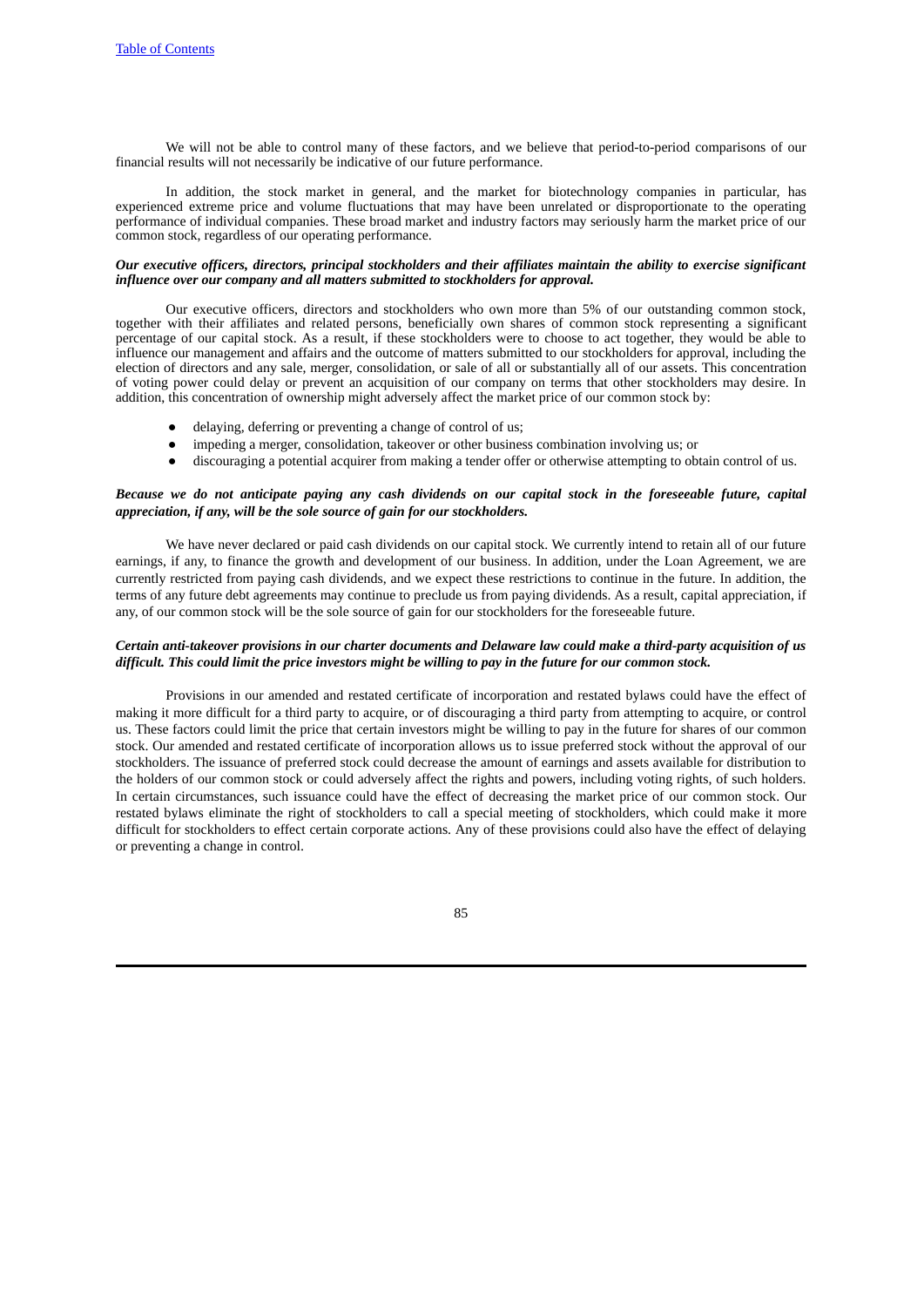On July 18, 2014, the Board of Directors declared a distribution of one right for each outstanding share of common stock. The rights may have certain anti-takeover effects. The rights will cause substantial dilution to a person or group that attempts to acquire us on terms not approved by the Board of Directors unless the offer is conditioned on a substantial number of rights being acquired. However, the rights should not interfere with any merger, statutory share exchange or other business combination approved by the Board of Directors since the rights may be terminated by us upon resolution of the Board of Directors. Thus, the rights are intended to encourage persons who may seek to acquire control of the Company to initiate such an acquisition through negotiations with the Board of Directors. However, the effect of the rights may be to discourage a third party from making a partial tender offer or otherwise attempting to obtain a substantial equity position in the equity securities of, or seeking to obtain control of, the Company. To the extent any potential acquirers are deterred by the rights, the rights may have the effect of preserving incumbent management in office.

## An active trading market for our common stock may not be sustained, and investors may not be able to resell their *shares at or above the price they paid.*

Although we have listed our common stock on the Nasdaq Capital Market, an active trading market for our shares may not be sustained. In the absence of an active trading market for our common stock, investors may not be able to sell their common stock at or above the price at which they acquired their shares or at the time that they would like to sell. An inactive trading market may also impair our ability to raise capital to continue to fund operations by selling shares and may impair our ability to acquire other companies or technologies by using our shares as consideration.

## If equity research analysts do not publish research or reports about our business or if they publish negative evaluations *of or downgrade our common stock, the price of our common stock could decline.*

The trading market for our common stock relies in part on the research and reports that equity research analysts publish about us or our business. We do not control these analysts. We may never obtain research coverage by industry or financial analysts. If no or few analysts commence coverage of us, the trading price of our stock would likely decrease. Even if we do obtain analyst coverage, if one or more of the analysts covering our business downgrade their evaluations of our common stock, the price of our common stock could decline. If one or more of these analysts cease to cover our common stock, we could lose visibility in the market for our common stock, which in turn could cause our common stock price to decline.

## We incur significant increased costs as a result of operating as a public company, and our management is required to *devote substantial time to compliance initiatives.*

As a public company, we incur significant legal, accounting and other expenses under the Sarbanes-Oxley Act of 2002, as well as rules subsequently implemented by the SEC, and the rules of any stock exchange on which we are listed. These rules impose various requirements on public companies, including requiring establishment and maintenance of effective disclosure and financial controls and appropriate corporate governance practices. Our team has devoted and will continue to devote a substantial amount of time to these compliance initiatives. Moreover, these rules and regulations increase our legal and financial compliance costs and make some activities more time-consuming and costly. For example, these rules and regulations make it more difficult and more expensive for us to obtain director and officer liability insurance, and we may be required to accept reduced policy limits and coverage or incur substantially higher costs to obtain the same or similar coverage. As a result, it may be more difficult for us to attract and retain qualified persons to serve on our Board of Directors, our Board committees or as executive officers.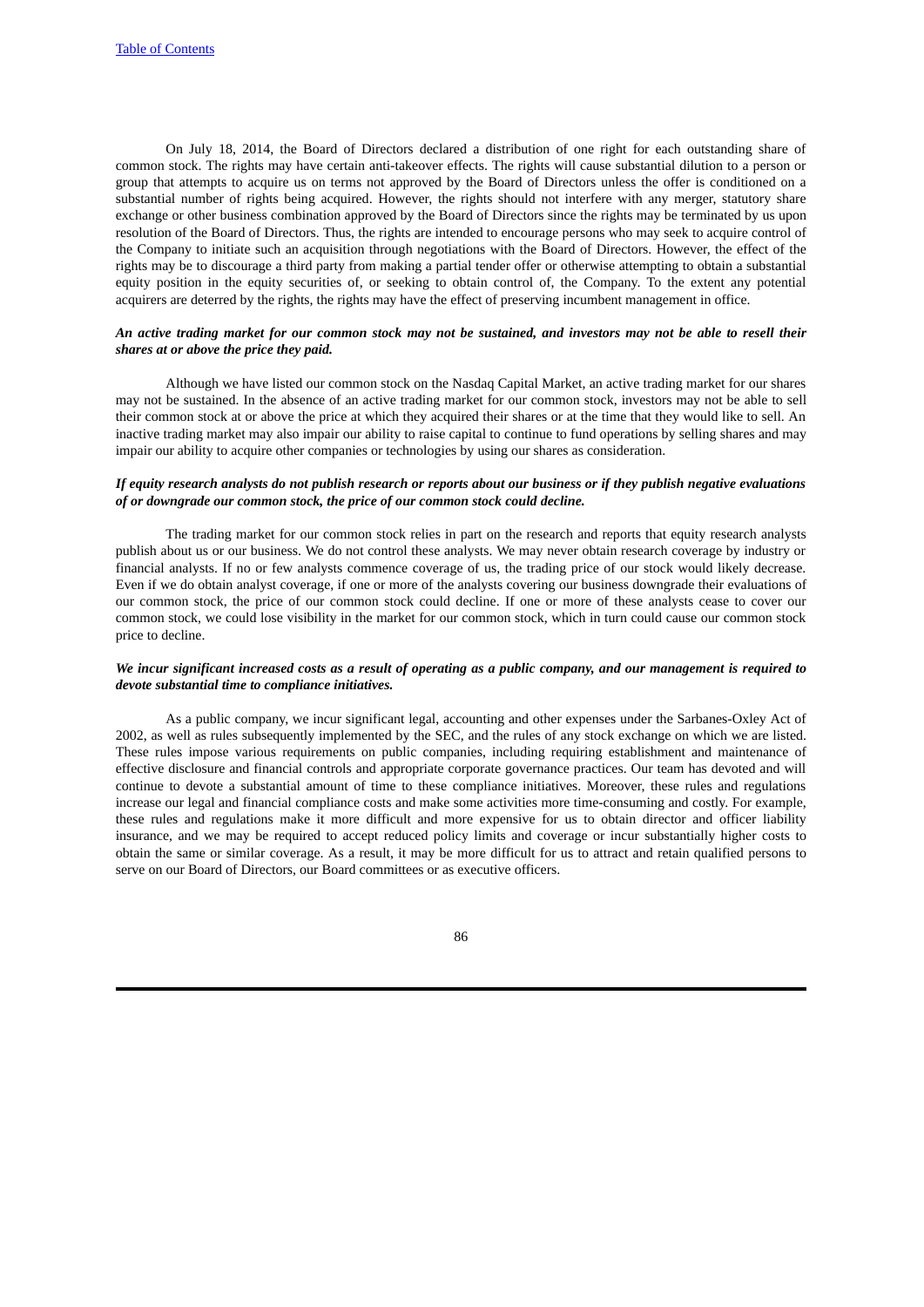The Sarbanes-Oxley Act of 2002 requires, among other things, that we maintain effective internal control over financial reporting and disclosure controls and procedures. As a result, we are required to periodically perform an evaluation of our internal control over financial reporting to allow management to report on the effectiveness of those controls, as required by Section 404 of the Sarbanes-Oxley Act. Additionally, our independent auditors are required to perform a similar evaluation and report on the effectiveness of our internal control over financial reporting. These efforts to comply with Section 404 will require the commitment of significant financial and managerial resources. While we anticipate maintaining the integrity of our internal control over financial reporting and all other aspects of Section 404, we cannot be certain that a material weakness will not be identified when we test the effectiveness of our control systems in the future. If a material weakness is identified, we could be subject to sanctions or investigations by the SEC or other regulatory authorities, which would require additional financial and management resources, costly litigation or a loss of public confidence in our internal control, which could have an adverse effect on the market price of our stock.

### Volatility in the price of our common stock may subject us to securities litigation, which could cause us to incur *substantial costs and divert management's attention, financial resources and other company assets.*

In the past, securities class action litigation has often been brought against a company following periods of volatility in the market price of its securities. This risk is especially relevant for us because pharmaceutical companies have experienced significant stock price volatility in recent years. Past lawsuits and any future lawsuits to which we may become a party are subject to inherent uncertainties and will likely be expensive and time-consuming to investigate, defend and resolve, and will divert our management's attention and financial and other resources. The outcome of litigation is necessarily uncertain, and we could be forced to expend significant resources in the defense of these and other suits, and we may not prevail. Any litigation to which we are a party may result in an onerous or unfavorable judgment that may not be reversed upon appeal or in payments of substantial monetary damages or fines, or we may decide to settle this or other lawsuits on similarly unfavorable terms, which could adversely affect our business, financial condition, results of operations or stock price.

## Future sales of our common stock, including by us or our directors and executive officers or shares issued upon the *exercise of currently outstanding options, could cause our stock price to decline.*

A substantial portion of our outstanding common stock can be traded without restriction at any time. In addition, a portion of our outstanding common stock is currently restricted as a result of federal securities laws, but can be sold at any time subject to applicable volume limitations. As such, sales of a substantial number of shares of our common stock in the public market could occur at any time. These sales, or the perception in the market that the holders of a large number of shares intend to sell shares, by us or others, could reduce the market price of our common stock or impair our ability to raise adequate capital through the sale of additional equity securities. In addition, we have a significant number of shares that are subject to outstanding options. The exercise of these options and the subsequent sale of the underlying common stock could cause a further decline in our stock price. These sales also might make it difficult for us to sell equity securities in the future at a time and at a price that we deem appropriate. We cannot predict the number, timing or size of future issuances or the effect, if any, that any future issuances may have on the market price for our common stock.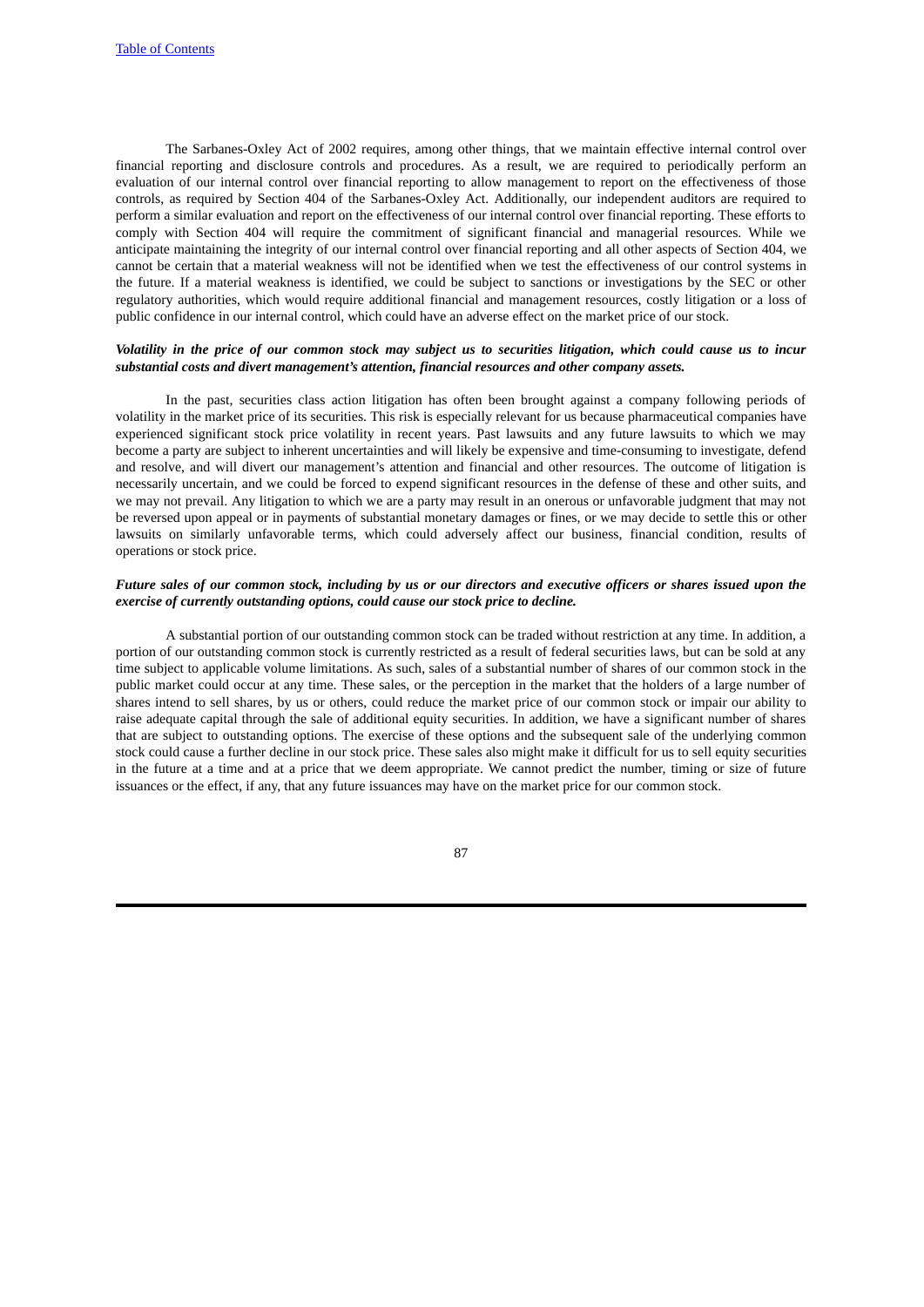### Our ability to utilize our net operating loss carryforwards and certain other tax attributes may be limited.

Under Section 382 of the Internal Revenue Code of 1986, as amended, if a corporation undergoes an ownership change (generally defined as a greater than 50% change (by value) in the ownership of its equity over a three year period), the corporation's ability to use its pre-change net operating loss carryforwards and certain other pre-change tax attributes to offset its post-change income may be limited. We may have experienced such ownership changes in the past, and we may experience ownership changes in the future as a result of shifts in our stock ownership, some of which are outside our control. As of March 31, 2020, we had federal net operating loss carryforwards of approximately \$709.9 million, and our ability to utilize those net operating loss carryforwards could be limited by an ownership change as described above, which could result in increased tax liability to us. In addition, pursuant to the Tax Act, we may not use net operating loss carryforwards to reduce our taxable income in any year by more than 80%, and we may not carry back any net operating losses to prior years. On March 27, 2020, the "CARES Act" was signed by the U.S. President. Certain provisions of the CARES Act alter the rules regarding net-operating losses for such losses arising in 2018, 2019 and 2020. Such losses may be carried back for five years. Additionally, the CARES Act permits these net operating losses to offset up to 100% of our taxable income if used in 2020 or earlier years. We cannot assure you, however, of our ability to utilize these favorable offset rules within the applicable time period. These rules apply regardless of the occurrence of an ownership change.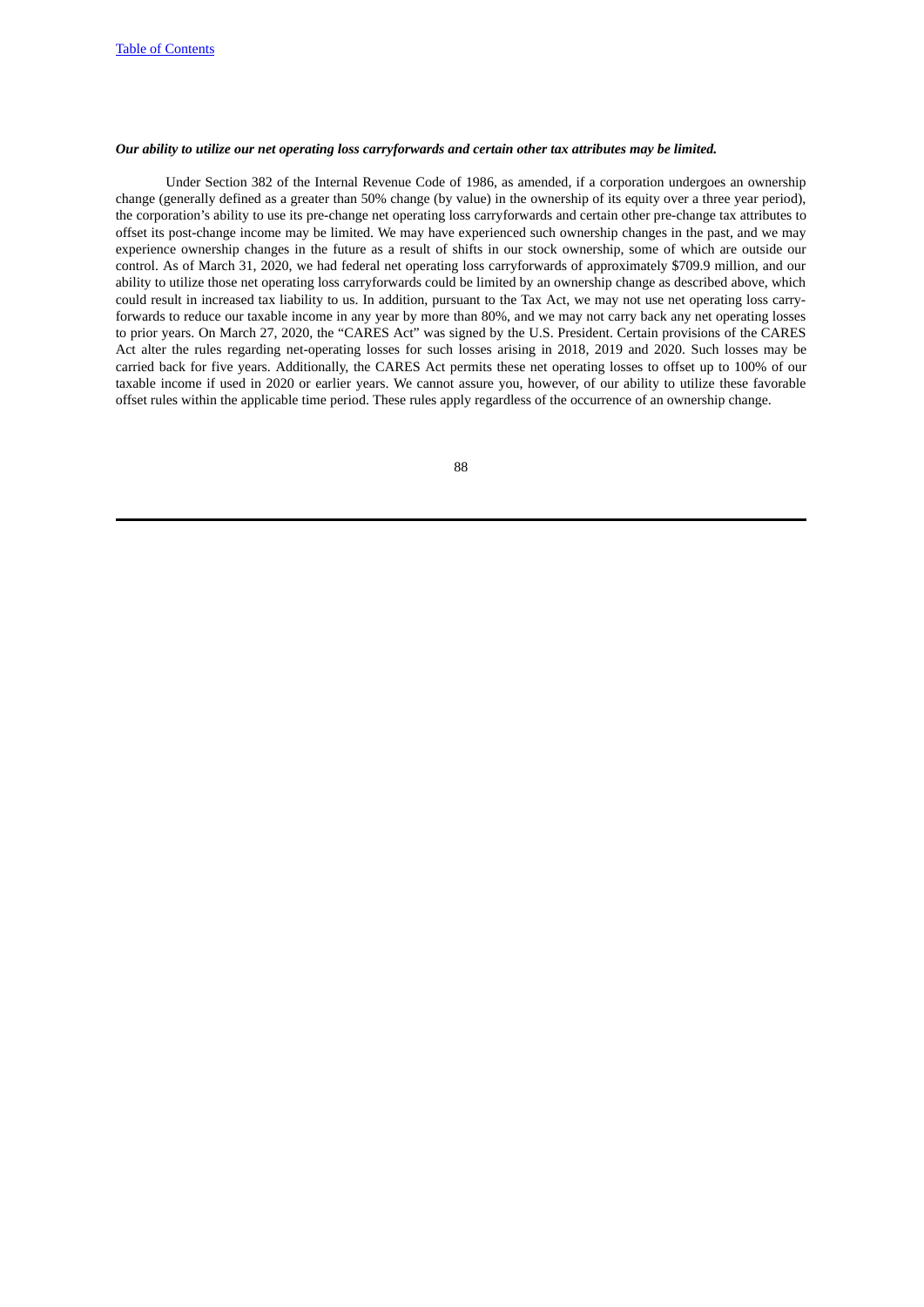## **ITEM 6. EXHIBITS**

The exhibits listed on the Exhibit Index are included with this report.

- 31.1 Certification of Chief Executive Officer pursuant to Rule [13a-14\(a\)/15d-14\(a\),](#page-90-0) as adopted pursuant to Section 302 of the Sarbanes-Oxley Act of 2002, dated May 11, 2020.
- 31.2 Certification of Chief Financial Officer pursuant to Rule [13a-14\(a\)/15d-14\(a\),](#page-91-0) as adopted pursuant to Section 302 of the Sarbanes-Oxley Act of 2002, dated May 11, 2020.
- 32.1 Certification of Chief Executive Officer pursuant to 18 U.S.C. 1350, as adopted pursuant to Section 906 of the [Sarbanes-Oxley](#page-92-0) Act of 2002, dated May 11, 2020.
- 32.2 Certification of Chief Financial Officer pursuant to 18 U.S.C. 1350, as adopted pursuant to Section 906 of the [Sarbanes-Oxley](#page-93-0) Act of 2002, dated May 11, 2020.
- 101 The following financial information from the Company's Quarterly Report on Form 10-Q for the period ended March 31, 2020, formatted in Inline Extensible Business Reporting Language (iXBRL): (i) the Condensed Consolidated Balance Sheets, (ii) the Condensed Consolidated Statements of Operations, (iii) the Condensed Consolidated Statements of Stockholders' (Deficit) Equity, (iv) the Condensed Consolidated Statements of Cash Flows, and (v) Notes to the Condensed Consolidated Financial Statements (filed herewith).
- 104 Cover Page Interactive Data File (embedded within the Inline XBRL document).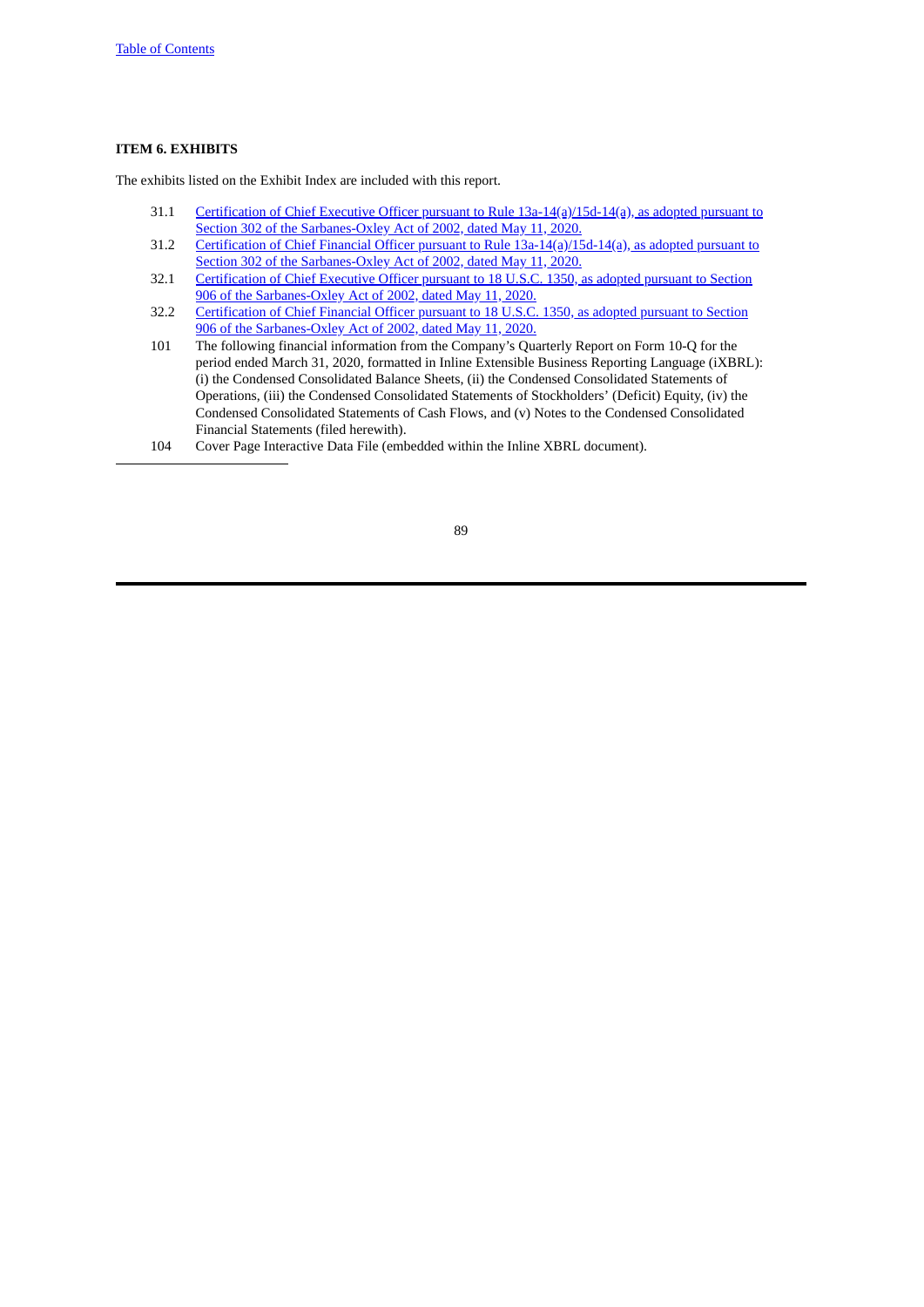# **SIGNATURES**

Pursuant to the requirements of the Securities Exchange Act of 1934, the registrant has duly caused this report to be signed on its behalf by the undersigned thereunto duly authorized.

TG THERAPEUTICS, INC.

Date: May 11, 2020 By: /s/ Sean A. Power

Sean A. Power Chief Financial Officer Principal Financial and Accounting Officer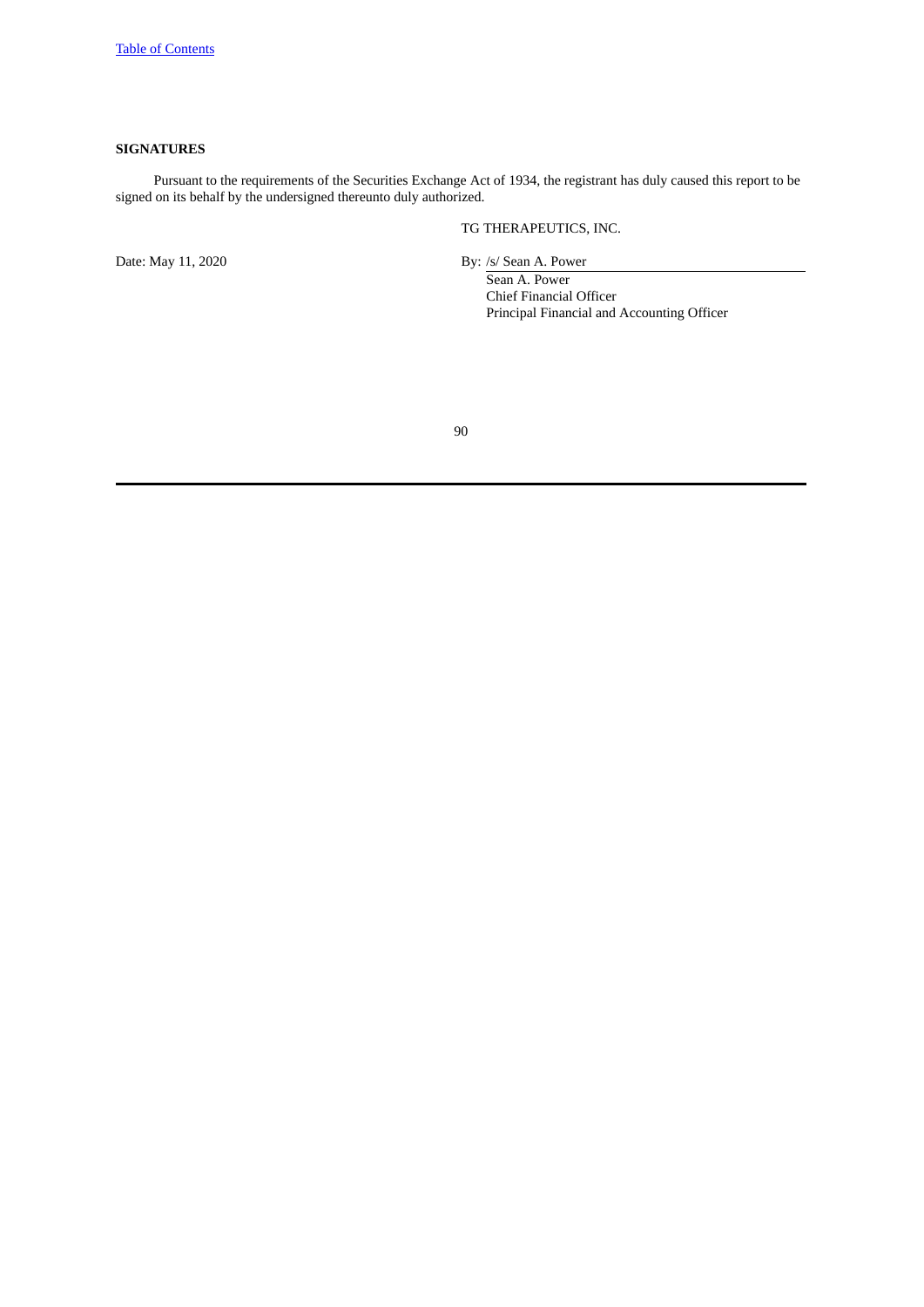## **CERTIFICATION OF PERIODIC REPORT PURSUANT TO SECTION 302 OF THE SARBANES-OXLEY ACT OF 2002**

<span id="page-90-0"></span>I, Michael S. Weiss, certify that:

- 1. I have reviewed this quarterly report on Form 10-Q of TG Therapeutics, Inc.;
- 2. Based on my knowledge, this report does not contain any untrue statement of a material fact or omit to state a material fact necessary to make the statements made, in light of the circumstances under which such statements were made, not misleading with respect to the period covered by this report;
- 3. Based on my knowledge, the financial statements, and other financial information included in this report, fairly present in all material respects the financial condition, results of operations and cash flows of the registrant as of, and for, the periods presented in this report;
- 4. The registrant's other certifying officer(s) and I are responsible for establishing and maintaining disclosure controls and procedures (as defined in Exchange Act Rules 13a-15(e) and 15d-15(e)) and internal control over financial reporting (as defined in Exchange Act Rules 13a-15(f) and 15d-15(f)) for the registrant and have:
	- a) Designed such disclosure controls and procedures, or caused such disclosure controls and procedures to be designed under our supervision, to ensure that material information relating to the registrant, including its consolidated subsidiaries, is made known to us by others within those entities, particularly during the period in which this report is being prepared;
	- b) Designed such internal control over financial reporting, or caused such internal control over financial reporting to be designed under our supervision, to provide reasonable assurance regarding the reliability of financial reporting and the preparation of financial statements for external purposes in accordance with generally accepted accounting principles;
	- c) Evaluated the effectiveness of the registrant's disclosure controls and procedures and presented in this report our conclusions about the effectiveness of the disclosure controls and procedures, as of the end of the period covered by this report based on such evaluation; and
	- d) Disclosed in this report any change in the registrant's internal control over financial reporting that occurred during the registrant's most recent fiscal quarter (the registrant's fourth fiscal quarter in the case of an annual report) that has materially affected, or is reasonably likely to materially affect, the registrant's internal control over financial reporting; and
- 5. The registrant's other certifying officer(s) and I have disclosed, based on our most recent evaluation of internal control over financial reporting, to the registrant's auditors and the audit committee of the registrant's board of directors (or persons performing the equivalent functions):
	- a) All significant deficiencies and material weaknesses in the design or operation of internal control over financial reporting which are reasonably likely to adversely affect the registrant's ability to record, process, summarize and report financial information; and
	- b) Any fraud, whether or not material, that involves management or other employees who have a significant role in the registrant's internal control over financial reporting.

Date: May 11, 2020 /s/ Michael S. Weiss

Michael S. Weiss Executive Chairman, Chief Executive Officer and President Principal Executive Officer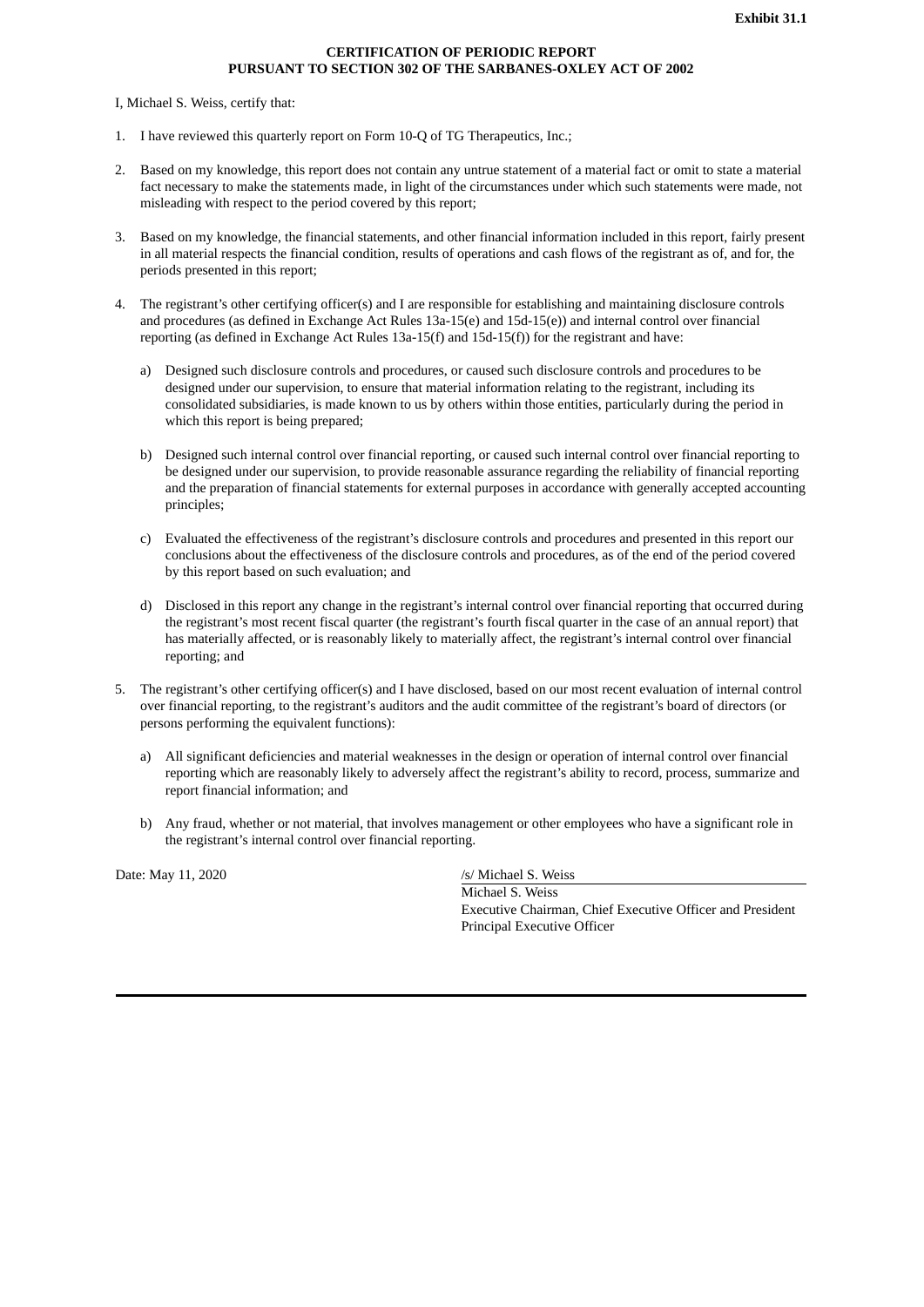## **CERTIFICATION OF PERIODIC REPORT PURSUANT TO SECTION 302 OF THE SARBANES-OXLEY ACT OF 2002**

- <span id="page-91-0"></span>I, Sean A. Power, certify that:
- 1. I have reviewed this quarterly report on Form 10-Q of TG Therapeutics, Inc.;
- 2. Based on my knowledge, this report does not contain any untrue statement of a material fact or omit to state a material fact necessary to make the statements made, in light of the circumstances under which such statements were made, not misleading with respect to the period covered by this report;
- 3. Based on my knowledge, the financial statements, and other financial information included in this report, fairly present in all material respects the financial condition, results of operations and cash flows of the registrant as of, and for, the periods presented in this report;
- 4. The registrant's other certifying officer(s) and I are responsible for establishing and maintaining disclosure controls and procedures (as defined in Exchange Act Rules 13a-15(e) and 15d-15(e)) and internal control over financial reporting (as defined in Exchange Act Rules 13a-15(f) and 15d-15(f)) for the registrant and have:
	- a) Designed such disclosure controls and procedures, or caused such disclosure controls and procedures to be designed under our supervision, to ensure that material information relating to the registrant, including its consolidated subsidiaries, is made known to us by others within those entities, particularly during the period in which this report is being prepared;
	- b) Designed such internal control over financial reporting, or caused such internal control over financial reporting to be designed under our supervision, to provide reasonable assurance regarding the reliability of financial reporting and the preparation of financial statements for external purposes in accordance with generally accepted accounting principles;
	- c) Evaluated the effectiveness of the registrant's disclosure controls and procedures and presented in this report our conclusions about the effectiveness of the disclosure controls and procedures, as of the end of the period covered by this report based on such evaluation; and
	- d) Disclosed in this report any change in the registrant's internal control over financial reporting that occurred during the registrant's most recent fiscal quarter (the registrant's fourth fiscal quarter in the case of an annual report) that has materially affected, or is reasonably likely to materially affect, the registrant's internal control over financial reporting; and
- 5. The registrant's other certifying officer(s) and I have disclosed, based on our most recent evaluation of internal control over financial reporting, to the registrant's auditors and the audit committee of the registrant's board of directors (or persons performing the equivalent functions):
	- a) All significant deficiencies and material weaknesses in the design or operation of internal control over financial reporting which are reasonably likely to adversely affect the registrant's ability to record, process, summarize and report financial information; and
	- b) Any fraud, whether or not material, that involves management or other employees who have a significant role in the registrant's internal control over financial reporting.

Date: May 11, 2020 /s/ Sean A. Power

Sean A. Power

Chief Financial Officer Principal Financial and Accounting Officer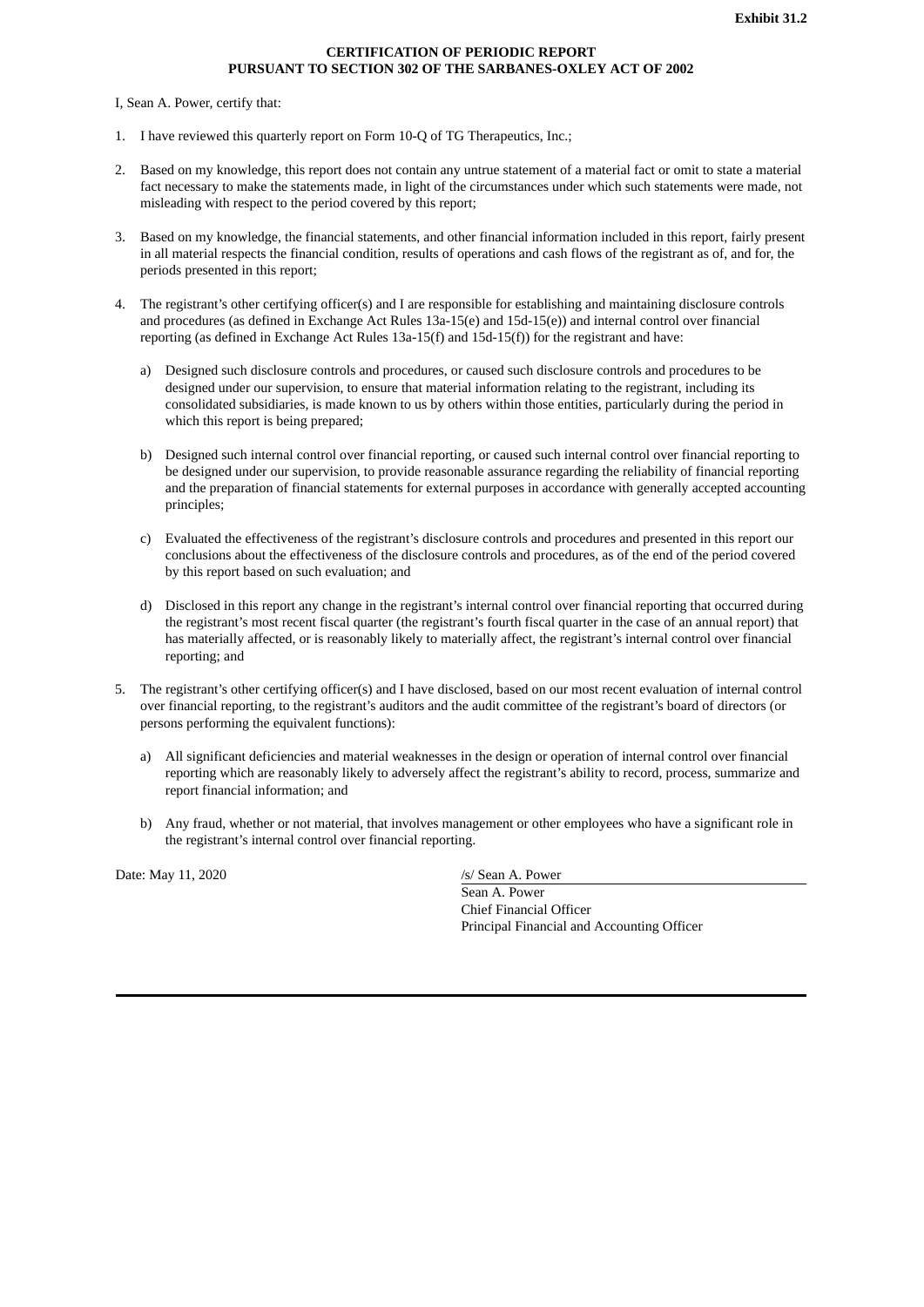**Exhibit 32.1**

### **STATEMENT OF CHIEF EXECUTIVE OFFICER OF**

### **TG THERAPEUTICS, INC.**

# **PURSUANT TO 18 U.S.C. SECTION 1350,**

## **AS ADOPTED PURSUANT TO**

## **SECTION 906 OF THE SARBANES-OXLEY ACT OF 2002**

<span id="page-92-0"></span>In connection with the quarterly report of TG Therapeutics, Inc. (the "Company") on Form 10-Q for the period ended March 31, 2020 as filed with the Securities and Exchange Commission (the "Report"), I, Michael S. Weiss, Executive Chairman, Chief Executive Officer and President of the Company, certify, pursuant to 18 U.S.C. §1350, as adopted pursuant to §906 of the Sarbanes-Oxley Act of 2002, that, based on my knowledge:

- 1) The Report fully complies with the requirements of Section 13(a) or 15(d) of the Securities Exchange Act of 1934, as amended; and
- 2) The information contained in the Report fairly presents, in all material respects, the financial condition and results of operations of the Company.

Date: May 11, 2020 /s/ Michael S. Weiss

Michael S. Weiss Executive Chairman, Chief Executive Officer and President Principal Executive Officer